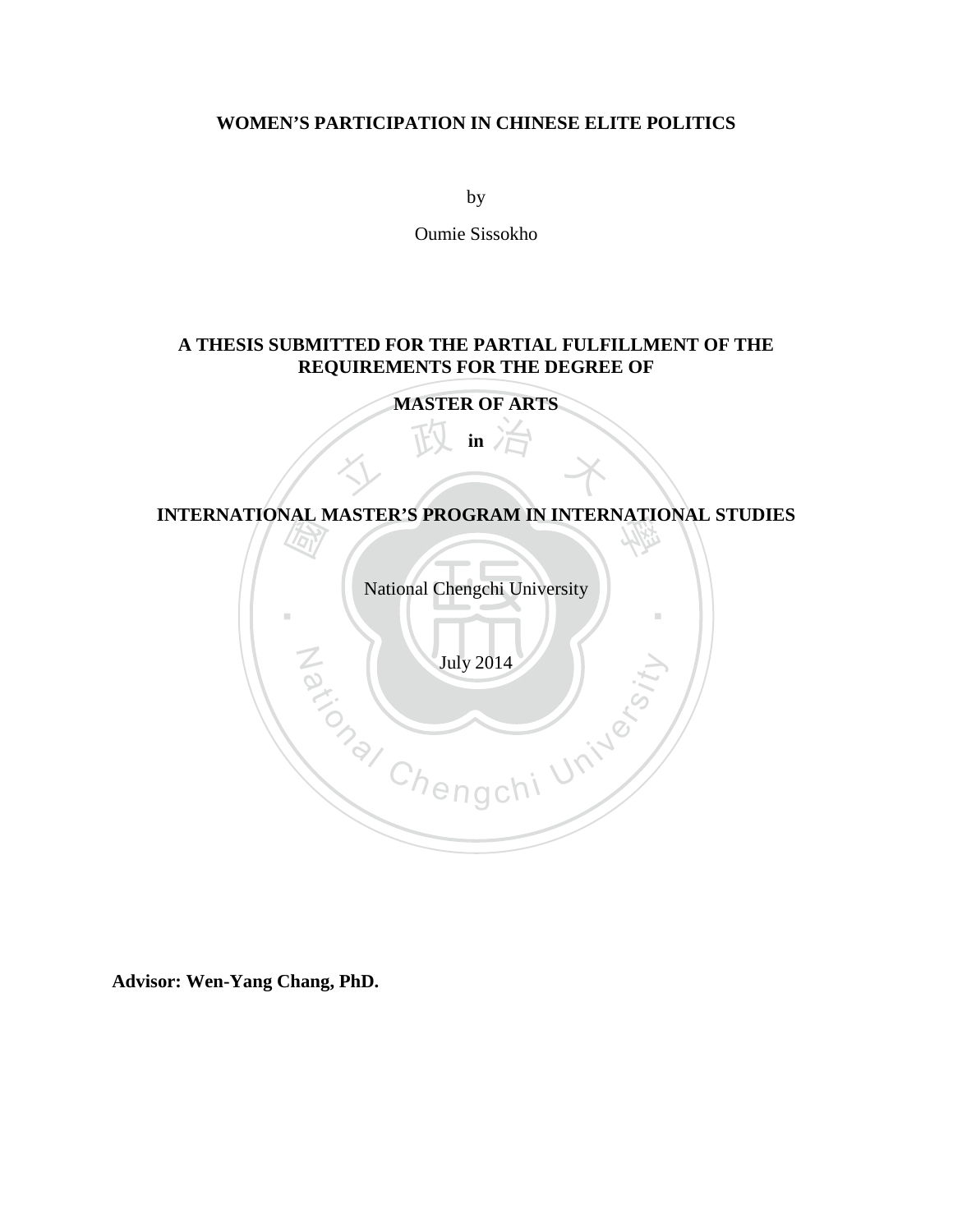#### Abstract:

(between men and women) in determining the affairs of their society.<br>
Key words: China: Women: Elite politics/institutions: Political pertici Women's participation in politics is an important requirement for gender equality. China's economic reform has brought massive improvements in the social and economic sectors of the country. However, the regime's monopoly of power, political culture and economic reasons in combination with other socio-cultural factors has resulted to continuous domination of women in China's political life. This study has employed a secondary research approach in combination with a reasonable data quantity covering 1977 to 2013 on the presence of women in selected top political institutions. The study finds out that women are under-represented across the political board but worst in top government (elite) and party institutions. This means that, at the state level, politics remains a domain for men and there exist a stern masculine monopoly over party institutions also. Where women are genuinely found, such as the parliament, their presence only serves as a source of meeting an important global or domestic requirement in the interest of the Chinese Communist Party than a true sense of gender equality or exercise of an equal right

Key words: China; Women; Elite politics/institutions; Political participation; Chinese Communist Party

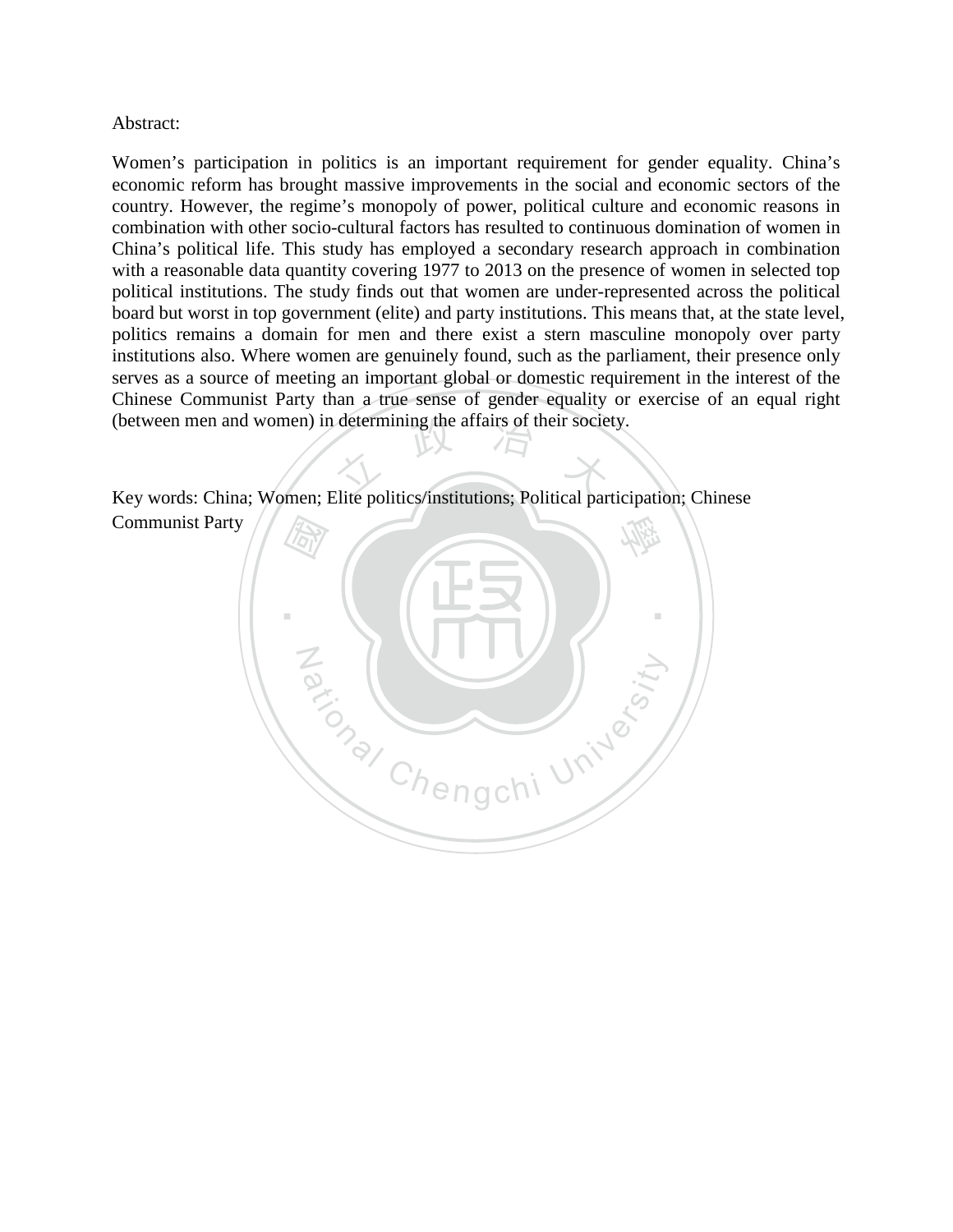| <b>Table of Contents</b> |
|--------------------------|
|--------------------------|

| Section 1 $\frac{1}{2}$ 38                                                                    |  |
|-----------------------------------------------------------------------------------------------|--|
|                                                                                               |  |
| Section 2                                                                                     |  |
| The Fourth World Conference on Women (FWCW) and Convention on the Elimination of all Forms of |  |
|                                                                                               |  |
|                                                                                               |  |
|                                                                                               |  |
|                                                                                               |  |
|                                                                                               |  |
|                                                                                               |  |
|                                                                                               |  |
|                                                                                               |  |
|                                                                                               |  |
|                                                                                               |  |
|                                                                                               |  |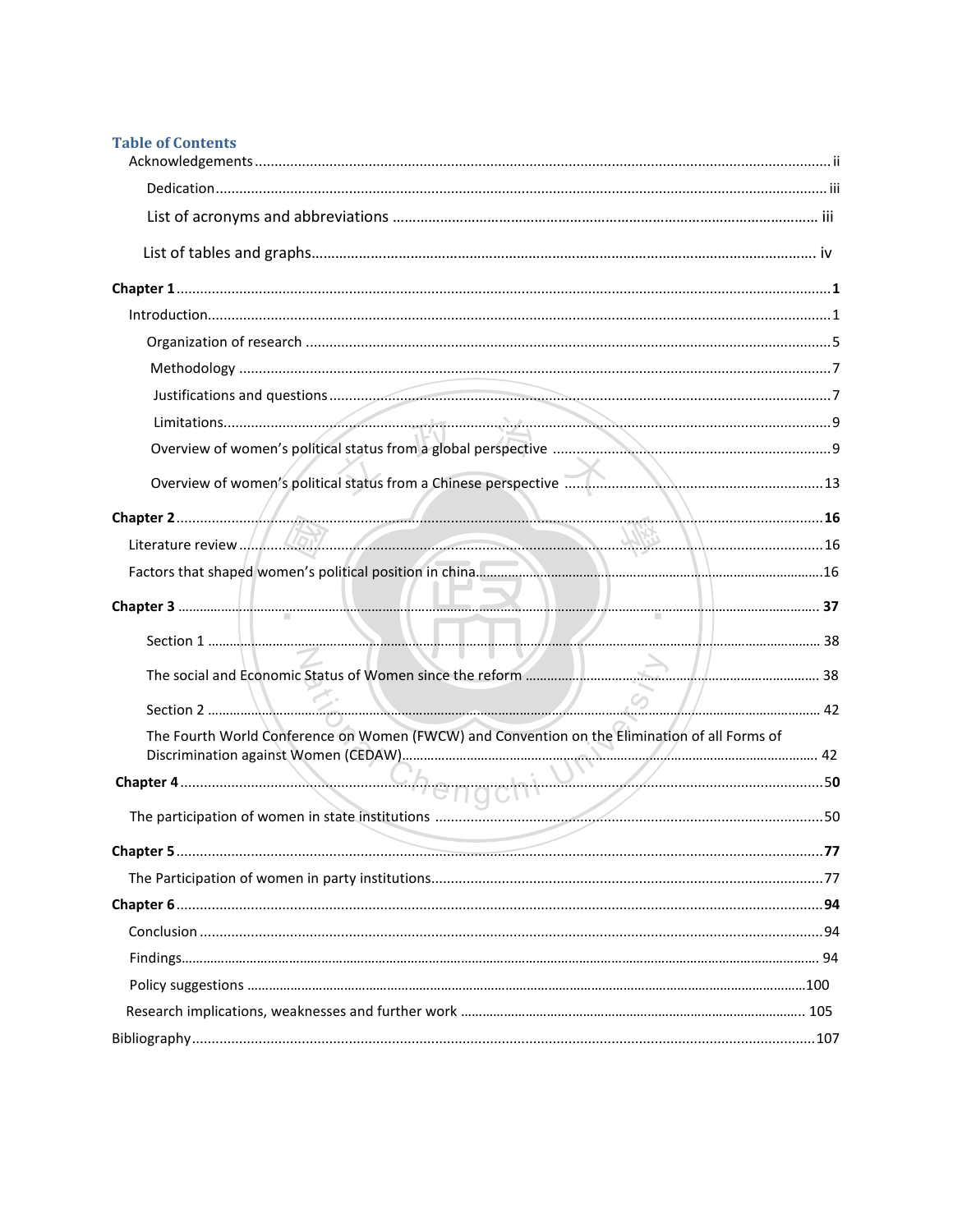Acknowledgements:

This work is as a result of the generous scholarship I received from the Taiwan ICDF for my graduate program. I am indeed grateful for the gesture.

I am indebted to the valued support and sincere guidance I received from my supervisor, Professor Wen-Yang Chang. It is through his continuous guidance, concern for performance and quality that I am able to finish this work. To the rest of my committee members, thank you for the scrutiny, your concern for a high-standard academic exercise and your frankness. These actions and qualities have motivated me even further.

To my family, your continuous prayers and concern, throughout my life has indeed contributed to the successful end of this work. I am grateful for the love and care. Pa, your sense of humor and pressure has motivated me to do more.

ates in IMPIS, faculty and staff, than<br>rders. To all my friends, course-mates in IMPIS, faculty and staff, thank you for providing me with experiences beyond many borders.

responsibility.

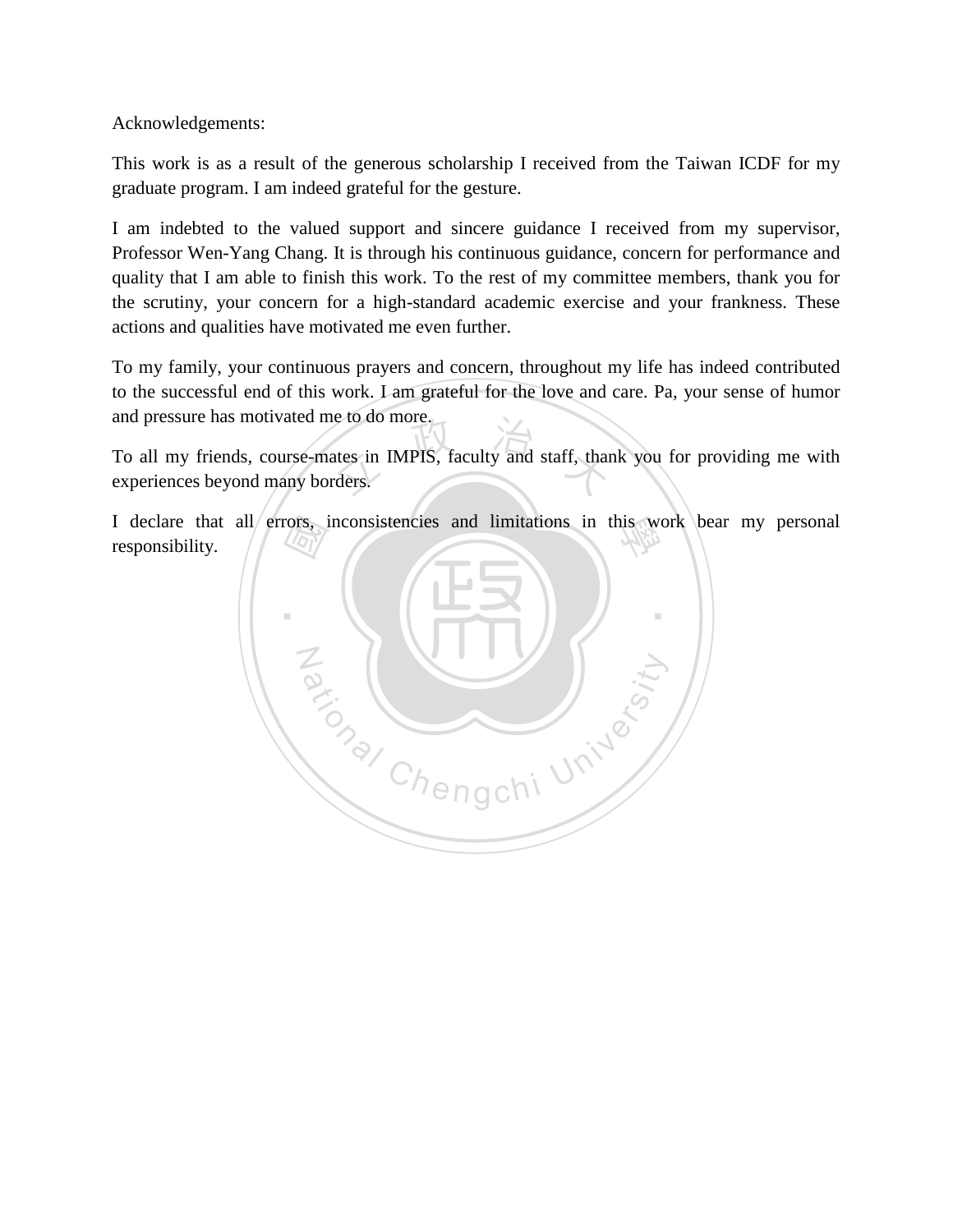Dedication:

## To Grandma

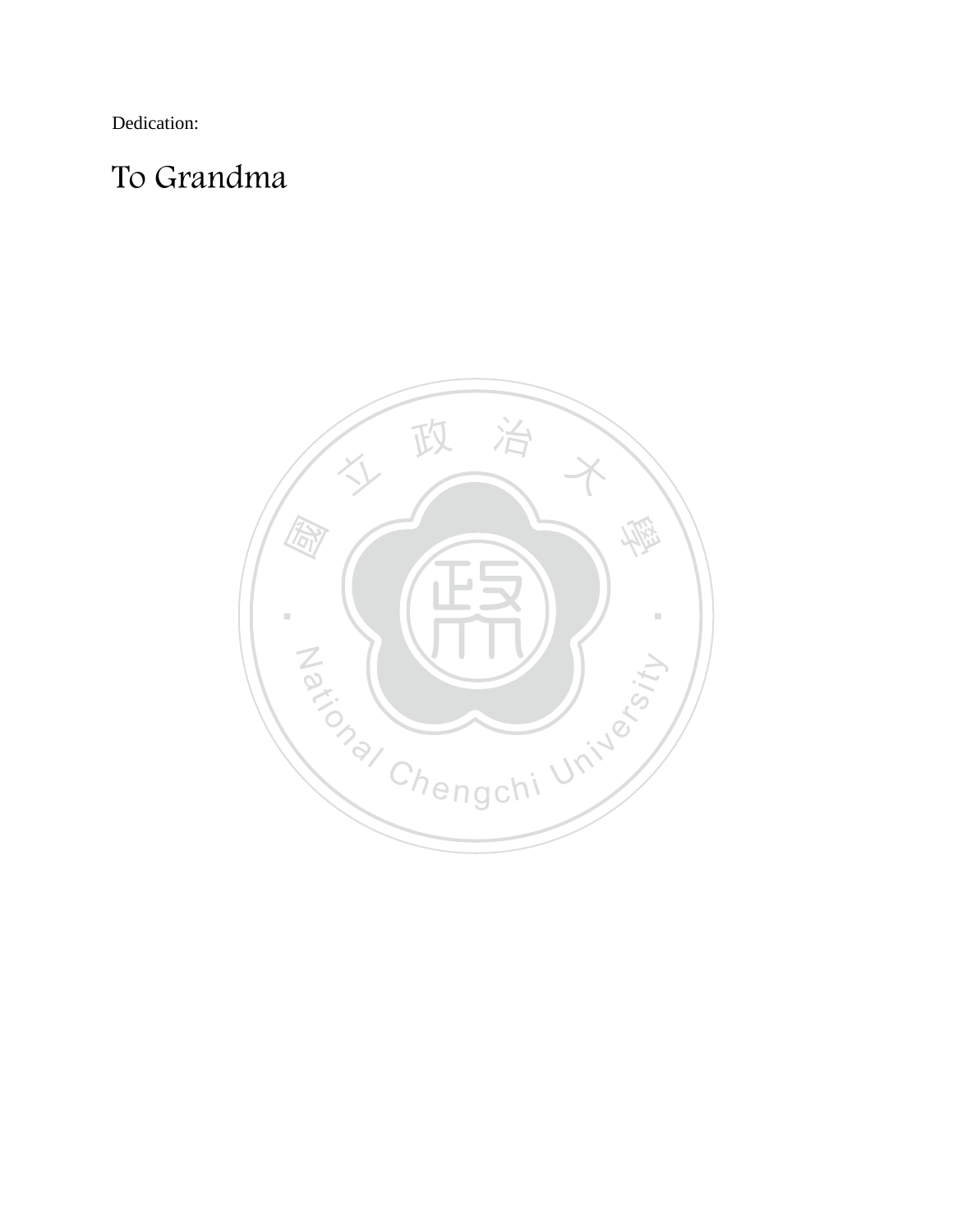### **LIST OF ABRREVIATIONS AND ACRONYMS**

| <b>ACWF</b>     | All China Women's Federation                                               |
|-----------------|----------------------------------------------------------------------------|
| <b>BD</b>       | <b>Beijing Declaration</b>                                                 |
| <b>BPA</b>      | Beijing Platform for Action                                                |
| <b>CCP</b>      | <b>Chinese Communist Party</b>                                             |
| <b>CCCCP/CC</b> | Central Committee of the of the Communist Party of China                   |
| <b>CPPCC</b>    | <b>Chinese People's Political Consultative Conference</b>                  |
| <b>CEDAW</b>    | Convention on the Elimination of all Forms of Discrimination against Women |
| <b>FWCW</b>     | Fourth World Conference on Women                                           |
| <b>IPU</b>      | <b>Inter-Parliamentary Union</b>                                           |
| <b>NDI</b>      | <b>National Democratic Institute</b>                                       |
| <b>NPC</b>      | <b>National People's Congress</b>                                          |
| <b>PB</b>       | Politburo                                                                  |
| <b>PBSC</b>     | <b>Politburo Standing Committee</b>                                        |
| <b>PRC</b>      | People's Republic of China                                                 |
| <b>UN</b>       | <b>United Nations</b>                                                      |
| <b>UNICEF</b>   | <b>United Nations Children's Fund</b>                                      |
| <b>UNDP</b>     | United Nations Development Program                                         |
| <b>UNIFEM</b>   | <b>United Nations</b>                                                      |
|                 |                                                                            |

UN WOMEN UN Entity for Gender Equality and the Empowerment of Women; also United Nations Fund for Women

WB World Bank or the The Bank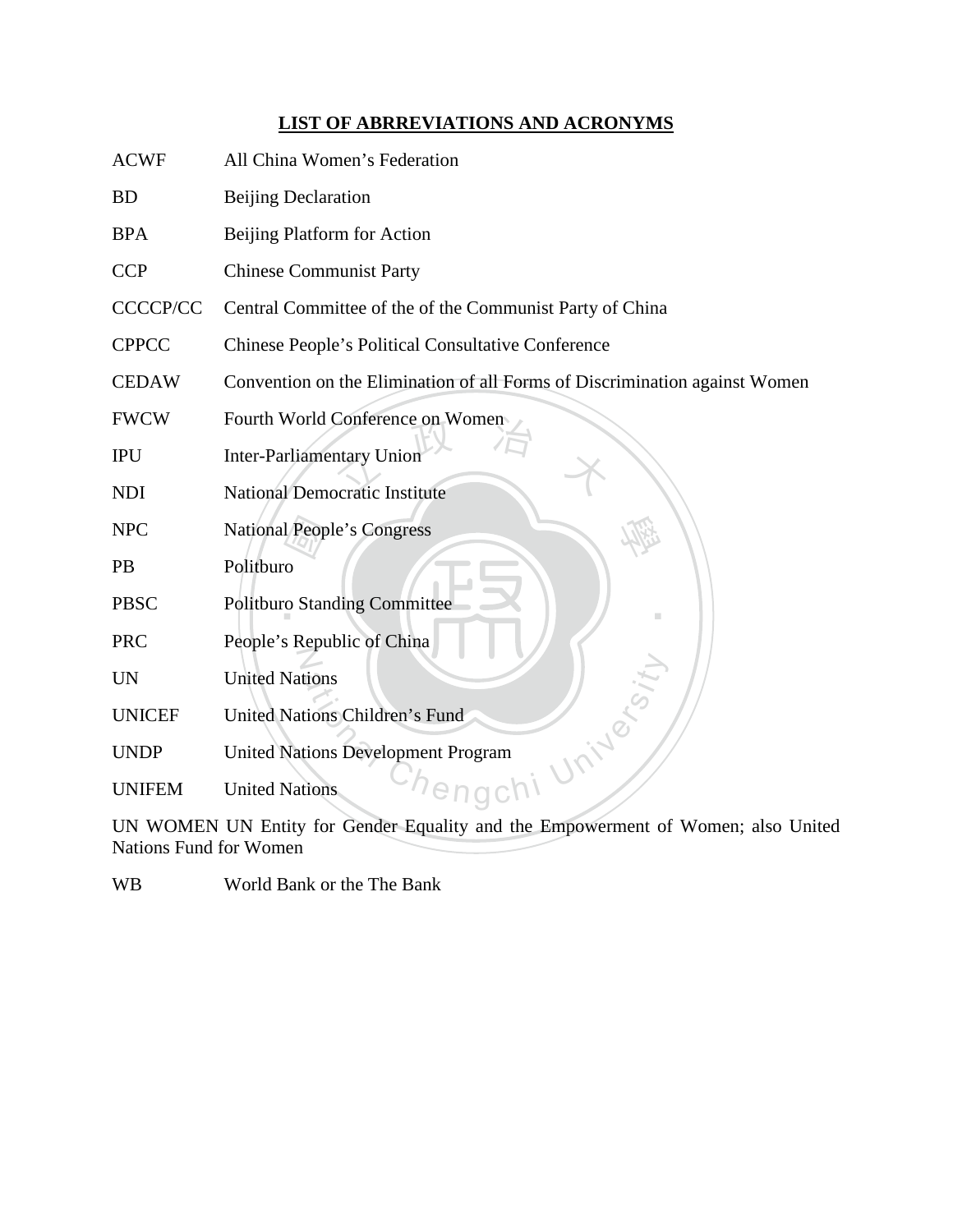#### **LIST OF TABLES AND GRAPH**

Table 1: Composition of the National People's Congress 1978-2013, page 56

Table 2: Composition of the Standing Committee of the National People's Congress 1978-2013, page 56

Table 3: List of Chairpersons of the National People's Congress 1978-2013, page 57

Table 4: Composition of the Chinese People's Political Consultative Conference 1978-2013, page 64

Table 5: Composition of the Standing Committee of the Chinese People's Political Consultative Conference 1978-2013, page 64

Table 7: State Council Ministers 1978-2013, page 73<br>Table 8: Standing Committee of the State Council, page 73 Table 6: List of Chairpersons of the Chinese People's Political Consultative Conference 1978-2013, page 65

Chengchi University

‧

Table 7: State Council Ministers 1978-2013, page 73

Table 9: List of Premiers of the State Council, page 1976-2013, page 74<br>
Table 10: Composition of the Central Committee of the Chinese Commu<br>
Table 11, Composition of the Politburo, page 85<br>
Table 12, Composition of the Po Table 9: List of Premiers of the State Council, page 1976-2013, page 74<br>Table 10: Composition of the Central Committee of the Chinese Communist Party, page 79

Table 11, Composition of the Politburo, page 85

Table 12, Composition of the Politburo Standing Committee, page 89

N Graph 1, Summary of women in elite political institutions, page 95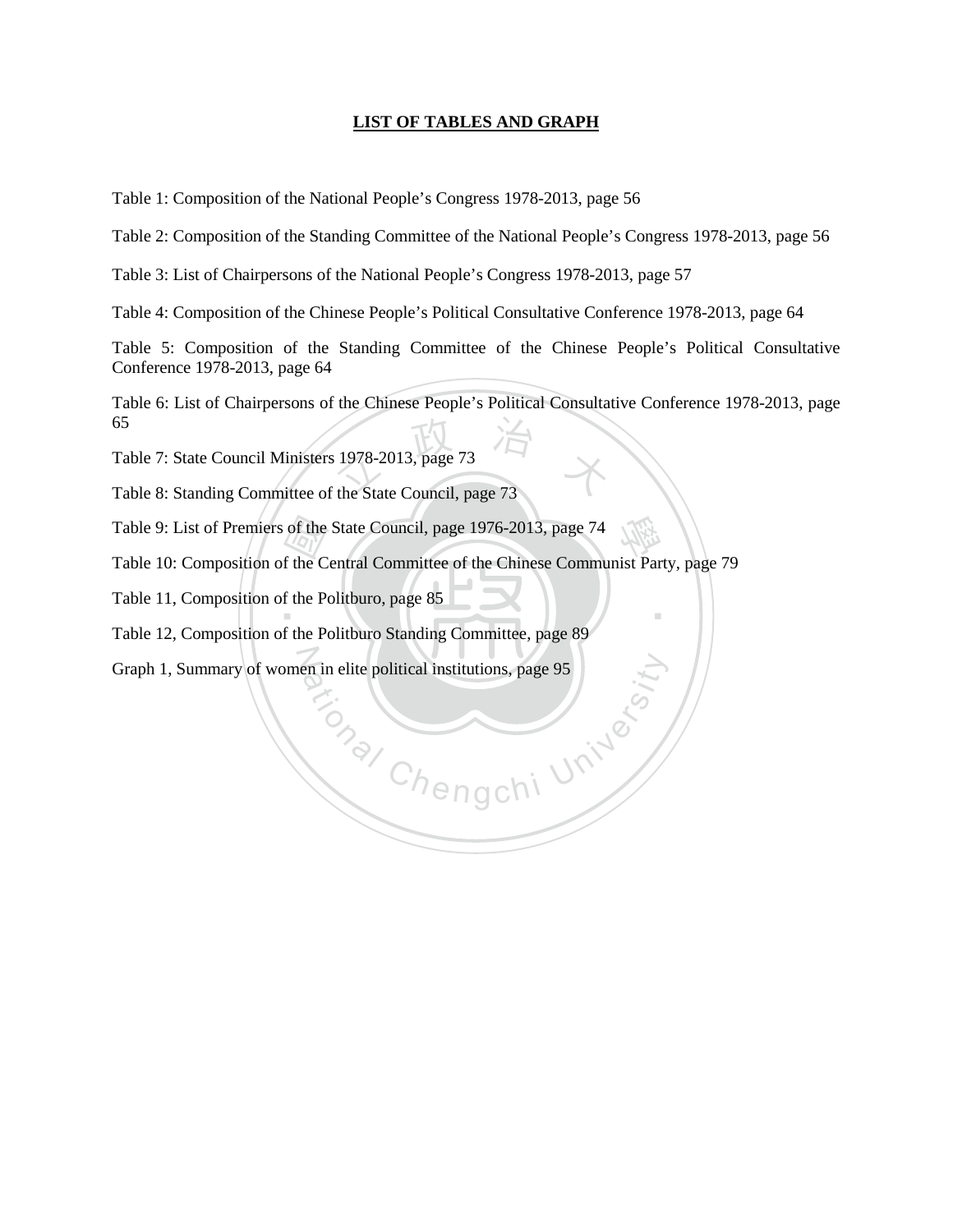#### **CHAPTER 1**

#### **INTRODUCTION**

In addition, the state in many country<br>and or developing are dominated by Around the world, there is a serious gender-gap in politics. <sup>[1](#page-7-0)</sup> Feminist Katherine MacKinnon says "the state is male" in its totality by character, composition, action and even philosophy. Haney (1996) shares the same view that even though there is difference among the various Feminist schools about the location of masculinity within the state, there is general agreement that governments carry male "interests" and are modeled after traits associated with masculinity than femininity. In addition, the state in many countries of the world, new or old; civilized or a lack of it; developed or developing are dominated by men.

Disparity<sup>[2](#page-7-1)</sup> in political participation is a deeply entrenched challenge that results to dity between men and women as rightful competitors to determine how their societies are inequality between men and women as rightful competitors to determine how their societies are Z men's political participation is a fundamental proporacy. [As] it facilitates women's direct energy means of ensuring better accountability to woment governed (Markham, 2012; United Nations Women, 2011; Lawson 2008). The United Nations Women assert that: "Women's political participation is a fundamental prerequisite for gender equality and genuine democracy. [As] it facilitates women's direct engagement in public decision-making and is a means of ensuring better accountability to women" (UN Women 2009, para. 1).

In addition, Markham (2013) also argues that there is increased evidence that women's active participation in governance guarantees a heterogenous representation across party and

<span id="page-7-0"></span><sup>&</sup>lt;sup>1</sup> Politics and political participation in the context of this research means women's ability of fully utilize their inherent human right of being able to participate as occupiers of competitive and non-competitive political offices based on qualification and national laws without any form of gender-based discrimination.

<span id="page-7-1"></span><sup>&</sup>lt;sup>2</sup> Around the world, voter registration is compulsory in more than half of the countries and they have legislations that prohibit gender discrimination in political participation but the lack of full and fair implementation of the law has resulted to various forms of discriminatory acts within the political sphere. See more details in Markham (2012).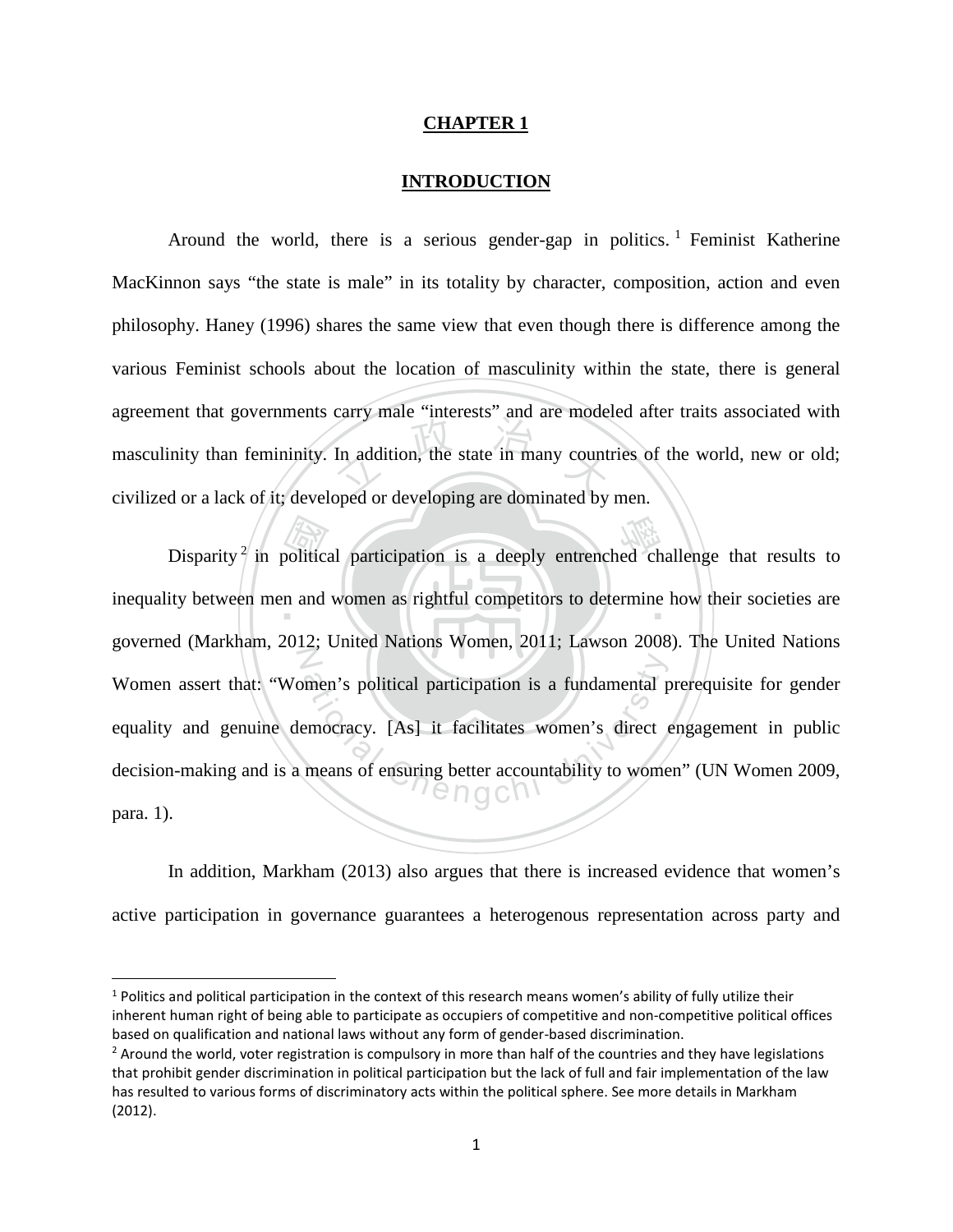minority lines and contributes immensely towards matters of peace and security. Furthermore, she adds that there is scholarly evidence that women's ability to freely and fairly participate in politics, especially, in top decision-making portfolios such as parliaments and ministries directly impact on positive budgeting on social sectors such as education, health, nutrition and infrastructure.

with regards to the full enjoyment of the right to political determination of their societies. In a 2010) to provide equal rights and privileges for the full participation of women in politics and the fact that women make up nearly half of the global population, they still seriously lag behind men with regards to the ful ainst Women (CEDAW 1979), Beiji<br>(BPA) (1995), and the Millennium recent publication of the World Economic Forum, it reports that the gender gap in global politics Chengchi \ However, despite the fact that there are several international agreements such as the Convention on the Political Rights of Women (1952), Convention on the Elimination of all Forms of Discrimination against Women (CEDAW 1979), Beijing Declaration (BD) and the Beijing Platform for Action (BPA) (1995), and the Millennium Declaration (United Nations fact that women make up nearly half of the global population, they still seriously lag behind men is at 21%, meaning an improvement of only nearly 2% between 2012 and 2013 (World Economic Forum 2013). The truth is that men keep dominating over women in all sectors of the political spectrum.

Even advanced democracies did not give women an enjoyment of political rights at the same age with men. The United States only granted suffrage rights to white women in 1920 (Banazak 2006) and Great Britain in 1928 (Scholastic n.d.); while France did it in 1944 (france.fr n.d.); after fierce struggles mostly led by feminist movements. Even New Zealand, the oldest country to provide universal suffrage to women only did so one hundred and twenty one years ago (New Zealand History online 2014). In the IPU (2012) global ranking, the US merely has 18.3% of its Lower House and 20% Upper House members as women and the UK has 22.6% in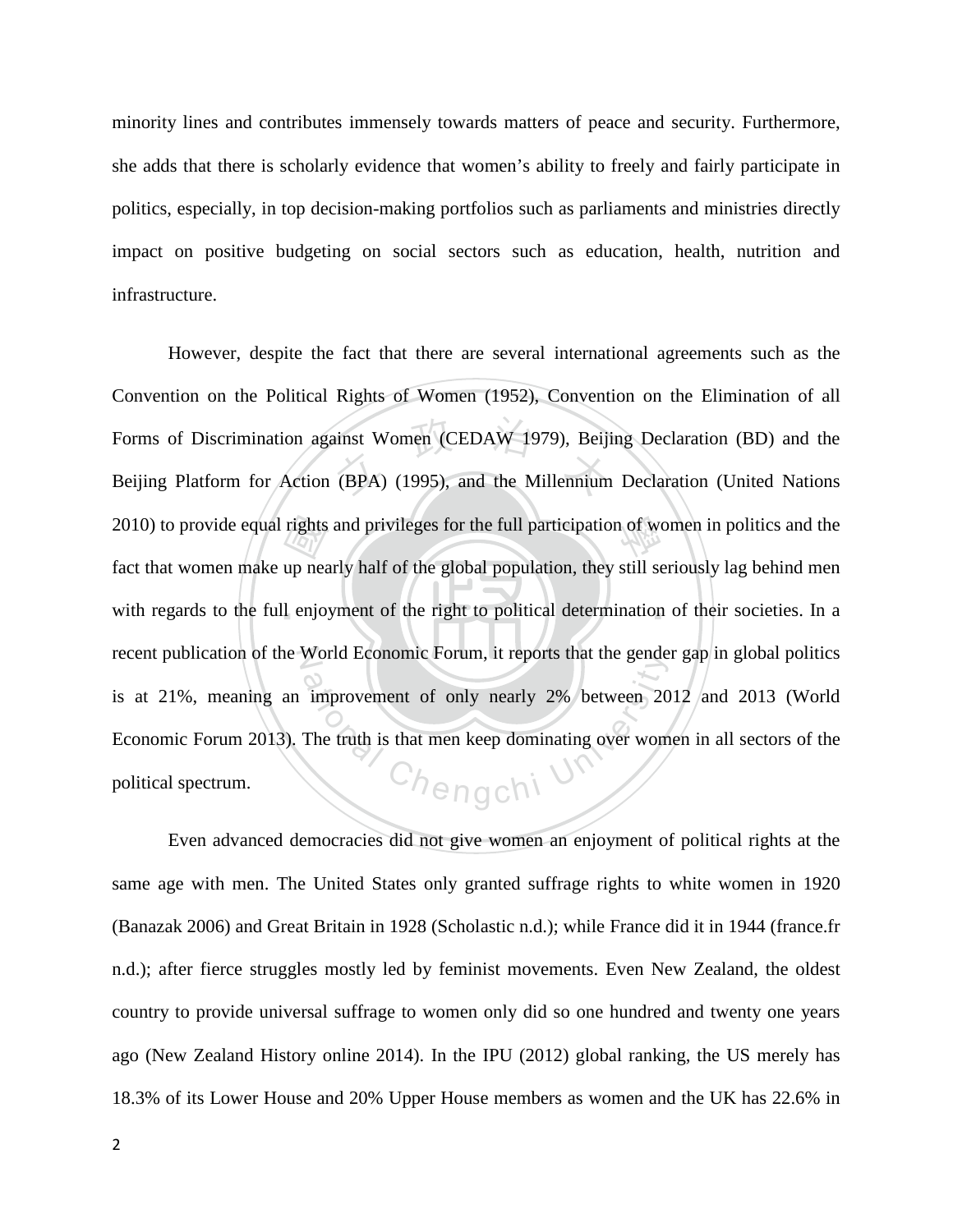the Lower House and 23.4% in the Upper House thus again showing the lack of parity even in the most advanced democracies.

In the words of MacKinnon (1989, 160):

have systematically been subjected to phy<br>violation; depersonalized and denigrated; d<br>enced—and denied public presence voice at Gender is a social system that divides power. It is therefore a political system. That is, over time, women have been economically exploited, relegated to domestic slavery, forced into motherhood, sexually objectified, physically abused, used in denigrating entertainment, deprived of a voice and authentic culture, and disenfranchised and excluded from public life. Women, by contrast with comparable men, have systematically been subjected to physical insecurity, targeted for sexual denigration and violation; depersonalized and denigrated; deprived of respect, credibility, and resources; and silenced—and denied public presence, voice, and representation of their interests.

In many countries, this is either demonstrated at the grassroots levels where men are nally looked upon as natural leaders. Also, at top-government levels, they (men) have not more sustainable means of accessing opportunit ‧ The such as parties, caucuses, political donors and<br>trparts. Even close by proximity and in some case<br>of equal voices and influences as men in those traditionally looked upon as natural leaders. Also, at top-government levels, they (men) have better and more sustainable means of accessing opportunities that grant them political positions and institutions of politics such as parties, caucuses, political donors and sometimes the media than their female counterparts. Even close by proximity and in some cases, as active members, women still do not have equal voices and influences as men in those political organizations hence their ability of contesting and control of positions of power could be hindered (IPU 2011). This limits their full participation to run as public officials or to objectively determine those who will represent their interests. This is because equality in political organizations is important gateway to the realm of power. In *Empowering Women for Stronger Political Parties*, the UNDP and NDI (2011, 1) thus note:

Without access to establish networks of influence and with very limited resources, few role models and mentors, and sometimes even limited family and community support, it is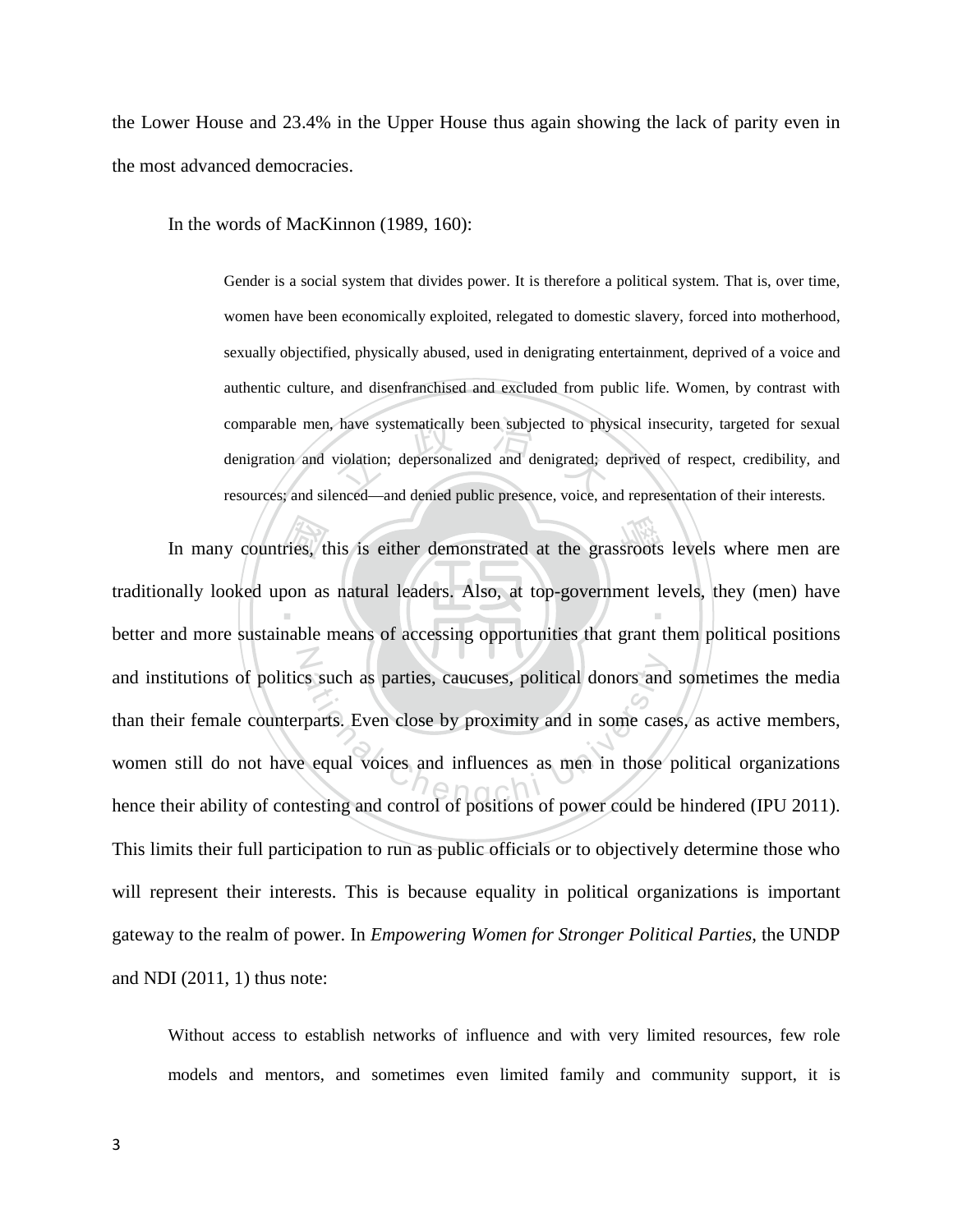understandable that women's participation in political parties has remained well below that of men.

External and Sullough, et al. (2012).<br>
When China surprised the world by introducing radical economic reforms shortly after This has resulted to a domination of male influence in political organizations at the disadvantage of women. The phenomenon is not exceptionally a characteristic of a single civilization or geographical affiliation. Around the world, from Yemen to Myanmar, Kenya to the Vietnam, women are yet to fully attain equality with men in all aspects of life (World Economic Forum 2013), however, there are varying contexts about this situation within different countries argue Bullough, et al. (2012).

world. However, its political life remains a topic of contest among many commentators, some of the Mao era (Zheng, Guo and Zhao 2009; Fernandez n. d.), it has also taken an important status<br>as a responsible global 'player' and sometimes serves as the 'spokesperson' for the developing<br>world. However, its political li whom have argued that the country's economic advancement has little impact on its political the country's economic advancement has little is<br>political status of women in particular (Tisdell 2 as a responsible global 'player' and sometimes serves as the 'spokesperson' for the developing system in general and the political status of women in particular (Tisdell 2009; Edwards 2007 & Li 2000).

Anyway, scholars like Zheng, Guo & Zhao (2009), Lee (2009) Ma (2009) and Rosen (1995) have argued that the reformation has indeed relaxed the regime's grip on certain social aspects or a stable decline of state control over society and an increased level of autonomy (Pei 2006). However, it must be noted that the regime still has immense control over the society and this is demonstrated in its sensitivity to information accessibility and how far dissident especially in political forms could be accepted. Prior to the reform, it could have been argued that the regime uses its communist ideology towards gender equality. It will be interesting to see if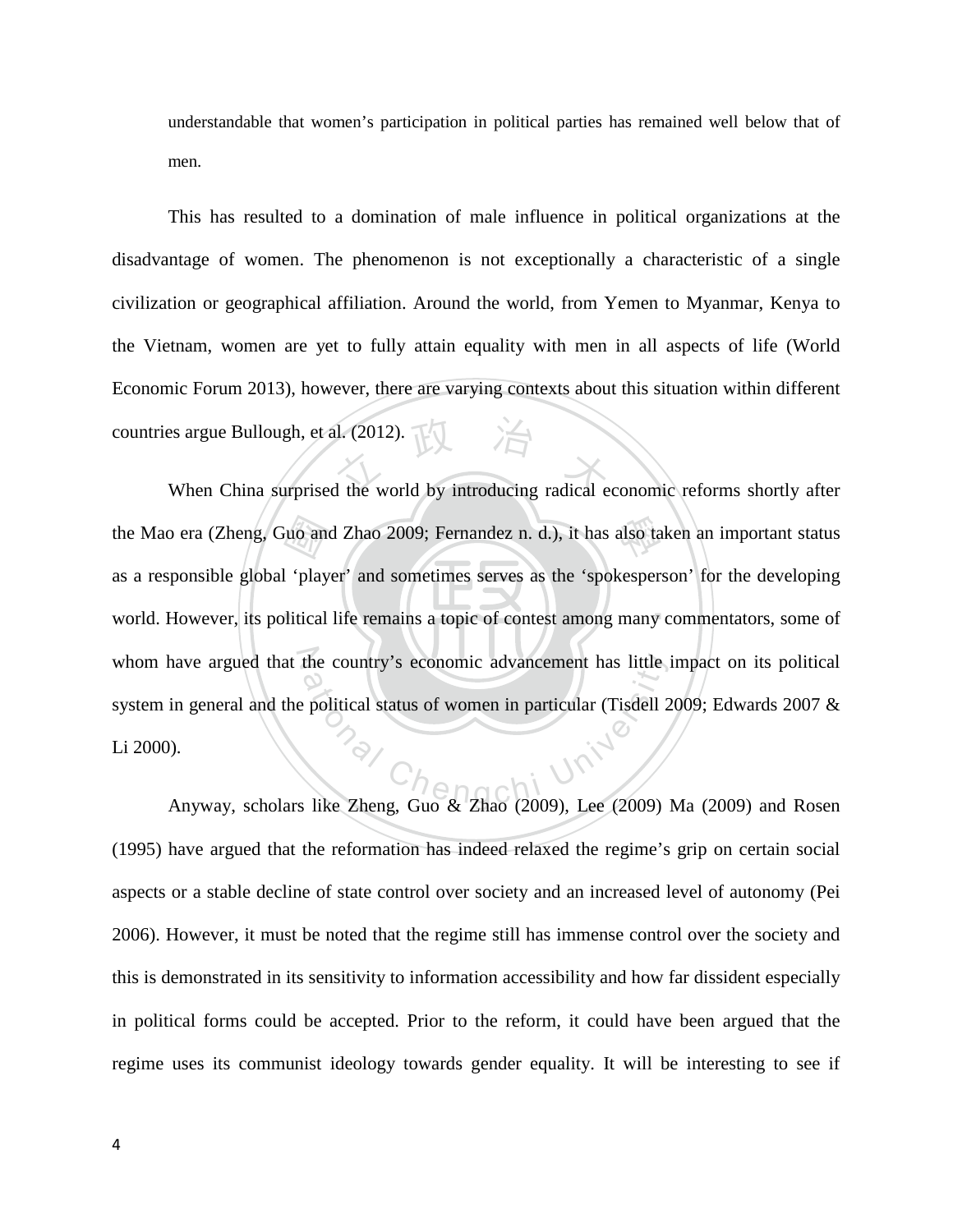economic opening, reform and growth have paved opportunities for women's greater engagement in the political process.

‧ 國 voses that the current Chinese polition<br>in top governance institutions. While the state will relax its grip on crucial matters such as political freedom, Su (2006) argues that the political reformation and wide-based access to all levels of power is still a dream as long as the regime is run by the country's "elitist technocrats" in Beijing. In the words of Louise Edwards The sense definition of the sense of the North University of the Controlled sense and the CCI<br>orce- all formal action is mediated, controlled Cornway (2001, 231) defines political participation as behaviors of citizens that seek to influence the combination, mechanism, organization and election of government personnel and rules that govern them. With such a public assignment and obligation, all citizens deserve equal participation and contribution in the public life of their nations without barriers. In this research, I will examine if China's reform has a positive impact on the participation of women in politics since 1978. This study proposes that the current Chinese political system has not increased women's equal participation in top governance institutions. While it is generally assumed that Chinese regime still consolidates political power to itself. In fact, one could boldly argue that (2007, 383), "China is still an authoritarian, one party regime and the CCP is the overwhelming and dominant political force- all formal action is mediated, controlled and authorized by the CCP".

#### **ORGANIZATION OF THE RESEARCH**

In analyzing the cause of the hypothesized systematic isolation of women from the country's top political institutions (herein also called elite politics), I will employ both qualitative and quantitative evidences to support the argument of this study. This way, qualitative findings from scholarly works will be supported by quantitative data that are officially published by the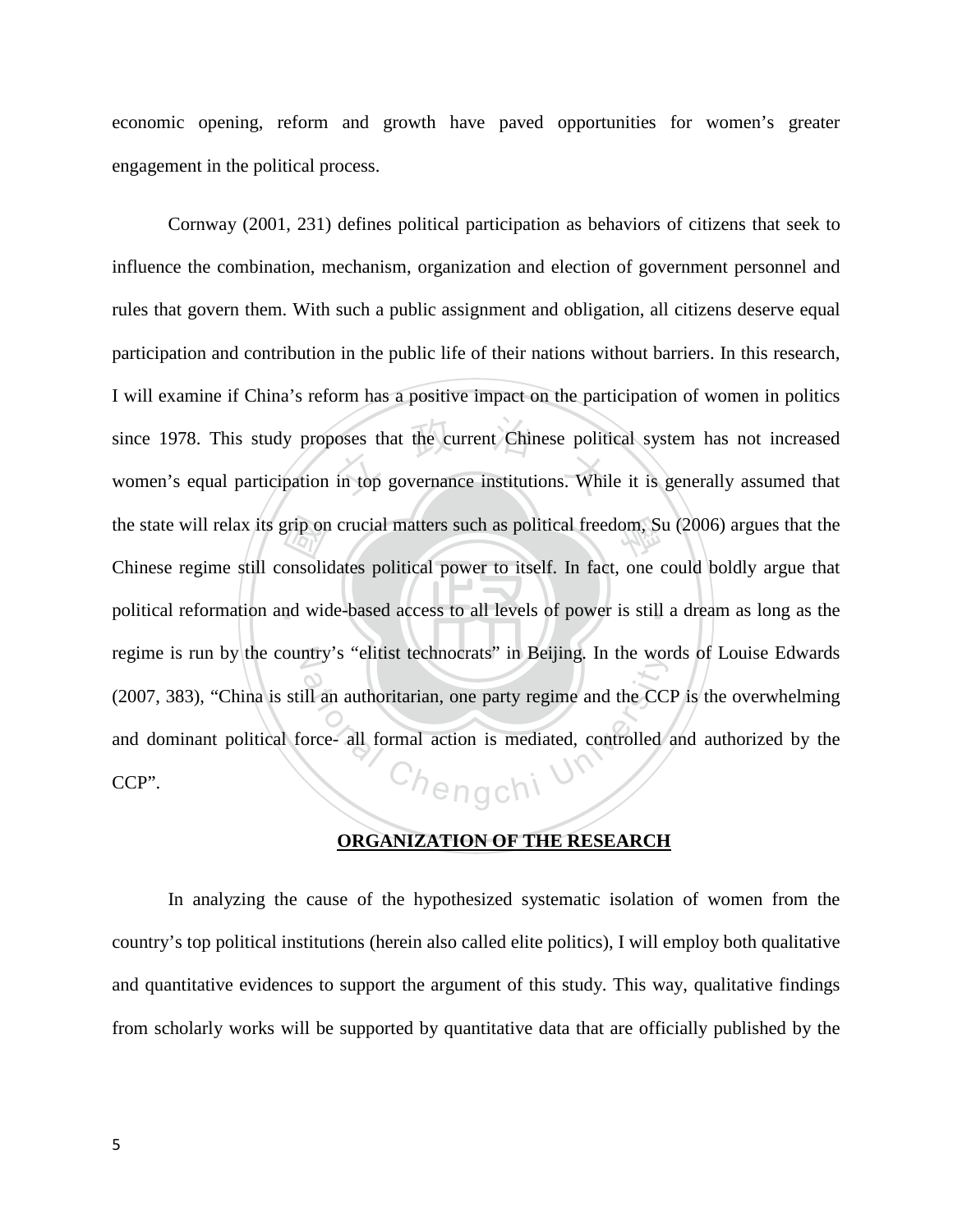government and or provided to the UN and its partners or other organizations, media reports and scholarly publications. Hence, the research chapters are outlined as follows:

Chapter one provides the research introduction (background, objectives, justifications and methodology) and a global and country-level overview of women's political situation.

es that have shaped the position of wo Chapter two provides the literature review on the subject drawing on various scholarly works from gender politics, sociology to feminist work on the topic. This part looks at women's political position in contemporary China, discussing the traditional beliefs and practices, economic and political cultures that have shaped the position of women in politics.

Example the reform on the social and economic standing of women. The second part explores the effects of the CEDAW and FWCW on China as the two most important gender equality tools the effects of the CEDAW and FWCW on China as the two most important gender equality tools the  $\overline{Z}$ Chapter three is divided into two sections. The first one gives an overview of the impact country accepted and or contributed to, within the period under review.

Five look at selected elite institutions with regard<br>ace China's reform<sup>3</sup>. Therefore, chapter four lock<br>clusive to the party alone. The Chinese People's Chapters four and five look at selected elite institutions with regards to women's access and their participation since China's reform<sup>[3](#page-12-0)</sup>. Therefore, chapter four looks at organizations of the state or those not exclusive to the party alone. The Chinese People's Political Consultative Conference (CPPCC), the State Council and the National Peoples' Congress (NPC) are examined in this chapter.

Chapter five provides an analysis of three key institutions of the party. The Central Committee of the Chinese Communist Party (CCCCP), the Politburo (PB) and the Politburo Standing Committee (PBSC) are examined. In addition to the descriptive analysis, both chapters

l

<span id="page-12-0"></span> $3$  This approach is adapted from Rosen's 1995 work.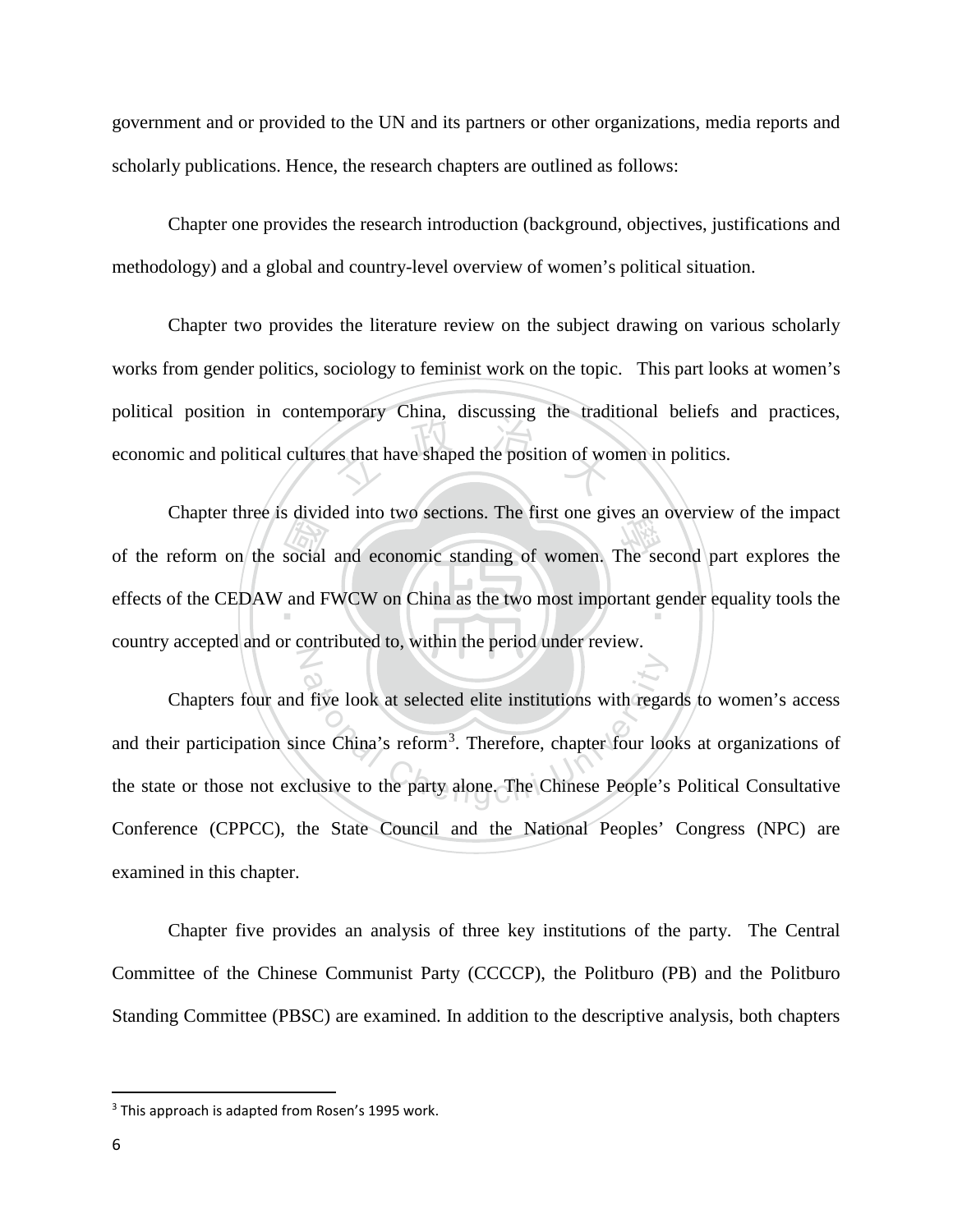provide gender disaggregated data about their composition. The data begins in 1977/8 and ends in 2012/3 except otherwise stated<sup>[4](#page-13-0)</sup>.

The concluding chapter (six) deals with the findings, recommendations and implications of the study.

#### **METHODOLOGY**

relevant quantitative data as discussed above. The use of modern historical incidents in China,<br>national policy instruments, available case studies, development commitments and indicators hence its takes a secondary-source<br>n works from the perspectives of fen national policy instruments, available case studies, development commitments and indicators N mion, and the World Economic Forum are imported<br> **ESEARCH JUSTIFICATIONS AND QUEST**<br>
Form, there has emerged alongside a rich schola This research is methodologically qualitative. The study entirely depends on scholarly works on Chinese politics hence its takes a secondary-source approach. In addition, the researcher will mostly rely on works from the perspectives of feminist scholars, gender politics and a rights based-approach. Despite its qualitative nature, the study will constitute some will constitute the content. Indices and rankings developed by the United Nations Women and the Inter-Parliamentary Union, and the World Economic Forum are important for my analysis.

#### **RESEARCH JUSTIFICATIONS AND QUESTIONS**

Since China's reform, there has emerged alongside a rich scholarly engagement on its economic and social impact on the people. Political impact and changes are also discussed but largely on the general state-society relations, Howell (2006) says efforts are also made to engender the situation in order to place women as a central part of both theoretical and practical analysis. Anyway, most of these works center on village women's political participation

<span id="page-13-0"></span><sup>4</sup> It should be noted that China's political institutions are changed at different periods. While state institutions usually conduct changes in early months around the spring season, the CCP usually holds its congresses few months before. As will be seen later, this has a direct bearing on the composition of state institutions as party leaders are recruited for key state positions.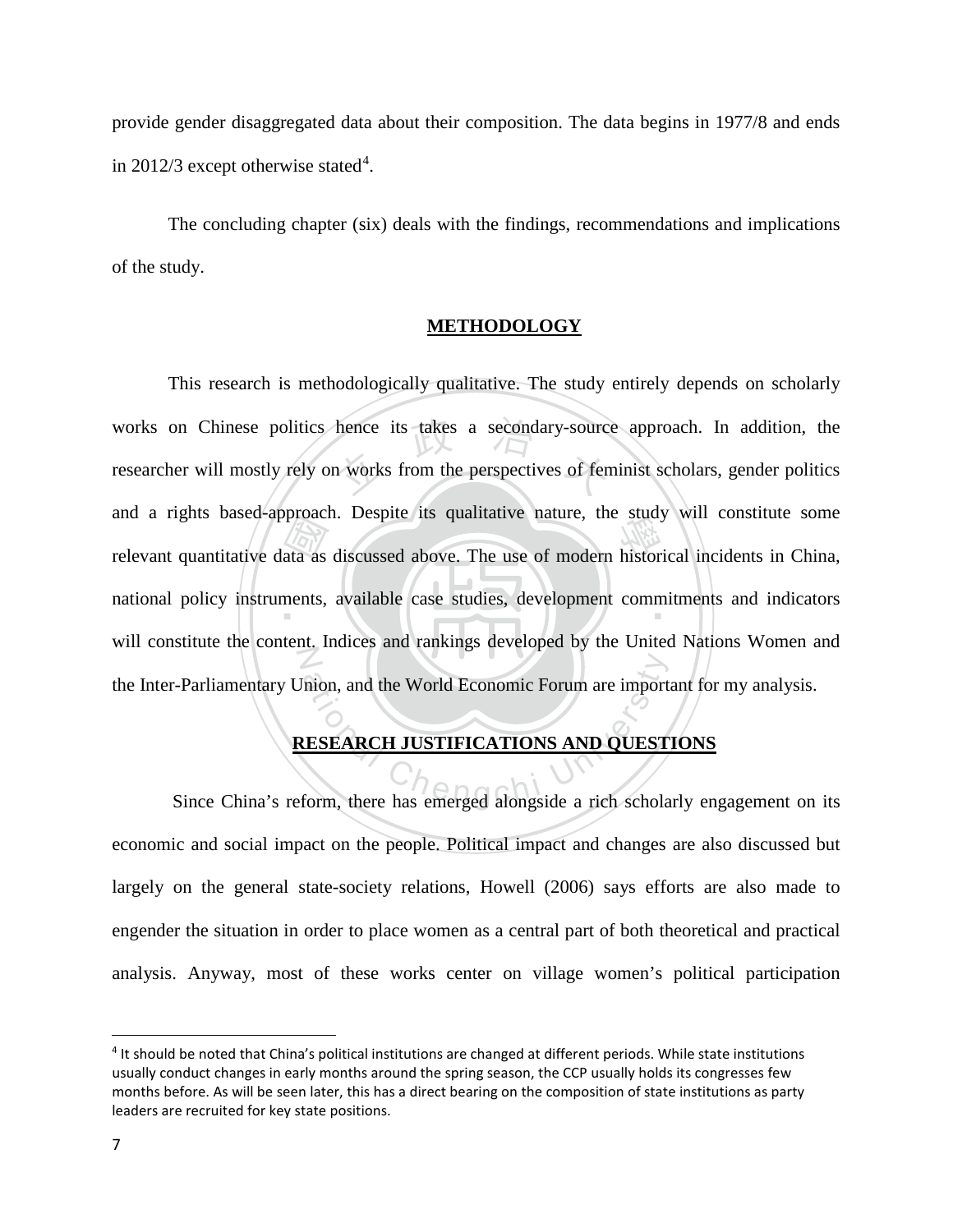especially after the introduction of village elections in the 1980s such as the works of (Wang  $\&$ Dai 2010; Howell 2006; Su 2006). Other scholars such as Zeng (2014), Guo and Zhao (2010), Rosen (1995), devote their studies to understand politics at the top level. This study takes from this end with a broader and more exhaustive approach thus I present four justifications for its scholarly relevance.

‧ $\frac{\sqrt{\text{F} \ln \text{F}}}{\text{F} \ln \text{F}}$ <br>ant-th<br>is for ly, it will be an interesting analysis of<br>ct China since it opened its doors to the the past three decades. Third, the work will also analyze if the two most important actions of Conference on Women is for political recognition rather than well-intentioned empowerment of Chinese women. Finally, it will be relevant to discuss the potential impact on the gendered Firstly, it will contribute to fill a gap by focusing on elite politics and providing an extensive analysis of some of the most important political institutions of the party-state and their relation with women. Secondly, it will be an interesting analysis of how global social movements on women's issues will impact China since it opened its doors to the international community for international commitment- the ratification of the CEDAW and the hosting of the Fourth World distribution of authority as the country perhaps poses for greater reforms.

The state of the country perhaps poses for greater reforms.<br>
The country perhaps poses for greater reforms.<br>
The cheap of general will answer the following questions: he participation on the basis of gender equality sin Furthermore, this research will answer the following questions: has China provided an expected room of political participation on the basis of gender equality since the beginning of its reforms in 1978? Are there frameworks that support genuine institutional arrangements for gender-related demands in the "new" China? How greater international opening will continue to affect both government and women regarding the demand for more political rights and positions in the country's elite institutions?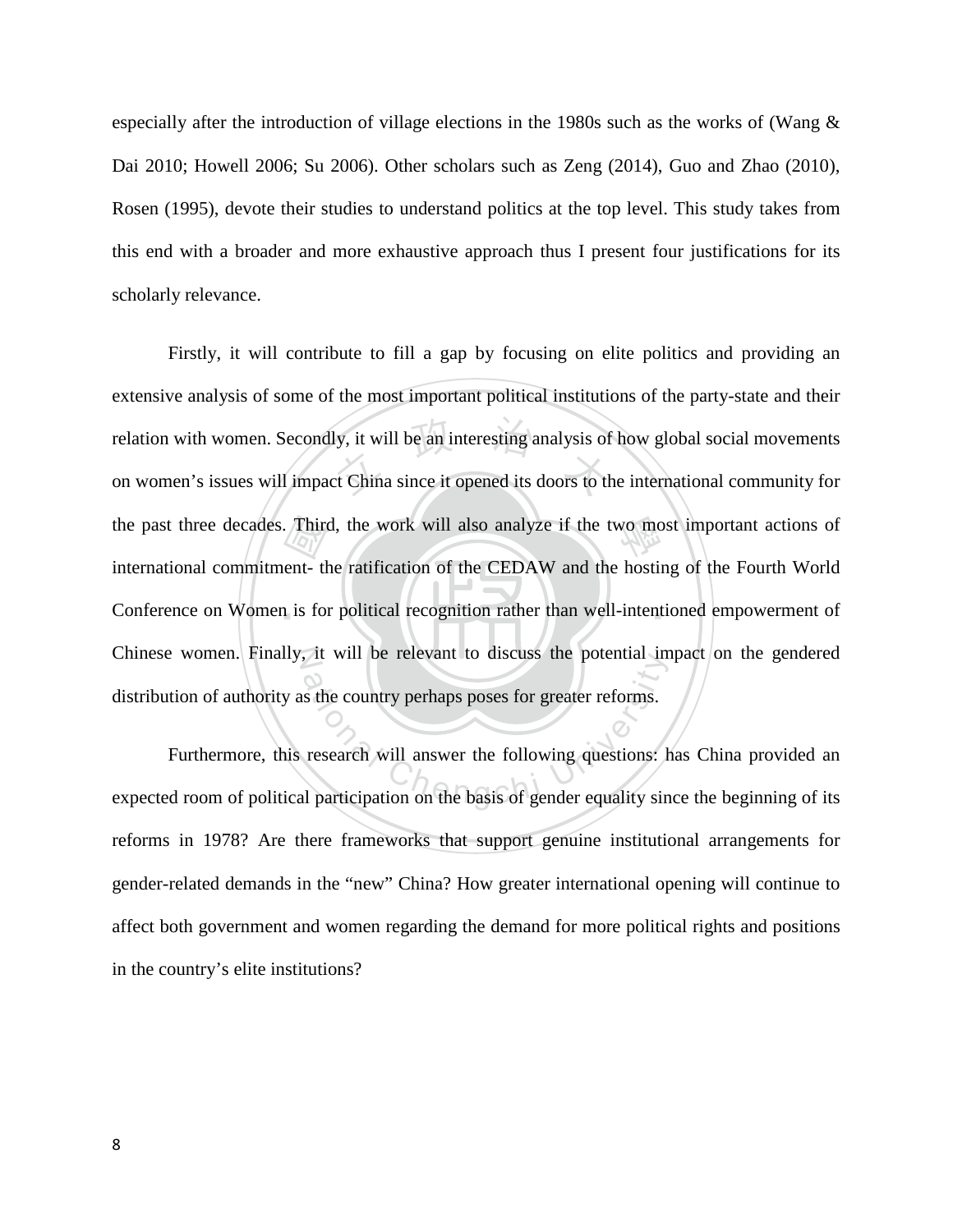#### **RESEARCH LIMITATIONS**

‧with ea<br>llenges<br>ocal co a missed opportunity as I lack the<br>f this were possible, the researcher has visa of visit to China with ease considering political relations between China and my country of ‧ Firstly, this project has a short time span to meet the researcher's graduate work schedule. Secondly, the researcher lacks language competency of handling resources that are written in Chinese hence only English Language scripts or translated versions of Chinese works (which may risk important alterations) will be highly relied on. In addition, it is also important to note that interaction with civil society organizations, women's study centers in universities or government bureaus such as the ACWF working directly with women could be an additional experience; this however is a missed opportunity as I lack the relevant network with these organizations. Finally, even if this were possible, the researcher has no guarantee of accessing a nationality. These challenges could exclude certain facts and personal experience in relation to the subject within the local context, among others.

**OVERVIEW OF WOMEN'S POLITICAL STATUS FROM A GLOBAL PERSPECTIVE**<br>
In a review by Runyan (2014, 2), she says that throughout history, all political systems<br>
and even "modern liberal capitalist systems" are involved in citiz In a review by Runyan (2014, 2), she says that throughout history, all political systems, and even "modern liberal capitalist systems" are involved in citizen subordination based on sexuality, gender, race and class yet they systematically do not hold themselves guilty. This is a serious challenge that is reinforced by existing patriarchal and other factors despite there are enough evidences that women perform as effective as men when offered the same opportunities in political offices. From the global south to the north, this phenomenon is a living reality hence only few countries can boldly identify themselves to have championed initiatives that ended such a deeply embedded political norm. Although this is a challenge into the twenty first Century, one can boldly argue that the problem of political inequality is perhaps as old as the institution and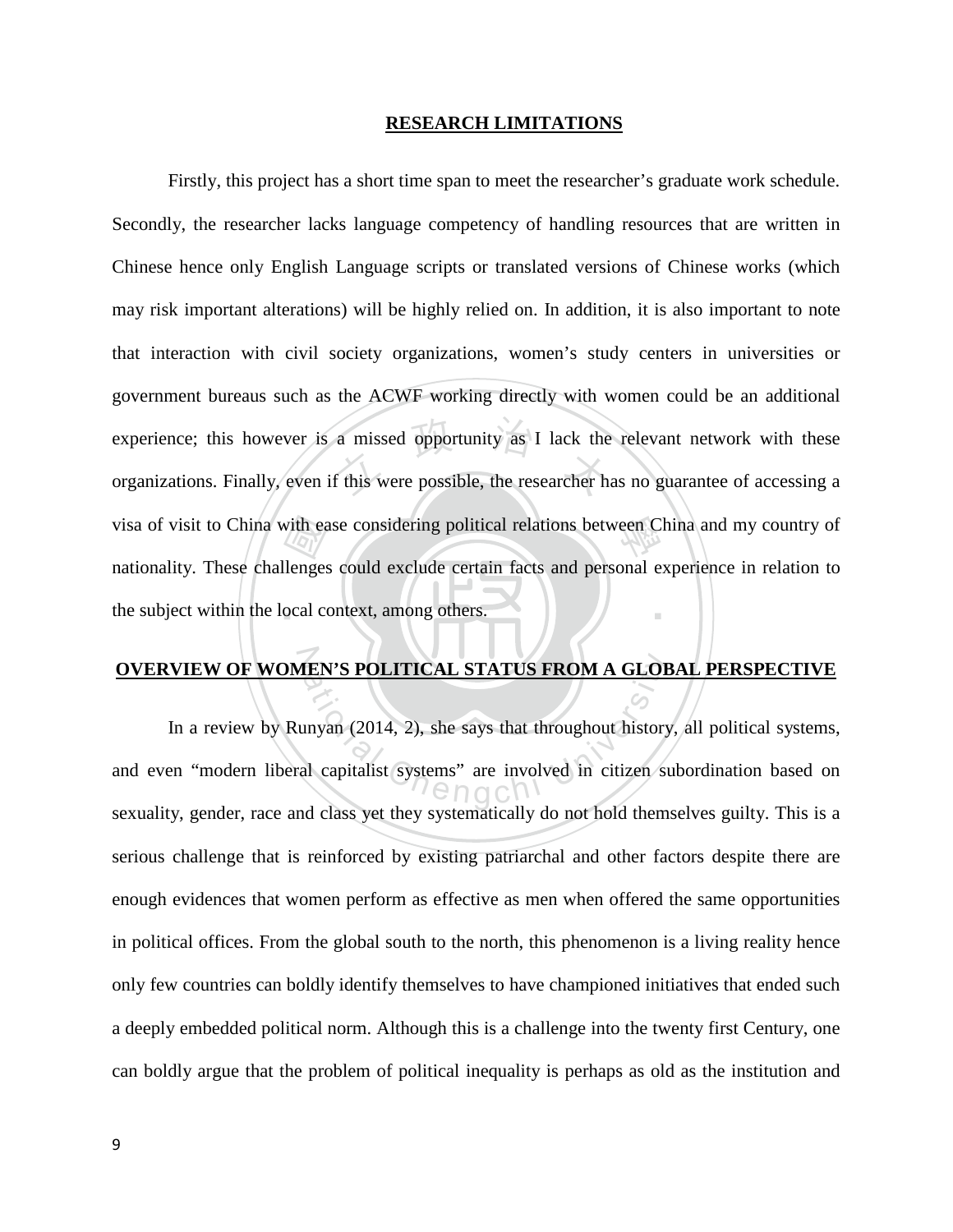practice of politics itself which has almost always been labeled as a game of men. Be it in democratic United States or in communist Cuba, there is not a single political entity that has broken all chains of political inequality hanged on the necks of their citizens based on social constructs.

‧y are 1<br>peciall<br>ing an women stand as the most affected v<br>ng some form of violence in their liv 2013). In addition, they are likely to suffer from poverty, have relatively lesser access to control opportunities of schooling and improved health standards (United Nations Women 2011). In fact, the United Nations and several civil society organizations<sup>[5](#page-16-0)</sup> hold that women make the larger beveral Civil society organizations hold that we<br>bximate 1.5 billion people living under pover<br>2006; UN Women 2000; Buvinic 1997). Even there As a result, women wear the burden of inequality in many societies. Women, according to UNICEF (2006) and UN Women (2008) tend to be more vulnerable to suffer from violence, discrimination and lesser representation than any other group in the world. Ranging from physical to political violence, women stand as the most affected victims with up to 35% of the female population experiencing some form of violence in their lives (UN Women 2013; WHO national resources especially in the world's poorer regions and are mostly deprived of percentage of the approximate 1.5 billion people living under poverty around the world (Moghadam 2005; Chant 2006; UN Women 2000; Buvinic 1997). Even though the claim that 70% of all people living under poverty are women is a contested debate<sup>[6](#page-16-1)</sup> in the global development discourse, UNICEF (2006) has declared poverty having a feminine face<sup>[7](#page-16-2)</sup> hence its popularization of the saying, the "feminization of poverty".

There is scholarly evidence that when women are voted and or entrusted with decisionmaking positions, women's interests, views, concerns and experiences are being better

<span id="page-16-0"></span><sup>&</sup>lt;sup>5</sup> Several civil society organizations that are engaged in the global fight against poverty such as Action Aid International, Oxfam, Catholic Relief Service, Concern Universal, Voluntary Service Overseas.

<span id="page-16-1"></span><sup>6</sup> See UNDP 1995; DFID 2000; UNIFEM, 1995; ADB 2000 (cited in Chant 2007)

<span id="page-16-2"></span><sup>7</sup> Fourth World Conference on Women (The Beijing Platform for Action Recommendations)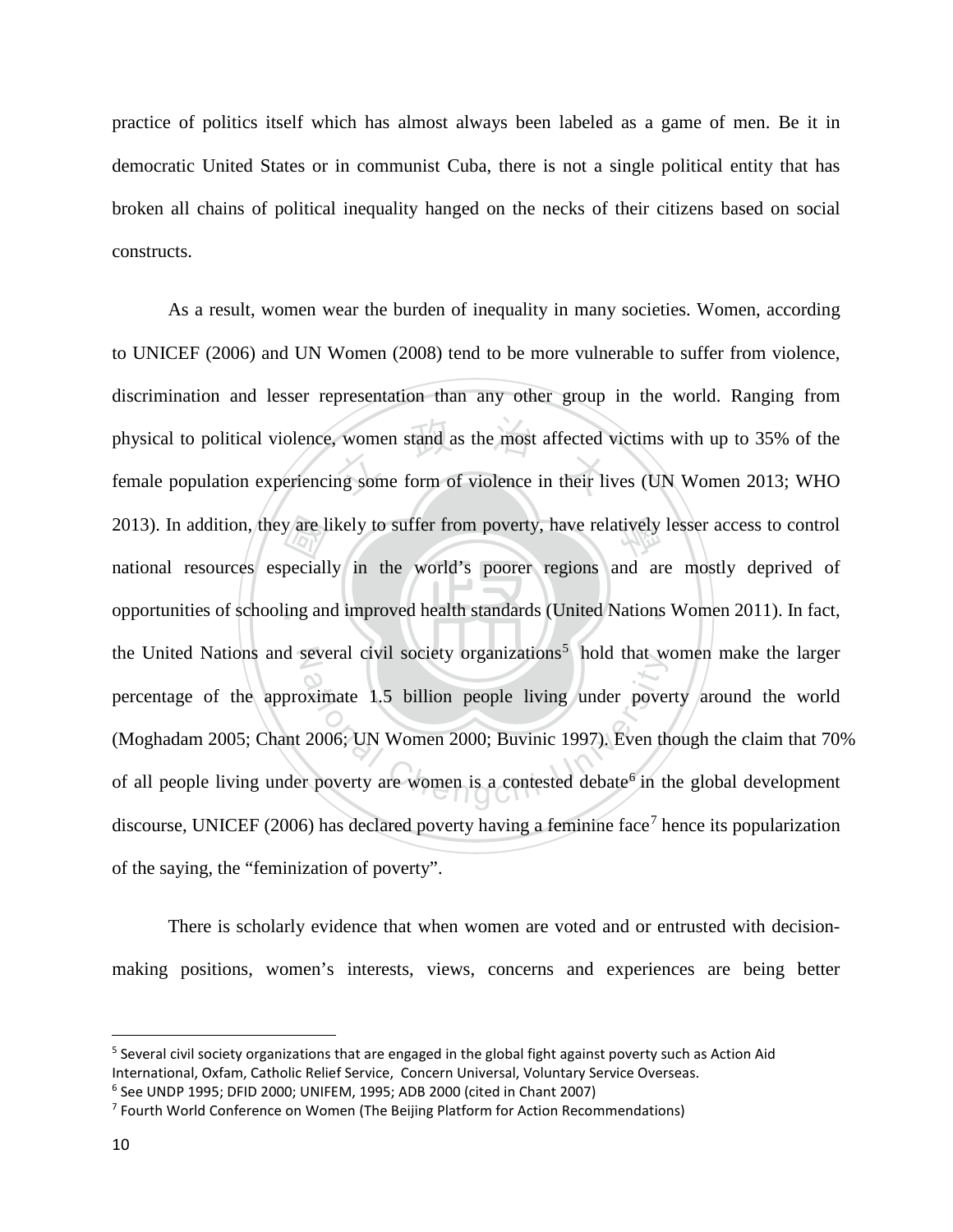represented (Markham 2013; United Nations Women 2012; Coleman 2012; Dahlerup 2009; Lawless and Fox 2008; Edwards 2007; Dovi, 2002; Cornway 2001). As succinctly noted:

A central criterion in evaluating the health of democracy is the degree to which all citizens – men and women – are encouraged and willing to engage the political system and run for public office. More women in positions of political power confer a greater sense of political legitimacy to the government, simply by virtue of the fact that it better reflects the gender breakdown of the national population (Lawless and Fox 2008, 3).[8](#page-17-0)

of all nations have reached or surpassed the 30% benchmark<sup>[9](#page-17-1)</sup> of women decision-makers as of ized,<br>major<br>ched o th include minority tribal groups, eds of 2011 (UN Women 2011). This might sound discouraging, but it is true that the last few years Filiar might sound discouraging, but it is true to<br>increased performance towards greater gender<br>countries although at a much slower pace than des<br>Inter-Parliamentary Hnion (2013) women of Similarly, in 2002, Susan Dovi provides a strong justification that "historically disadvantaged" groups which include minority tribal groups, races and women should be represented by members of those groups because it is through such representation that political institutions are legitimized, democratized and reflective of the needs of societies. However, in the UN Women's first major publication on the global status of women, it reports that only 28% have in fact witnessed increased performance towards greater gender representation in the political sphere of many countries although at a much slower pace than desirable.

According to the Inter-Parliamentary Union (2013), women occupy only 21.4% of parliamentary seats in the world and are grossly under-represented at 'high level' <sup>[10](#page-17-2)</sup> politics (United Nations Women 2011). This means that almost 80% of all parliamentary positions in the world are held by men. Out of the 45, 944 global parliamentarians recorded by the IPU in 2013, only 9, 608 are women. In Single or Lower Houses, women are 8, 204 out of the 38, 694

<span id="page-17-0"></span><sup>8</sup> http://www.brookings.edu/~/media/research/files/papers/2008/5/women%20lawless%20fox/05\_women\_lawles s\_fox.pdf

<span id="page-17-1"></span><sup>9</sup> Fourth World Conference on Women (The Beijing Platform for Action Recommendations)

<span id="page-17-2"></span> $10$  The term "high level" politics is often used to loosely describe top government organizations or positions especially at national or central levels such as ministers, parliamentarians, presidents, premiers and vice premiers.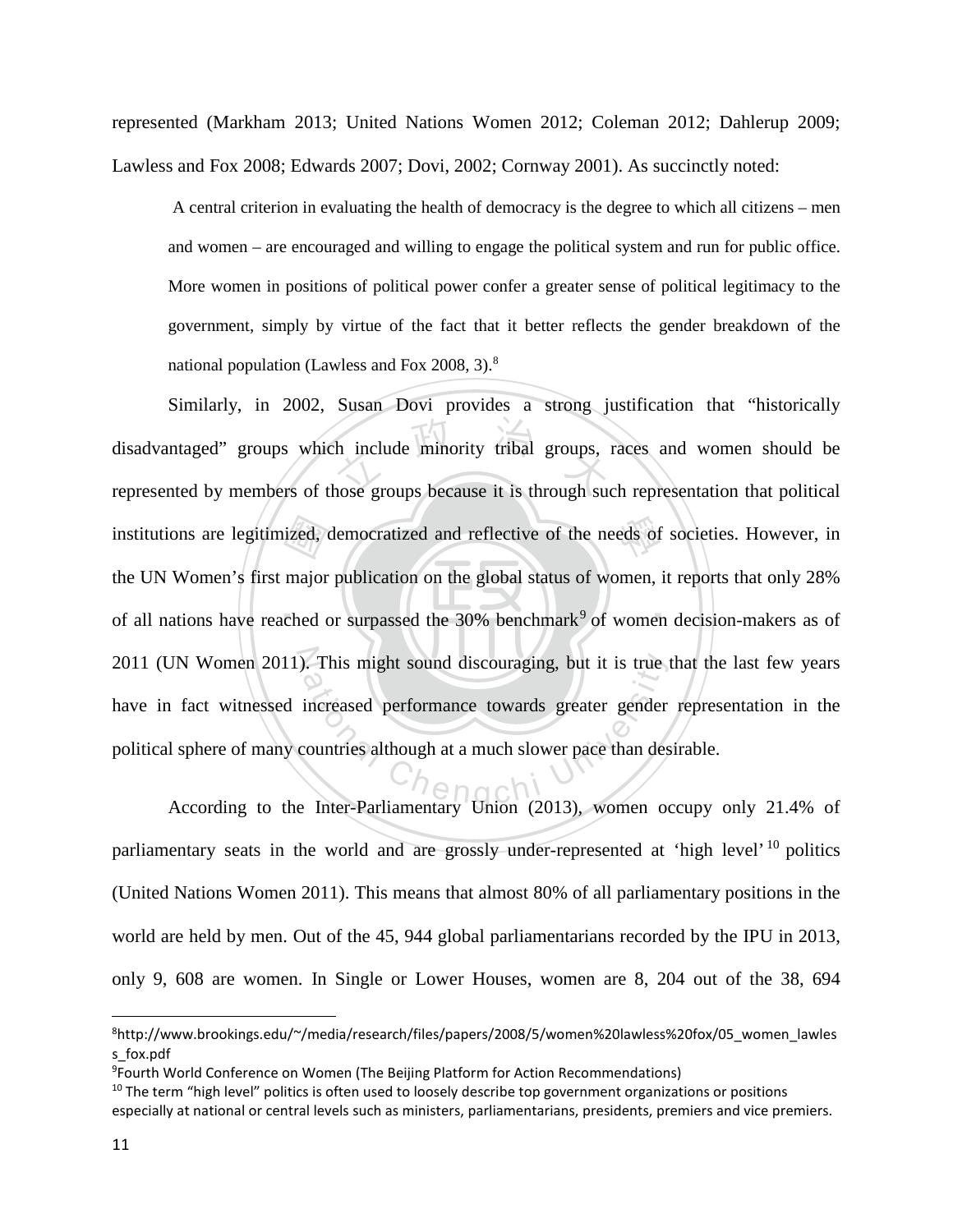2012, only 10% of the world's heads of state were women, meaning 20 women out of 193 (Markham 2013). parliamentarians (21.8%) while there are 1,404 women (19.4%) out of the 7, 250 in Upper Houses or Senates around the world. On a regional level, the Asian region ranks quite lowly with regards to women in top political institutions as it is better than only the Arab and Pacific regions with 18.2% of all parliamentary positions held by women. In addition, Markham indicates that since 1950, only 80 women became leaders of their states excluding those with ceremonial duties through monarchs and other customary practices. Even with such an insignificant figure, most of the women ascend their positions through familial connections or "political dynasties" and as of (Markham 2013).

religious practices, social norms, imbalance educational opportunities, and economic inequality s hum:<br>xtende<br>zial no This is a serious human rights issue, an ethical subject as well test on equality and justice. are part of the several reasons why women are mostly sidelined from their country's political ations why women are mostry stdenned from the<br>untry, reported by the World Economic Forum (2<br>1 our world that has attained equality at all levels<br>ltural indicators between men and women. This Several factors are extended to explain the cause of this challenge. Cultural orthodoxies, domain. There is yet a country, reported by the World Economic Forum (2013), Markham (2013) and Yu and Liu (2010), in our world that has attained equality at all levels ranging from social to economic, political to cultural indicators between men and women. This is not the farce of our century but a reality that shows a deep rooted challenge that humanity has sustained for centuries of interactions. In a similar vein, in its World Development Report (2012), the World Bank says that the disparity that exists between men and women with regards to access and influencing the decision-making process of their societies has economic costs. The Bank further emphasizes that states that fail to improve gender equality directly loss an immense portion of talent and productivity from women, with a direct bearing on economic and social development performances of these nations.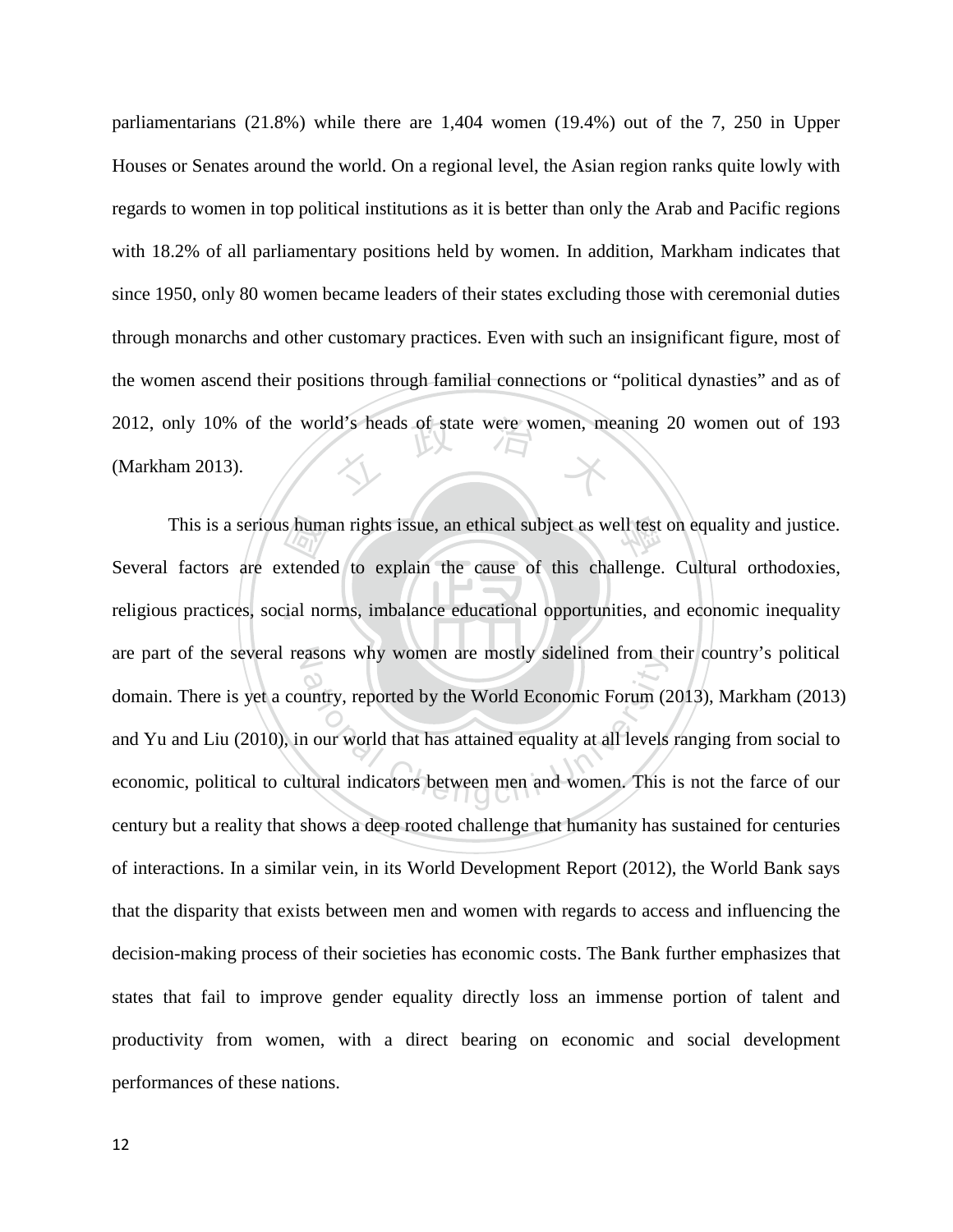Sometimes, the situation of gender inequality and its corresponding consequences are similar but due to cultural differences and socio-economic realities in various countries, there are also vast differences. In some nations, women have lesser or unequal opportunities like men to participate in politics. In others, they are treated as lesser or "second-class" citizens who have no say at all in determining their country's<sup>[11](#page-19-0)</sup> political life. These situations are a result of the statuses of men and women as different beings created from our social constructions of expectations, behaviors and roles assigned to them.

## S POLITICAL STATUS FROM A **OVERVIEW OF WOMEN'S POLITICAL STATUS FROM A CHINESE PERSPECTIVE**

‧‧ the UNDP, are not only fundamental human rights that are to be promoted and protected, but<br>these are imperative to the realization of sustainable development and global socio-economic<br>security (UNDP 2013). Therefore, the s indicator in demographic, socio-economic and political terms for the country, Asia Pacific and ations and political terms for the course fact that China has the biggest number of worst fact that China has the biggest number of worst political equal equal dicator that could be regarded as a success story The achievement of gender equality and the full realization of women's potentials, argues these are imperative to the realization of sustainable development and global socio-economic security (UNDP 2013). Therefore, the status of Chinese women is an extremely important the world. Other than the fact that China has the biggest number of women descendants (650 million) on earth (Attané 2012), the country's level of political equality between men and women is an important indicator that could be regarded as a success story for a "new" China. In addition, it will also serve as an example to its neighbors in a region it perceives itself a "giant" (Yu and Liu 2010).

In 2007, Louise Edwards commented that, China's gender performance in politics does not match even its socialist "cousins" anymore. Presently, it lags seriously behind some of those communist countries. Cuba is doing exceptionally well with regards to women's parliamentary

l

<span id="page-19-0"></span><sup>&</sup>lt;sup>11</sup> United Arab Emirates and Saudi Arabia as of 2013 have gender biased electoral laws that forbid women from participating in elections (cited in Markham 2013). Note the link of this situation to the lowest regional ranking of women's political participation in the Arab World.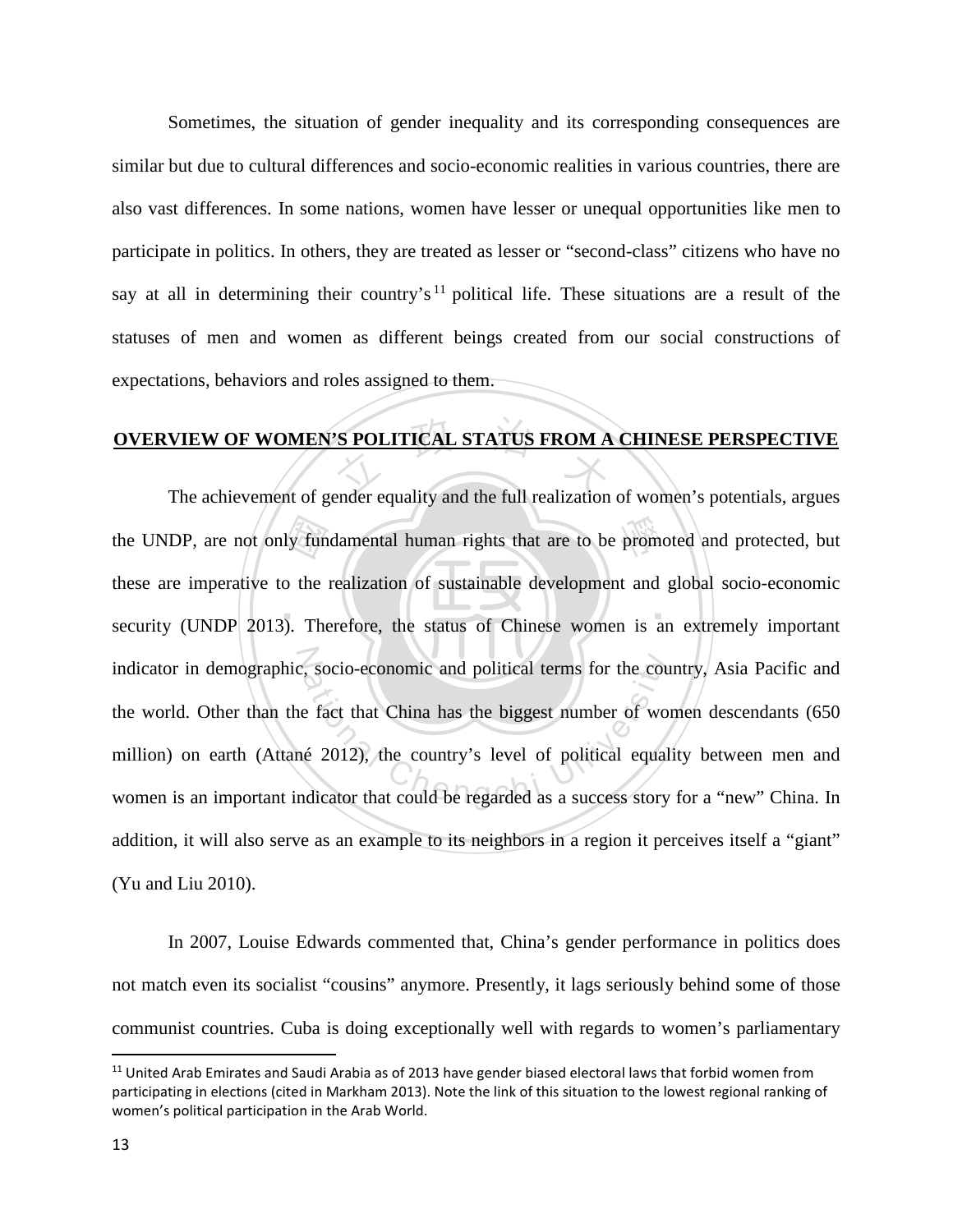presence. In 2013, it ranked behind only Rwanda on the IPU global ranking with 48.9% of its parliamentarians as women (IPU 2013). This shows that socialist countries are capable of approaching gender parity in politics based on the practical sense of social justice than the general ideological approach of equality and a classless society.

of our global wealth) (McCurry and Kollewe 2011). 國 t and an epitome of human advancem<br>erspective, it is without doubt that progressing without much challenge in a global down-turn for other bigger powers such as the ‧ If there is any country that could be defined as a success story for rapid economic and social advancement in the last quarter century, there is none better than China. A state that has emerged from a tumultuous history (Teiwes 2011) sixty-five years ago has captivated global attention as an economic giant and an epitome of human advancement in recent years. Measuring from this socio-economic perspective, it is without doubt that China has 'risen' and it is United States (politically) and Japan (economically, as a long-time holder of the second position

If there is investment in the social and economic lives of women, it is imperatively ment in the social and economic lives of wom<br>g investment in the political engagement of wo<br>onal policies reflect a wider representation of the<br>ant to the country's treatment of its women as i significant for a matching investment in the political engagement of women especially at top level politics so that national policies reflect a wider representation of the needs of the society. This is extremely important to the country's treatment of its women as important citizens who can meaningfully contribute to the progress of their country not only in economic, social and cultural terms but also politically. Chinese women and men, have varying degrees of opportunities with regards to family or community voices and resources. Its more than six million women continue to live under a deep patriarchal system but the authoritarian political system of their society further weakens their voices, limit their opportunities of access to important political institutions while traditionally defined gender responsibilities mostly pave way for the success of men.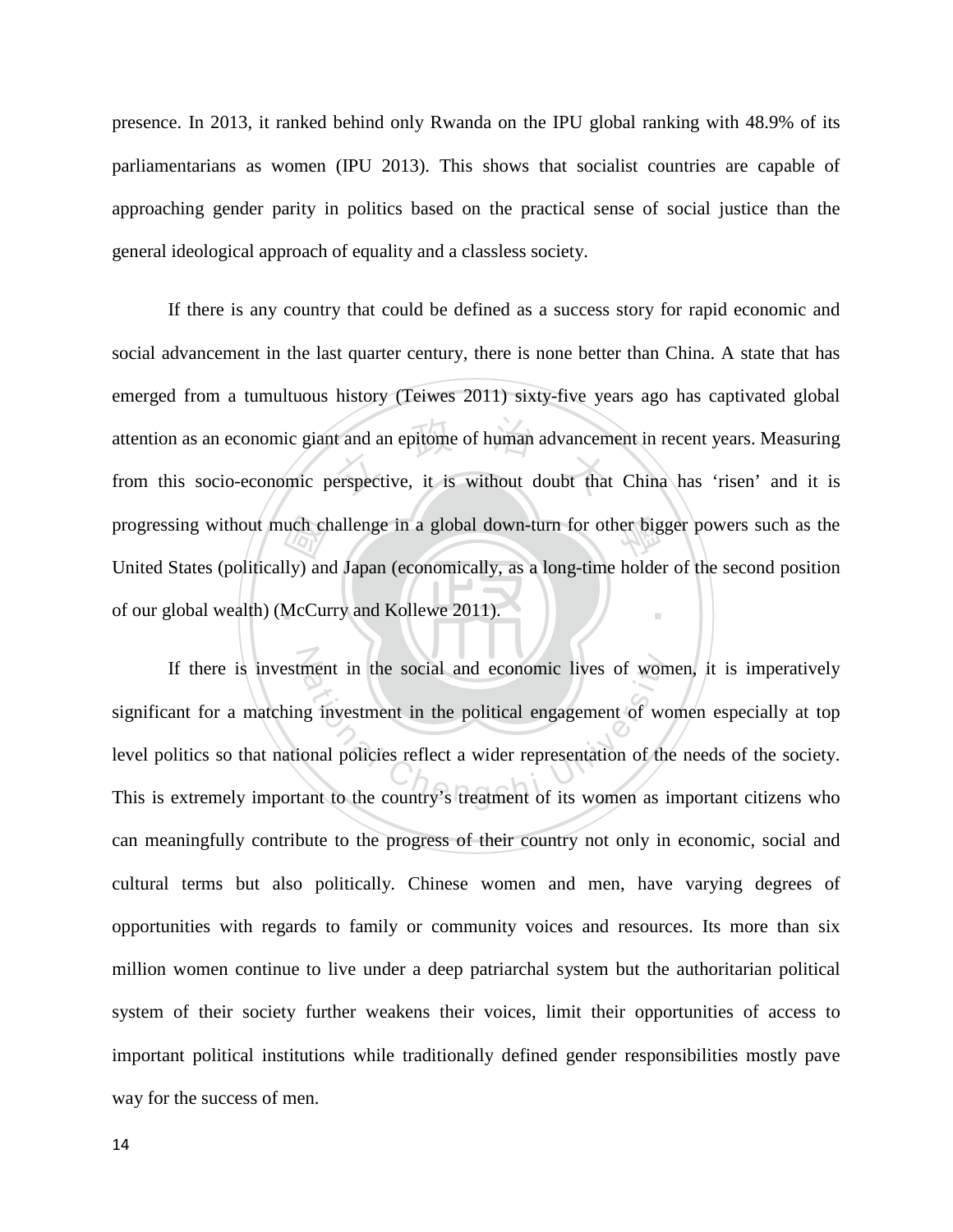Whatever gauge is used to measure the civility of China's unequal political treatment of its men and women, it is objective to accept the fact that other countries have gone and or are still going through similar level of political discrimination based on wealth, race or ethnicity, sex and gender. It is true that advancements have taken place in most cases but it must be noted that nations, as mentioned earlier, only perform better than the other in the advancement of the lives of women but none has achieved complete parity between men and women in all aspects of life. As a result, there is a global social mobilization that seeks to change this long lasting phenomenon.

is a global lens on it with regards to the empowerment of its women. Indeed to be the "modern Nations and several non-government organizations that seek to radically change the position of<br>women in politics. With China's opening to the world at the end of the 1970s, it means that there<br>is a global lens on it with r This social movement has emerged around the world and it is championed by the United and a civilized state" the founding fathers and reformists aim to achieve, it is important that the Founding rathers and reformists all to achieve,<br>involved in the global democratic movement (at<br>revolutionize how women are able to participate is<br>and how they are able to affect policy outcome women in politics. With China's opening to the world at the end of the 1970s, it means that there Chinese state is critically involved in the global democratic movement (at least from the gender dimension) that seeks to revolutionize how women are able to participate in the decision-making processes of their nations and how they are able to affect policy outcomes that will have direct bearings on their lives.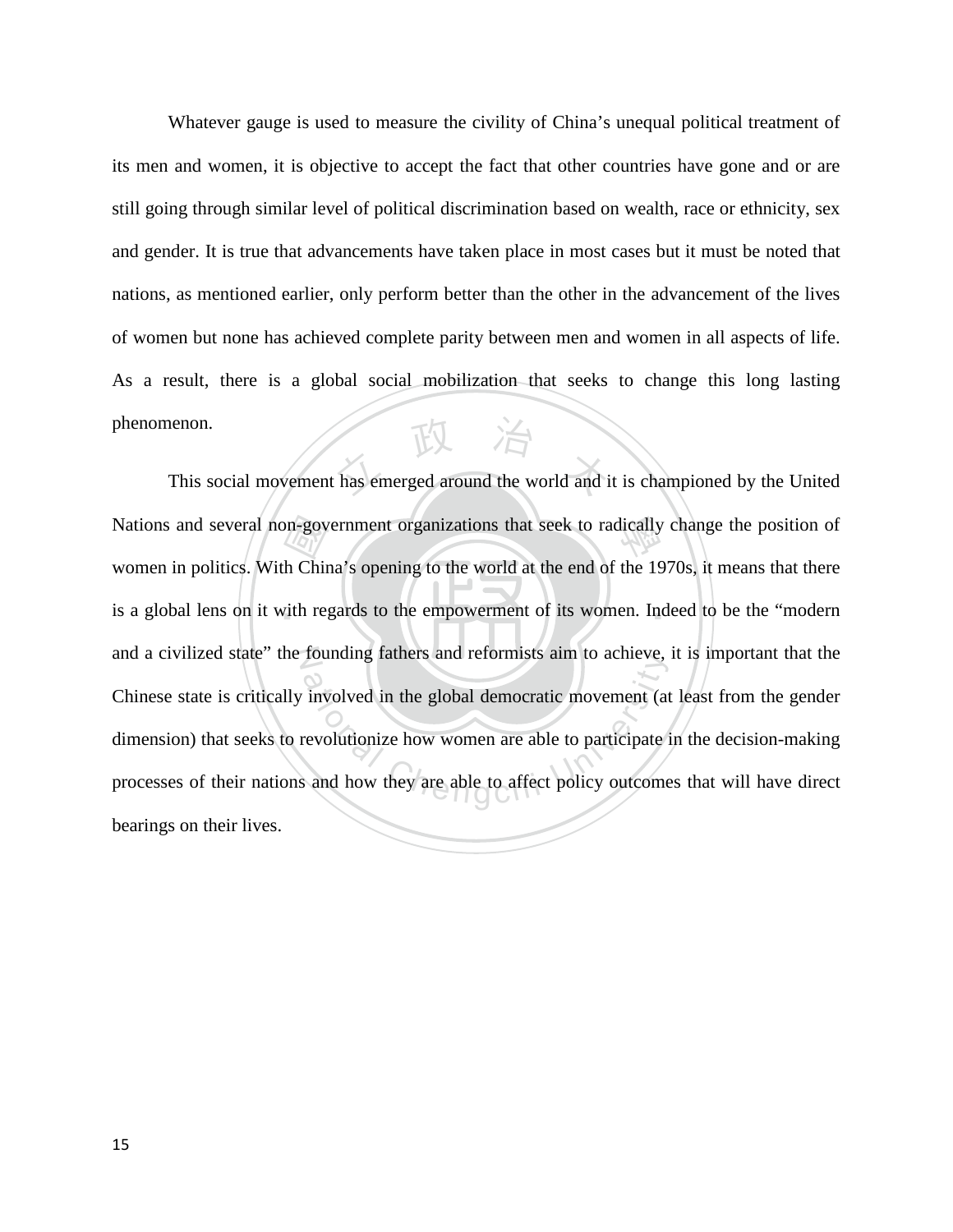#### **CHAPTER TWO**

#### **LITERATURE REVIEW**

#### **FACTORS THAT SHAPED WOMEN'S POLITICAL POSITION IN CHINA**

other words, I will examine the literature about factors responsible for women's political underrepresentation in top political institutions especially the PB, PBSC, CPPCC and the NPC, 學 This chapter looks at the factors that shape women's political status of women in China. I will analyze how women's low political access to top level politics is positioned within the socio-cultural, economic and political discourse from scholars who work on Chinese politics. In underrepresentation in top political institutions especially the PB, PBSC, CPPCC and the NPC, among others.

‧‧ Zhao (2009); Howell (2006, 2003, 2002); Hershatter (2007); Edwards (2007); Ma (2009); Lin  $\frac{1}{\sqrt{2}}$ <br>terests<br>(2006, (2003) and Rosen (1995). The selected works are from diverse scholarly backgrounds covering The selected works are from diverse scholarly.<br>Ciology, politics and feminism, among others. With the ambition of emancipating women from<br>tant item on the national agenda of the community Of particular interests are the works of Zeng (2014); Attané (2012); Zheng, Yongnian and history, anthropology, sociology, politics and feminism, among others. With the founding of the PRC, sixty five years ago, the ambition of emancipating women from a position of political irrelevance was an important item on the national agenda of the communist leaders. However, Attané (2012), Hershatter (2007), Edwards (2007), Howell (2006) and Su (2006) claim that women's empowerment especially in political terms, was more of a party propaganda and gender-based difference existed almost throughout the communist regime except during the radical anti-identity period of the Cultural Revolution.

In fact, Hershatter accuses the Communist Party of using women's position as an appeal to win the public's confidence. People were made to believe that the best strategy of modernizing the nation was through women's liberation. This, she says was an essential way of justifying the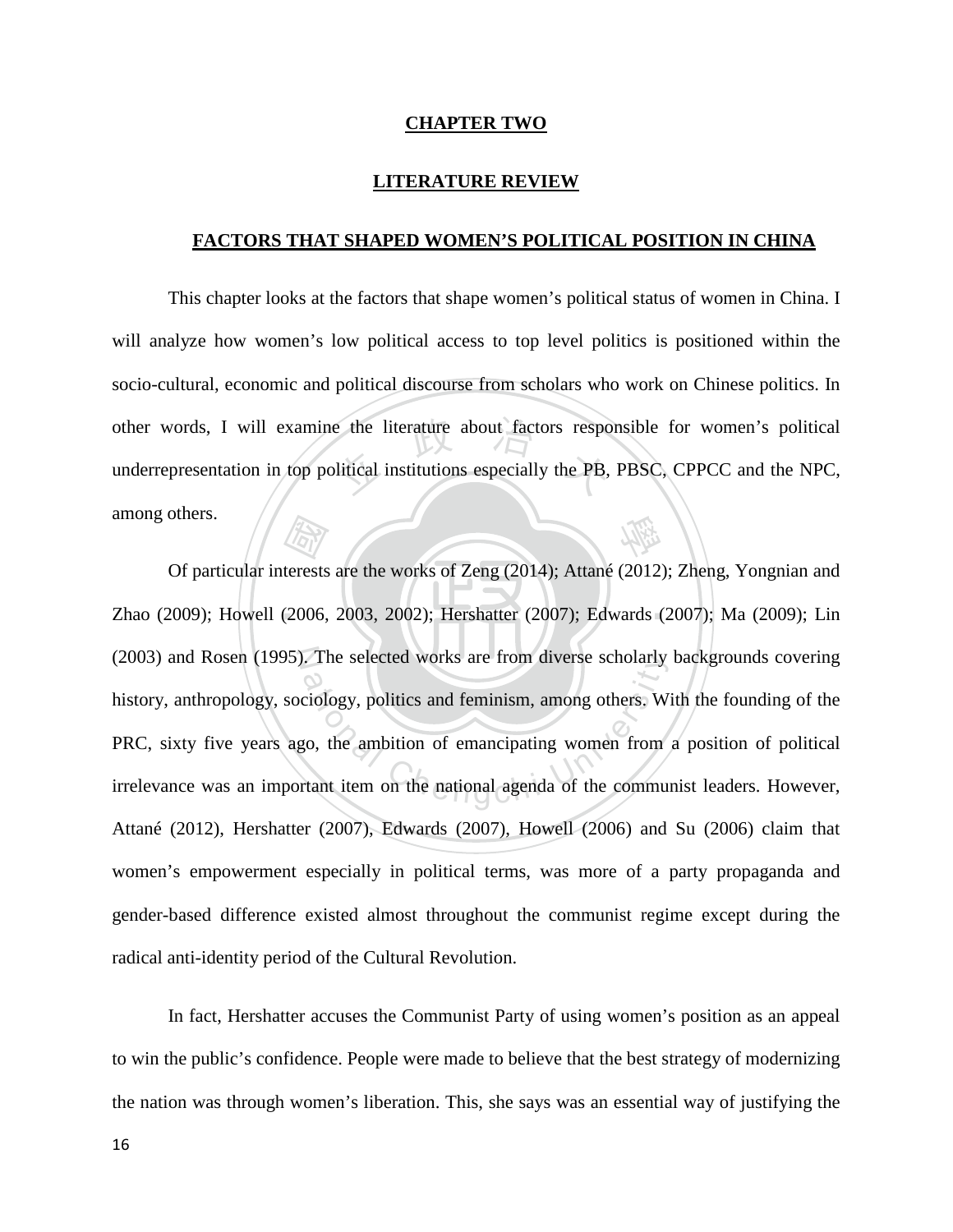party's demand for power. She has this to say: "the Communist Party, in particular, drew much of its power from its promise to rescue the nation from feudalism, imperialism, Japanese invasion and Guomindang oppression. [However] it subordinated the fate of women to that of the nation, and whenever raising the status of the nation, or its prospects for revolutionary transformation, gender equality was deferred" (Hershatter 2007, 80).

except in few cases such as Zeng 2014; Edwards 2007, Yu and Liu 2010 and Guo and Zhao  $\frac{10}{10}$ ; Su<br>sive struck as is now changing. Anyway, the gender<br>based research or only focused on seof Wang and Dai (2010); Su (2006) and Howell (2006). It is noticed that much focus has not  $2010^{12}$  $2010^{12}$  $2010^{12}$  and how this situation affects the lives of the millions of women within such a system. It ation arects the fives of the filmions of women words are not extensive<br>by Rosen almost twenty years ago. Hershatte<br>evel politics but she touches on the subject by de Even though a large pool of literature has surfaced since China's beginning of liberal economic reform but concentration on the political impact on women has been minimal says Howell (2006), although this is now changing. Anyway, the gender dimension in scholarly works has either taken a provincial-based research or only focused on selected villages like the works been devoted to extensive studies on the most important political institutions of the Party-State, is also noted that studies on the elite political institutions are not extensive by scope and the most detailed study was done by Rosen almost twenty years ago. Hershatter's 2007 work is not entirely devoted on elite level politics but she touches on the subject by devoting a whole section (88-93) that analyzes the relation between the CCP and women, but again, she too did not dwell on women's access to top political institutions as much as needed.

Support for a grassroots political activeness is indeed relevant as it fosters equality in the democratic process right from the ward or village. Secondly, it also challenges the stereotypes that have isolated women from the governance of their own communities. Finally, women can

<span id="page-23-0"></span> $12$  I categorized works based on contents that have touched high ranking political institutions even in a minimal context within a section or an entire section devoted to it.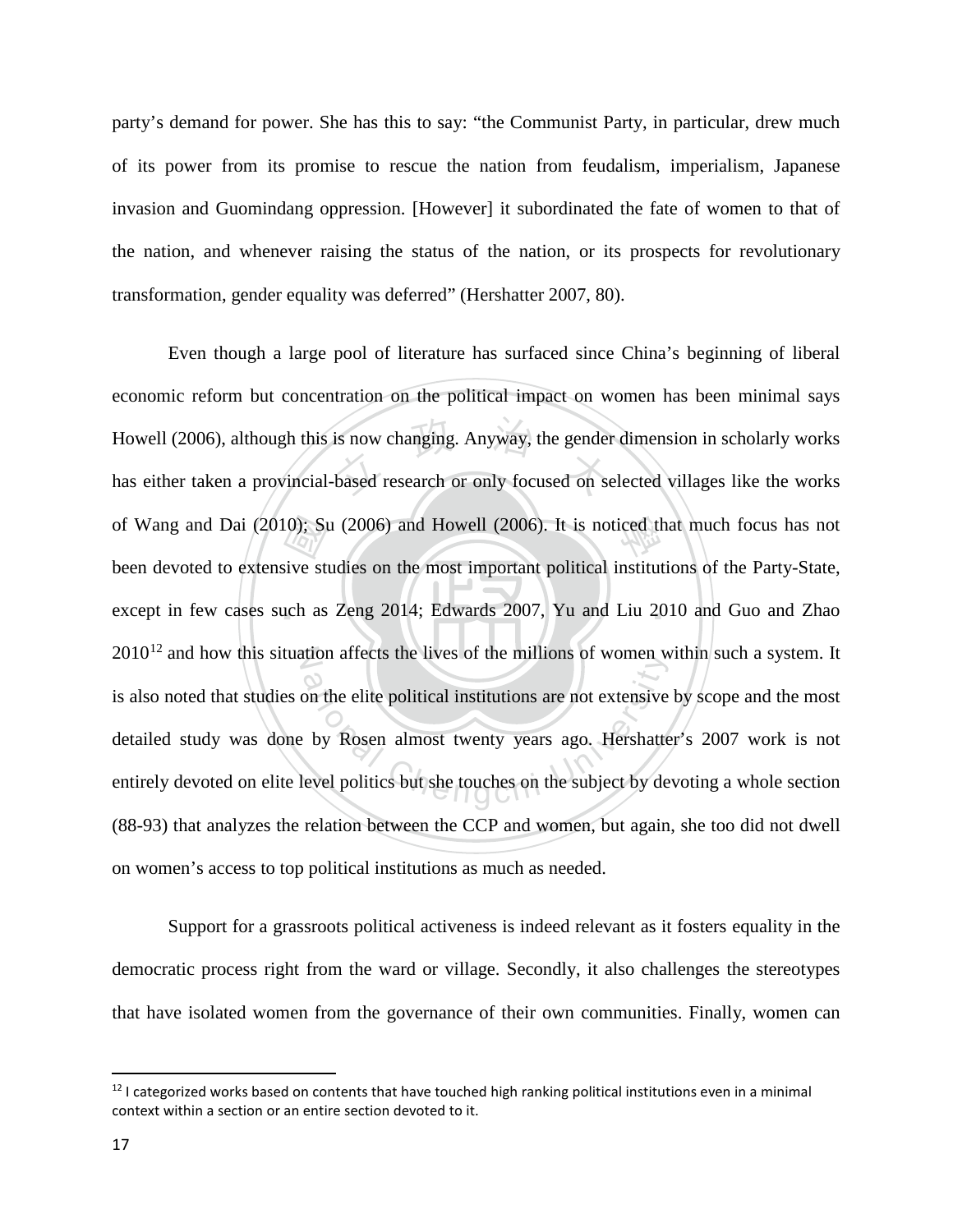have greater proximity to their political representatives and this provides an opportunity of articulation of their needs more directly and practically. It is needless to argue over the importance of these points but it is reasoned in this paper that there could be greater impact when women are able to take up more opportunities at the highest level of politics and not stationed to village cadres for their entire lives.

believes that micro-level participation of women carries more pragmatic response to their needs To an extent, Zeng's argument is relevant especially in a large population like China with a vast<br>land scape of different levels of development needs and investment modalities. Perhaps she<br>believes that micro-level partici masculine domination at top national institutions, Zeng (2014, 136) maintains that "... a broader<br>participation in politics from grassroots female population is more important and fundamental". and justly represents their interests as discussed above. While I argue that high level political participation of women has a potential of breaking away from the norm of placing them in proximal grassroots politics that do not directly challenge masculine domination at top national institutions, Zeng (2014, 136) maintains that "… a broader land scape of different levels of development needs and investment modalities. Perhaps she

merests as discussed above.<br>also argues that the ratio of women active in p<br>and not representative. I quite disagree with this<br>d accessing governance institutions freely without In addition, she also argues that the ratio of women active in politics might only be reflective of their statuses and not representative. I quite disagree with this interpretation because political participation and accessing governance institutions freely without socially constructed barriers is first of all a fundamental right of the members of a society and this additionally shows how fair that society stands out. For the second reason, I partly agree that inasmuch as women's representation is encouraged, it does not always result to immediate results yet this will not stop the demands for equality in the determination of the society one belongs to.

Additionally, it is apparent that women's power base in rural China will unlikely create tremendous effects on the elites in Beijing. Further, it also mostly extends women's domestic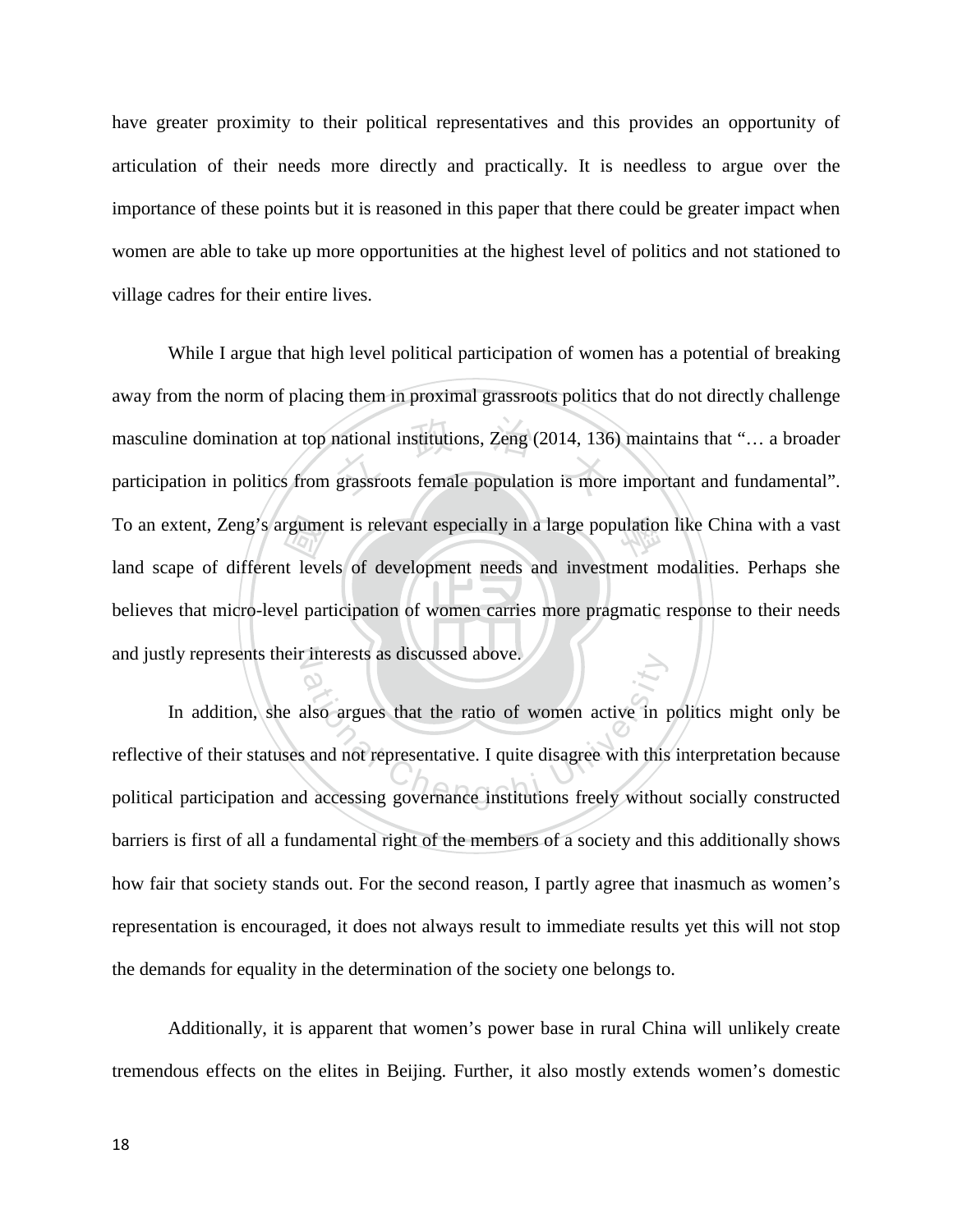that have bearings on their lives while they are able to exert "accountability" from the executive in their positions as parliamentarians for instance. bothy assigned "the thankless job of<br>wards 2007, 382). Su (2006) shares a ‧ responsibilities into the public realm where they hardly compete with men over more prestigious responsibilities or positions. In those village committees, women's likelihood of serving as assistants or subordinate officers is more apparent than their greater and assertive control of real power in the face of more evident traditional limitations. In a similar vein, Hearshatter argues that village committee membership grants women to execute assigned familial roles of health improvement, child welfare and sanitation among others into the public arena. O'Brien claims that, village elections have shattered the political ambitions of women and those that manage to serve in committees are mostly assigned "the thankless job of enforcing family planning" (O'brien 2006, as cited in Edwards 2007, 382). Su (2006) shares a similar position as she argues that high level politics allow women to directly engage in the formulation of laws and policies in their positions as parliamentarians for instance.

In other discussions, Jude Howell (2006, 2002) says that women at village level politics hat, Jude Howen (2006, 2002) says that women a<br>werwhelming power that could cause dramatic chess of their declining opportunities to serve in the<br>etitive village elections at the end of the 80s. In do not carry with them overwhelming power that could cause dramatic changes of state policies to their advantage, talk-less of their declining opportunities to serve in those committees since the introduction of competitive village elections at the end of the 80s. In fact, in as much they intend to challenge certain policies that undermine women's liberty and integrity, there is little opportunity of doing what is not assigned by the state or its agencies to some degree but worst with policies that might be perceived politically conflicting to the party's interest. This situation might be changing but the fact is that the CCP retains its political interests and in an extremely authoritarian way.

At the end of the 70s, China was led by Deng Xiaoping and opened its doors to the international community by reforming its economic structure (Whyte 2012; Ma 2009; Su 2006;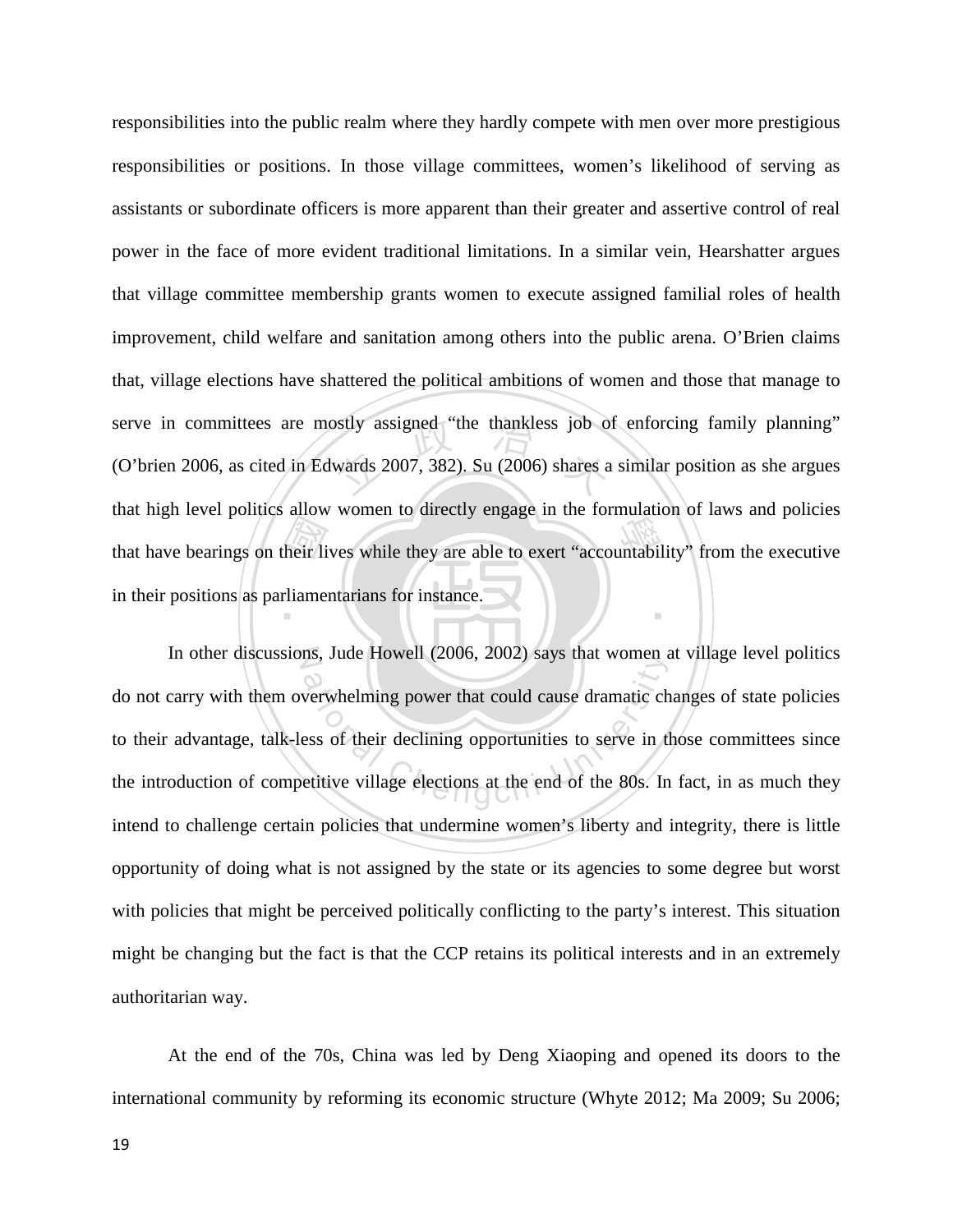crossing frontiers into even closed solely<br>ong the first countries that in 1980 example the UN, which is mostly seen as the "International Bill of Rights" for women (Attané 2012). Lin 2003; Rosen 1995 & Fernandez n. d). This caused some radical changes in many aspects of living patterns in a society that once closed its borders to the international community for decades. It is evident that changing to a "state-led" liberal economy has indeed far reaching effects on the status of women as a class that has for long been disadvantaged even within a communist system than any other group. There is a near coincidence of China's opening and a global women's movement that left only few countries immune from the demands for a global emancipation of women. The women's movement is shaking the walls of our world, moving beyond national borders and crossing frontiers into even closed societies no matter how little a size could be. China was among the first countries that in 1980 enacted the CEDAW (1979) of

‧as pre equality for all citizens (Zheng, Guo & Zhao 2009; Yu & Liu 2010; Edwards 2007 & Su 2006). It is stated in Article 96 of the 1954 constitution that "women in the People's Republic of China ation in all spheres of life including the political, economic in all spheres of life including the political, economic<br>astitution of the People's Republic of China 1954<br>the eligibility of women to vote and be voted for Anyway, this was preceded by national laws such as the 1954 constitution that guarantees have equal rights with men in all spheres of life including the political, economic, cultural, social and family spheres" (Constitution of the People's Republic of China  $1954$ )<sup>13</sup>. In the same vein, Article 86 appropriates the eligibility of women to vote and be voted for when qualified. An additional law specific to women's human rights was enacted in 1992 and not ignoring the fact that China has initiated at least two national gender policies on women's advancement between 1995 and 2010 (Zheng, Guo & Zhao 2009).

In addition, affirmative actions were said to be initiated by the regime that urged women's inclusion across all strata of political organizations to strengthen their representation in

<span id="page-26-0"></span> $13$  A version of the constitution in English and Chinese is available here: http://echaupak.net/database/chicon/1954/1954bilingual.htm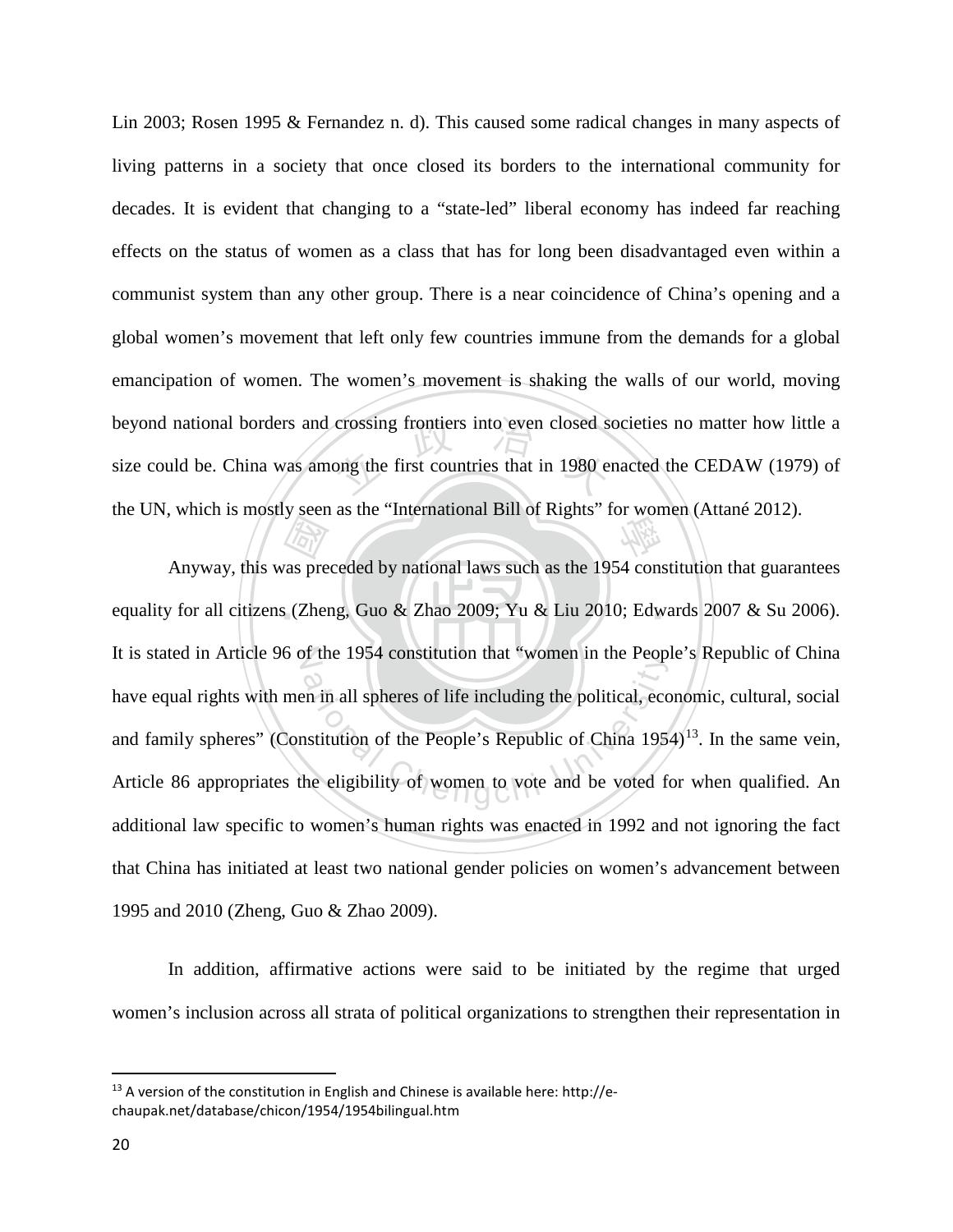additional rise to 23.4% in 2013 thus giving it sixty first position on the parliamentary ranking (IPU 2014). politics. To achieve "more than one woman at the leading bodies of governments at all levels" (Yu & Liu 2010, 312) became the common rhetoric on affirmative action to place women at political ranks both satisfying a domestic political need and posing as a modern responsible state. As a result, China holds a mid-level position on the IPU global ranking of women in parliament<sup>[14](#page-27-0)</sup> remarkably because of the regime's mandatory increase in women's representation at provincial bodies. The proportion of women representatives to the NPC has increased from 20.2% to 21.3% from 2003 to 2008 due to such intervention (Zheng, Guo & Zhao 2009) and an (IPU 2014).

situation is worst in the highest political institutions of the country. China has sent at least two There is still a wide gap in the political domain which is either treated as a reserved<br>of the mean and or women seen not to be prepared enough to face such responsibilities. This<br>in is worst in the highest political insti women to space but reaching its political high power-base has become almost out of vision for From though these affirmative actions are initiated<br>Even though these affirmative actions are initiated<br>tive participation and access to elite structures a<br>is not a satisfactory trend for China, consider echelon for men and or women seen not to be prepared enough to face such responsibilities. This women for many years. Even though these affirmative actions are initiated and implemented to some degree, women's active participation and access to elite structures are not encouraging. In addition, this increment is not a satisfactory trend for China, considering the widening gap between it and other nations (Zheng, Guo and Zhao 2009; Edwards 2007) it perceives itself to be equal to in international relevance. Similarly, Zeng (2014) argues that, overall the regime has not significantly improved its commitment of political parity but has initiated programs that will improve women's status.

l

<span id="page-27-0"></span><sup>&</sup>lt;sup>14</sup> Selection to the NPC according to the 1982 Constitution is done through elections at provincial, municipal and regional autonomous levels and the armed forces once every five years. For more details, see Article 59 of the constitution here: http://www.npc.gov.cn/englishnpc/Constitution/2007-11/15/content\_1372965.htm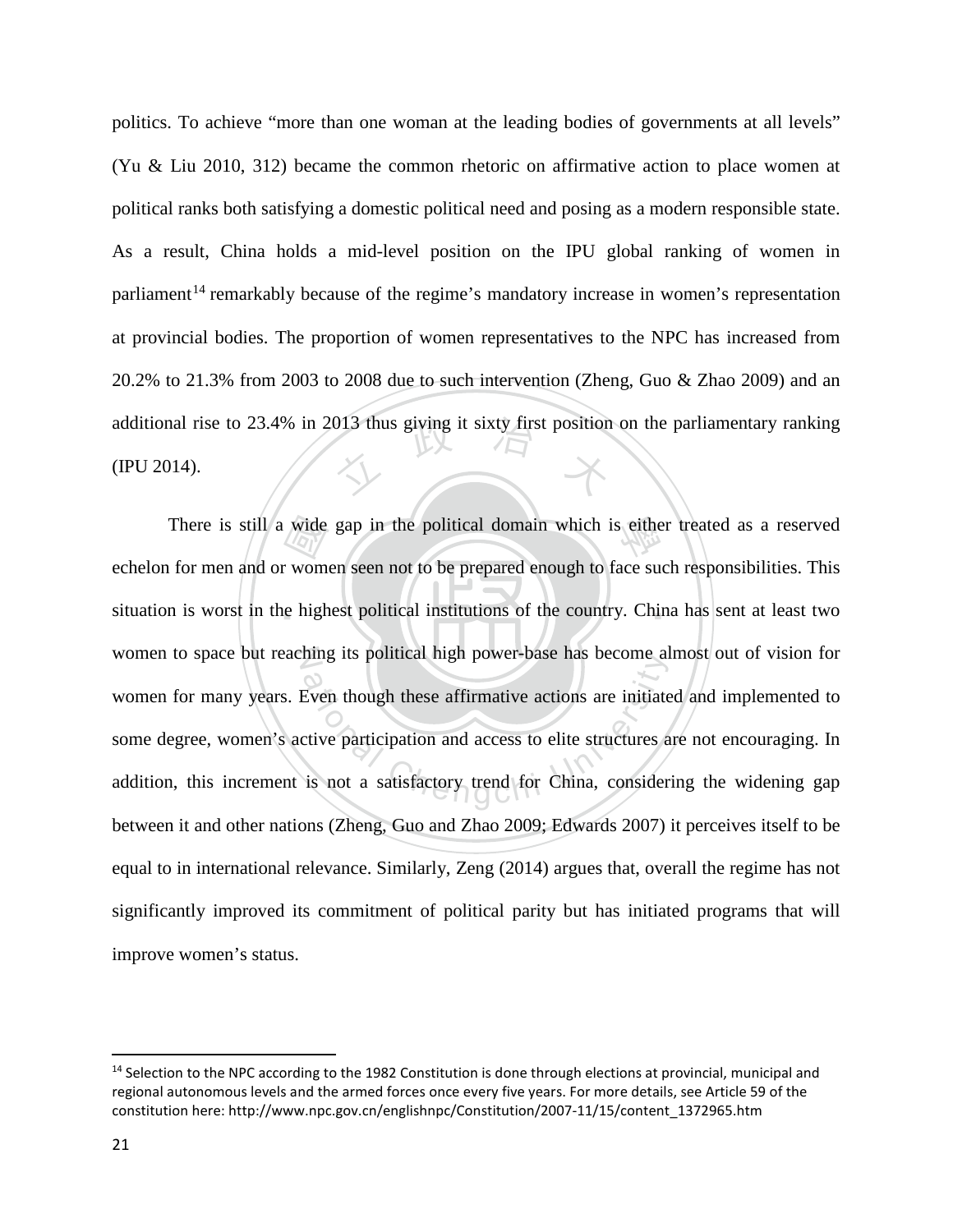the interest of nationalism, it is women's interest that is forgone. In the words of Ma (2009, 21)<br>... [T]he CCP tie women's interests with class interests and put the struggle of gender equality on of the state and society. This is a reduced wealthy a new state considered wealthy As discussed above, the CCP is criticized that it brought immense changes in the socioeconomic advancement of China but it continues to do this in a masculine way. As cited in Li (2000), Stacey (1983) argues that the party has ushered new socio-economic and political systems since it came to power but it has failed to replace the existing traditional notions of men as natural leaders while women act as keepers of families. In addition, Hershatter also believes that the party is more concerned with its modernization mission than the improvement of the status of women. In fact, she says that the CCP was never interested in raising women's status but *concerned* with the relation of the state and society. This is a result of the party's interest of national development and creating a new state considered wealthy and modern where citizens are empowered through a socialist ideology. As a result, when women's emancipation conflicts with

... [T]he CCP tie women's interests with class interests and put the struggle of gender equality in the broad context of class equality. Although one could argue that the CCP appropriated Chinese  $\alpha$  advance its own political agenda, regardless of the r<br>quality, Chinese women's acquiescence legitimized the<br>uggles. women's interests to advance its own political agenda, regardless of the motivation of the CCP in promoting gender equality, Chinese women's acquiescence legitimized the CCP's merging of the gender and class struggles.

This position of the Communist Party has historical connections to the country's feminist movement but perhaps this is less utilized as a theoretical framework for analysis. Women's empowerment in the Chinese perspective did not begin with an aggressive civil movement as in the United States, United Kingdom or France. The beginnings of Chinese women's struggle for emancipation is traced to the May  $4<sup>th</sup>$  Feminist Movements when few urban elites predominantly men, demanded for a revival of the gender division of their society (Ma, 2009; Hearshatter 2007; Li 2000 & Rosen 1995). This singular historical incident has perhaps shaped the state-gender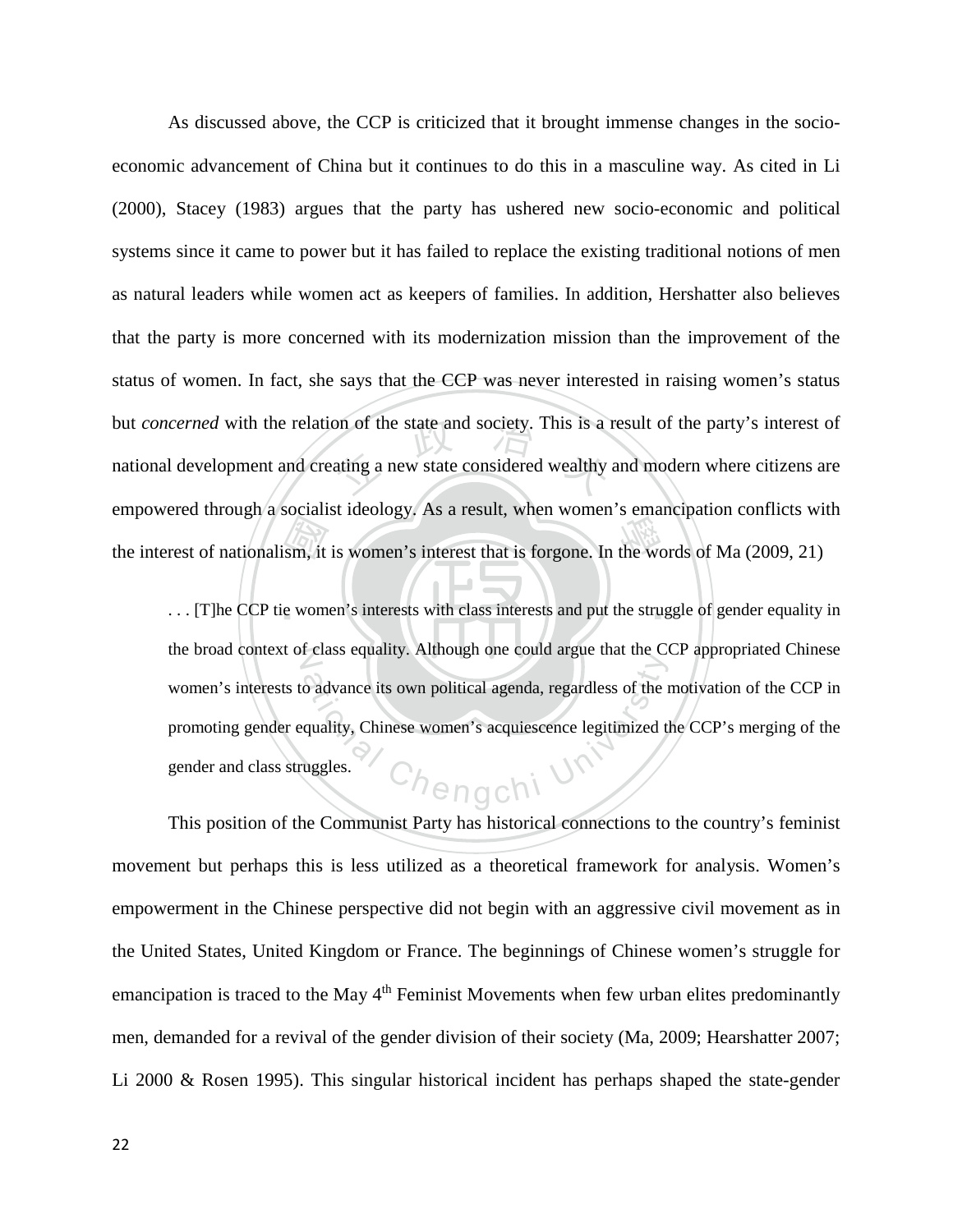relation in no small way. Because unlike the movements in other countries led by women that challenged existing political disparity and traditionally gender structured ideologies, China's movement has been a peculiar one mostly led by men. This masculine and elite-centered approach is often accused of having other ulterior motives perceived to be achievable through increased female capability. This will enable them to pose China to the outside world as a modern and equal nation with liberated women who participate in national development (Hershatter 2007) than the aim of guaranteeing women gender equality in a society that has condone inequality and suppression for thousands of years.

er obje<br>tation.<br>West e inequality and suppression for thousands of years.<br>Furthermore, Ma (2009) asserts that the very notion of tying women's liberation to the achievement of another objective (in this case, building a modern and advanced China) is a challenged by some Western Feminists also. Notable among the critics was Catherine N MacKinnon who argues that Marxist thinkers have not done any better than the Capitalists with that Marxist thinkers have not done any better the<br>on of women as Marxism or Communism is a ma<br>loes not alter inequality between men and wome<br>ined in theory and in practice, meaning that it m classic case of exploitation. This very vision of socialist view of women's empowerment is regards to the emancipation of women as Marxism or Communism is a male dominated ideology whose concept of class does not alter inequality between men and women. "Feminists charged that Marxism is male defined in theory and in practice, meaning that it moves within the world view and in the interest of men" (MacKinnon 1982, 518). In fact, she says that the "workingclass" movements undervalue women's economic contribution. Their labor contribution in the society is often ignored and women are vulnerable in capitalism in the same way as in Marxism.

Conversely, Marxists also accuse the feminist movement of a class struggle that seeks to empower urban and educated (elite) women at the expense of others- the very practice against the Marxist idea of a classless society. The communist party saw women's empowerment whether in politics or otherwise to be imbedded within a larger engagement of national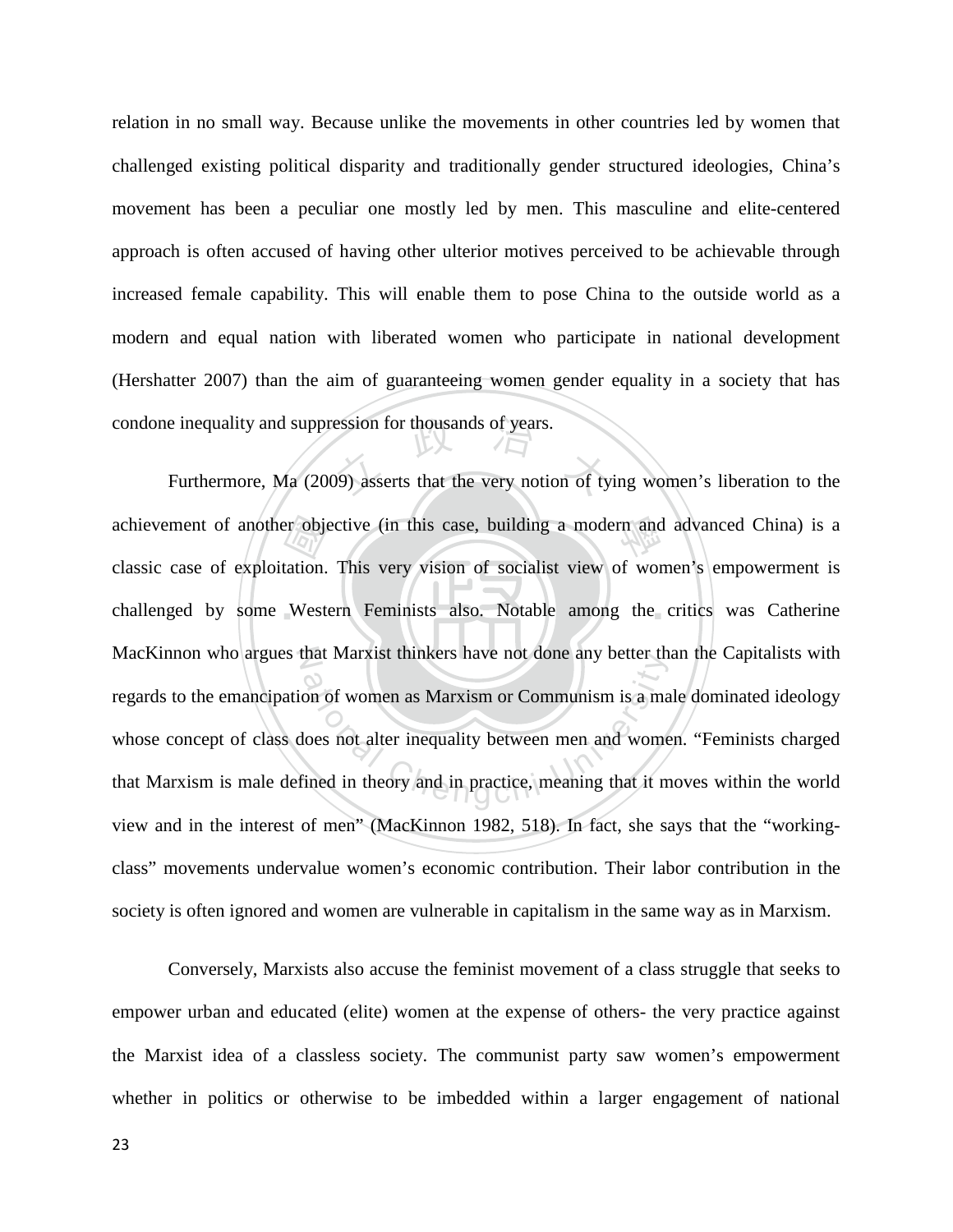development, where women's status will automatically improve through a national achievement of progress. What the State-Party still does not grasp is the fact that women's liberation is achieved through gender-responsive strategies at all levels of governance and not a mere achievement of economic growth results to the full empowerment of citizens. Placing women in the center of power will enable them to better represent their interests especially in a liberal economy that is still state controlled.

‧of records of records and density of the details of the details of the details of the details of the details of the details of the details of the details of the details of the details of the details of the details of the d rs justify this claim because of the rar<br>00 Most Powerful Women" at second achievement is worthy of recognition but it could also be argued that a single woman's position equal political footing with men. The use of Wu as an indicator of women's political achievement in China only provides a blurred reality of the political irrelevance millions of The political and solutional contract the political chemical chemical chemical chemical chemical chemical chemical chemical chemical chemical chemical chemical chemical chemical chemical chemical chemical chemical chemical On the other hand, Zhao and Guo (2010) say that China does not lack 'high-profile' female politicians. The authors justify this claim because of the ranking of former Chinese Vice-Premier Wu Yi in Forbe's "100 Most Powerful Women" at second position in 2007. Indeed this as an influential figure does not provide enough justification to assume that Chinese women have women face daily either as deputies or assistants to men superiors or designated to positions related to social welfare. In a similar vein, such an assertion could have been applied to the "Mother of the Nation", Soong Ching-Ling (wife of former revolutionary leader Sun Yat-Sen) who was named an Honorary President of the country shortly before her death (Snyder 1999). As emphasized above, it is indeed worthy of recognition for women who have reached important political positions especially in traditionally male dominated positions or institutions but without caution, it could blur the reality about the under-representation that many others faced in the same society.

Furthermore, the authors add that there is advancement in the proportion of women's participation at all levels of politics due to the immense change the economic reform brought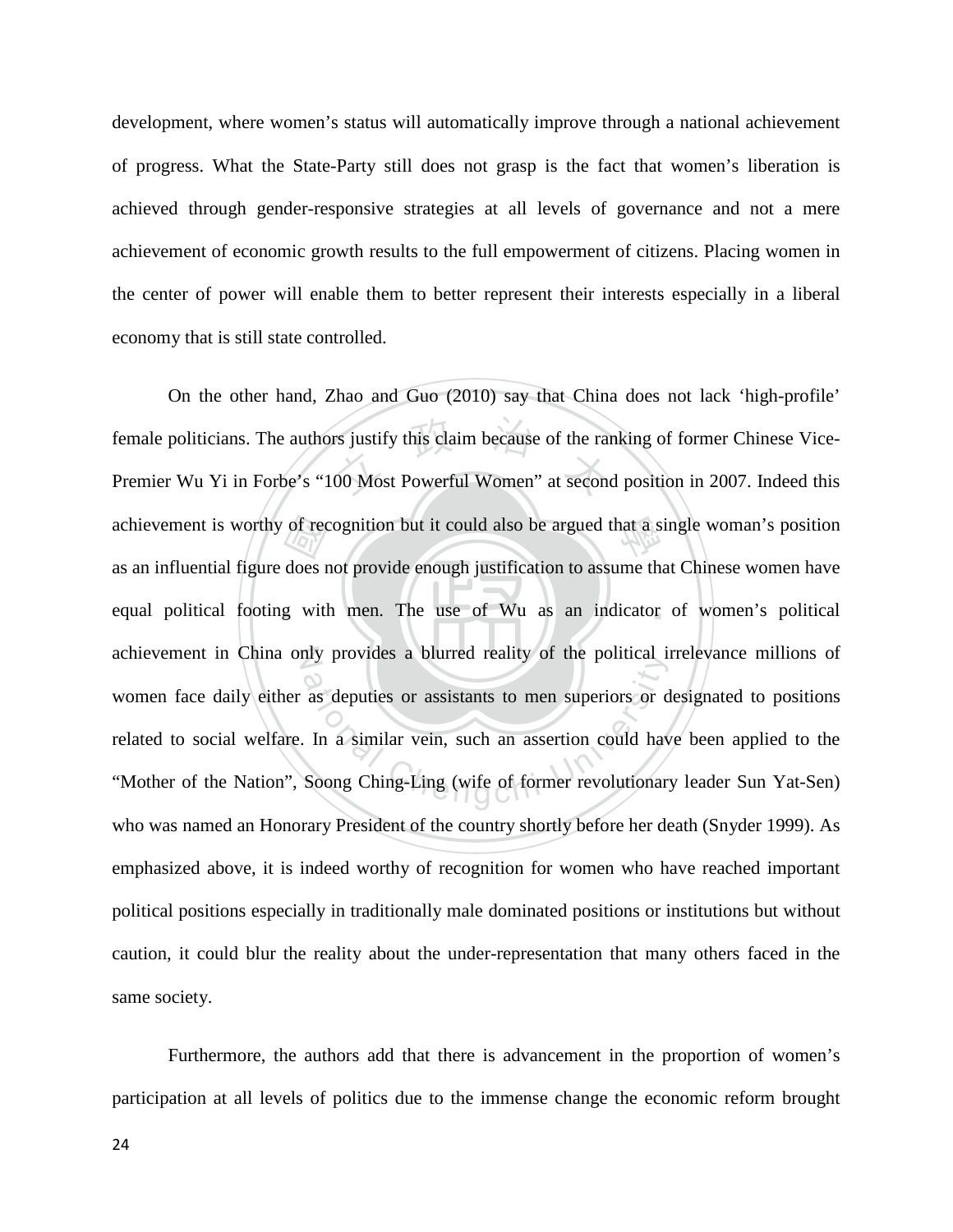Despite these arguments, authors like<br>ve pointed that; relatively China has r 學 along. "The progress in the level of women's political participation can be attributed to the economic reform and open door policy introduced in China in 1978. Women's political inclusion has greatly benefitted from various gender-related institutions and policies . . . . and specific rules spelt out in various documents relating to personnel appointments by the Central Organization Department of the CCP" (Guo and Zhao 2010, 51). These achievements, they argue are a result of the reform that enabled women to be more aware of their individual human rights which inevitably results to the granting of political rights due to their economic status within a liberal competing economy. Despite these arguments, authors like Bo (2010), Howell (2006), Su (2006) and Rosen (1995) have pointed that; relatively China has not advanced quite well in the representation of women in high level political institutions.

‧Extending<br>
mg (20 that the Party-State initiated a human rights program in 2009 that specifically promotes women's participation in politics. An allocation of 20% of reserved cadres in the provinces, cities and An anocation of 20% of reserved cadres in the<br>hich has great impact on the NPC and CPPCC f<br>nt of a similar initiative at the very core of power<br>e. If there should be a genuine political empower In addition, Zeng (2014), Guo and Zhao (2010) and Zheng, Guo and Zhao (2009), say counties was initiated which has great impact on the NPC and CPPCC for instance. However, there was no establishment of a similar initiative at the very core of power such as the Politburo or its Standing Committee. If there should be a genuine political empowerment of women, it has to be across all levels of the governance structure and not merely at provincial levels or below with little power over the policies that might be of interest to the male dominated central power in Beijing. Su (2006, 147) has this to say:

". . . Chinese politics are quite resilient. The Party-State remains highly centralized and bureaucratized. . . Political leaders in the Party-State establishment are the real movers and shakers. Their preferences and interests determine what kind of issues are on the agenda, how policies are designed and whether or not policies are implemented".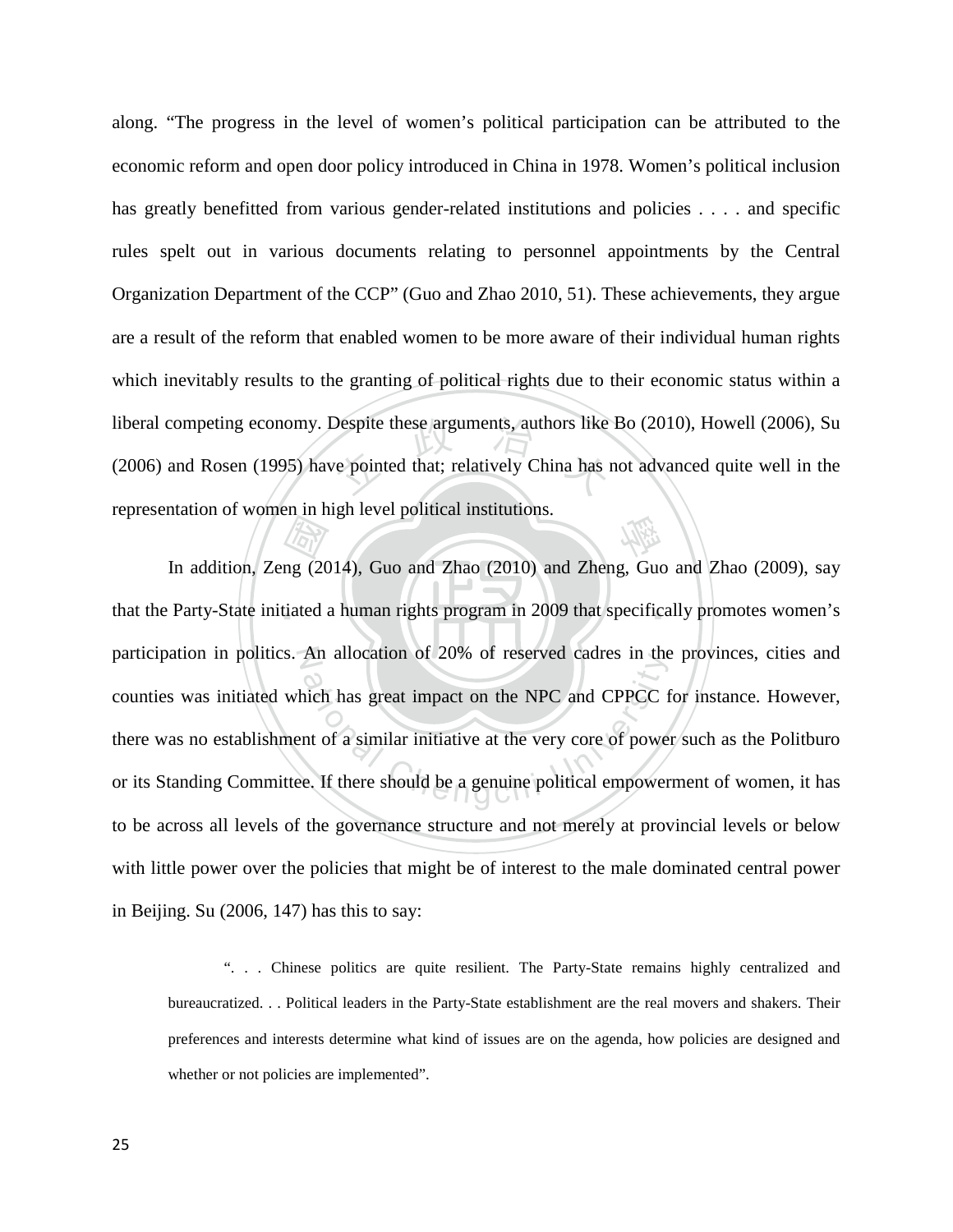From this general background, I will now discuss the politico-economic and sociocultural factors that have shaped China's gendered politics. Below, is a discussion on political orientation and culture, the political "glass ceiling" and patriarchal behaviors within the Chinese political system, among others.

throughout their lives. This is because of their relatively potential social and economic standings Cultural Revolution period (1966-76). This patriarchal preference could exist almost throughout<br>an individual's lifespan where men mostly receive privileged treatment right from birth<br>throughout their lives. This is becaus 2012; Yu & Liu 2010; Ma 2009; He<br>although fluctuations happened espe for their families in the future. In Hershatter's (2007) work *Women in China's Long Twentieth* The University C2007) work women in Chengchi University Chinese women generally have been over-shades of years. Women were mostly pushed into response the men were socialized to take up positions of go First of all, through much of its narrative, China has always been labeled as a highly sexist and patriarchal society where women and men's lives constituted vast differences with regards to responsibilities, expectations and statuses within the family, community and the larger society (Zeng 2014; Attané 2012; Yu & Liu 2010; Ma 2009; Hershatter 2007; Edwards 2007; Hull 2006 & Rosen 1995), although fluctuations happened especially during Mao Zedong's an individual's lifespan where men mostly receive privileged treatment right from birth *History*, she observes that Chinese women generally have been over-shadowed by a strong male dominance for thousands of years. Women were mostly pushed into responsibilities of caring and shaping families while men were socialized to take up positions of governance, security and the economy both at village and national levels. Again, she argues that this provided an unbalanced platform for Chinese women to have relevant control and or influence over matters of governance whether in the family or beyond.

Secondly, the Chinese orientation about politics is similar to the classical period of Western political philosophy when politics was positioned as a public realm that mostly fits men's roles as public figures but do not match women's position as private and domesticated individuals (Tolleson-Rinehart & Carroll 2006; Okin 1998). As mentioned above, this has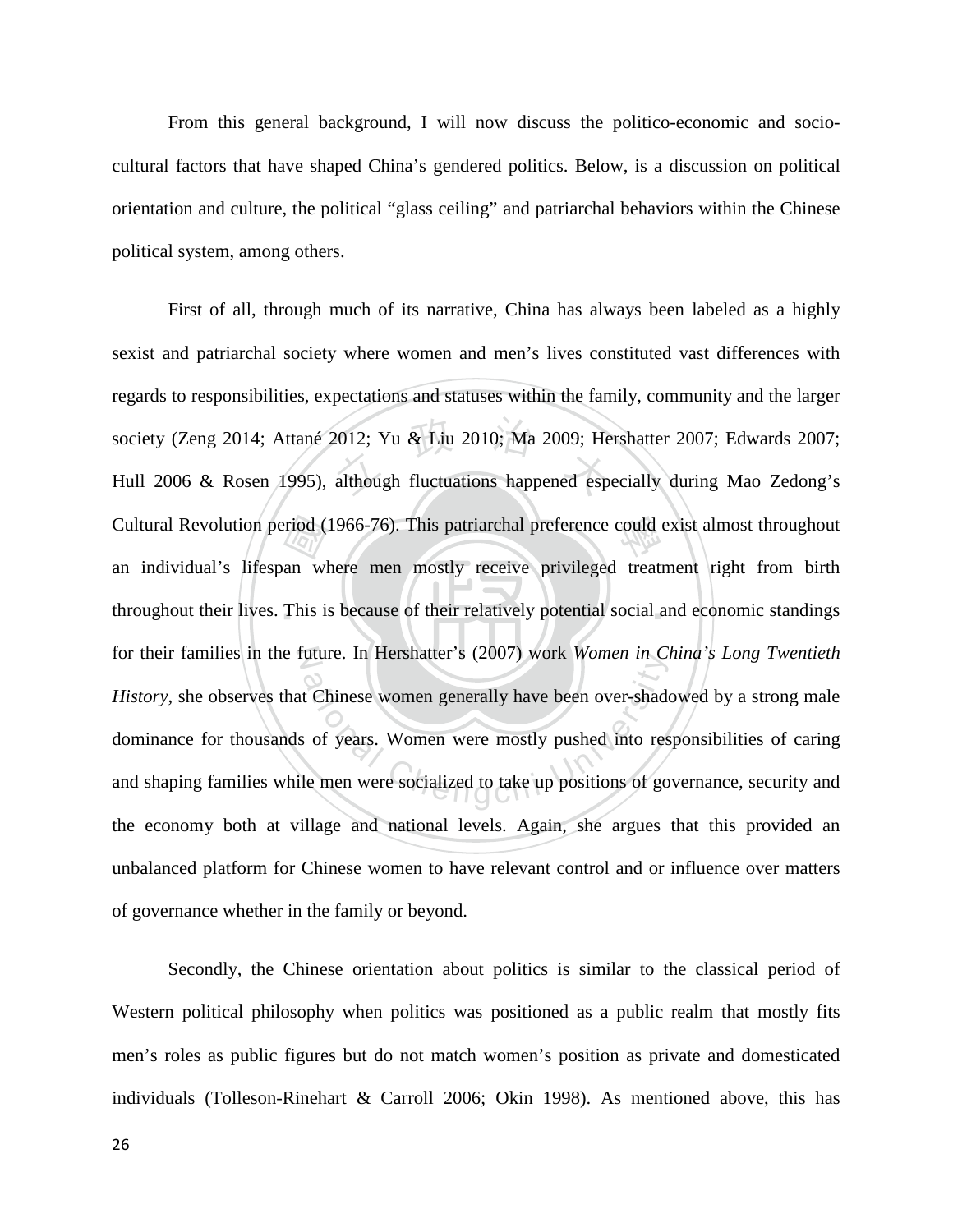reinforced the belief that men are naturally fit for leadership and have inherent rights to access public offices while women are naturally expected to serve in the private realm of child birth and rearing for instance. This is no difference in other cultures such as in the Arab world or as far as Africa. Women's political ability has been subjected to great ridicule from the beginnings of political debates led by philosophers such as Aristotle, Hobbes, Lock or Rousseau (Okin 2013, 1998) to present-day practice in many societies.

‧ors ha<br>he cen<br>omen public-private relation between men<br>location in the "private" in most civ exception. These factors have resulted to women's underrepresentation in politics across all way that positions women within the internal realm of human interactions (like within the household) and legitimize men's appropriate location in the outer realm justifies the domination Fire is appropriate location in the other realm just<br>trant political institutions. Perhaps nothing has<br>on more than the 'nu zhu nei, nan zhu wai' ('wo<br>2006, 609) which has a similar meaning in Yu an Contemporary cultural prophets and custodians of tradition have also in many ways reinforced the allocation of a public-private relation between men and women. A result of which is the woman's un-bargained location in the "private" in most civilizations and China is not an spheres and worst at the central level. The very notion that Chinese society is engendered in a of women in more important political institutions. Perhaps nothing has laid the foundation of this political discrimination more than the 'nu zhu nei, nan zhu wai' ('women live inside, men outside') belief (Howell 2006, 609) which has a similar meaning in Yu and Liu's interpretation of traditional Chinese idioms that say superiors, breadwinners and leaders are men while women serve as the opposite.

Thirdly, like most religious and traditional values supportive to patriarchy, China has its own version, mostly expressed in Confucius beliefs (Attané 2012; Yu & Liu 2010; Howell 2006; Hershatter 2007 & Li 2000) that provide women lesser opportunities to explore a world beyond natal and marital boundaries. It is not uncommon to hear feminists claim that perhaps all religions; and philosophical beliefs (Okin 1998, 2013) treat their women as secondary citizens or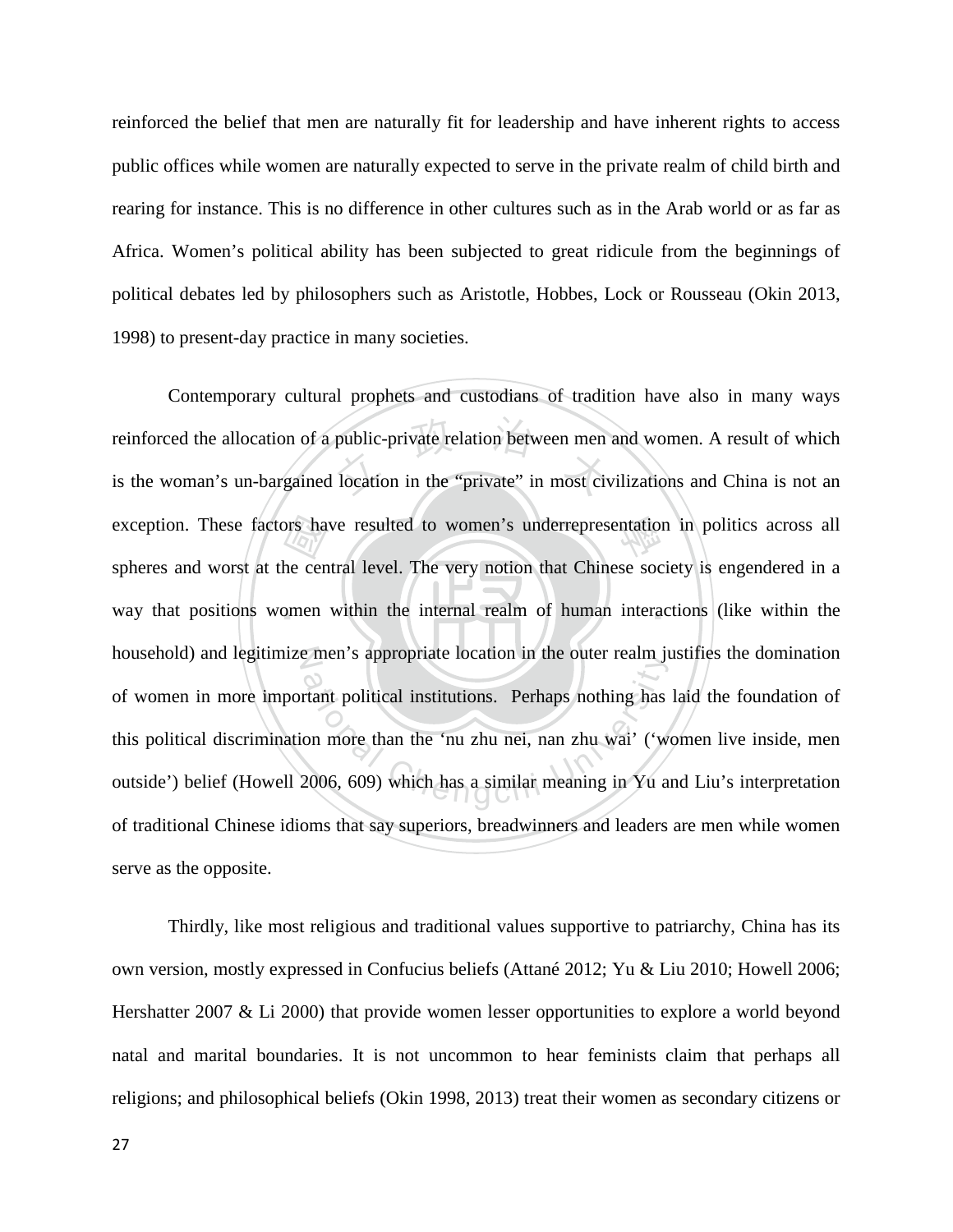positioned women in most of society's domestic realm or place them at the bottom of the political ladder. by its famous name: "second-class citizens". From Islam to Christianity, Judaism to Hinduism, religions are accused of positioning women to be subservient and where necessary, pave the way for the success of men at their own expense. The "feudal" belief only perpetuates and reinforces inequality between the sexes treating one as capable while the other is unfitting for some of the demands of leadership, if not leadership in its entirety. The perception that women are weak, passive, lack self-esteem, confidence and experience (Zeng 2014; Yu & Liu 2010; Hershatter 2007; Edwards 2007 & Rosen 1995) have resulted to a political culture that segregates and have political ladder.

marginalization because of the family's central position in Confucian belief (Zeng 2014; Yu &<br>Liu 2010; Chang 2009; Hershatter 2007 & Howell 2006) and it has a lasting impact on Chinese Liu 2010; Chang 2009; Hershatter 2007 & Howell 2006) and it has a lasting impact on Chinese N p-rooted sexist ideologies and practices in Chine<br>ty" of Confucius (551-479 B.C.)" who believ<br>nen. Ma (2009, 21) also says that "Confucian perchal social order in Chine for thousands of ve In this case, the Chinese society has also witnessed an environment for women's political gender relations. Li (2000, 31) argues that the beginning of "the most systematic, institutionalized and deep-rooted sexist ideologies and practices in China originated from the philosophy of "filial piety" of Confucius (551-479 B.C.)" who believed that women were subjects answerable to men. Ma (2009, 21) also says that "Confucian philosophy [therefore] helped maintain the patriarchal social order in China for thousands of years". Further, Howell reiterates that the low level of women's access and participation in politics is a result of both tangible and intangible traits of inequality between the two genders,

"the dominant explanation given for women's numerical underrepresentation in village committees and in politics more generally, focuses on women's lack of self-confidence, which inhabits them from standing as candidates and on the enduring drag of 'feudal' attitudes, which constructs women as inferior to men and therefore not capable of leadership" (Howell 2006, 603).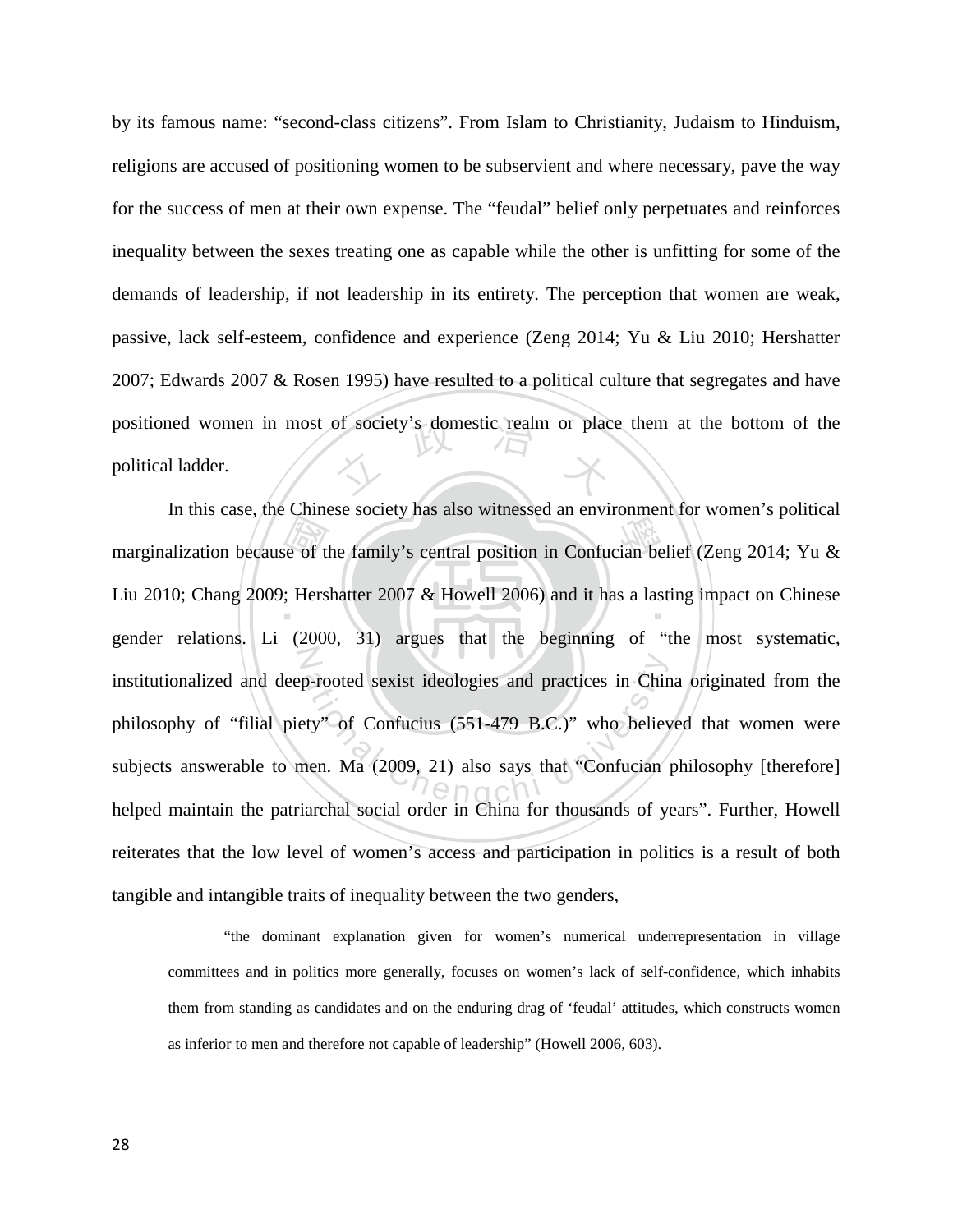According to the constituents of the 'filial piety', women must be obedient to men, citizens to their rulers and the young to the elderly. At the individual level, women's case seems to be more serious as they are expected to be obedient to their fathers before marriage; to their husbands during marriage and to their sons during widowhood (Chang 2009; Hershatter 2007). As a result, "for thousands of years, the rules of these three obedience helped maintain the patriarchal social order in China" (Li 2000, 31).

forms of religious practices both materially and spiritually. Temples, Churches and Mosques,<br>among others were not only destroyed but religious leaders and scholars were murdered,<br>displaced or turned into formars on if the Exercise abolition of all forms of religions produced all forms of religions produced as  $\frac{15}{2}$  (Zhong 20) among others were not only destroyed but religious leaders and scholars were murdered, The spectrum of the dominant religious beliefs espectrum and their way back to the society or they actually in as much as culture is said to be dynamic, it society is more inclined to it than welcoming at Despite these arguments, it is important to note that China through the Cultural Revolution had aimed for the abolition of all forms of religions perceived as old traditions and practices in replacement of a modern communist state<sup>[15](#page-35-0)</sup> (Zhong 2013; McLeister 2008; Li 2001; Zuo 1999). Some of these scholars observe what China experienced was a blatant attack on all displaced or turned into farmers as if there were no other belief to worship other than Chairman Mao's ideology. However, most of the dominant religious beliefs especially those associated with Confuscianism either found their way back to the society or they actually never disappeared. This shows the fact that in as much as culture is said to be dynamic, it could also be hard to change especially if the society is more inclined to it than welcoming newer forms of living styles imposed on their livelihoods. This means that the Cutural Revolution which is said to have increased women's direct participation in politics because China perhaps have reached the highest point of its revolution for a classless and uniform society was a short lived reality. The

<span id="page-35-0"></span><sup>&</sup>lt;sup>15</sup> The CCP has always been suspicious of religion that could pose threats to its political ambition. The Communist leaders have also alleged religious beliefs to be dogmatic and threatening to the attainment of a "modern" and "progressive" nation. In addition, atheism is the doctrine of the CCP and members are forbidden from religious affiliation. This party requirement is the most important indicator to understand the party's sensitivity to religion from contemporary human rights approach to religious freedom. For details, see: (Clark 2014; Hornemann 2012; Lambert 1992).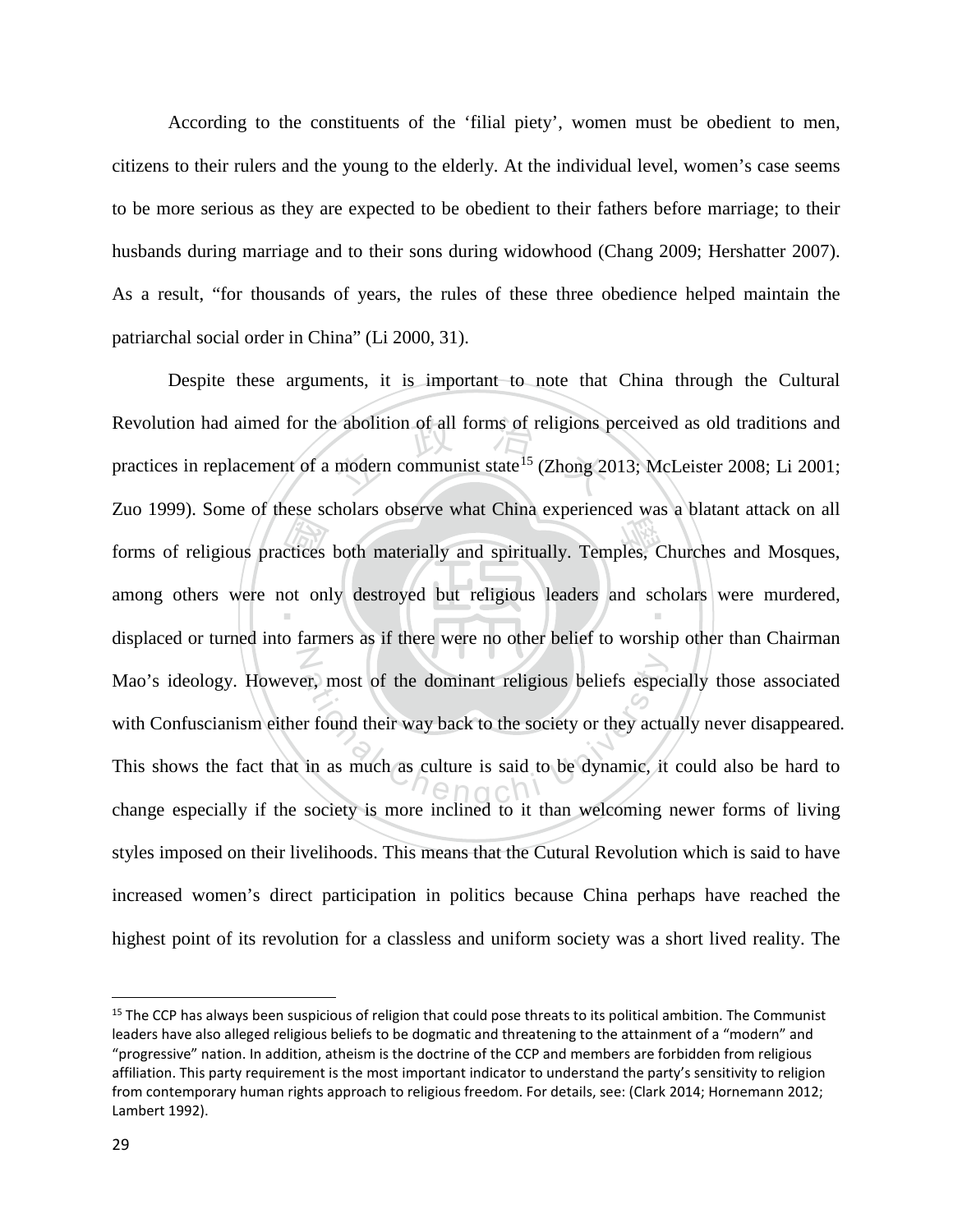change did not last since women's empowerment was not the objective of a politically motivated movement that aimed to sustain Chairman Mao's political ambition than a true commitment to equality and justice.

business ties and other relations which could be political too. Interestingly, Howell says that a<br>woman is expected to safeguard her integrity not to interact too openly with men not proximal to<br>her family should she has t and drinking as a normal part of Cl<br>ities of making political allies and ne woman is expected to safeguard her integrity not to interact too openly with men not proximal to Exercise a certain level of virtuousness, she says, while<br>the relevant social capital for their political am<br>exercise a political cultural practices such as heavy dripking to In addition, the social meaning of friendship and networking could be disadvantage to politically ambitious women in China. While men can have social ties with both sexes, women are expected to be virtuous, maintain cordial relations and free from promiscuous tendencies should they be given enough respect in whatever career paths they may want to choose. Taking the culture of "hanging out" and drinking as a normal part of Chinese social life for instance, gives women lesser opportunities of making political allies and networks as men Howell (2006). Cochrane et al. (2003) also say that social drinking is used as a strategy of reinforcing friendship, her family should she be taken seriously in her leadership/political career or ambition. This expectation of satisfying a certain level of virtuousness, she says, while it denies women the opportunity of making the relevant social capital for their political ambitions, cause them a double lost. In her words,

"[A]t stake here is political cultural practices such as heavy drinking, toasting and smoking, which function to nurture and consolidate bonds of male solidarity and are interpreted as indicators of leadership ability. These practices pose a problem for women leaders as smoking and drinking are in general seen as inappropriate for women and undermine their reputation" (2006, 616).

Furthermore, the political "glass ceiling" (or what Howell calls the "bamboo ceiling" in a local context) is one of the most pervasive discriminatory cultures within the global political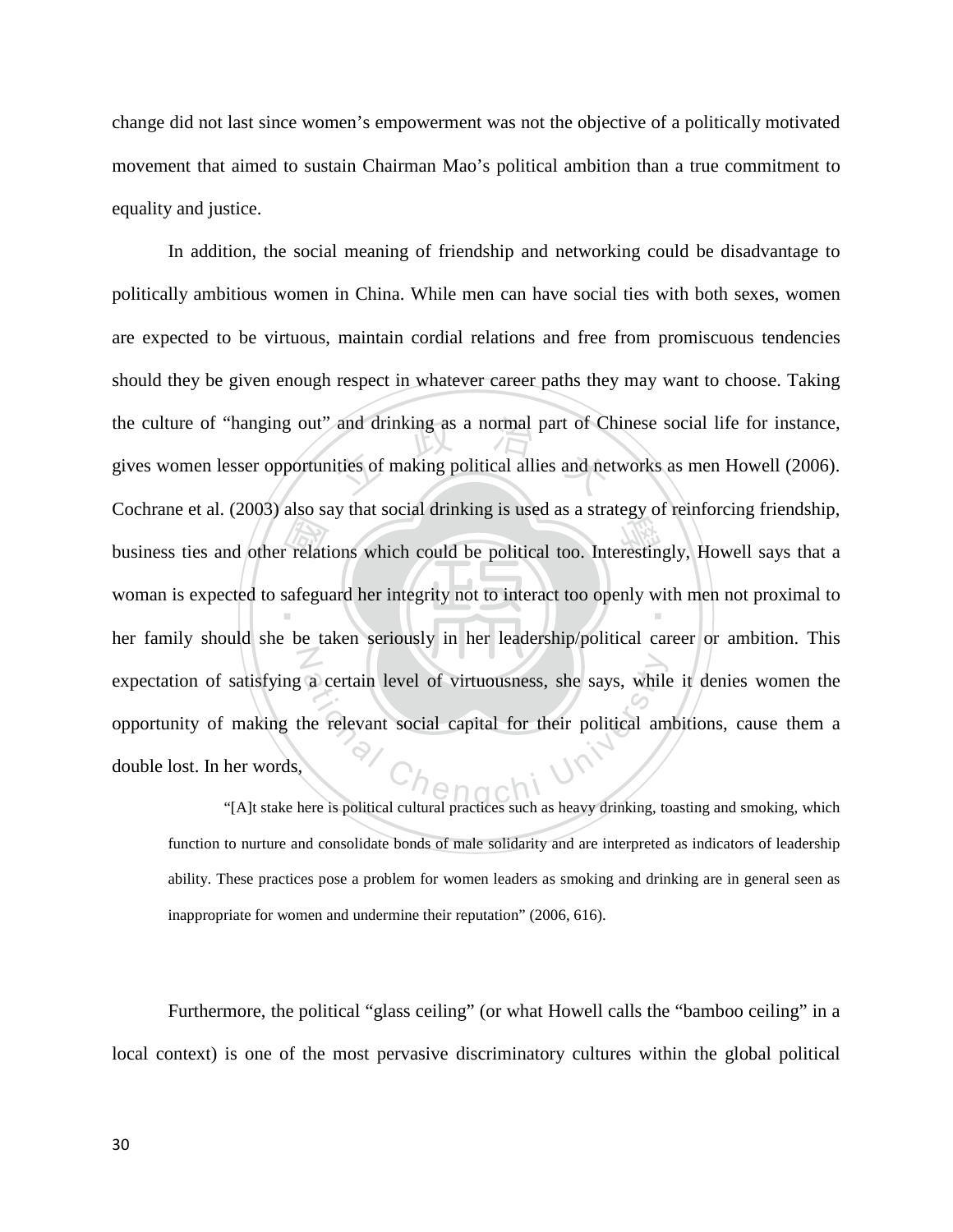system. China is not immune to this problem and some authors <sup>[16](#page-37-0)</sup> have examined how its existence is still an obstacle to women's career advancement whether in politics or in the corporate world. The political "glass ceiling" is defined as existing barriers that pose challenges for people, especially minorities and women to achieve advancement on the political ladder (Zeng 2014). The obstacles are seen as "invisible" barriers but they pose stratifications which unable women to break easily. This is a serious challenge as it delegitimizes the contributions of the affected individuals and could possibly render them un-useful.

‧tions reported<br>its. At<br>ven wo Howell (2006) says are not only line<br>expected to serve in subsidiary positi village political institutions receive lesser remuneration than men and have little or no chances of place and could be even worse. Even during the height of communism, Yu and Liu (2010), N Howell (2006) and Rosen (1995) report that only a handful of women served in the CCP's Europa and their entrance through their here who did, gained their entrance through their here who did, gained their entrance through their here  $\frac{1}{2}$ The discriminations, Howell (2006) says are not only limited to the institutional strata where women are constantly expected to serve in subsidiary positions but some of the women in gaining pension benefits. At the upper echelons of power, the same institutional biasness takes Politburo and all of those who did, gained their entrance through their husbands. Madam Mao and Ye Qun (the wife of Mao's then heir apparent) were the only two women in the Politburo between 1956 and 1977.

Moreover, regime type is an important determinant of women's activeness or passiveness in politics. It might be argued that democracy do not always represent the interests of women, neither does it fully guarantee those interests to be priotized in national development but its creation of a political environment for a likely equal contest of power makes the possibility of women's voices to be heard. In addition, responsive regimes and elected leaders that are both accountable and transparent to their citizens can provide better chances of guaranteeing diverse

l

<span id="page-37-0"></span> $16$  In the corporate context, which is also similar to the political, see Cotter et al (2001); Mercer (2006); John 2013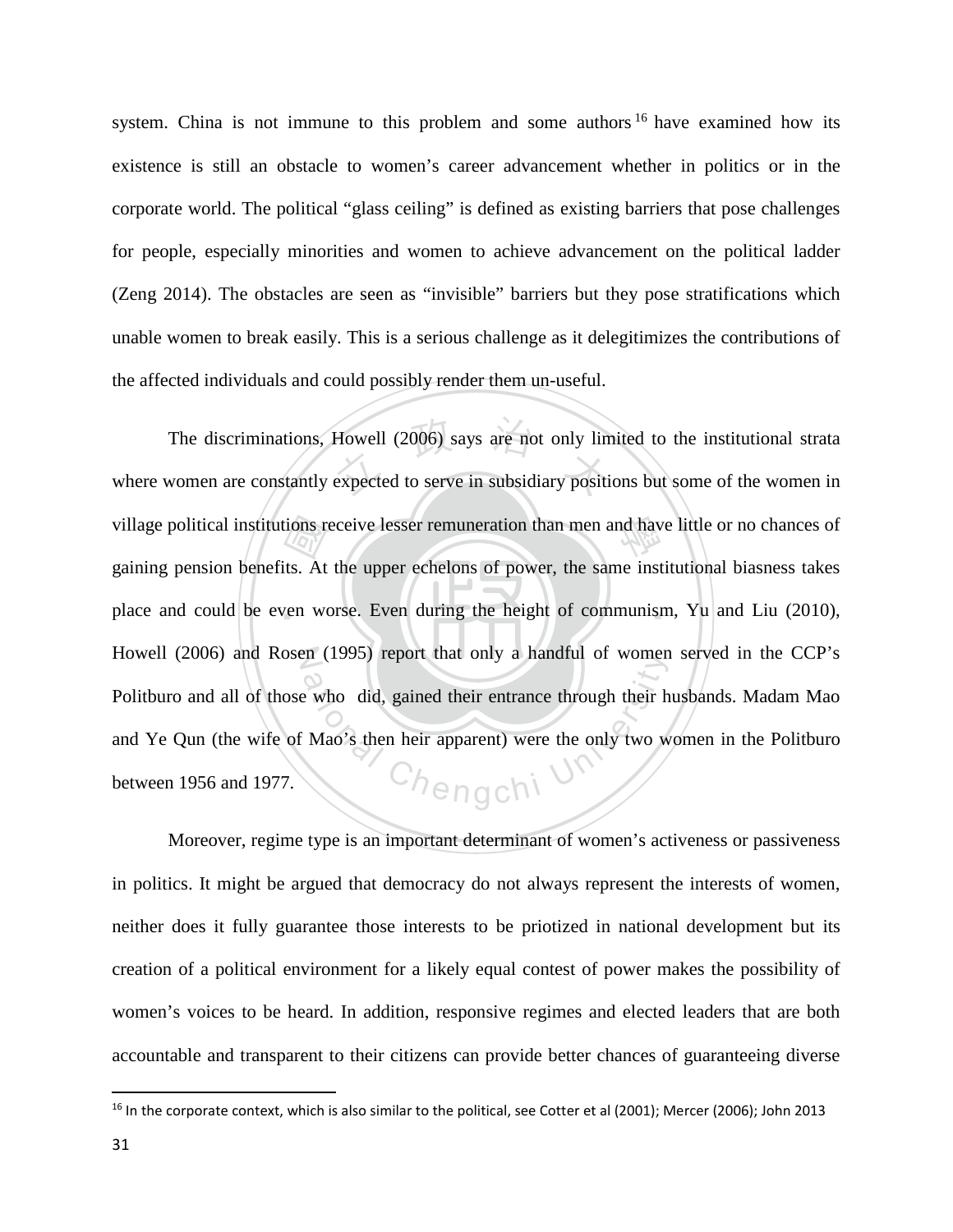interests and participation. Because elected leaders in democracies might face domestic demands from their citizens and the continuous failure of satisfying expectations might lead to their loss of political offices, they could be more pressured to be attentive than otherwise.

‧ $\frac{1}{\sqrt{2}}$ <br>orms c<br>ter 20 ons in favor of women's political lead<br>ever do not last because as soon as the party either encourages women to go back to their previous responsibilities as wives or daughters (Zeng 2014; Hershatter 2007 & Howell 2006). Therefore, the relationship between the communist party and women is an overwhelmingly important variable to determine how gender men is an overwhentingly important variable to<br>o do so in a "new" or different China that sees is<br>xtremely difficult to shake-off its communist beli<br>ial factor, that constraints women's vibrancy in Under communist, theocratic or hybrid authoritarian-democratic leadership, women have found themselves within a serious web of inconsistent political interests and relations with the regime. Mentioned elsewhere, the CCP has historically used women's advancement as a strategic mechanism of achieving its socio-economic and political goals through ideological campaigns of equality and strong articulations in favor of women's political leadership for the "interest" of the nation. These behaviors however do not last because as soon as the objectives are achieved, the or re-introduce other forms of ideological campaigns counter-productive to their previous stance plays and will continue to do so in a "new" or different China that sees itself as a modern and open society yet finds it extremely difficult to shake-off its communist beliefs and values.

An additional social factor, that constraints women's vibrancy in politics is the genderdivision of labor. This causes strictly socially defined functions and expectations for the sexes (Zeng, 2014 & Okin 1998). Mentioned elsewhere, Okin says that as women become the subjects of domesticity and privacy, it has become a social norm that they are entirely left with the position to provide chores related to such status in the majority of households. This she says has to do with their economic positions especially when they earn less than men or depend entirely on them for sustenance. This results to the difficulty to break the vicious cycle of homemaking and keeping as if they were lifetime contracts for women. In certain cases, women's contribution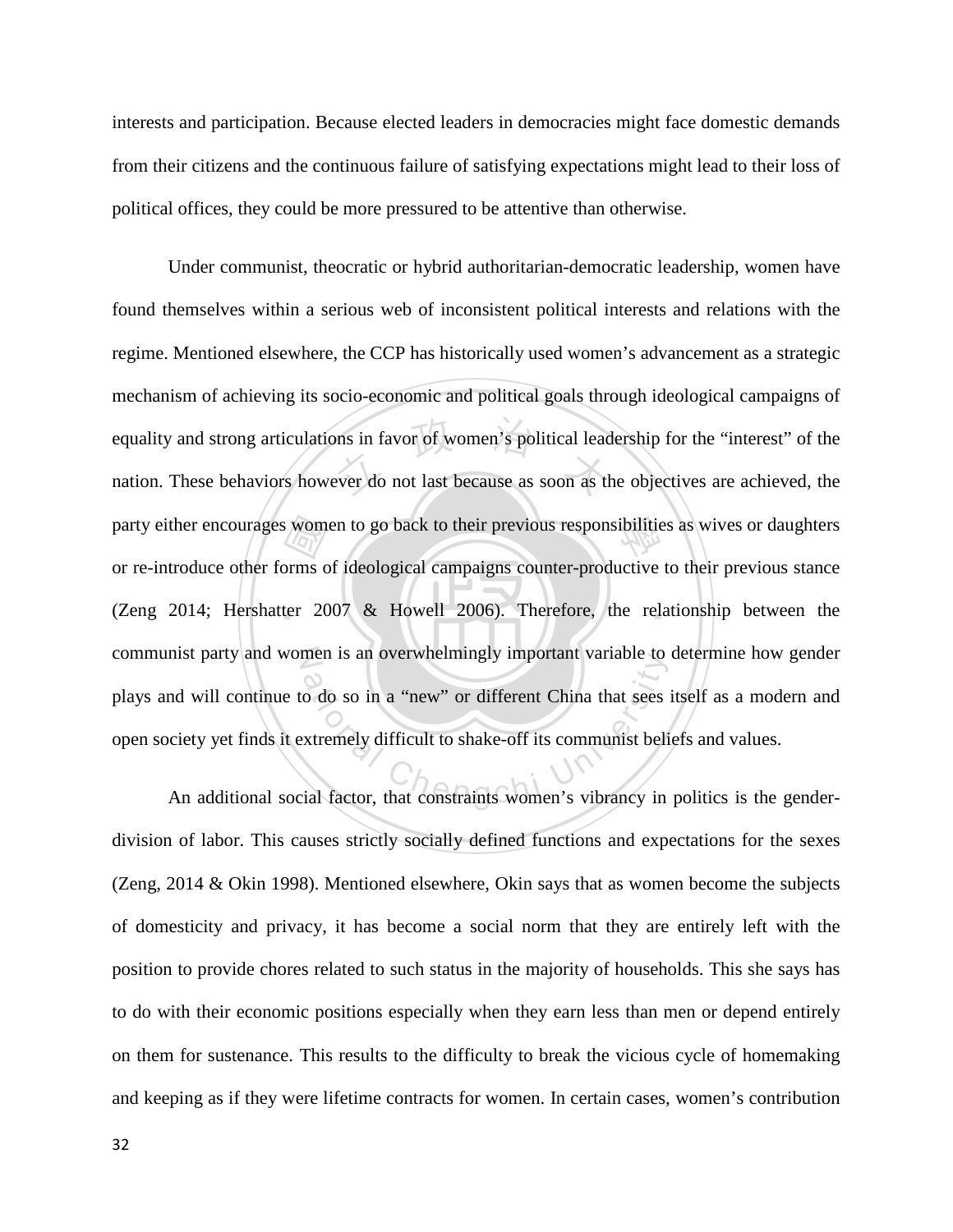to family upkeep might be more priotized than political engagements (Zeng 2014) especially in traditional or communal societies that gauge the success of off-springs based on the grooming they receive from their mothers to become "good" citizens in the future.

hat wo<br>than i skillful in home management only creates a foundation of a lifelong commitment to the success<br>of others rather than an individual woman's personal success. Anyway, Zeng (2014) makes a different observation that women being "overload" with the responsibilities of the home makes ‧ In the local context, this ideological concept was catastrophic to women's earlier education in China- although it still exists in rural areas (Hershatter 2007). She also says that even when they access education, women were not intellectually prepared to become leaders or in certain cases, the education of male children was priotized. The preparation of girls to be skillful in home management only creates a foundation of a lifelong commitment to the success them more unavailable than incapable as political actors. This she says is a matter of availability than capability.

This points to the unfair social division of labor because when the tasks of the household<br>omen from engaging in political life, it means that their voices, experiences, interests or<br>re being negotiated by members outside limit women from engaging in political life, it means that their voices, experiences, interests or needs are being negotiated by members outside their group and the guarantee of their interests becomes slimmer than if they had the opportunity of directly shaping public policies and investment. When women are deliberately subordinated within households and relegated to positions of cooks and gardeners, they will have little if any opportunity of deciding how the governance system should be accountable to the other half of the national population. Therefore, the social division of labor has serious implications on women's political standing from whatever angle one views it from.

"Men are assumed to be chiefly preoccupied with and responsible for the occupations of the sphere of economic and political life, and women with those of the private sphere of domesticity and reproduction. Women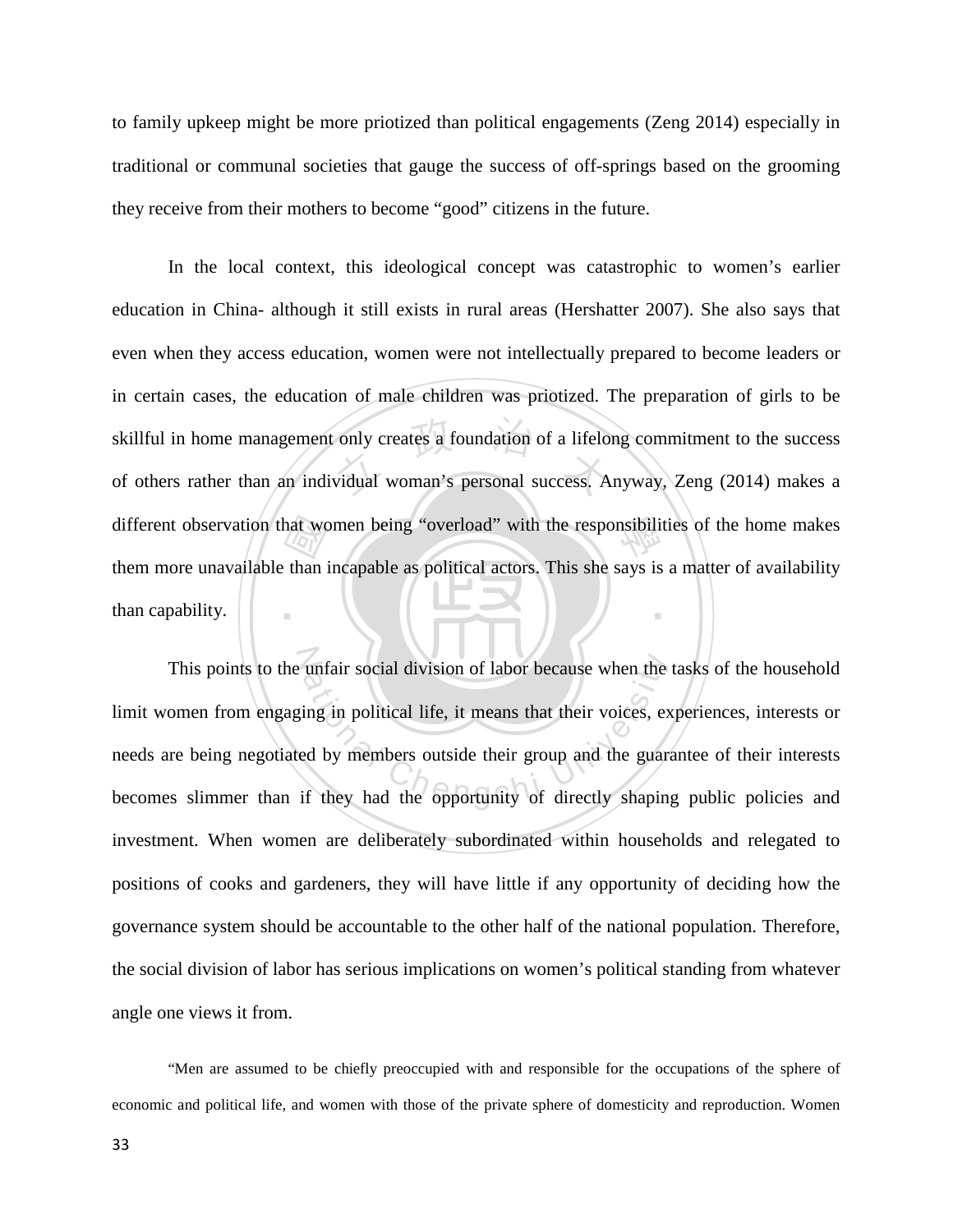have been regarded "by nature" to be both unsuited for the public realm and rightly dependent on men and subordinated within the family" (Okin 1998, 118).

Finally, although these points have been extensively pointed out through much of the analysis above, none sums up the cultural and social barriers that disable women's full enjoyment of political rights better than Feminist Jeanne Kirkpatrick:

> Itime and<br>Itime and<br>men's concentrate are those of affection, rectitude, wellbeing; the skills relevant to the pursuit of these values are those associated with nurturing, serving and pleasing a family and community; home making..., nursing the ill hurthermore that these activities will consume an a women's time, that to perform the both a fulltime and a lifetime job (Kirkpatrick 1974, cited in Palmer & Simon, 2008, 3). Like men, women gain status for effective, responsible performance of culturally sanctions roles. Any effort to perform roles assigned by the culture of the opposite sex is likely to result in loss of status on the sex specific status of the ladder. The values in which women are expected to values are those associated with nurturing, serving and pleasing a family and community; home making . . ., nursing the ill comforting the downcast, aiding and pleasing a husband. It is assumed furthermore that these activities will consume all a women's time, that to perform them well is

‧ established by scholars and feminists (Zeng 2014; Attané 2012; Doris 2009; Hershatter 2007; established by scholars and feminists (Zeng 2014; Attané 2012; Doris 2009; Hershatter 2007; Lin 2003; Okin 1995; Moller 1998) either demonstrated in the gender-pay gap, the preference of male employment or the inability to Moreover, women's disadvantaged position in the economic realm has long been Lin 2003; Okin 1995; Moller 1998) either demonstrated in the gender-pay gap, the preference of male employment or the inability to work outside the home because of religious or other factors. institutions. Although economic standings might not readily provide an opportunity of equal influence over political organizations, but it provides women greater access to qualify for the needed resources to partake in competitive politics (Markham 2010; Okin 1998). In the absent of such, the economic advantaged position of men results to an imbalance of who has the gateway to political success than the other. This is especially possible in countries where there is absence of institutional arrangements that offer equality of all citizens to freely participate in politics either as voters or candidates without the eminent consideration of economic position.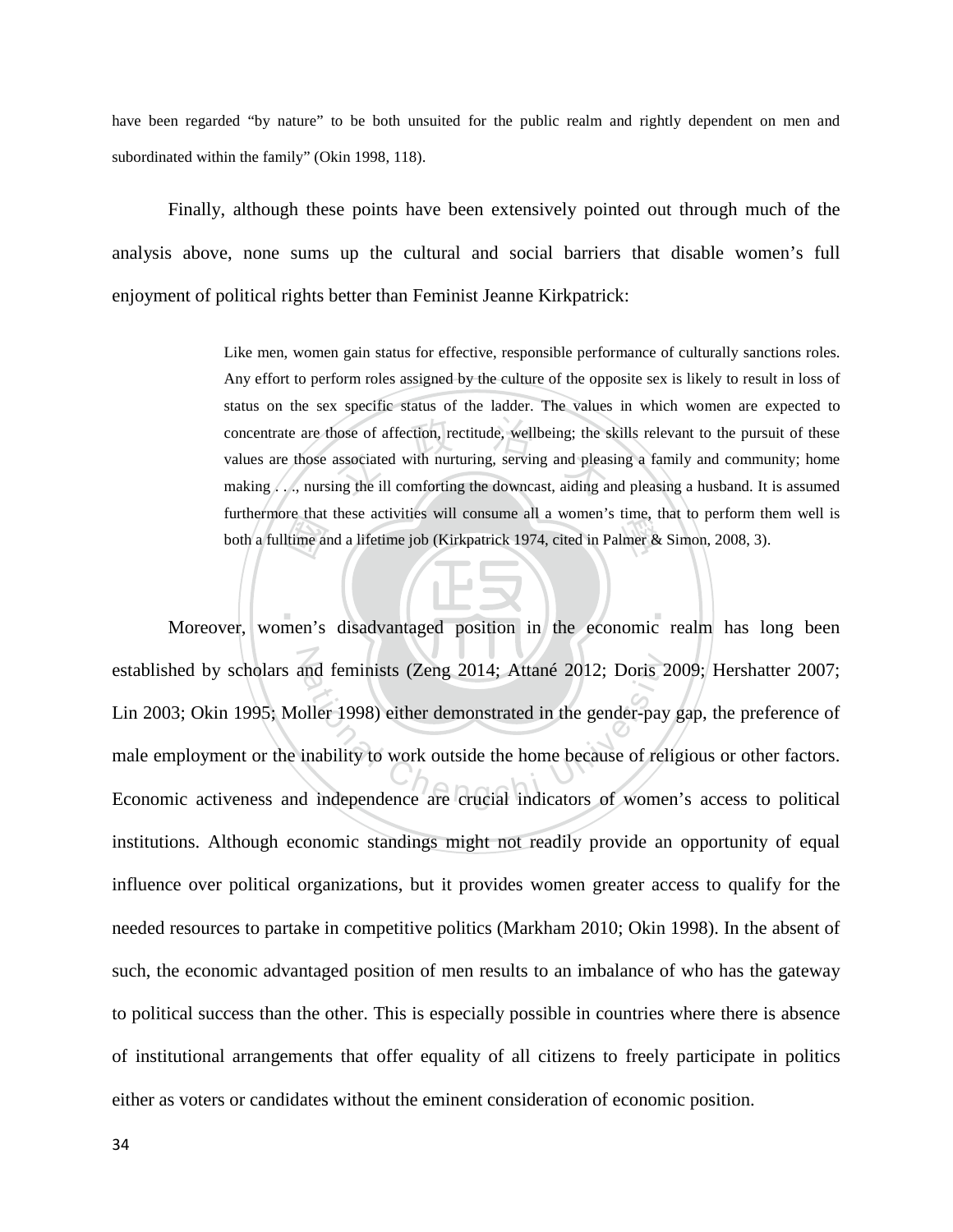the lack of strong labor unions that exert influence on the regime or corporate organizations puts<br>women to be in the exploitative position than men. awal in the capitalist competitive syst<br>protection outside the home while the ‧ Zeng (2014) points out that an improvement of the economic status of Chinese women might not automatically yield to greater control over politics. In fact, she further says that Chinese women hold up to 25% of senior positions at managerial levels as of 2012 and are outperforming women in more developed countries such as the United States, United Kingdom and Japan, among others. Contrary to this position, Attané and Lin enunciate that women's economic position has improved but only fairly with a mixture of progress and regression since 1978. This is a result of the shift from state protective economic practices in communist or socialist systems to new forms of semi-withdrawal in the capitalist competitive system. While women could have sought for the state's paternal protection outside the home while they work in national industries, they are not guaranteed such protection when hired by private companies. In addition to these, women to be in the exploitative position than men.

N Having said these, it must also be noted that China's constitutions and the specific laws The state of the works examined here do<br>guaranteed an equal participation in politics desp<br>nt note, many of the works examined here do<br>grassroots and central levels that is no literature on gender equality have guaranteed an equal participation in politics despite people's economic standing. On an important note, many of the works examined here do not provide cases of monetary politics. At the grassroots and central levels that is no literature on practices that might disadvantage women to pursue the trust of voters both at village level or wooing the top elites for political connections and networking. In spite of this, there is ample scholarship (Whyte 2012; Pei 2006; Walder 2004; Lui 2006; Lu 2000; Steidlmeier 1999 & Liu 1983) on China's political elites and corruption and the use of political office to safeguard the interest of private business tycoons within one's networks and vice versa.

The discussion above provides an understanding of women's political standing in China. Of importance is the fact that the economic reform has positioned women in a political situation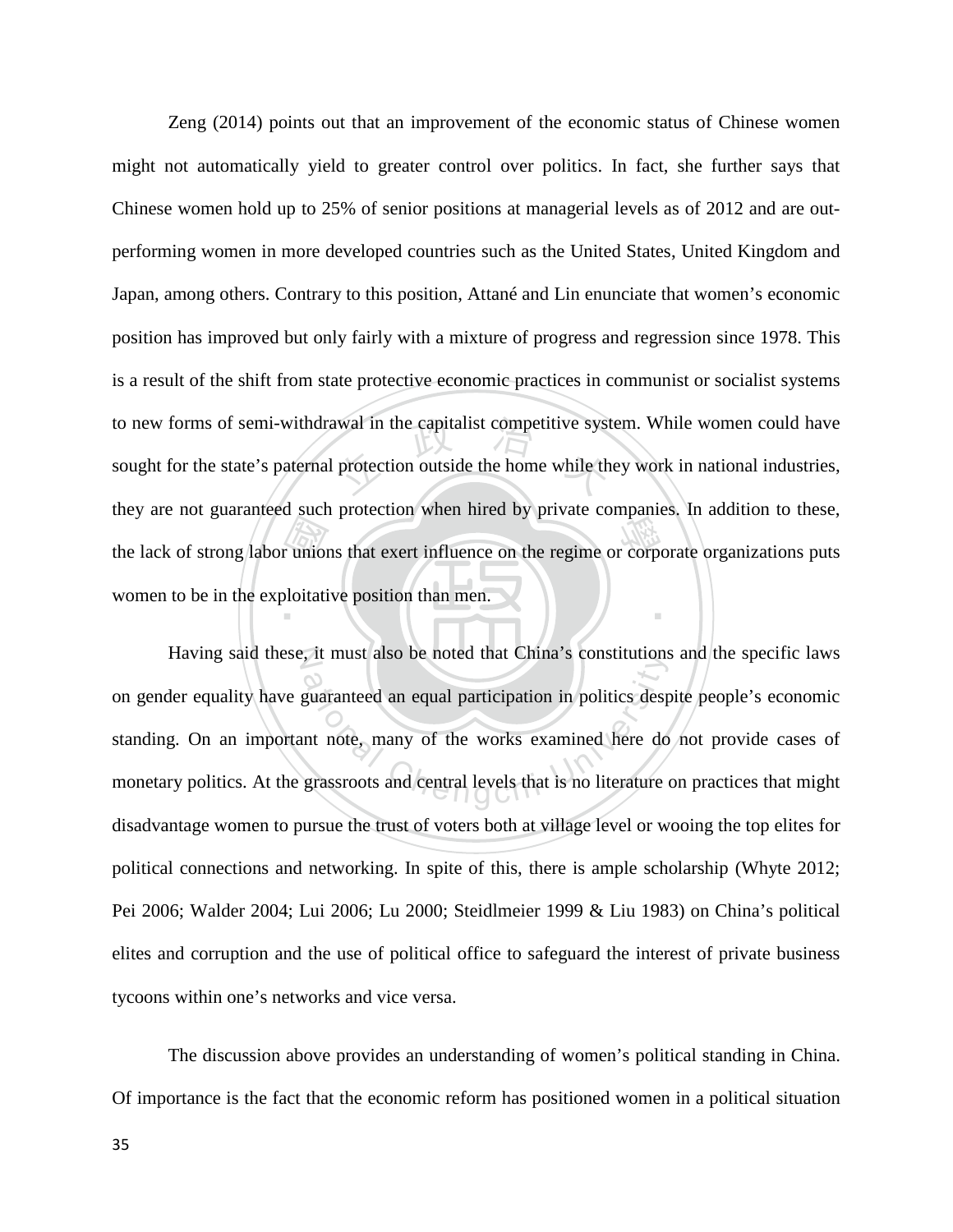will examine how the reform has impacted women's social and economic status through the creation of new policies or improving existing ones, meeting the requirements of international commitments and pressure among others. sitive analysis of the situation. What<br>come with positive achievements but creation of new policies or improving existing ones, meeting the requirements of international that needs a mixture of state intervention and civil society activeness to create an equal level field between men and women. In the presence of policies and laws, there seem to be a weak sense of commitment for women's true advancement in politics. On the other hand, while China is preoccupied to be modern by all definitions of this concept, it remains a bastion of strong traditional beliefs and practices that are disadvantaged to the pursuance of gender equality. From this literature examination, it is somehow apparent that scholars do not agree on a unique status of women's relevance in broad politics as some have provided encouraging observations while others do not give very positive analysis of the situation. Whatever may be the case, it is apparent that the reform has come with positive achievements but also with costs that undermine women's position to determine how their country is to be governed. In the following chapter, I commitments and pressure, among others.

ational University

N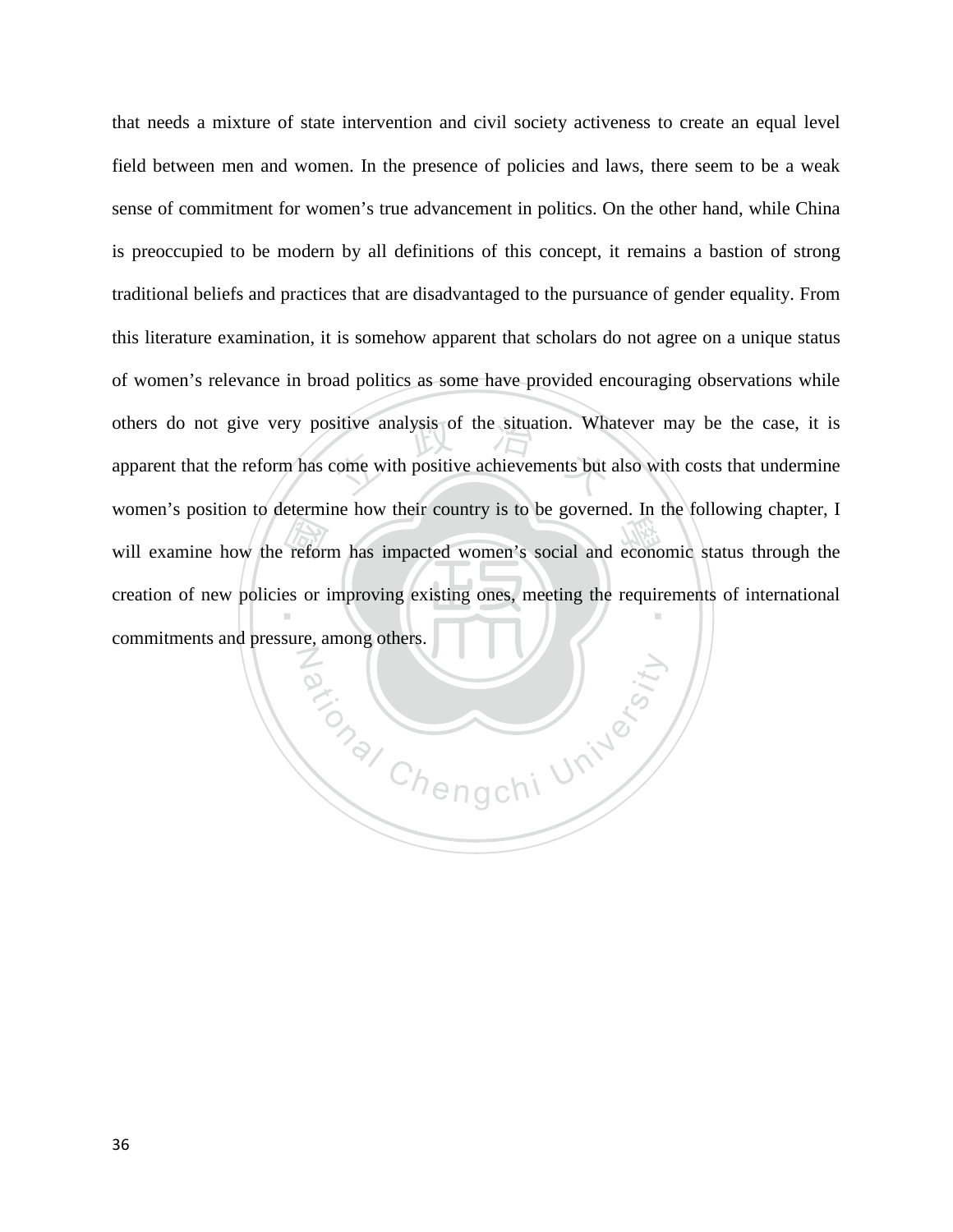#### **CHAPTER THREE**

work together in the promotion of their interests. ovemer<br>|<br>| wom<br>|<br>| gmoti of influencing national policies, espe<br>ons, wider representation and the red political parties or movements and directly contest in elections. Greater social and economic ‧ This chapter looks at the way the reform has affected women's social and economic standings. How indicators such as equal access to education, health care and employment have fared in the interest of women will be examined and how these opportunities have provided for a greater political relevance and power for women. It seems that without the economic reform of the 1970s, these indicators would have remained less gender-oriented and sensitive in a typical communist setting. In addition, when women are economically empowered and self-reliant as men, it opens better chances of influencing national policies, especially when they have greater stakes in political consultations, wider representation and the required resources to form new standing also increases women's ability to mobilize and partner with existing political groups to

These opportunities remain less impossible, without the existence of concrete and remain less impossible, without the existentiality laws and policies in combination with interval<br>and university laws and policies in combination with interval<br>out women's empowerment. What follows below<br>astitutions, polic effective local gender equality laws and policies in combination with international gender norms and agreements that support women's empowerment. What follows below is a joint analysis of domestic and external institutions, policies and arrangements that have effects on women's relevance in politics. While section one looks at domestic changes in relation to education and other indicators, the second part deals with two important international institutions or agreements that have affected the status of women in China. There are no better tools than reviewing China's hosting of the FWCW and its relation with the agreements that emerged from this conference. The second one is the CEDAW as the most authoritative international legal agreement on the human rights of women.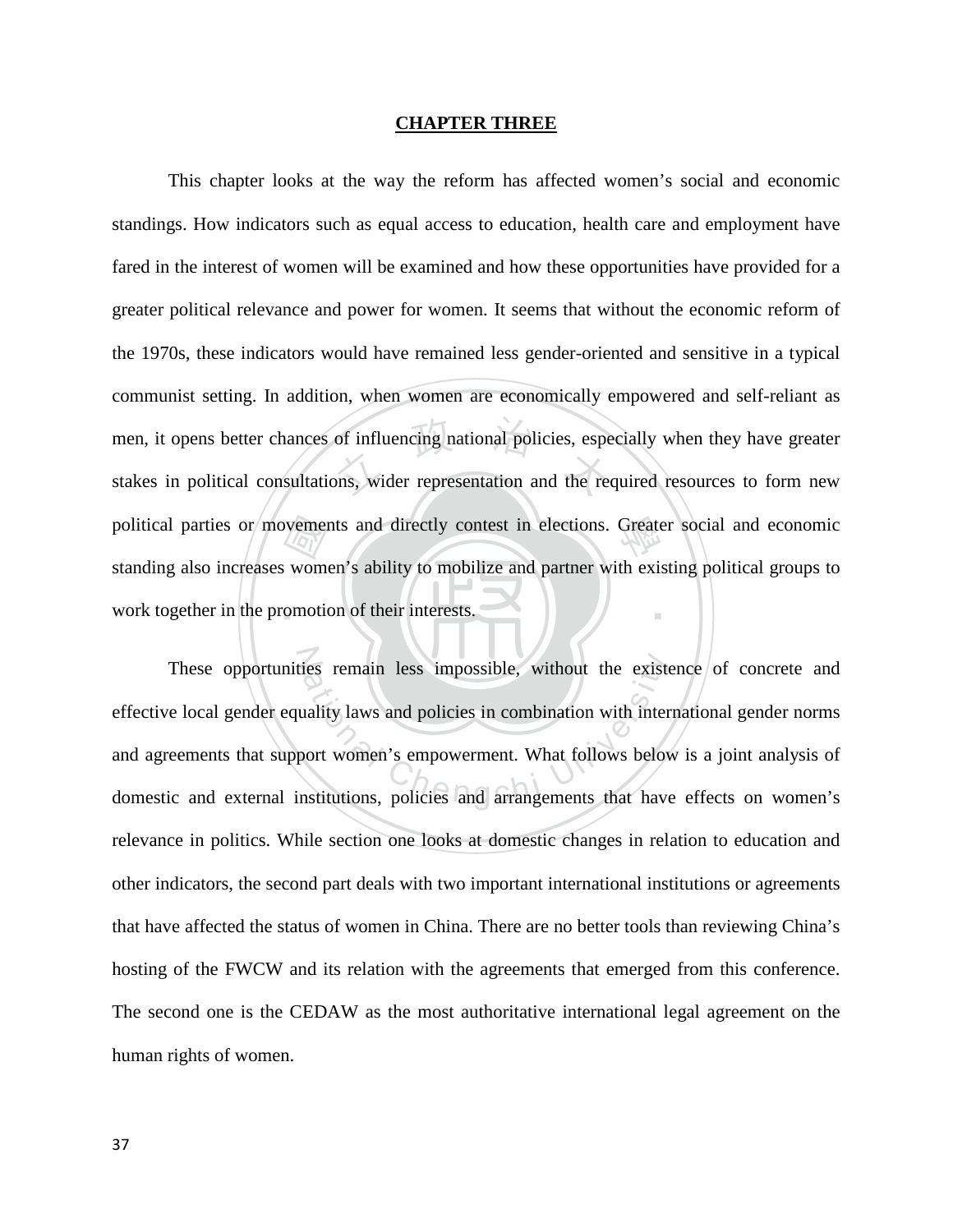#### **SECTION ONE**

#### **THE REFORM AND CHINESE WOMEN'S SOCIAL AND ECONOMIC STATUS**

tions of women: when women demonstrated<br>iance, greater voice in governance and<br>owner. Attaná notes that despite the To a great extent, women and girls' social and economic positions have progressed in contemporary times (Attané 2012; Su 2006). There are more Chinese girls in school today and they stay longer than before (Lawson 2008). In addition, access to higher and tertiary education are among the most sustainable and effective opportunities of empowerment that can make exceptional outcomes in the lives of women. When women achieve higher education, it gives them opportunities of self-reliance, greater voice in governance and they become more assertive in demanding for equality. However, Attané notes that despite the efforts in closing the sex-ratio

gap in recent years, China is still faced with educational inequality. Hershatter also gives a similar picture about the gender gap in education especially in  $Z$ s the preferential investment in sons as future br<br>dividuals who are not destined to be married out c<br>ential economic and social positions has serious rural areas when parents are faced with the challenge of rising tuition and other costs- the result of which is almost always the preferential investment in sons as future breadwinners, sustainers of family lineages and individuals who are not destined to be married out of the family circle. As usual, valuing men's potential economic and social positions has serious bearings on women. When there is evident male preference even to the slightest extent in education, it could have lasting consequences on the future independence of women. In the end, this could add to their suffering from the challenge of unequal decision-making capacity within the family and also pose a direct threat to individual freedom in the larger society.

Similarly, Lin (2003) says some analysts provide disturbing scenarios of severe gender gaps in the employment sector as women and men's level of academic qualification do not carry equal weight thus increasing women to face the daunting challenge of job insecurity in a liberal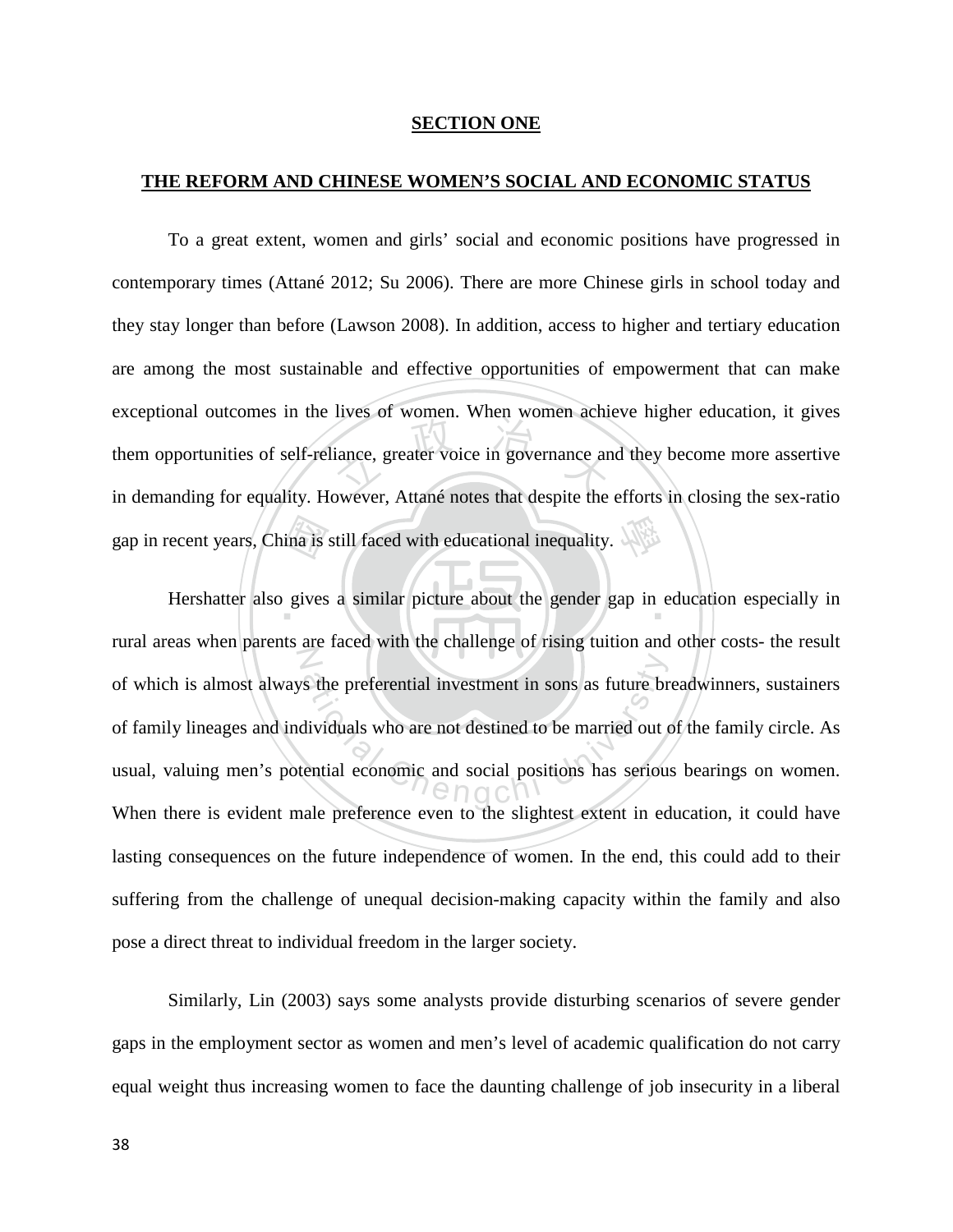nce their economic positions. These<br>eir own personal and professional cho economy. She further reports a common discriminatory saying within the country's institutions of higher learning: "a saying is widespread in China's university campuses that an M.A. for female is worth a B.A. for male, and a Ph.D. for female is worth an MA for male" (Lin 2003, 88). However, women are said to be holding high positions in the country's corporate domain as Chief Executive Officers (Ma 2009) heading national and private enterprises. China has created several millionaires and billionaires (Whyte 2012) since its economic liberalization, and among them, there are several women who rely on personal skills to excel without reliance on feudal rules or connections to advance their economic positions. These women are called by Attané (2012, 8) as "Mistresses of their own personal and professional choices".

farmlands where they have been 'bonded' for years is indeed remarkable. Millions of rural The economic reform has provided both rural and urban women an opportunity of all exploration but the breakthrough for rural women's movement from homes and ds where they have been 'bonded' for years is indeed remarkable. women have relocated to the urban area and some have invested in personal businesses to be <sup>a</sup>t<sup>i</sup>ona<sup>l</sup> <sup>C</sup>hengch<sup>i</sup> <sup>U</sup>nivers<sup>i</sup>t<sup>y</sup> financial exploration but the breakthrough for rural women's movement from homes and economically empowered and independent according to Lin (2003). Other than the urban millionaires, individual rural women are also breaking the poverty cycle by investing in small and medium scale businesses right in their villages.

In another version, Hershatter (2007) believes that the reform has a hidden yet open truth about the feminization of rural agriculture when men leave their families in search of greener pastures in the cities. As more male members of the family relocate nearer to factories and other centers of economic activities, rural households need to replace their labor in farming for sustenance. Therefore, sisters, daughters, wives and daughters-in-law become the most reliable source of labor for the provision of food for families. Therefore, Hershatter says that while more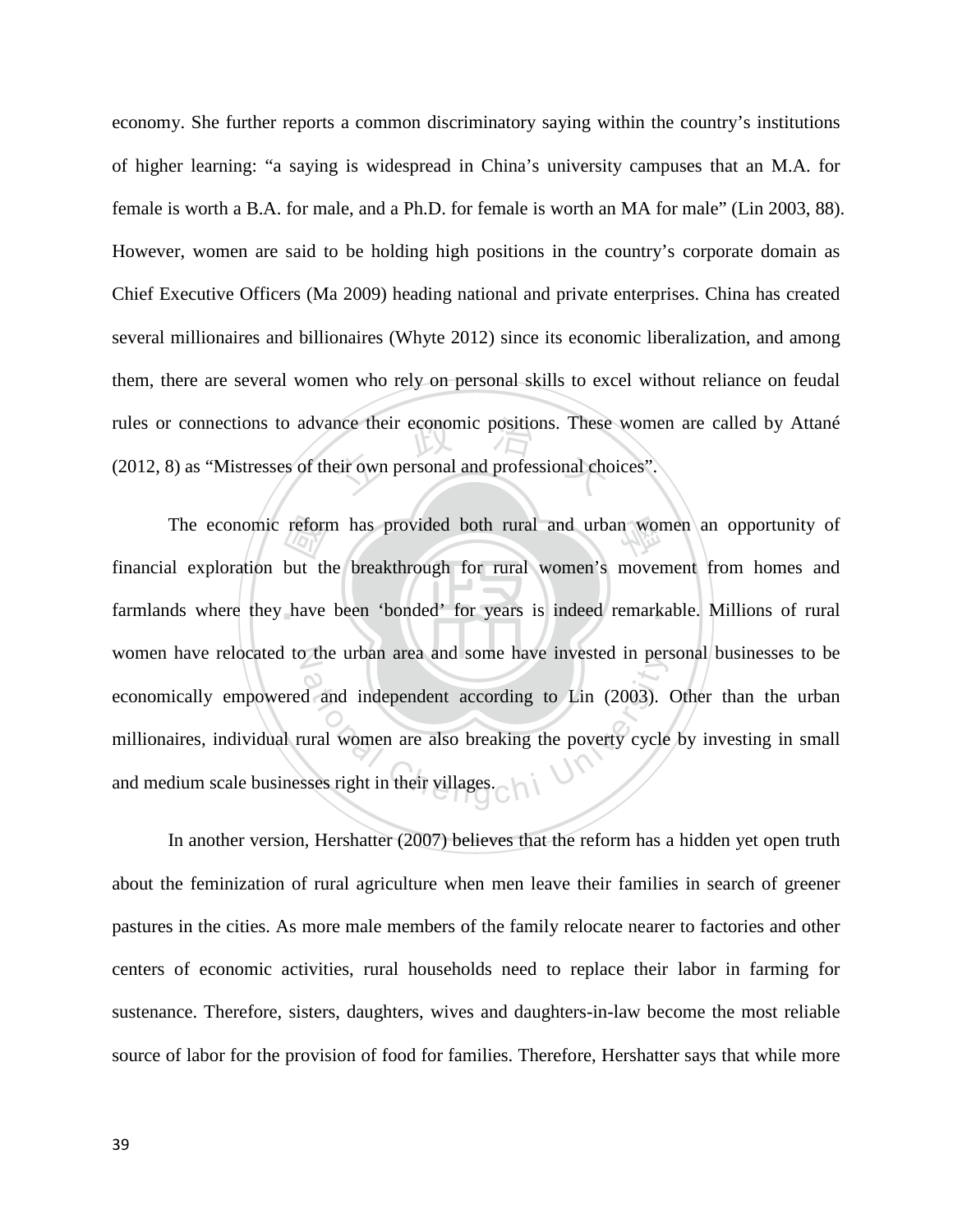men are encouraged to relocate for better economic opportunities in cities, more women are turning to unprofitable farming to feed their families.

secondary even though their economic contribution to household financial security is evident in<br>many societies. atter says, are related to the concepts<br>sis is placed on the domestic roles of ‧ Furthermore, Lin (2003) gives perspectives on women's inequality in the work sector, their vulnerability to labor exploitation and being extremely at risk of layoffs where the need arise. In addition, Kaufman (2012) says that female graduates find it tougher to get jobs than their male counterparts as employers strategically want to avoid extra costs on reproductive health rights and needs such as paying for maternity vacation or support. Again, these genderbased discriminations, Hershatter says, are related to the concepts of labor division between men and women- as more emphasis is placed on the domestic roles of women. These vulnerabilities are encircled within social and cultural beliefs that mostly treat women's financial earning as many societies.

are able to compete within a capitalist system while<br>
minations they are prone to. Perhaps none sum it be<br>
Economic reforms, introduced in 1978, have bround<br>
with new wealth has come renewed discrimination Therefore, the reformation has put women in dual positions of access to economic progress so long as they are able to compete within a capitalist system while this situation does not end the social discriminations they are prone to. Perhaps none sum it better than Beaver, Hou and Xue (1995, 205): "Economic reforms, introduced in 1978, have brought new prosperity to China. However, along with new wealth has come renewed discrimination against women. Old Chinese patriarchal values have resurfaced and new values from capitalism have emerged, despite laws dictating women's equality and the terms of women's liberation". When trade unions are weak, government emphasis are placed on economic productivity than pressuring employers to adhere to standard labor conditions and the respect for labor rights, exploitation becomes widespread and the weaker carries the heaviest of the burdens these challenges come along with.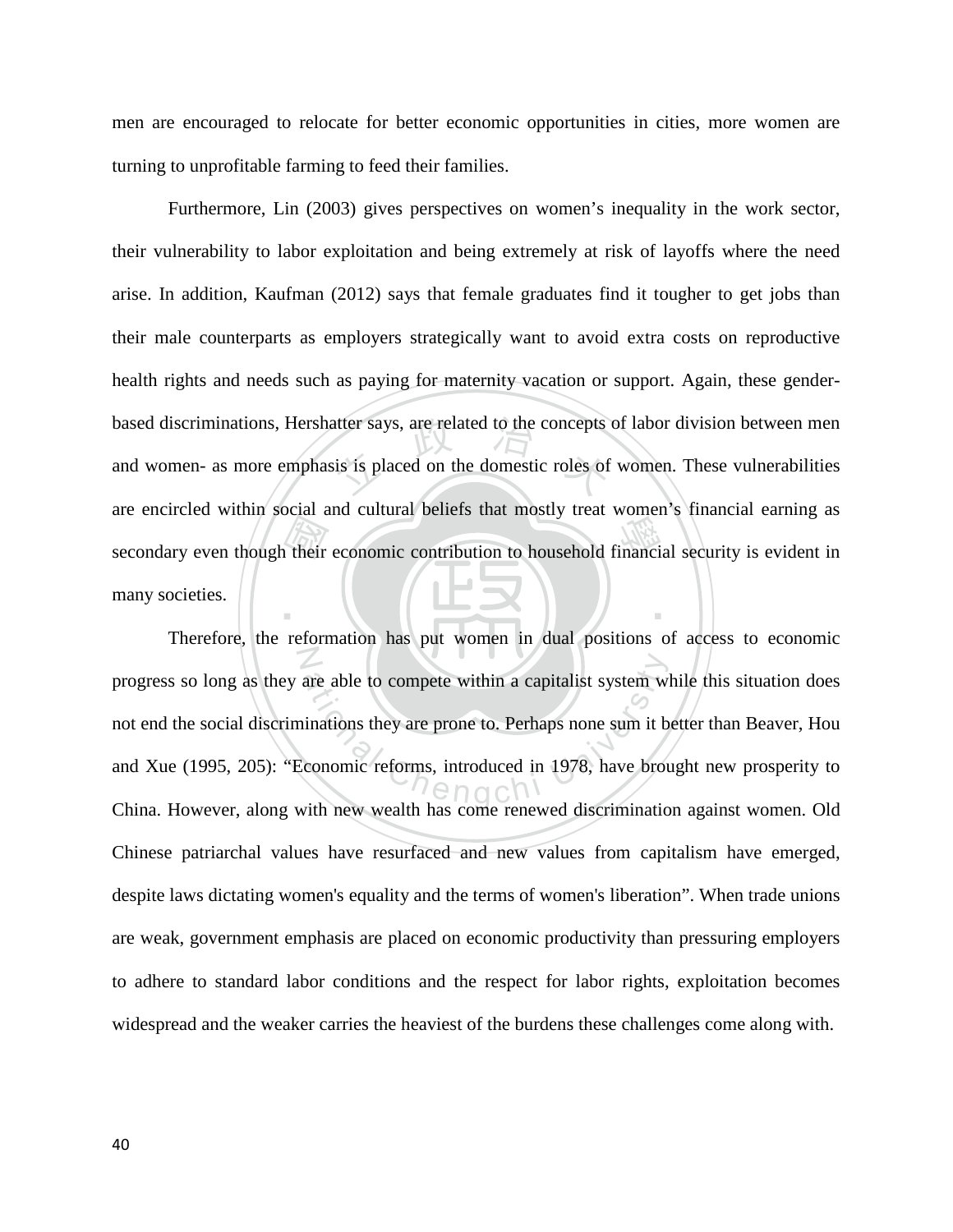are bothered about the health of the<br>such as the exercise of their politically 學 Other social goods such as improved health care have also increased to a great extent and this has a direct bearing on women's advancement. Improved women's wellbeing is directly related to their ability to participate effectively in their society's public life. Stein (2000) says that women's socio-economic subordination affects their status of health across the world. Therefore, a wealthier investment that boosts women's health indicators will directly give them the opportunities to critically take part in the governance process without being bothered by vulnerabilities that have hindered the level of women's political activism in other parts of the developing world. If women are bothered about the health of their children because of weak health systems, other duties, such as the exercise of their political rights or responsibilities usually become secondary.

longer and healthier. Significant gains have been achieved around crucial indicators such as child **That's**<br> **Container Strategier Container**<br> **Explorition** survival and reduction of maternal mortality (Attané 2012) but these have happened unevenly maternal mortality (Attane 2012) but these has<br>an areas. She also adds that access to health care<br>ter access to medical needs than girls thus mak<br>d mortality is still higher than that of boys. Sex-Lifespans, according to Whyte (2012) have increased greatly, with more people living between the rural and urban areas. She also adds that access to health care is institutionalized in a way that boys have greater access to medical needs than girls thus making China among few countries where girl child mortality is still higher than that of boys. Sex-selection abortion still happens and this marks the beginning of gender-based violence for the girls that are selectively aborted. The national family planning policy has indeed contributed to this situation. This practice represents the deeply entrenched favor for masculinity and sexism. Within the family, it starts right at birth in determining the fate of off-springs and this has notable impacts on their future lives. I will now turn to the second section, which looks at the effects of the CEDAW and the FWCW on China as two important events intended to radically change the lives of women around the world in the late 20<sup>th</sup> Century onwards.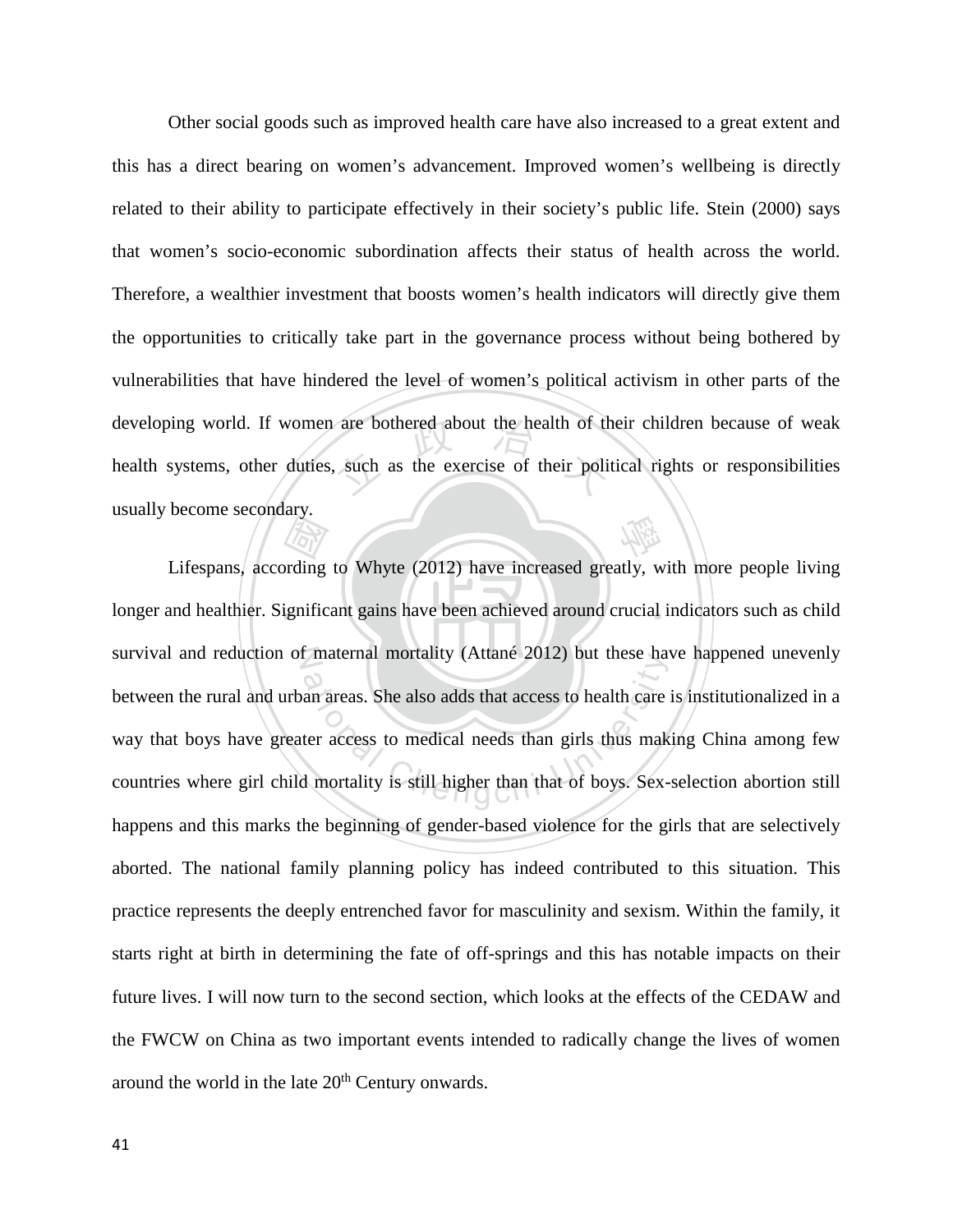#### **SECTION TWO**

# **THE FOURTH WORLD CONFERENCE ON WOMEN (FWCW) AND THE CONVENTION ON THE ELIMINATION OF ALL FORMS OF DISCRIMINATION AGAINST WOMEN (CEDAW)**

 $\mathbf{A}$  ,  $\mathbf{A}$  ,  $\mathbf{A}$  ,  $\mathbf{A}$  ,  $\mathbf{A}$ he moi<br>s an o<br>scinat hard temperature in the column<br>and the volume of the volume personnel) as well as the moral spirit about the event. Different reasons might be responsible for China was perhaps at the peak of its socio-economic reform which has captivated the world. An opportunity emerged for it to lead while it also listen to the world about what commitments are mostly needed for the advancemen Beijing was stormed with one of the biggest global meetings of the century to mark the Fourth World Conference on Women from September 4<sup>th</sup> to 15<sup>th</sup> 1995 (United Nations 1996). From the Mexico Conference to the Nairobi conference in Africa, perhaps the momentum for Beijing was an extra ordinary one both from the volume of participation (government representatives, NGO representatives, human rights groups, women's organizations and media this but it certainly was an opportunity for a turning point in the global women's empowerment movement. Perhaps fascination about the oriental culture of Asia, coupled with the fact that opportunity emerged for it to lead while it also listen to the world about what commitments are mostly needed for the advancement of women in all spheres across the globe.

New issues emerged on the global agenda on women's empowerment; there was need for lessons to be learnt and success stories to be shared about commitment in building a world where men and women are equals. Gender activists and human rights promoters were prepared in no small way to make their demands to national governments despite what position one holds on the global political stage. What mattered in Beijing was to get national leaders listen and act as demanded in making the twenty first century a promising one for women to be free from destitute, political isolation and cultural exploitation.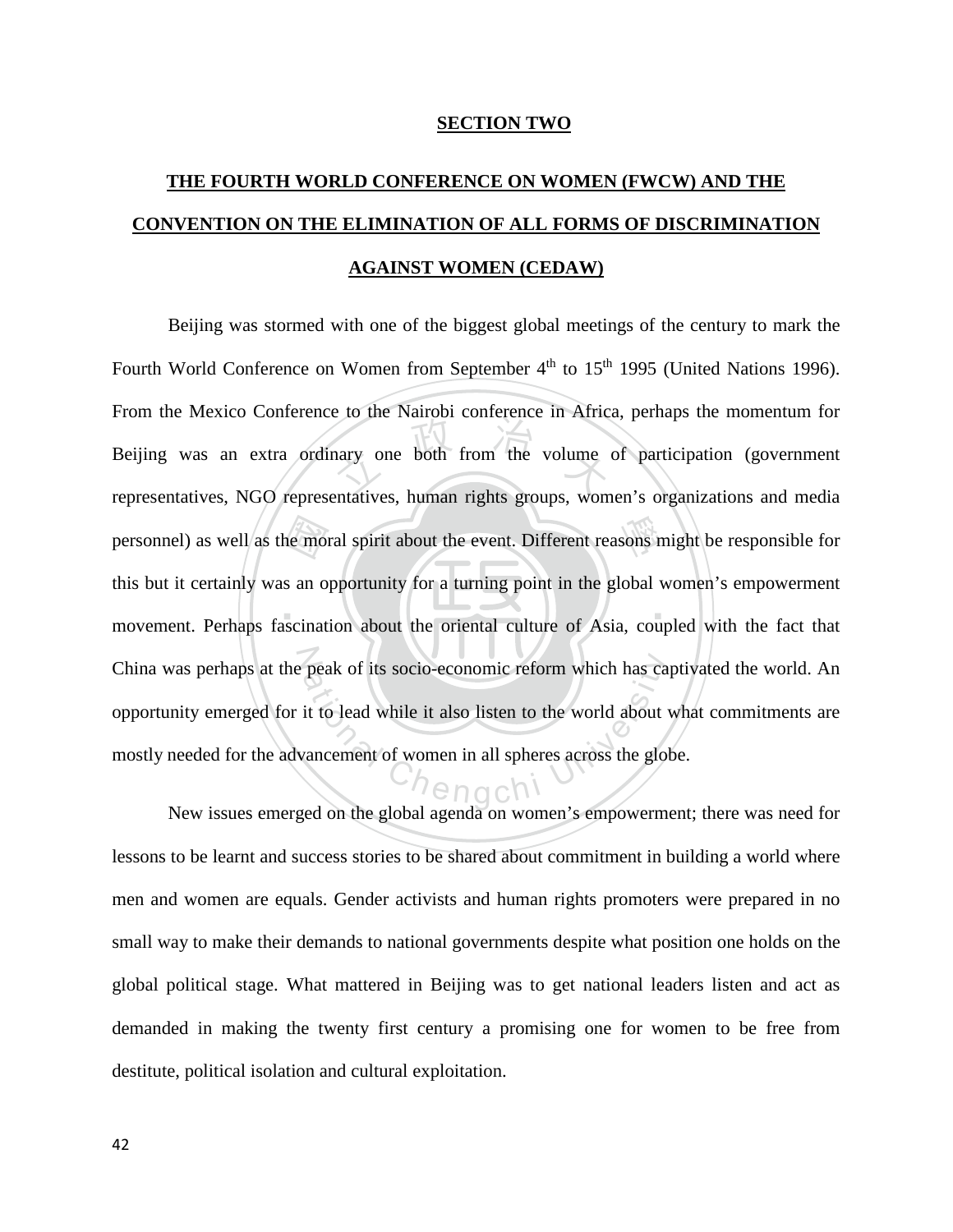e reportedly in attendance in such a<br>vernment officials who were sent a 學 To an extent, China really did listen. A turning point happened in domestic activism. Demands for gender equality became a business not only entrusted with the state but more civil society activism emerged than before. It is said that even China's relatively weak bureau responsible for women's issues- All China Women's Federation- a government mass organization entrusted with women's wellbeing became more active (Howell 2003) if not a little assertive. The Beijing conference was special for many reasons. Corpus (1995) provides a critical appraisal of the event because of the low participation of global leaders. According to her, only two heads of state were reportedly in attendance in such an important forum. She also laments the fact that top government officials who were sent as representatives, were either women or individuals who work in sectors related to *women's issues.* 

institutions, the media, academics and researchers, among others stormed China for an event that Extended to a cade had the capacity of changing the status of women from economic inequality or vulnerability and the status of women from economic mequanties<br>that of empowered citizens. Estimates put the NC<br>ation 2010) while 189 governments around the worlds<br>argue that China's political setting does not ma However, a fleet of civil society organizations including human rights groups, religious political injustice to that of empowered citizens. Estimates put the NGO forum at 50, 000 participants (Tarr-Whelan 2010) while 189 governments around the world were represented by 5,000 people. One might argue that China's political setting does not match with the kinds of demands that were motivating these participants or the resolutions that were put forward. Whatever the case, Beijing took up an international responsibility to show how China is sensitive towards gender equality and justice, "the equality between men and women is the fundamental policy of China" president at the time, Jiang Zemin, declared (cited in Guo and Zhao 2010, 53).

Some critics have noted that the attempt for hosting the FWCW was a political strategy to mend its international "face" after the shameful Tiananmen incident (Rosen 1995). A similar explanation but from a different perspective is provided by Bo (2012) who says that the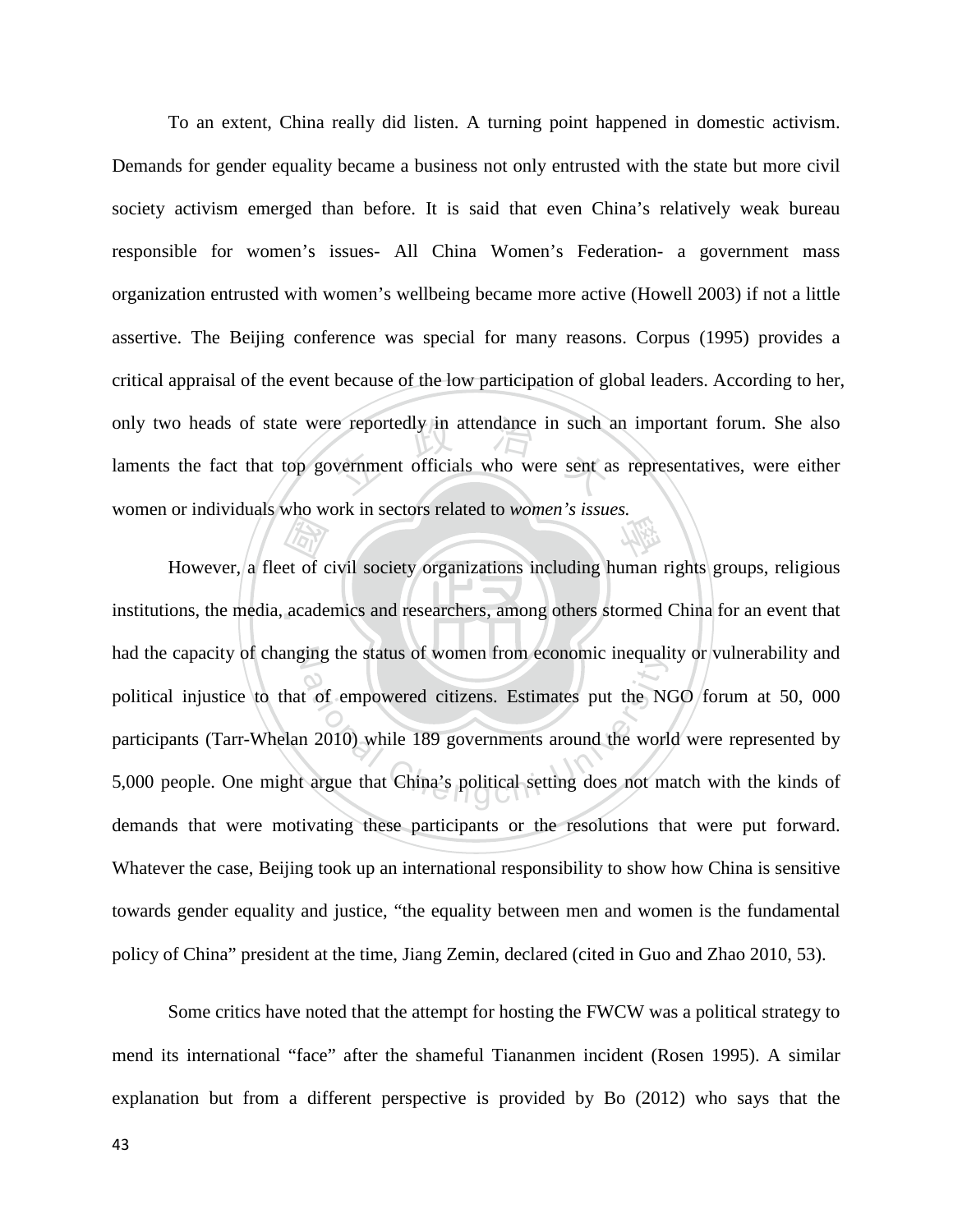suppression of the students subsequently caused a strife both within the party and the nation which somehow almost led to the collapse of the CCP. Meaning, there was need for a swift action to regain both domestic and external trust of the state. Anyway, Chinese politicians are tactful in managing dissent, the regime, aware of the potential demonstrations of NGOs in global meetings; it wisely moved the NGO forum away from the government venue for twenty miles (Grant 2013). This however, did not stop the civil society representatives from their demanding nature.

world where women's participation in all matters of life should be accelerated to meet the status towards women's advancement especially with regards to the exercise of political rights and freedoms. The agreements reached in Beijing were basically additional demands for a better world where women's participation in al Whatever reason must have been China's motivation to host the event, scholars have said<br>that tangible impacts have emerged which have affected both the state and the ACWF's approach of men. It has been acknowledged in the Beijing Declaration that even though some registered, serious "obstacles" persist to limited<br>registered, serious "obstacles" persist to limited<br>of the Beijing Platform for action was specificant<br>or access to power and decision-making establis Whatever reason must have been China's motivation to host the event, scholars have said freedoms. The agreements reached in Beijing were basically additional demands for a better achievements have been registered, serious "obstacles" persist to limit progress. "Strategic Objective and Action 6" of the Beijing Platform for action was specifically devoted to address women's low participation or access to power and decision-making establishments of their states.

At the global level, women's human rights becomes a business of the majority of countries (Coleman 2005) and to a great extent, women's empowerment have featured in foreign policies and many of the development programs initiated in the world's least developed economies. A renewed focus on women's position in Chinese politics became an important policy and research area by scholars and practitioners (Wang 1996). Perhaps the CCP became more attentive to women's matters by relaxing to some extent with regards to the formation of advocacy groups. As a result of the FWCW, an additional eighteen women's groups were formed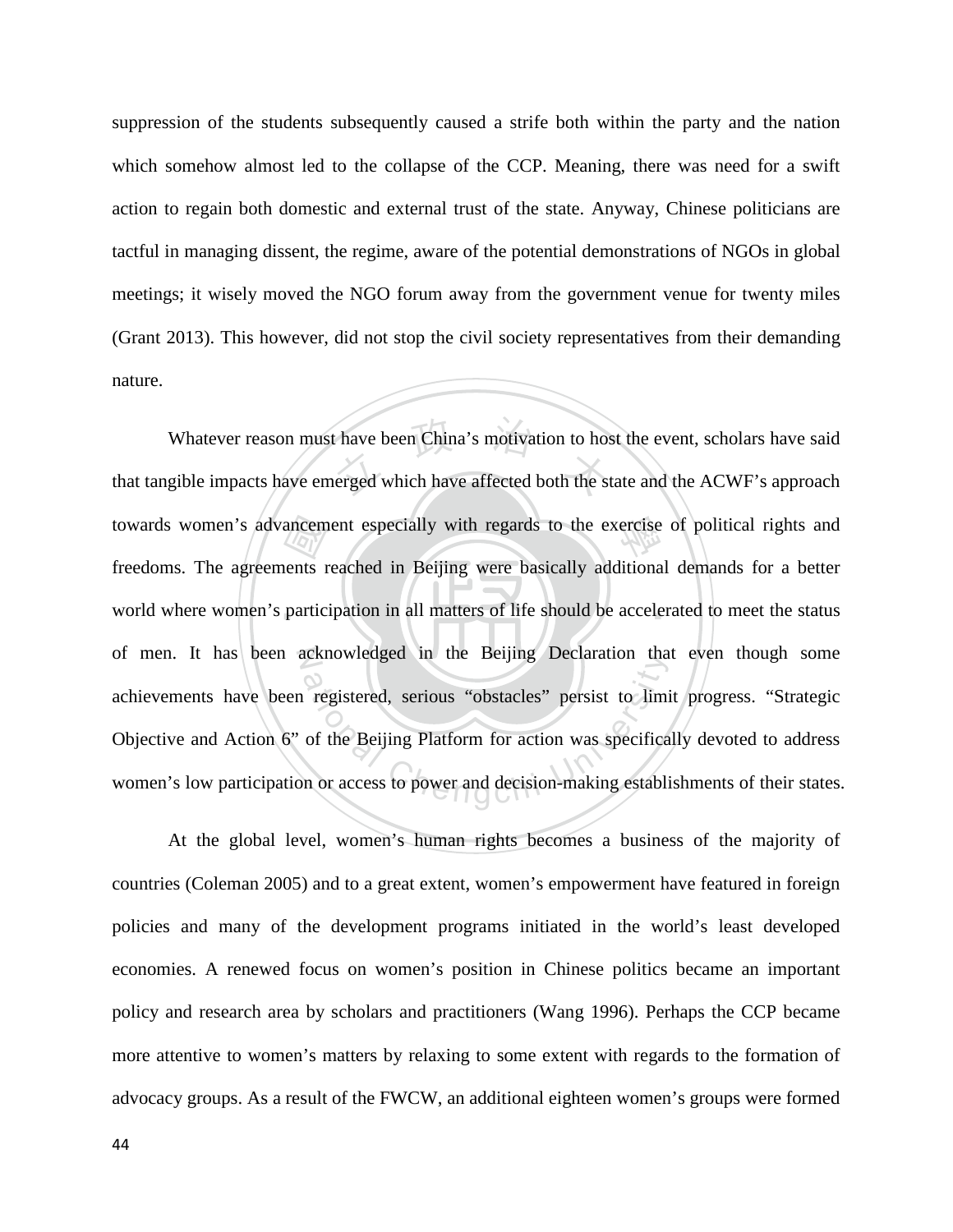in China (Liu 2013). She further says that domestic gender equality activism became more tolerant and somehow widespread and the impact of the conference was even felt more on China than other democracies like India.

there<br>onfere<br>positi ale cadres to accelerate women's political<br>strategy of the distribution of the distribution of the distribution of the distribution of the distribution of the distribution of the distribution of the distribution of the dis followed and in 2009, there was another strategic action plan that demands that "congresses, member in leadership positions (Guo & Zhao, 53). True, it might be baseless to argue that women workers in government institutions did not spur but the authors seem to exaggerate the ation elite politics. Increase of the percentage of female parliamentarians seem to be than dramatic during the aftermath of the FWCW.<br>The absolute objective during the Beijing Conference was the demand for "parity" In the words of Guo and Zhao (2010, 52), "following the 1995 conference, the Chinese government has been systematically supporting women's political rights". The authors claim an increased responsiveness from the regime, examples of which include the amendments of the 1992 women's rights law in 2005 by explicitly giving responsibilities to the state for the selection and training of female cadres to accelerate women's political participation. In addition, a national policy on women's development was initiated in 1995; a subsequent form in 2000 peoples' consultative conferences and governance institutions at all levels" are required a female impacts on elite politics. Increase of the percentage of female parliamentarians seem to be gradual than dramatic during the aftermath of the FWCW.

between men and women, even though it popularized the 30% critical benchmark (temporal affirmative solution) for women to occupy in institutions. It is recommended by the conference that all governments initiate such minimum target in their legislatures and other bodies because "without the active participation of women and the incorporation of women's perspective at all levels of decision-making, the goals of equality, development and peace cannot be achieved", Article 181 of the Beijing Platform for Action.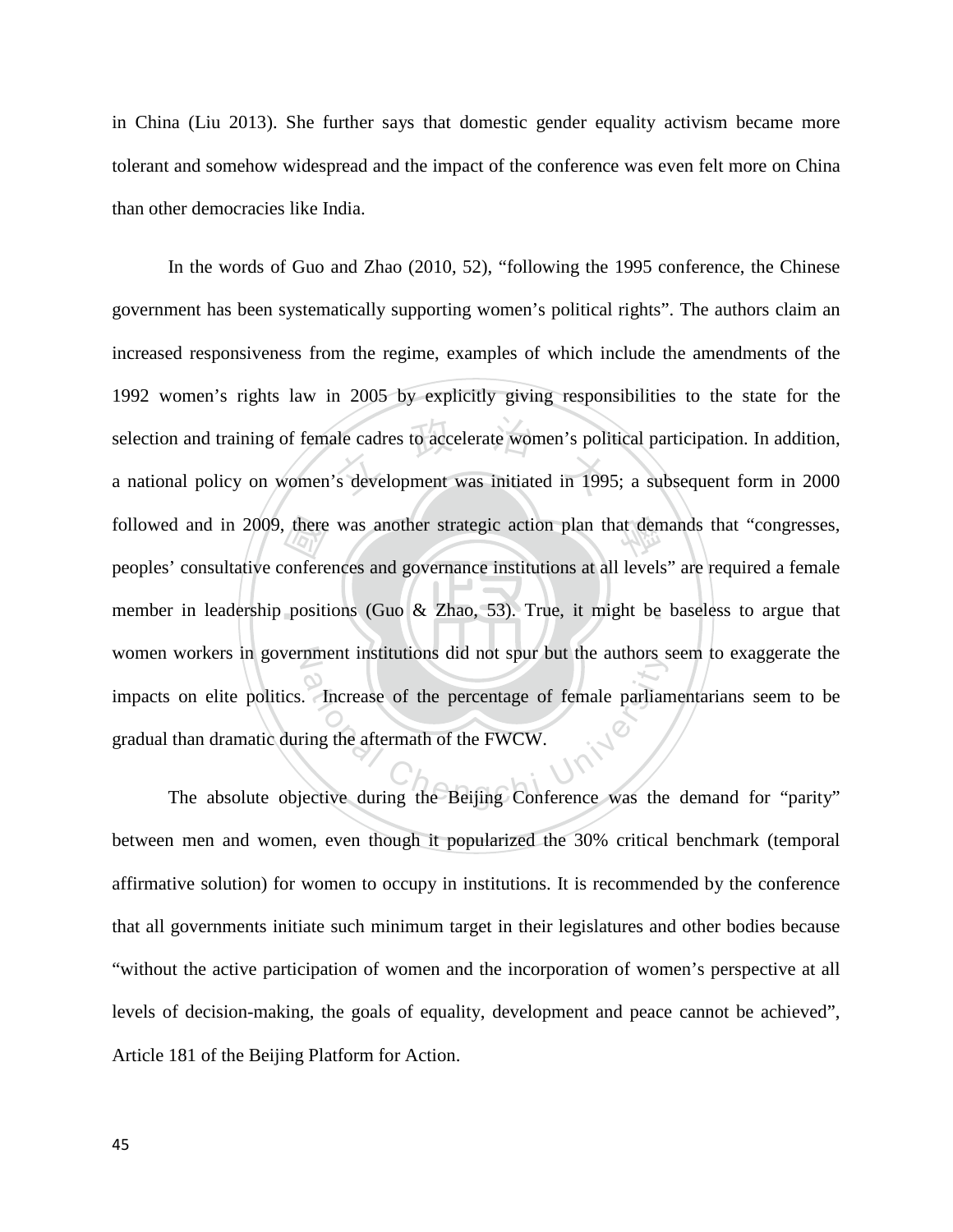Finally, there is no denial that the FWCW has affected the CCP's orientation about women's causes. No matter how little the scale might be; hosting the biggest event of the decade and the last of its kind in the century has reminded the regime about its responsibility to consider the slogan of the conference "women's rights are human rights". New policies were formulated, organizations emerged and more women became politically active even though the "deputy" phenomenon (employing women as assistants to male leaders) became very evident (Wang 1996). I will now analyze how the CEDAW has provided any support for women's political participation in China.

gender equality that women's political activism, representation and influence depends on varying<br>factors and key among them is the availability of both domestic and global laws or agreements. W, China was instrumental to be amo factors and key among them is the availability of both domestic and global laws or agreements. N ated a legal "gender norm" to build national instituted<br>der equality in all spheres without reservation.<br>as the "International Bill of Rights for Wome Moving to the CEDAW, China was instrumental to be among the first signatories of this convention (Attané 2012; UN Women n.d.). It has been noted by scholars and advocates of For many of these practitioners and organizations, the CEDAW is perhaps the biggest achievement that has created a legal "gender norm" to build national institutions both formal and informal to guarantee gender equality in all spheres without reservation.

Often referred to as the "International Bill of Rights for Women", the CEDAW has similar objectives with the agreements that emerged out of the Beijing Conference except that it is legally binding on its signatories. Since the adoption of the United Nations Declaration for Human Rights in 1948, there are several international laws and agreements that followed. Most of those that deal with women are either for protection from subordination or requires some sort of empowerment to enable them achieve parity with men but none seemed to be as holistic as the CEDAW.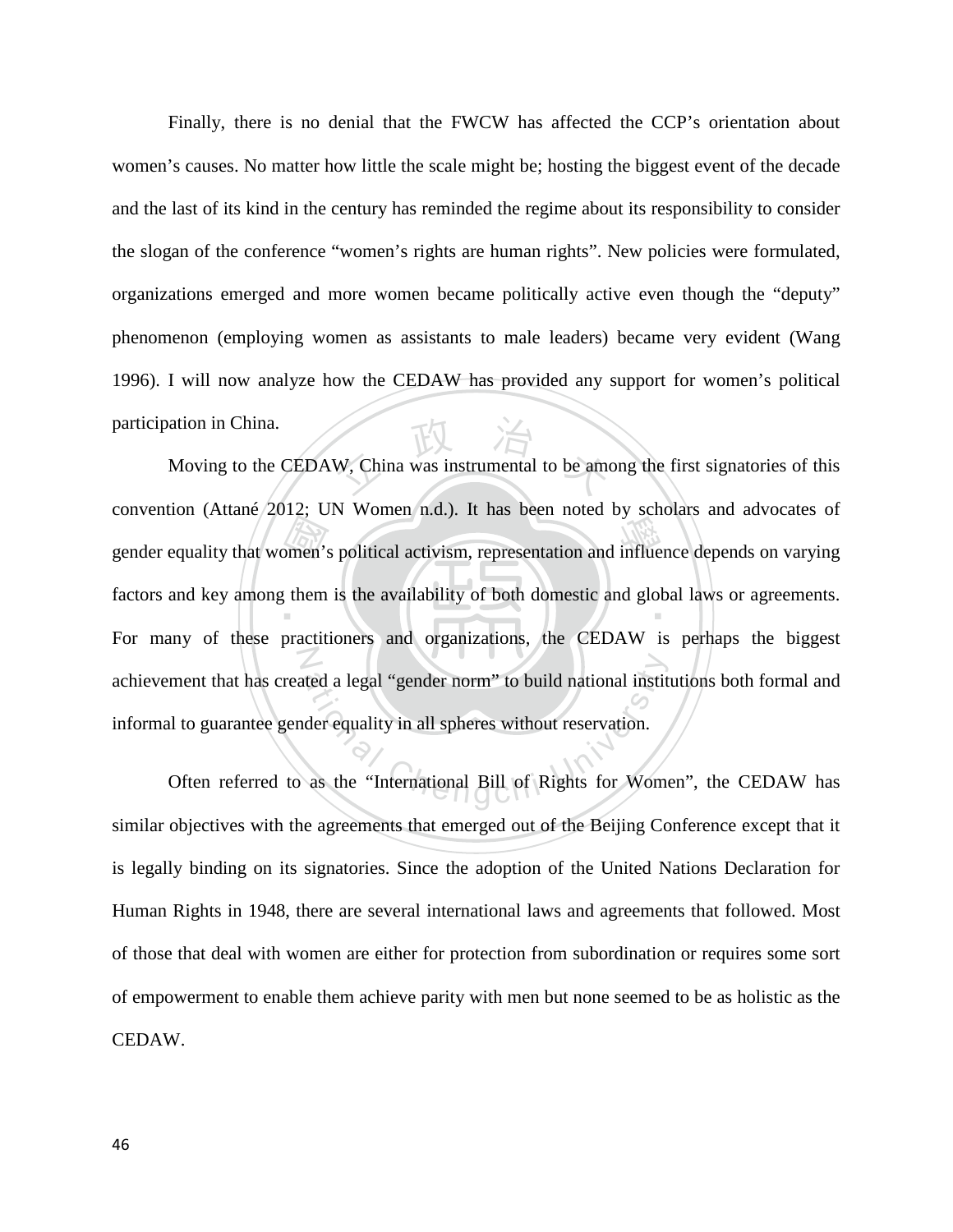The adoption of this convention in 1979 brought about some changes both at the domestic and global level as state parties are held more accountable to the requirements of the agreement. It even has recommended strategies on how to achieve the objectives stated in the agreement. Cook (1990, 643) describes it as:

was within two years of its adoption, faster than any previous human rights convention had come<br>into force. [The] definitive international legal instrument requiring respect for and observance of the human rights of women; it is universal in reach, comprehensive in scope and legally binding in character. …came into force in September 1981 after ratification by the twentieth state party. This into force.

of women in politics, economics, social and cultural lives without any sort of discrimination both one of<br>JN Wo<br>conon It is said to be one of the most globalized UN legal agreements that has been adopted by in public and private. Therefore, the political dimension of the convention is of relevance to this 188 nations on earth (UN Women n. d). CEDAW has guaranteed the full enjoyment of the rights study. According to Article 7 of the convention;

According to Article 7 of the convention;<br>States Parties shall take all appropriate measures to eliminate discrimination against<br>women in the political and public life of the country and, in particular, shall ensure to States Parties shall take all appropriate measures to eliminate discrimination against women, on equal terms with men, the right:

(a) To vote in all elections and public referenda and to be eligible for election to all publicly elected bodies;

(b) To participate in the formulation of government policy and the implementation thereof and to hold public office and perform all public functions at all levels of government;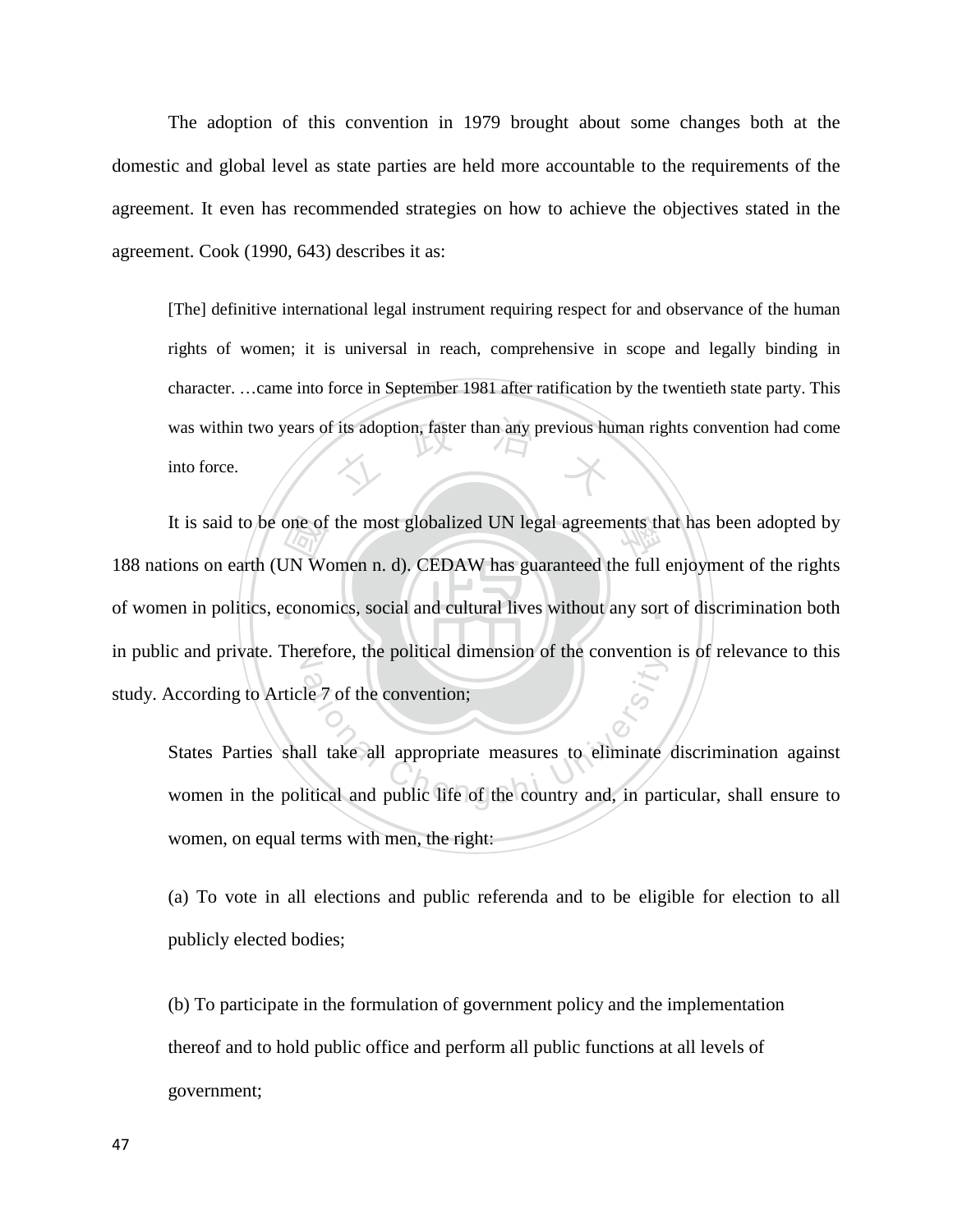(c) To participate in non-governmental organizations and associations concerned with the public and political life of the country.

tions that have been initiated by location<br>imination policies in employment and 學 Indeed the ambition of the convention is both convincing and needed. While existing legal policies that specify equality in a society or special affirmative actions might not instantaneously achieve parity, they serve as a "necessary first step forward" (True, et al. 2012, 5). Practitioners and scholars on women's issues strategically use international legal tools to lobby for domestic change (Alwis 2010). Through such innovation, the CEDAW has resulted to some policies, rules or regulations that have been initiated by local leaders such as rules against domestic violence, anti-discrimination policies in employment and laws on sexual harassment among others in China.

 $\frac{\sqrt{2\pi}}{\sqrt{2}}$ <br>the im ‧ than democracies like the US, who is among the process of the US, who is among the process in convention (Balmar could have used its responsibility as am early studies that discriminatory practices that negatively affect t Despite these, the impact of CEDAW on China seems less captivating from the central level. It is indeed worthy of recognition that the country's early ratification of the agreement has put it at a better standing than democracies like the US, who is among the few UN members who have failed to give their consent to this human rights convention (Baldez 2013 & Amnesty International 2005). China could have used its responsibility as am early signatory to ensure that women are not faced with discriminatory practices that negatively affect their political rights or interests and perhaps even engage other stakeholders within its threshold for greater investment on women.

Alwis points that women's rights activists, who she calls "reformists", are using an international gender norm to lobby for changes and certain human rights laws on women. She sums that the convention has required the creation of specific policies or laws on gender equality. As such, women's groups are pressuring stakeholders to be responsible to the agreements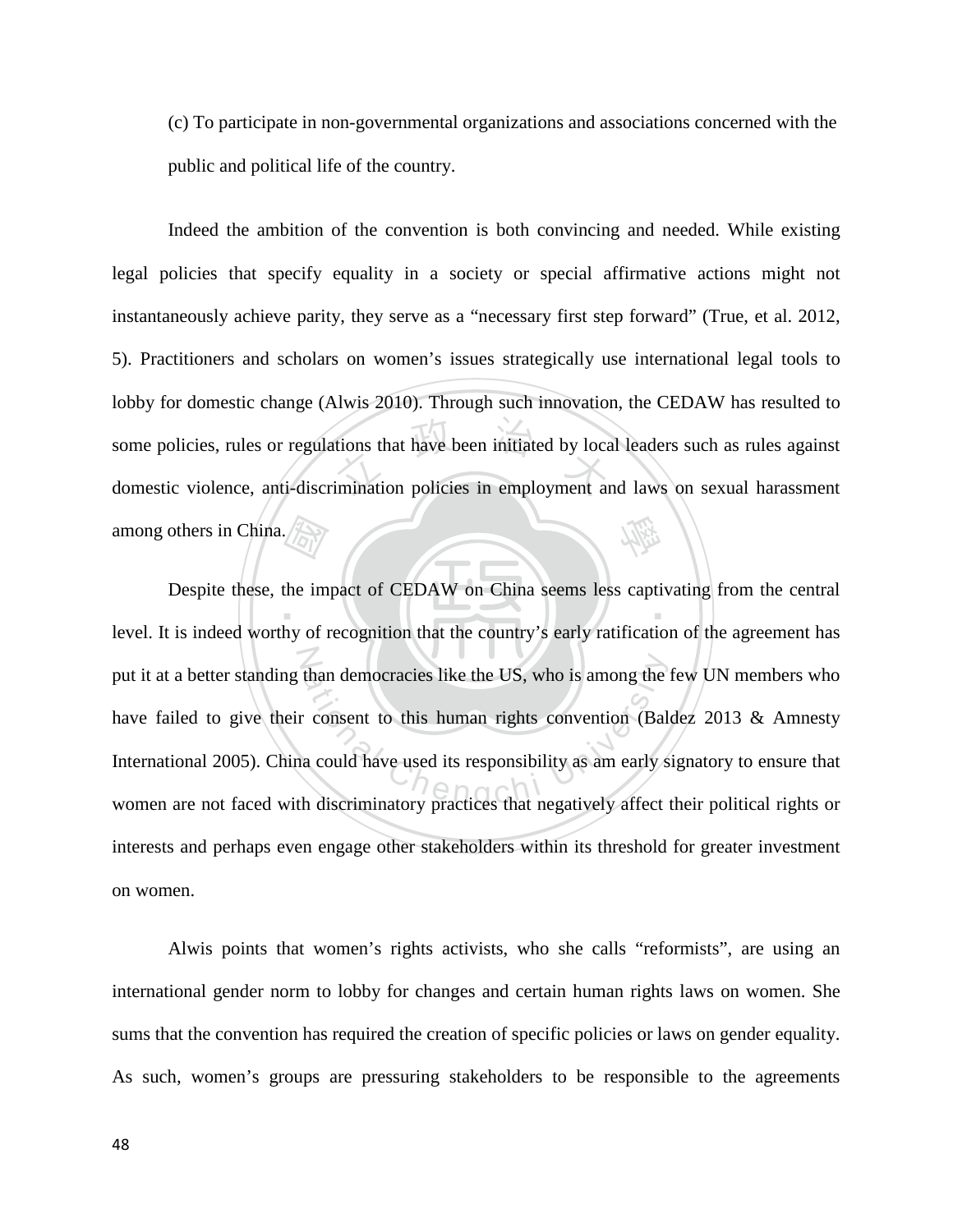guaranteed in the CEDAW. Even though laws have emerged to deal with equal opportunities in employment, the criminality of domestic violence and the guarantee of women's equal access to resources such as land, the CCP could do more in the political sphere also. International gender norms and laws should be windows of opportunity to build the capacity of states to improve their ability to serve the interests of their citizens using gender difference both as an opportunity for an improved performance in governance and as a tool for accountability.

chances of relying on personal economic investments and a health delivery system that have institutions. In the next chapter, it will be discussed if this network is welcoming to women<br>because, Chinese women, now, more than ever before have more opportunities of education,<br>chances of relying on personal economic g of the people of the country, but ag<br>ad maintain a smaller cycle of networ improved over the years. All these indicators have potentials for greater political inclusion and The CCP has invested in socio-economic and some political programs that seek to improve the general wellbeing of the people of the country, but again, it seems to have done this to consolidate more power and maintain a smaller cycle of network close to the highest political because, Chinese women, now, more than ever before have more opportunities of education, investment by women.

All these indicators have potentials for greater<br>atical discrimination undoubtedly is most unfavor<br>of the cycle of exclusion from the village level However, the political discrimination undoubtedly is most unfavorable as women have a bigger challenge to break the cycle of exclusion from the village level to central positions of power. From the cases of the FWCW and the ratification of the CEDAW, China still has a room for improvement in the effective use of international gender equality agreements to improve women's presence in politics. The following chapter contains the analysis of elite institutions and their relation with women since China's reform began.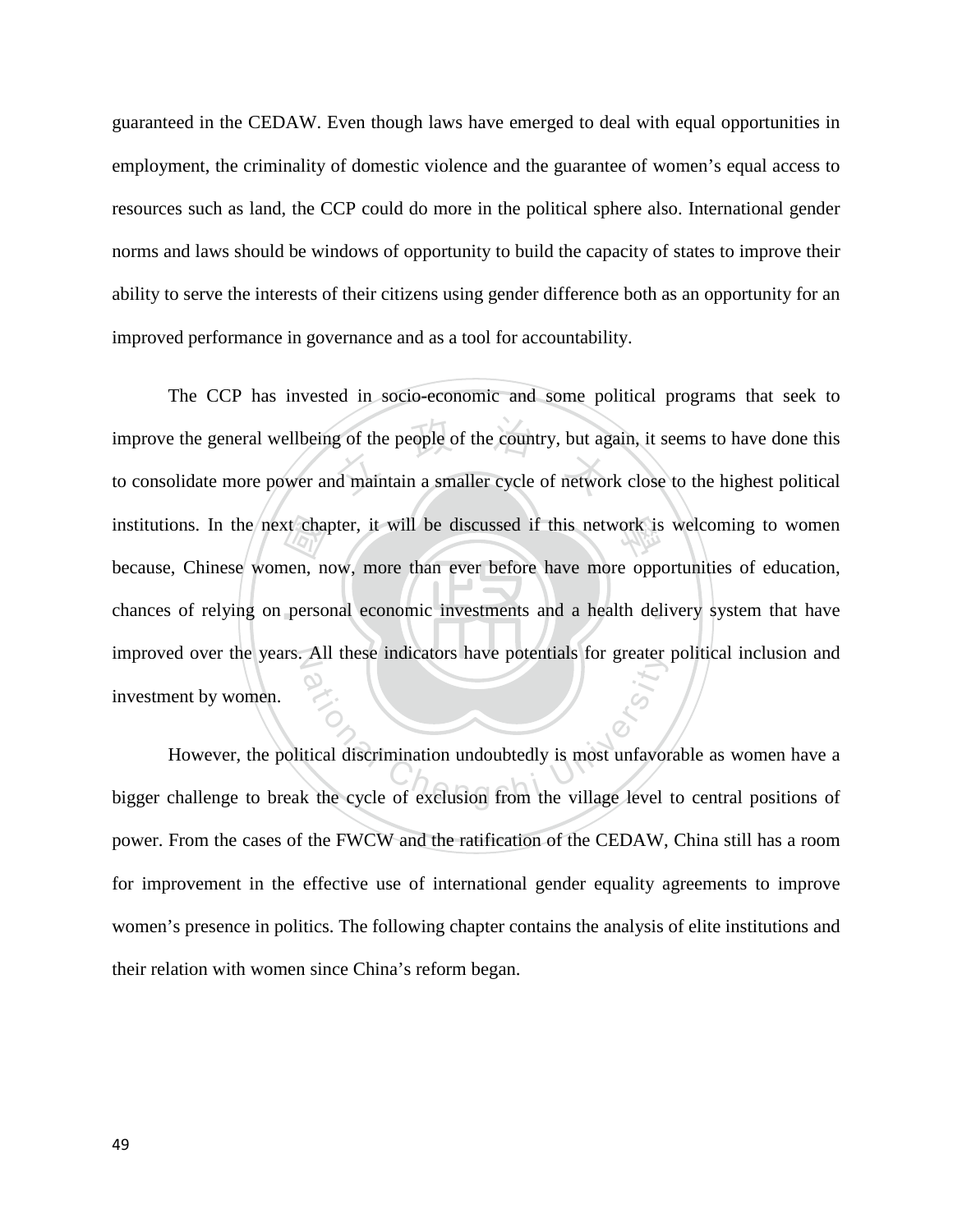#### **CHAPTER FOUR**

#### **THE PARTICIPATION OF WOMEN IN STATE INSTITUTIONS**

utions<br>and the<br>of the hose under the state or not exclusive<br>il will be examined here. The roles powers of these institutions will be analyzed with a focus on the level of gender parity with ‧ because of its closeness to the parliament. The final one will be the cabinet. The level of women's access to a country's top political institutions is an important indication of how far that country has attained equal influence between the genders over the determination of the affairs of their society. Considering the party-state nature of China, this research does not aim to dwell unto the differences between government entities and those of the party because of the inevitable overlap between the two. As such, the elite institutions to be analyzed in this chapter are those under the state or not exclusive to the party alone. The NPC, CPPCC and the State Council will be examined here. The roles, responsibilities and delegated regards to their access and the inner-workings within them. By order of relevance according to the 1982 constitution of the PRC, I will first analyze the NPC. The CPPCC will come second

# **THE NATIONAL PEOPLE'S CONGRESS (NPC)**

The parliament. The final one will be the cabinet<br>
E NATIONAL PEOPLE'S CONGRESS (NPC<br>
bodies of other countries, the National Peop Like legislative bodies of other countries, the National People's Congress is the institution for law making in the PRC (Ranade 2013; Lawrence and Martin 2013; Yu and Liu 2010; Wang 2002; Otto, et al. 2000; Rosen 1995; BBC 2012a). This responsibility is a mandate according to Article 57 of the 1982 constitution (Constitution 2014). Despite this legitimate obligation from the supreme law of the country, critics have doubt the true status of the NPC in various forms. The BBC for instance labels it as nothing more than a "rubber stamp" of the CCP and that it only displays "spectacle" rather than "power". Ding (2013) describes it as a powerless entity that only fast tracks and willingly nods to approvals or decisions set by the CCP while Su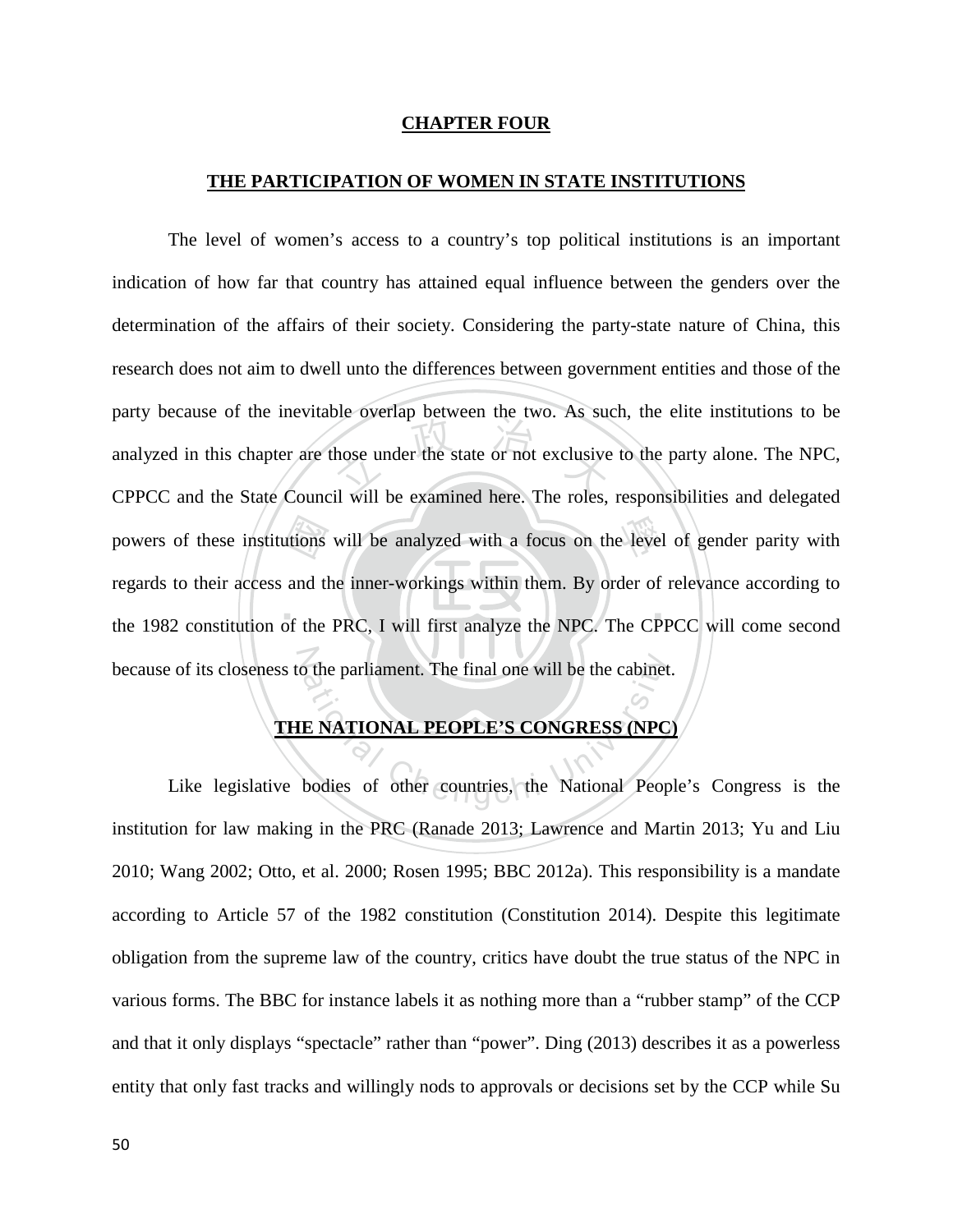f the Supreme Court, the head of the<br>Lawrence and Martin 2013; Wang 19 學 (2006) says that it does not equate to a parliament at all by definition and practice and must not be treated as one. However, not all scholars agree with the perception of the NPC being totally weak and without any sense of power exercise. At least to Wang (1995), there have been instances when the NPC challenged the very core of the CCP. Despite these doubting perceptions about the institution, it is interestingly the highest body of governance (Otto, et al. 2000) in the country with extra-ordinary powers vested upon it perhaps more than many of its equals around the world can enjoy. The NPC is constitutionally mandated for electing the country's president, leader of the Supreme Court, the head of the military and approving the premier (Constitution 2014; Lawrence and Martin 2013; Wang 1995; BBC 2012a). In case the parliament is toothless, it seems to be so by action but not by mandate.

that govern its operations, the NPC is selected every five years and meets once in a year for *May*<br>Vang ( deliberation. During the same period, the CPPCC also convenes for its annual deliberation hence ame period, the CPPCC also convenes for its and<br>as the "Lianghui" (two meetings) - an import<br>ne commentator notes. Every spring, Beijing ho<br>weeks during which deliberations are usually m According to Wang (1995) the first NPC was convened in 1954. According to the rules the moment is known as the "Lianghui" (two meetings) - an important event on China's "Political calendar" as one commentator notes. Every spring, Beijing hosts the parliamentary sitting for a period of two weeks during which deliberations are usually made on the approval of reports, budgets, and policies, among others (Brunswick Group 2014; Lawrence & Martin 2013 & Ding 2013). For instance, the  $12<sup>th</sup>$  congress (incumbent) has just ended its annual sitting in March of 2014. Its almost 3000 membership is drawn from the country's 23 provinces, 5 autonomous regions and the 4 direct municipalities of the central government, special administrative regions and the armed forces (ChinaCulture.org 2014; Xiaoli 2012; Chiu n.d.).

This large number, coupled with the once-in-a-year sitting means that the tasks assigned to the parliament are not realistically exhaustible within such a work schedule. As a result, it is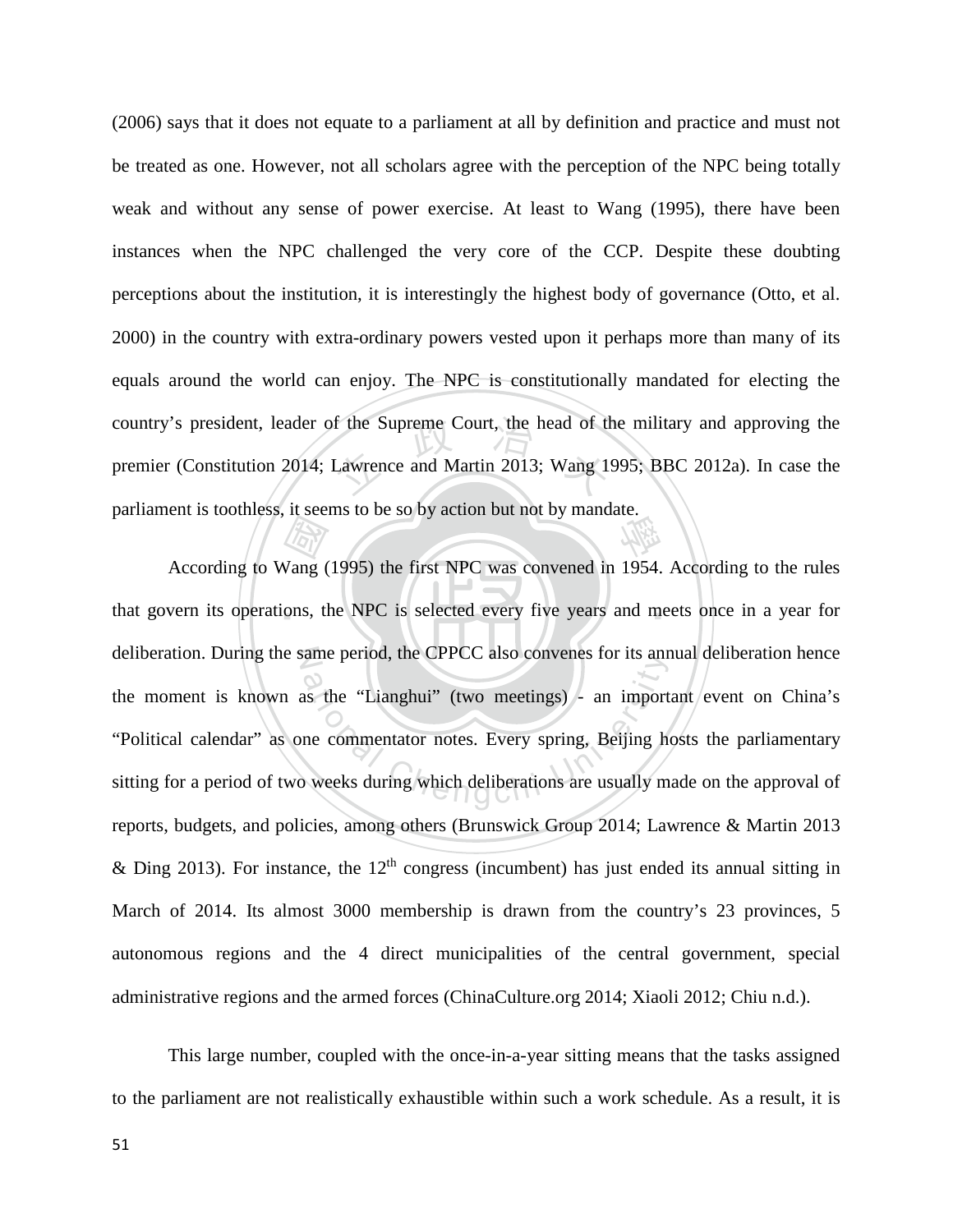not surprising that the constitution provides for a Standing Committee to the NPC that meets occasionally for the execution of duties of the overall institution. Scholars and commentators on China have also noted that such a large body cannot efficiently exert real power on its assigned duties as a lively and authoritative institution both in a timely and strategic fashion. This means that the Standing Committee is the administrative body of the NPC, tasked with the continuous business of the institution.

‧influe<br>t and<br>of go ny countries around the world. As<br>or laws (except otherwise delegate legislative power and influence directs a society's position from politics to social change to likely the determiners of government allocations of resources and opportunities. If this is the norm in domestic power politics, then there is no better place for a fair representation among a Parliaments are crucial institutions for the balance of power among the traditional three arms of governments in many countries around the world. As the entry point of almost all national policies, programs or laws (except otherwise delegated to some other bureaus), economic advancement and cultural matters. Therefore, the controllers of this institution are country's population segments than the legislature.

pointes, then there is no better place for a fail re-<br>ments than the legislature.<br>here, women's level of participation in parliame<br>nance process of their nations. In addition, it also Mentioned elsewhere, women's level of participation in parliamentary bodies increases their voices in the governance process of their nations. In addition, it also gives them an extra opportunity to demand for government allocation of resources into sectors that directly impact their lives and or their dependents. Markham (2012) emphasizes the participation of women in parliaments in bridging the gap of inequality between men and women with regards to access to and allocation of resources and authority. Of the nearly  $3000^{17}$  $3000^{17}$  $3000^{17}$  (a somewhat usual number) parliamentarians of the NPC, minority groups such as women, peasants, ethnic minorities and

 $\overline{\phantom{a}}$ 

<span id="page-58-0"></span> $17$  The number has been more or less like this for the past 50 years. For more details, see:

http://www.allcountries.org/china\_statistics/23\_1\_number\_of\_deputies\_to\_all.html for detailed information.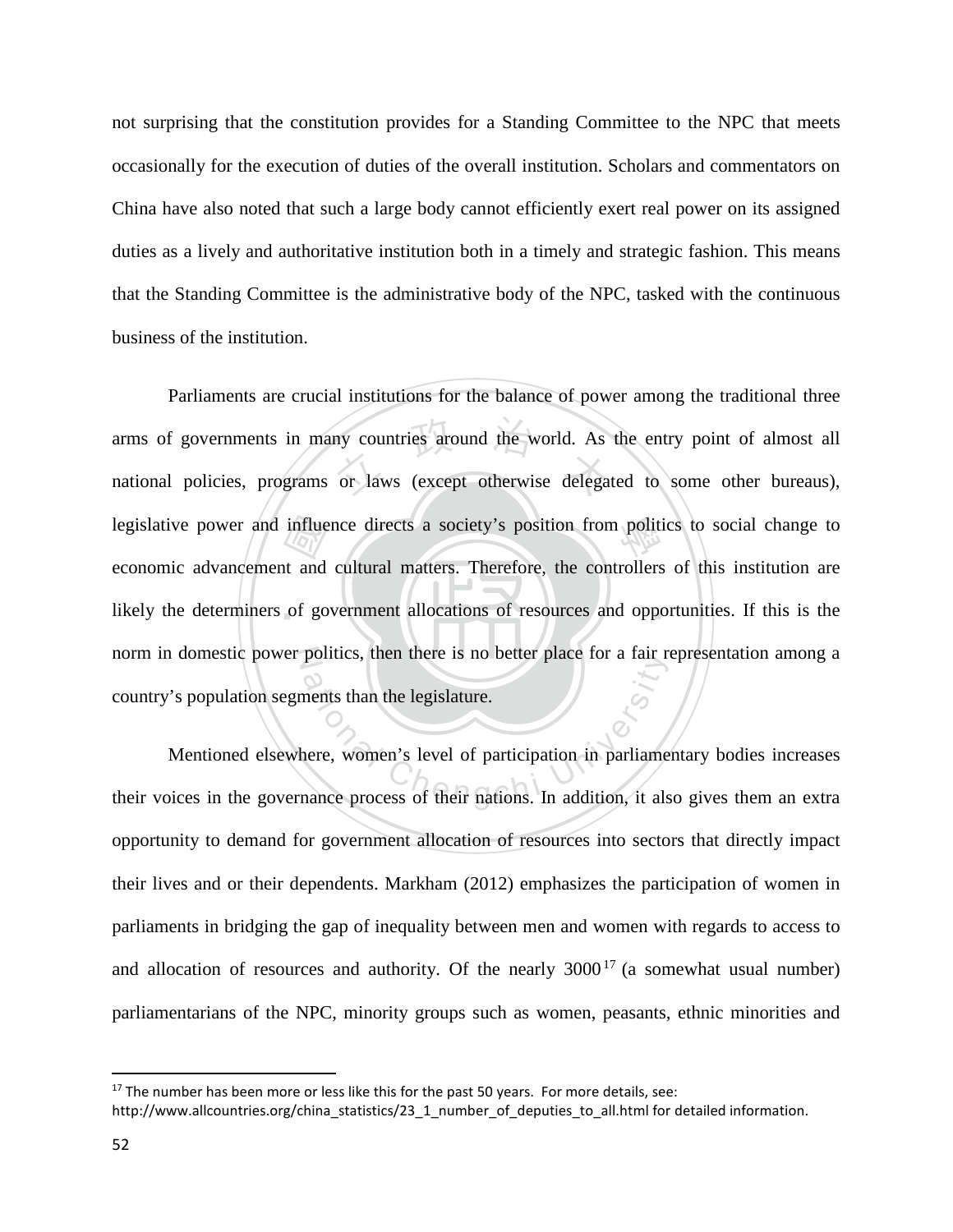young people tend to be less represented (Bo 2010 & Ming 2008). This phenomenon is an old age practice of the party system where present changes about minority involvement and representation become more of a "political drama" than a quest for equality. Ming (2008, 102) says that "a democratic tendency seems weak, whereas pattern of elitist politics run by male communist rulers in their sixties is evident".

Dahlerup 2009, 2008; 2005, Dahlerup & Freidenvall 2005; Ballignton 2002; Chodhurry 2002; only reinforces a democratic flaw and marginalization that is capable of wasting potential human<br>resource for governance. There is ample scholarly evidence (see Marhakam 2013, 2012;<br>Dahlerup 2009, 2008; 2005, Dahlerup & Fr participation and their inherent right to the determination of their society. Feminist Drude<br>Dahlerup reaffirms that women's exclusion from high political institutions such as parliaments Christensen 1999) that shows that women's roles in parliament have very practical results on the Figure 3 and women's roles in partiament have very<br>sts be it domestic or outside. Also Dahlerup say<br>evious inability to demand for equal investment<br>stribution" of power has very practical results From the discussion above, it is true that the NPC (despite its claimed weaknesses) is an extremely important institution through which women will enhance their democratic participation and their inherent right to the determination of their society. Feminist Drude resource for governance. There is ample scholarly evidence (see Marhakam 2013, 2012; agenda of national interests be it domestic or outside. Also Dahlerup says that their presence does not only address previous inability to demand for equal investment on issues that affect their lives but the "redistribution" of power has very practical results on the recreation of gendered institutions that have so long disadvantaged women. Further, Susan Markham of the NDI also says that the gender of lawmakers has different forms of effects on their perceptions and even the concern they attach to the types of policies or programs they initiate, lobby or vote for.

For China, it is statistically expected for women's lesser control and influence over the affairs of the NPC considering the number of women parliamentarians. Therefore, a checks and balance system is required not only from a party or provincial affiliation but from a gender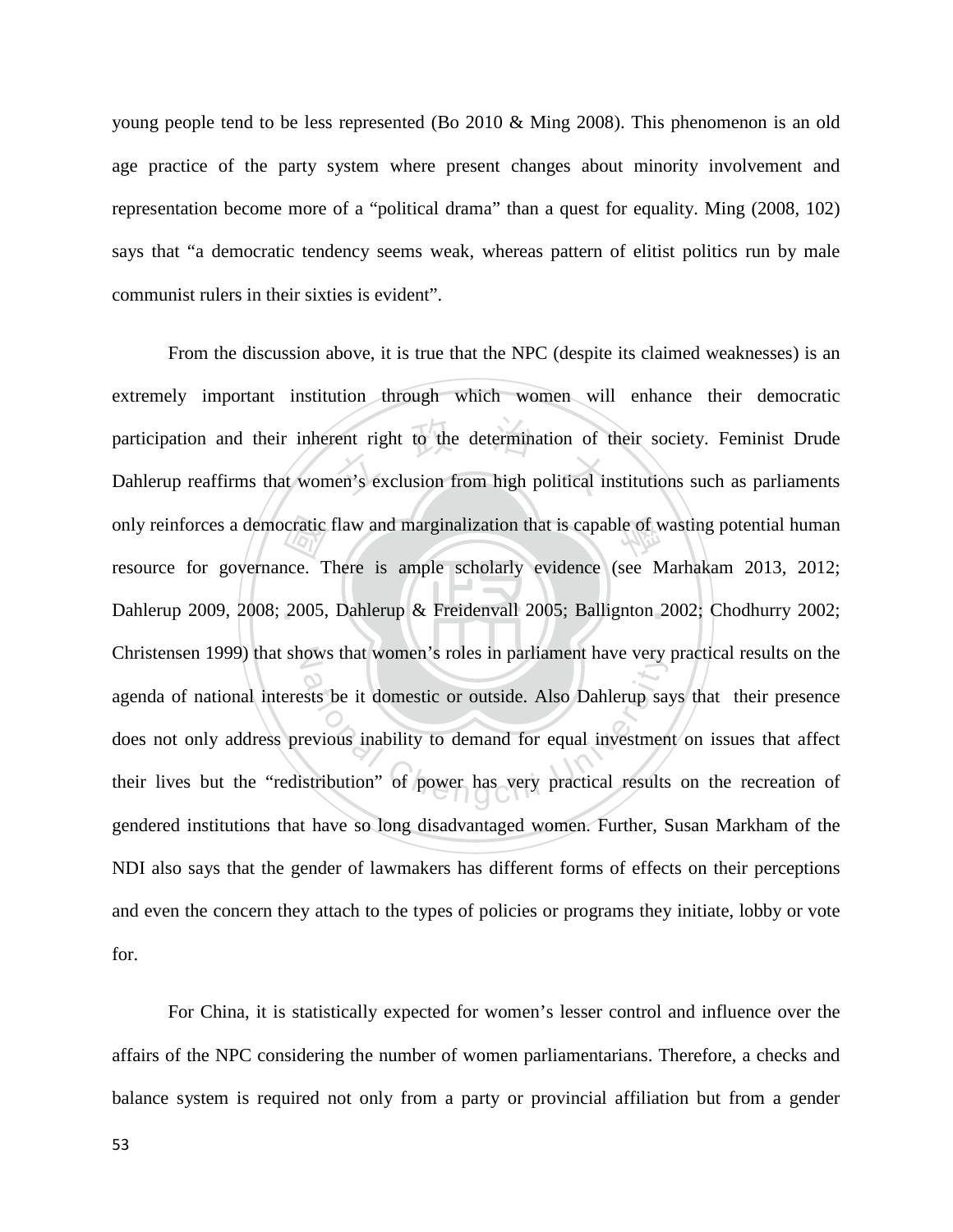instrumental numbers in their power politics (see below for further analysis).<br>On a different note, Markham (2012) says that looking beyond num vards (2007) says that a serious achiev<br>tent is not a pride to work for among perspective as well. While there is a dramatic demand for equal representation in the number of women entering legislatures (Dahlerup 2008) in the global feminist movement, especially since the ratification of the CEDAW and the adoption of the BD and BPA, Zeng (2014) says that China failed to take a similar commitment to seriously add more women in its legislature. Affirmative actions exist, but they seem not to be aggressively important to achieve anything like the historic achievements that have for instance taken place in Rwanda, South Africa (Herndon and Randell 2013; Dahlerup 2008; Powley 2005) and the rest of the Nordic world (World Economic Forum 2013). Edwards (2007) says that a serious achievement of more than the global average of women in parliament is not a pride to work for among China's masculine elites who do not perceive an overwhelming achievement of rates more than the global average as

On a different note, Markham (2012) says that looking beyond numbers matters as this will shift attention to the quality of impacts women make in parliamentary processes and policies quanty of impacts women make in paritamentary<br>he to the discussion about the conflict between<br>s the real power it displays with regards to gover<br>countable. It is without doubt that the NPC is give produced. This brings me to the discussion about the conflict between constitutional power vested on the NPC versus the real power it displays with regards to governance and holding the executive and the rest accountable. It is without doubt that the NPC is given enough mandates to execute these functions but there seems to be an agreement that the opposite persists. However, Dumbaugh and Martin (2009), Xia (2008) and Wang (1995) maintain that the NPC over the years is metamorphosing into a real legislature that do not always act in accordance to party expectations and have even refused to adopt certain reports, policies and the passage of laws as might be wanted by the CCP elites. Yet, it seems that there is a long way for the NPC to be a trusted institution that represents the diverse interests of China's more than one billion citizens without the CCP's not-so-hidden influence. It is indeed misleading to only focus on institutional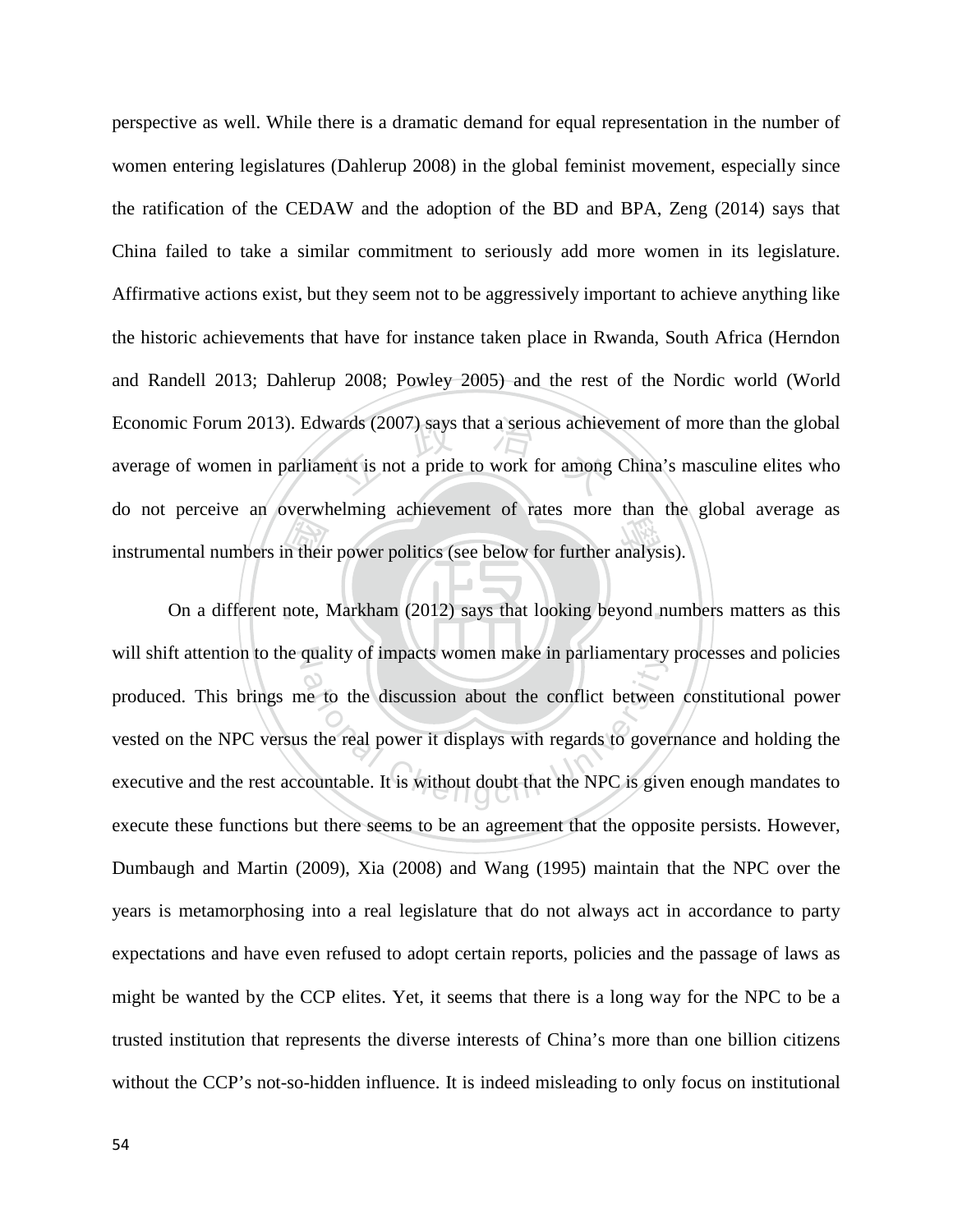barriers. A critic once note that among parliamentarians, some place the interest of the party first before that of the NPC meaning that personal preferences and incentives also contributes to the seemingly weak image of the NPC. Therefore, it is time that Chinese women battle for both increase in the number of representation as well as the quality of agenda women submit to the institution.

issues, concerns or interests should be first related to the desires of the CCP if there should be tyranny of the majority is an unavoidable tendency. Mentioned earlier, the party is alleged to be the main agenda setter of the NPC, which clearly shows that any subject related to women's issues, concerns or interests sho portunity of domination of others. A<br>governance than any other system, it any relevance attached to them. Therefore, the advancement of women's interests in the forms of It there should be a possible reform for women's greater empowerment for representation This leads to the point about the interests that dominate the agenda of the parliament. It is important to note that it is almost always the larger group (whether in party form, gender or region) that has a greater opportunity of domination of others. After all, if gender equality is placed closer to democratic governance than any other system, it is also crucial to note that the the main agenda setter of the NPC, which clearly shows that any subject related to women's new policies or laws through the parliament should perhaps first be related to the interests of the CCP's broad gender policies.

and relevance in the NPC, this will depend on the agenda set ahead for China in its engagement for greater reform- not only economically but socio-politically also. The possibility for women's membership in the NPC to move to a higher level depends on the future agenda of the party and how both domestic needs and international pressure are directed to it. It is conclusive that there is no better governance engine- by constitutional definition at least- than the NPC to enable women to demand for the desired changes they need. The reasons analyzed above show the eminence of women's representation in the legislature in a society where they are positioned between the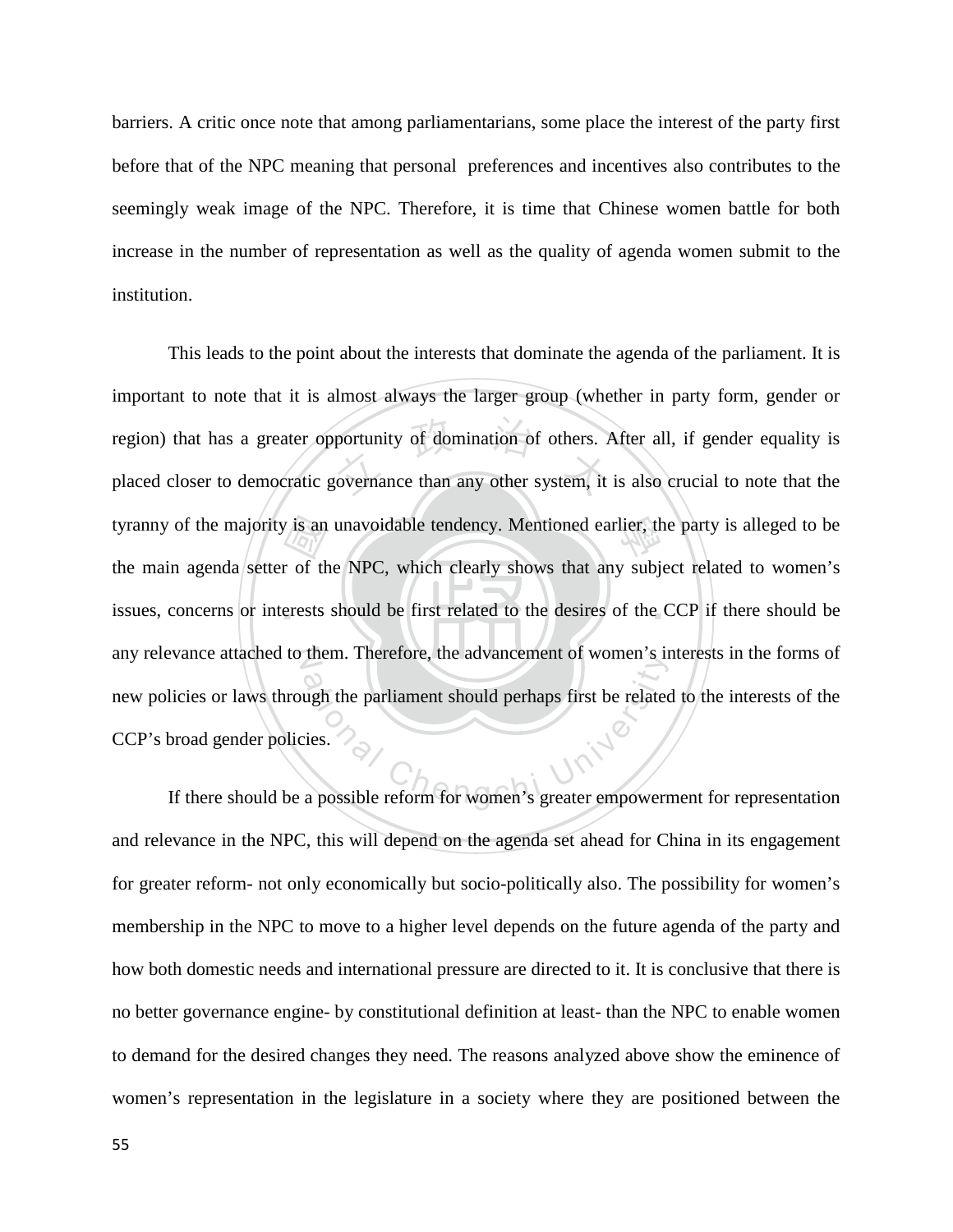forces of tradition, modernity and ideological shift which are all encompassed in a deeply patriarchal order.

# **TABLE 1**

# **COMPOSITION OF THE NATIONAL PEOPLE'S CONGRESS 1978- 2013**

| <b>Congress/Year</b>                   | <b>Total</b> | <b>Number of women</b> | $%$ of women          |
|----------------------------------------|--------------|------------------------|-----------------------|
| $\frac{1}{5^{th}}(1978)^{\frac{1}{2}}$ | 3497         | 742                    | 21.2%                 |
| $6^{th}$ (1983) <sup>‡</sup>           | 2978         | 632                    | 21.2%                 |
| $7th$ (1988) <sup>‡</sup>              | 2978         | 634                    | 21.3%                 |
| 8 <sup>th</sup><br>(1993)              | 2978         | 626                    | 21.0%                 |
| 9 <sup>th</sup><br>(1998)              | 2979         | 650                    | 21.8%                 |
| $10^{th}$ (2003)                       | 2985         | 604                    | 20.2%                 |
| $11^{th}$ (2008)                       | 2987         | 635                    | 21.3%                 |
| $12^{th} (2013) +$                     | 2987         | 699                    | 23.4%                 |
|                                        | 24, 369      | 5, 222                 | <b>Average: 21.4%</b> |

 $\frac{12^{n}(2013)+2987}{24,369}$  5, 222 Average: 21.4%<br>
Sources: For <sup>‡</sup>, see [http://www.ipu.org/PDF/publications/women45-95\\_en.pdf.](http://www.ipu.org/PDF/publications/women45-95_en.pdf) Photius Coutsoukis and Information Technology Associates,<br>
(2006), "Number of Deputies to All (2006), "Number of Deputies to All the Previous National People's Congresses. Data marked with + are extracted from the IPU (2013a), "Women in national parliaments, World Classification". (Accessed: May 30, 2014)

‧

#### **TABLE 2**

‧

# <u>COMPOSITION OF THE STANDING COMMITTEE OF THE NATIONAL PEOPLE'S</u> **CONGRESS 1978- 2013**

| COMPOSITION OF THE STANDING COMMITTEE OF THE NATIONAL PEOPL<br><b>CONGRESS 1978-2013</b> |              |                                                     |                                                |
|------------------------------------------------------------------------------------------|--------------|-----------------------------------------------------|------------------------------------------------|
| Congress/Year                                                                            | <b>Total</b> | Number of women in the<br><b>Standing Committee</b> | % of women in the<br><b>Standing Committee</b> |
| 5 <sup>th</sup><br>$(1978)*$                                                             | 183          | 35                                                  | 19.1%                                          |
| 6 <sup>th</sup><br>$(1983)*$                                                             | 138          | 13                                                  | 9.4%                                           |
| 7 <sup>th</sup><br>$(1988)*$                                                             | 137          | 16                                                  | 11.7%                                          |
| 8 <sup>th</sup><br>$(1993)*$                                                             | 138          | 17                                                  | 12.3%                                          |
| 9 <sup>th</sup><br>$(1998)*$                                                             | 134          | 16                                                  | 12.0%                                          |
| $10^{th}$ (2003) <sup>*</sup>                                                            | 159          | 21                                                  | 13%                                            |
| $11^{th}$ (2008)                                                                         | 181XX        | 30 <sub>A</sub>                                     | $16.6\%$ +                                     |
| $12^{th}$ (2013)                                                                         | $161+$       | 25 <sub>A</sub>                                     | 15.5%X                                         |
|                                                                                          | 1231         | 173                                                 | Average: 14%                                   |

Sources: Data marked with \* are adapted from Louise Edwards (2007), "Strategizing for politics: Chinese women's participation in the one-party state". Data marked with + are extracted from Susan V. Lawrence (2013), "China's Political Institutions and Leaders in Charts". Data with  $\frac{1}{7}$ , see Zheng Yongnian, Guo Xiajuan and Zhao Litao (2009, 10), *Women's Political Participation in China,* EAI Background Brief No.453. Table 1 For the one marked X, see, [http://www.womenofchina.cn/html/womenofchina/report/153175-1.htm.](http://www.womenofchina.cn/html/womenofchina/report/153175-1.htm) For XX, see: [http://www.npc.gov.cn/englishnpc/Special1/2008-03/04/content\\_1404033.htm.](http://www.npc.gov.cn/englishnpc/Special1/2008-03/04/content_1404033.htm) (Accessed: May 30, 2014)  $\land$  is based on author's calculation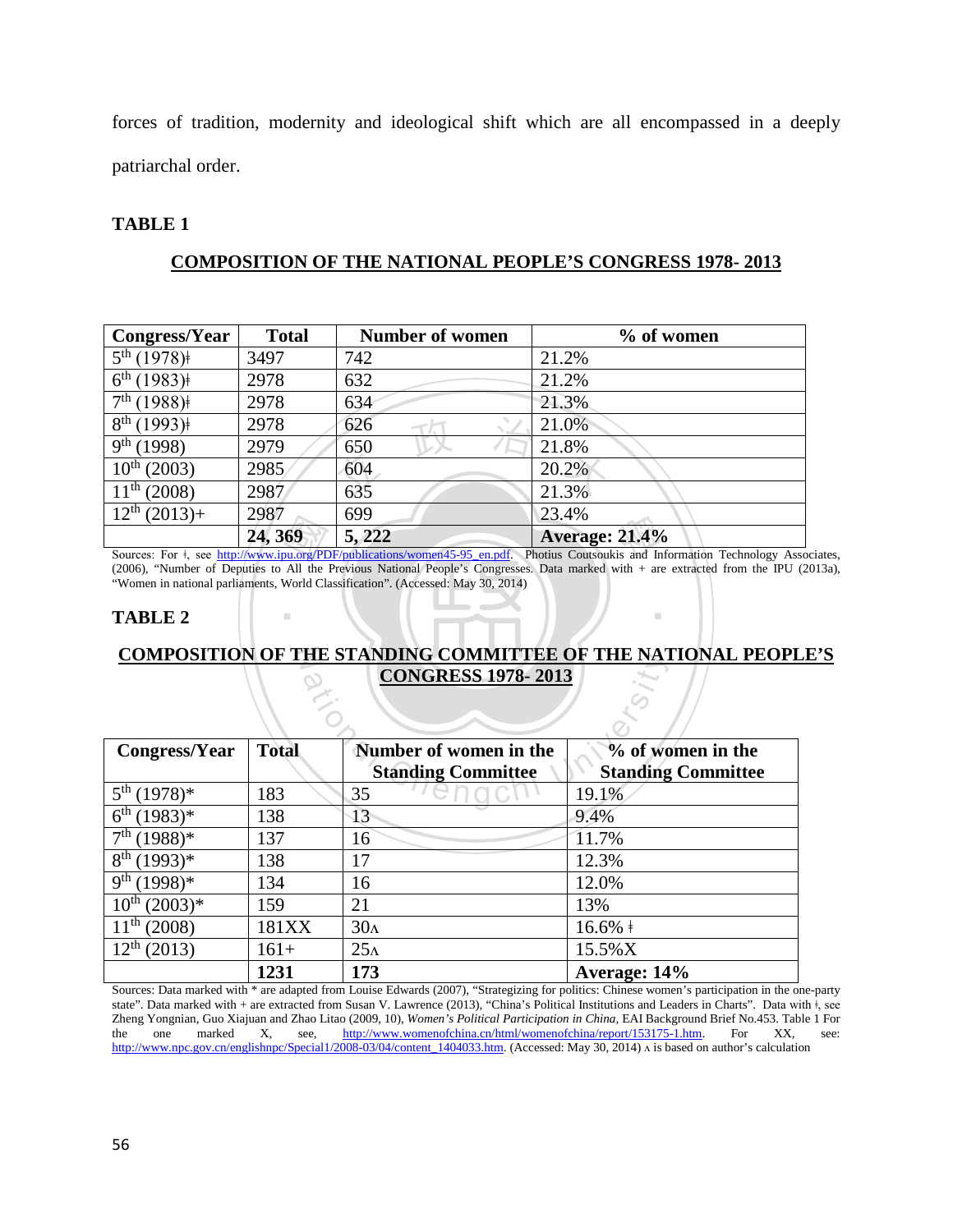#### **TABLE 3**

#### **LIST OF CHAIRPERSONS OF THE NATIONAL PEOPLE'S CONGRESS 1978- 2013**

| Congress/Year              | <b>Name</b>   | <b>Sex</b> |
|----------------------------|---------------|------------|
| $5^{th}$ (1978)            | Ye Jianying   | Male       |
| $6^{th}$ (1983)            | Peng Zhen     | Male       |
| $7^{\rm th}$ (1988)        | Wan Li        | Male       |
| $\sqrt{8^{th}}$ (1993)     | Qiao Shi      | Male       |
| $\overline{9^{th}}$ (1998) | Li Peng       | Male       |
| $10^{th}$ (2003)           | Wu Bangguo    | Male       |
| $11^{\text{th}}$ (2008)    | Wu Bangguo    | Male       |
| $12^{th}$ (2013)           | Zhang Dejiang | Male       |

Table 1 displays data of the representatives of the National People's Congress of China<br>Table 1 displays data of the representatives of the National People's Congress of China Source: People's Daily Online/China Internet Information Center;<http://english.peopledaily.com.cn/data/organs/npc.shtml> (Accessed: May 30, 2014).

This means that an average of 21.42% of the parliamentary seats was controlled by women s (1978)<br>s and<br>verage for a period of 35 years (1978-2013). During this period, the Chinese legislature was filled by the  $\frac{500}{200}$ during the period under-review.  $5<sup>th</sup>$  to the 12<sup>th</sup> Congress and there were 24, 360 parliamentarians, 5, 222 of whom were women.

erformance with gender representation in the NP<br>ge taking place since 1978 and the ratio remains<br>eresting to see how 21% has become the norm in There is a static performance with gender representation in the NPC. There has not been any form of dramatic surge taking place since 1978 and the ratio remains less than 22% for the most part. In fact it is interesting to see how 21% has become the norm in almost all congresses from the 5<sup>th</sup> to 9<sup>th</sup> and a decline in the 10<sup>th</sup> congress to 20.2%. In the following one (11<sup>th</sup>) the percentage went back to 21% and reached 23% in 2013. According to Guo and Zhao (2010), there was a parliamentary decision in 2007 for 22% of all seats to be granted to women in the subsequent congress. This target was not met for the said year but until 2013 thus granting China a position of  $61<sup>st</sup>$  on the IPU ranking.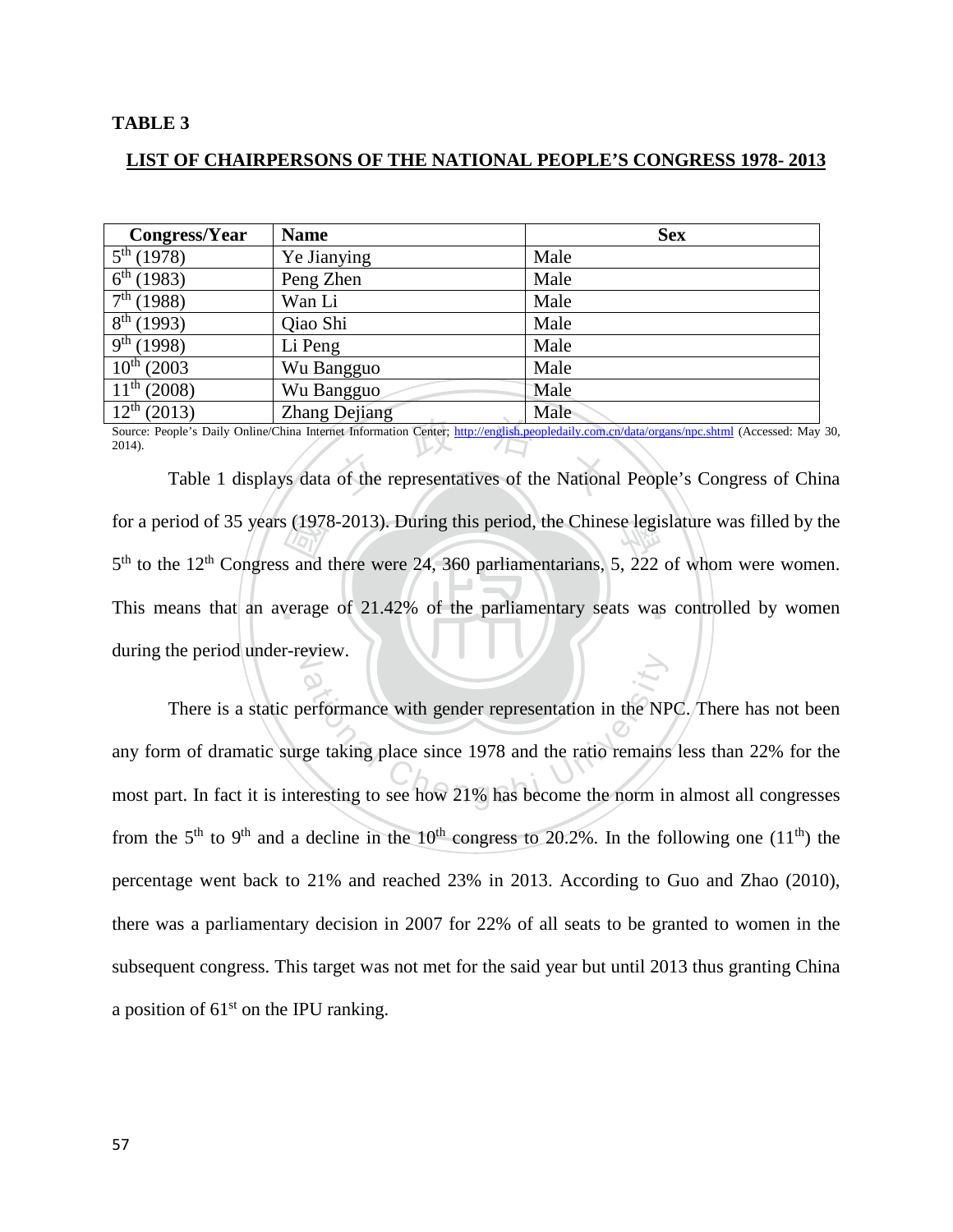In fact, China has surpassed the global average for many years<sup>[18](#page-64-0)</sup>. However, it stagnated on the global IPU ranking not because of a reduction in female representatives but because of better performance of new countries that are breaking gender stereotypes in politics and the barrier of exclusion. Countries such as Rwanda, Andorra, South Africa, Senegal and Nicaragua have joint the Nordic countries-the long standing best performers- and outperformed many countries even in the democratic world $19$ .

never achieved women membership of 20% in any badge. s/mer<br>ne tota<br>meml because of the annual sitting schedu!<br>executive arm of the parliament. 231 members served as members of the standing committee; out of who  $173$  were women, ‧ Moving to the standing committee, it is the permanent body of the NPC that executes its duties in its absence. This is because of the annual sitting schedule of the NPC. In essence, the standing committee is the executive arm of the parliament. Between 1978 and 2013, 1, representing 14% of the total. Compared to the entire parliament, the Standing Committee has

The 5<sup>th</sup> congress had the highest level of women's representation with 35 women out of his is similar to the high rate of female membership in the NPC in general for that s. The following badge got the smallest ratio of w 183. This is similar to the high rate of female membership in the NPC in general for that congress. The following badge got the smallest ratio of women as their membership fell to less than half of the preceding one by registering only 13 women. The 3 subsequent badges ranged

l

<span id="page-64-0"></span> $18$  Ibid.

<span id="page-64-1"></span> $19$  At the dawn of the Rwandan genocide, the country established a mandatory quota system of a minimum of parliament's 30% population to be women (through the 2000 constitution) thus leading it to be the world's only female dominated legislature. In 2003, it nearly reached parity by representation, giving 48% of seats to women. Since then, the country has never experienced a setback with regards to "descriptive representation" at least from a gender standpoint and it currently holds the world's highest score on female representation in parliament. See Powley (2005) for a detailed analysis. On the UNDP's gender inequality index (2012), this position is not held by Rwanda but Netherlands while the former ranked 76. Andorra has received no ranking while South Africa, Senegal and Nicaragua took 90, 89 and 115 positions respectively on the UNDP index. China beats all these countries in this index by ranking 35<sup>th</sup>. This data shows an important factor to note about a country's improvement of gender equality will be only achieved through increased political participation and fulfilling of other social and economic indicators such as education, health and participation in the economy. For details, see: <http://data.un.org/DocumentData.aspx?id=332>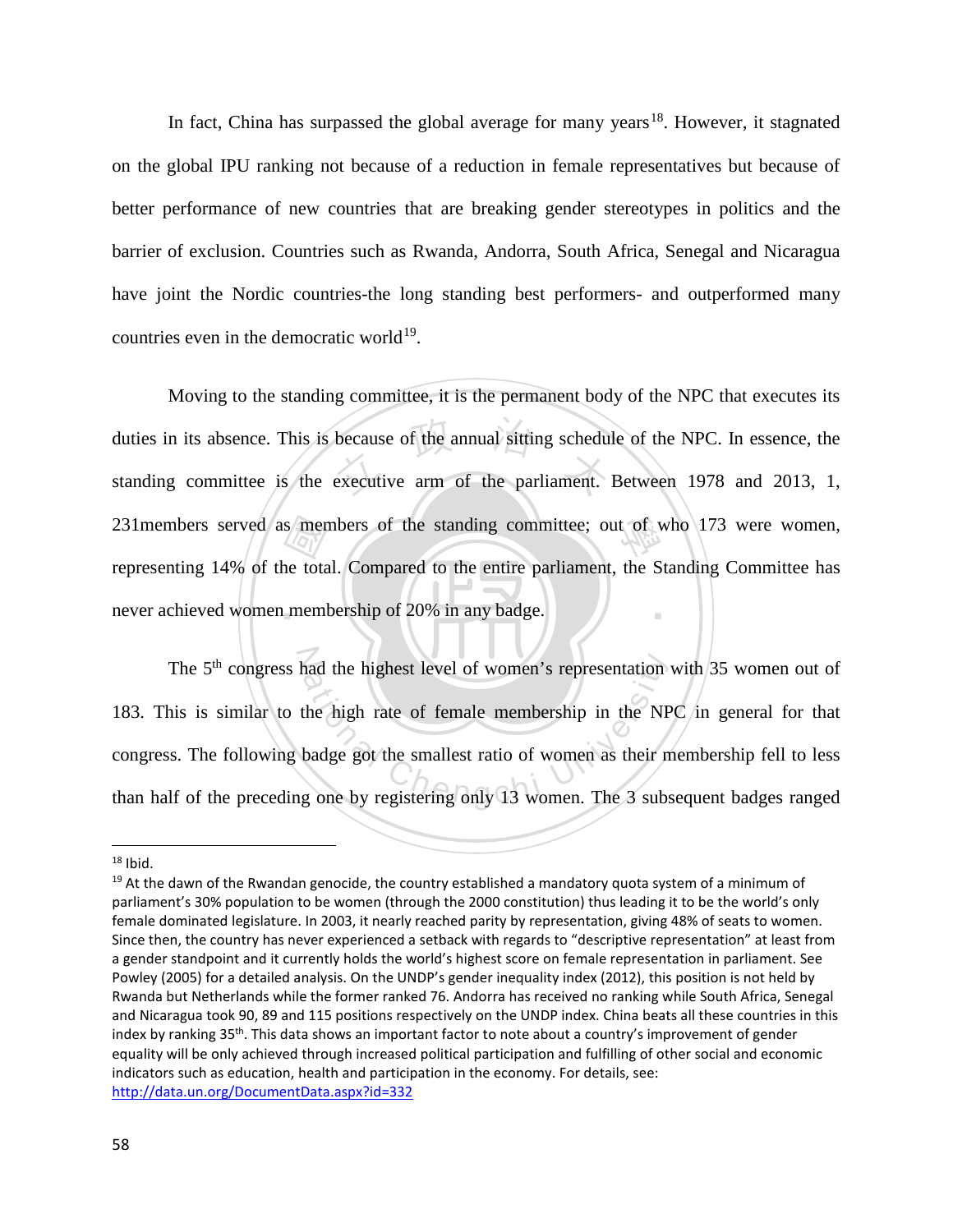between 16 and 17. In the  $10<sup>th</sup>$  congress, the figure rose to 21 while the  $11<sup>th</sup>$  reached a membership of 30 thus making it the second highest during this period. In the  $12<sup>th</sup>$  standing committee, there are 25 women thus representing 15%.

ers of the assembly are high ranking Membership as deputies into parliaments and their caucuses do not entirely provide women's influence in the legislature. The number of Speakers determines how power is shared within the parliament itself. Around the world, there is a low tendency of electing women as parliamentary Speakers or Chairpersons the IPU (2013) reports. It further states that, in many countries Presidents or Speakers of the assembly are high ranking members of their governments because of the relevance of the parliamentary body.

 $\ldots$  .  $\blacksquare$ and<br>furtherposities This relevance and the growing demand for women's representation in national Some advocates believe that this is for good reason as it will likely alter the old gender division hat this is for good reason as it will likely alter t<br>parliamentarians were mostly made surrogat<br>at Lovenduski and Karam (2005) report as wom<br>nd numbers but focus should also be on what ext legislatures and their further demand for equal access of prestigious positions within the legislature has put the position of Speaker on the advocacy agenda of the women's movement. of labor when women parliamentarians were mostly made surrogates in committees or assignments. This is what Lovenduski and Karam (2005) report as women's representation in parliaments must be beyond numbers but focus should also be on what extra duties and positions they are able to command for greater influence and benefit to their constituencies.

Table 3 displays the Chairpersons of the Chinese parliament between 1978 and 2013. There has never been a female Speaker in the Chinese parliament. This shows a large power vacuum in the legislature as men do not only dominate women by access but also by definition of power. At a global stage also, there is a wide gap between women and men's access to the position of legislative leadership. As of 2013, out of a combination of all legislative chambers,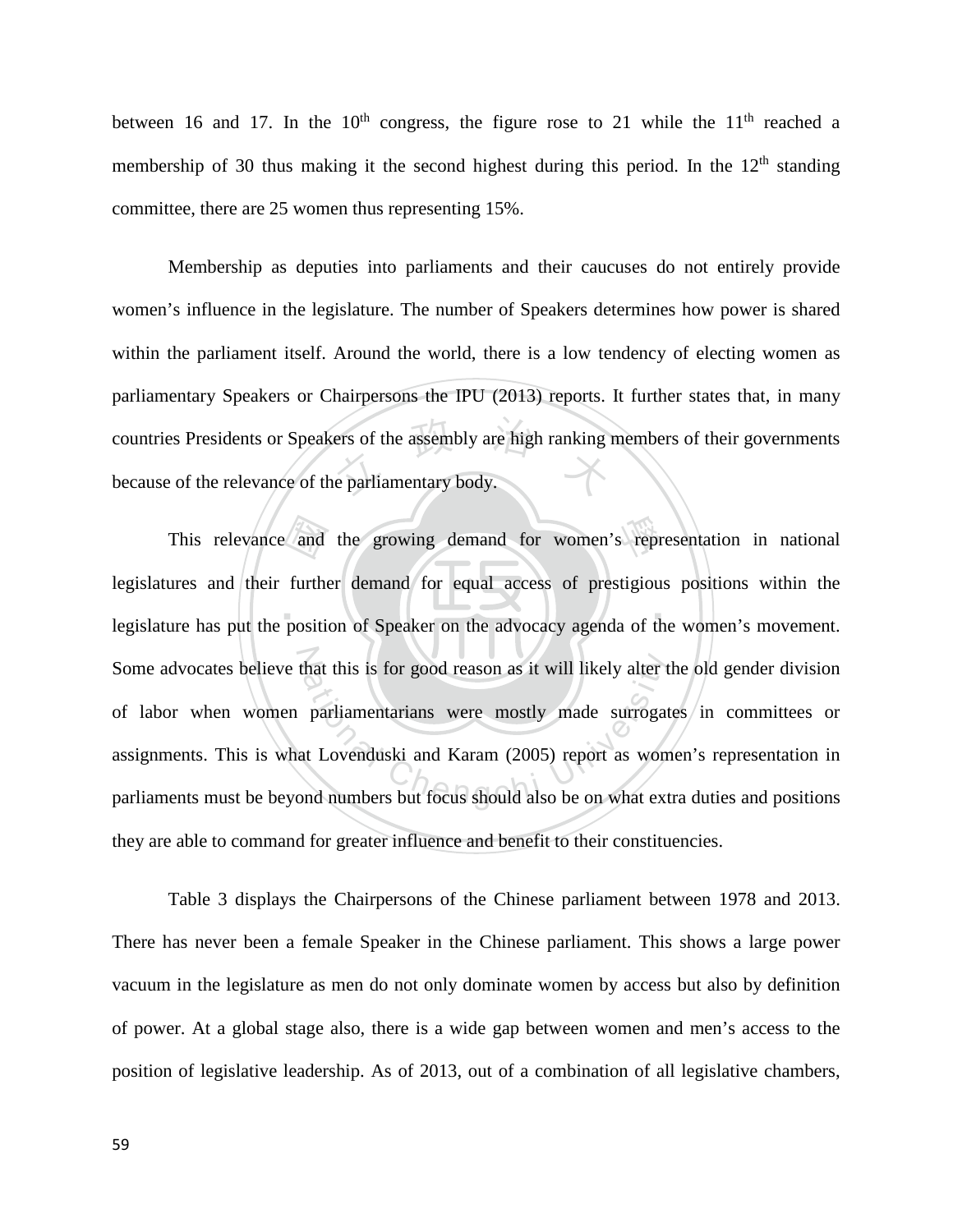233 were headed by men and women were in control of 39 (IPU 2013b). For the case of China, the interlock between the party and state apparatuses can make it even tougher for women to hold some of the nation's most important posts, even though this is not always the case. Bo (2007) says that the Speaker of the NPC should be a Politburo member and without PB membership, certain important government posts cannot be held.

standing committee, the position of Speaker is the least reachable. hairpe<br>women<br>e posit ied to Liu Yandong in the 11<sup>th</sup> badge<br>these women's presence did not qu counterparts for the Chairperson position of the NPC, at least from a theoretical perspective. ‧ Deng Yingchao was Speaker of the CCPPC when she was in the PB (thus she could not obviously head the NPC) but Wu Yi was in the  $10<sup>th</sup>$  PB but was given the position of a State Councilor and the same applied to Liu Yandong in the  $11<sup>th</sup>$  badge. In the  $12<sup>th</sup>$  congress, she has become a Vice-Premier. All these women's presence did not qualify them against their male From the data, while women's representation is increasing in the parliament and its executive

# N **CHINESE PEOPLE'S POLITICAL CONSULTATIVE CONFERENCE (CPPCC)**

**E'S POLITICAL CONSULTATIVE CONFER**<br>
is university according to the NPC'S functions is the<br>
inual "lianghui" (two meetings) that is simultar<br> **CONSULTATIVE CONFER** By virtue of proximity according to the NPC'S functions is the CPPCC. Due to this reason, it cohosts the annual "lianghui" (two meetings) that is simultaneously held for each parliamentary sitting giving it an opportunity to closely work with the parliament (Roberts 2014; Ding 2013 & Lawrence & Martin 2013). It is also an elite institution that was founded in 1949 to function as a multipurpose group until the stabilization of the nation (Chinese Government's Official Web Portal 2012). Prior to the formation of the NPC, the CPPCC was China's national parliament until the latter came into existence in 1954 (Yu and Liu 2010). The institution describes itself as the "united front organization" thereby providing an opportunity for reunification, stability and "democracy" for the country. According to one description by the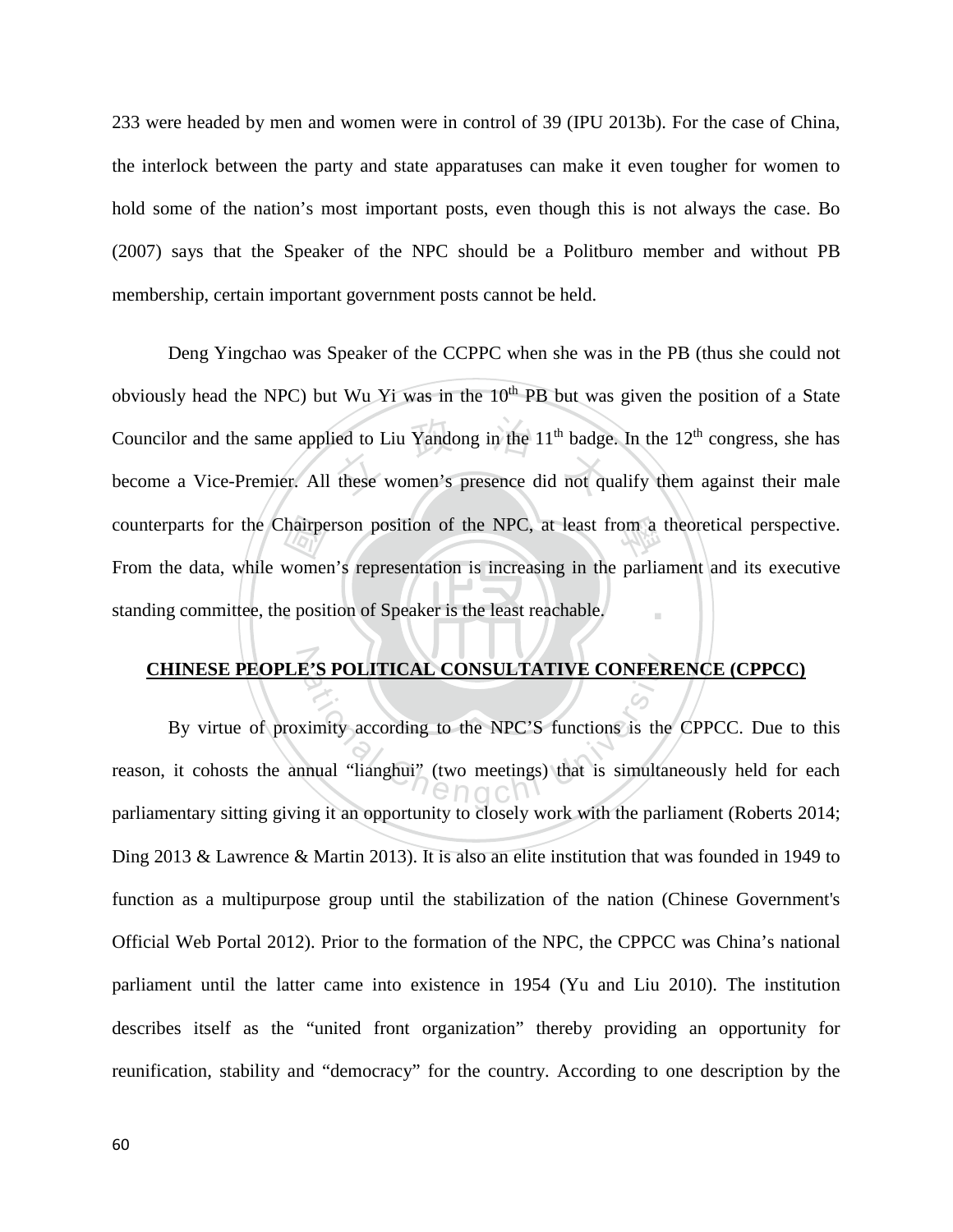University of Minnesota, the CPPCC is an umbrella body that has always played crucial roles in the founding of the PRC such as the promotion of stability; moving between cultural, economic, social and political duties to ensure a united and progressive society. This means that the body is an important institution that somehow gives political legitimacy to the CCP through its diverse membership supposedly seen as just and balanced.

‧hat pro<br>inistra<br>compo: ost importantly, it declared the foundi<br>
). Scholars divided the functions of categories as a forum that provides political discussion; democratic observation and participation regime boasts of the composition of the CCPPC and its functions as its "socialist democracy" that reflects the diverse groups of the entire country (Lawrence & Martin 2013). Yu and Liu groups of the entire country (Lawrence & Mart<br>al advisory organization to the NPC but unfitting<br>ature in the current Chinese political hierarchy<br>burpose. The CPPCC has a similar set-up like the It is interesting that the CPPCC has shaped the future of modern China, when it approved its first constitution, declared the national anthem, adopted Beijing as the country's administrative center, and most importantly, it declared the founding of the PRC (CCPPC 2012; University of Minnesota n.d.). Scholars divided the functions of the institution into three main in the debate; and administration of state matters (University of Minnesota n.d.). The communist (2010) see it as a political advisory organization to the NPC but unfitting to be treated as the Upper House of a legislature in the current Chinese political hierarchy even though it might seemingly serve such a purpose. The CPPCC has a similar set-up like the parliament. It has a combination of national and local levels but only the national level is of importance to this research.

In a very important way, the CPPCC seems to implement part of the roles of the parliament. Some of the deliberations that should have been taken up by parliamentarians are said to be first conducted in this bureau which has reduced the power of the parliament in many ways as debates about national policies or programs are expected to be held in the legislature (at least according to the Western democratic criteria). For this reason, it seems to corroborate critics'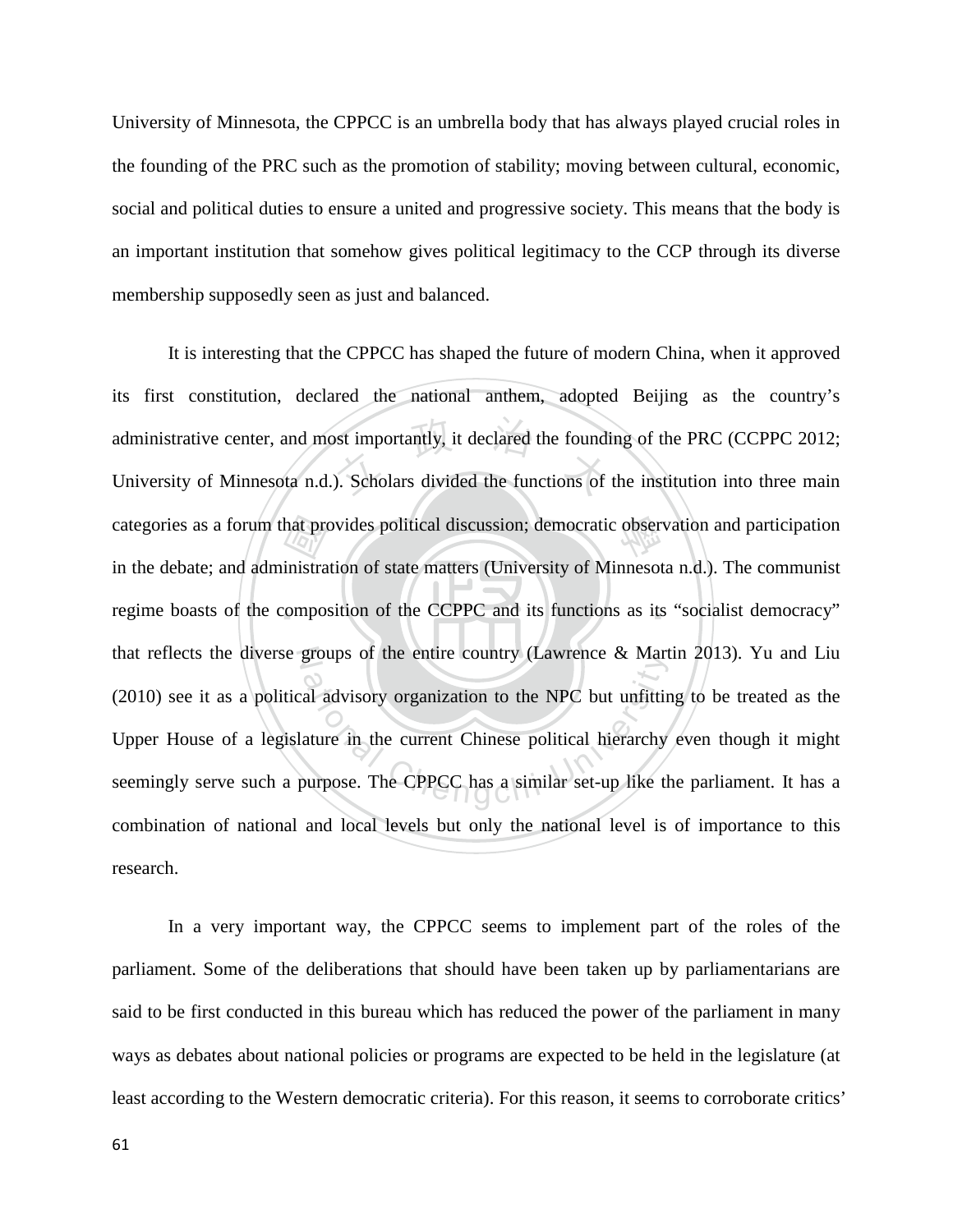views that the parliament is a "rubber stamp" that only approves policies, report and programs that have passed through previous deliberations from the PB or the CPPCC. "The relation between the CPPCC, the NPC and the government is that the CPPCC holds discussions before policy decisions are made, the NPC votes on policy decisions after the discussions are finished, and the government carries them out after policy decisions are made" (University of Minnesota n.d.). In addition, some people see it as a "retirement home" for politicians (Yu & Liu 2010), meaning, it might not have as much authority as discussed above.

‧00 plus<br>epende<br>represe Like the NPC, it is said that members of the CCPPC are selected once in every five years.<br>It has a membership of more than 2000 people with members drawn from a diverse background (CCPPC 2012). Its 2000 plus members are from the CCP, China's lenient democratic parties, the Women's Federation, representatives of young people, overseas Chinese people, ethnic minority people, religious organizations and other social groups or movements (CCPPC 2012; University rengious organizations and other social groups or movements (CCPPC 2012; Oniversity<br>nesota n.d.). Indeed the list of participants is a rich combination of individuals and<br>ations from "all walks of life".<br>Referred to as "po Like the NPC, it is said that members of the CCPPC are selected once in every five years. corporate sector, independent political activists, the academia, technocrats, the All-China of Minnesota n.d.). Indeed the list of participants is a rich combination of individuals and organizations from "all walks of life".

ordinary citizens who might not have a party backing to participate in the policy deliberation process of the country (Lawrence & Martin 2013). Anyway, it is stated on the official site of the institution that its policies even when adopted by the regime are not legally binding and this view is shared by analysts Lawrence and Martin. Although the CPPCC is a "powerless" institution, it is nonetheless treated as a high level platform within the country's political setting. But then, it seems that all other political establishments of the country are secondary to the communist party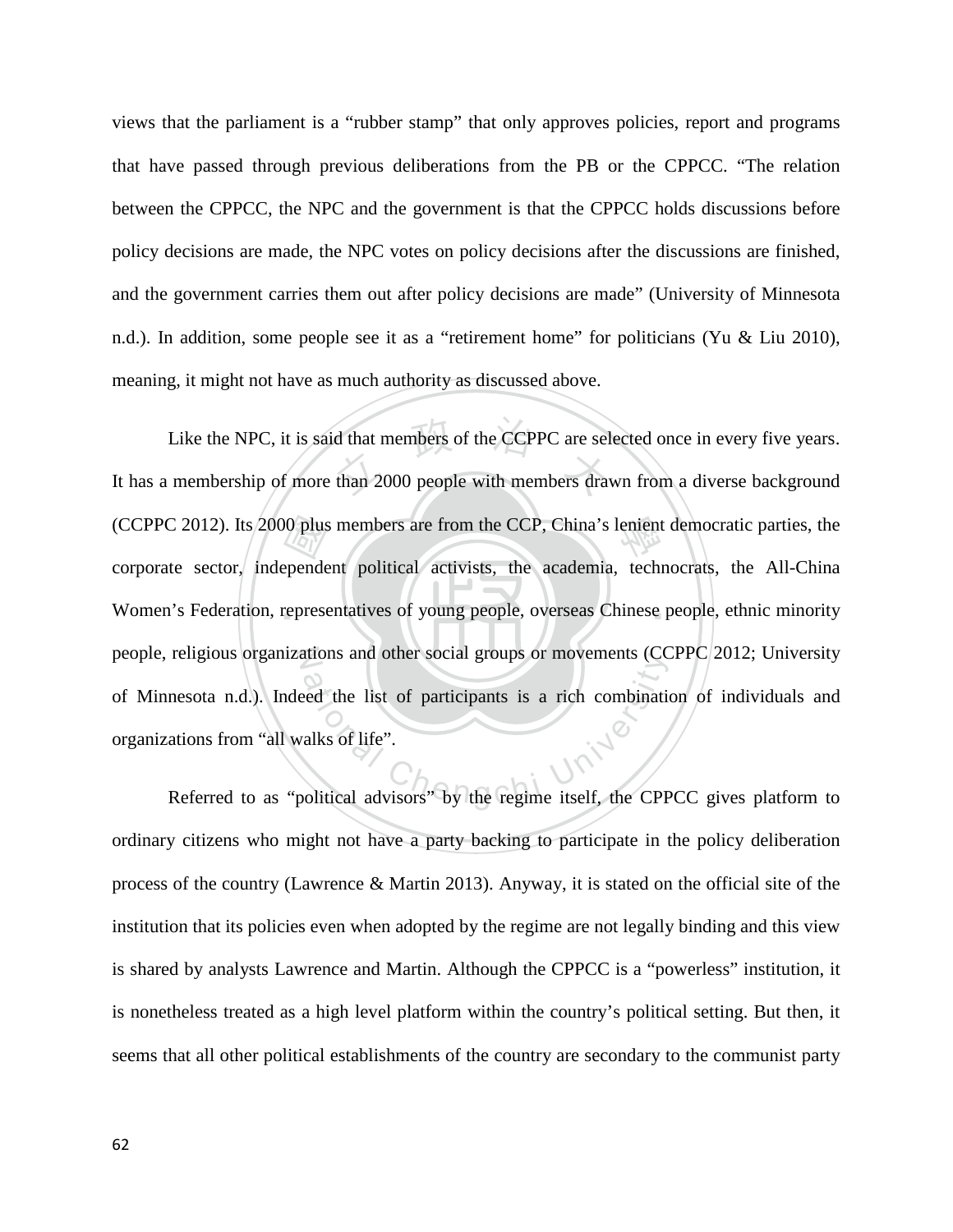by relevance. Then, why must it be relevant for women's proper representation in this important yet "powerless" platform?

dge democracies. It seems there are no governments or political institutions that are more powerful than those that are exclusively composed of the CCP members. Therefore, where possible, it is important that citizens access all others in order to put some sort of balance and articulate their needs in a much organized manner. It is important to note that monopolizing power- no matter how little it might be- especially in the absent of watch dog institutions is a possible tendency be it in hybrid systems or full fledge democracies.

 $\mathbf{A}$  . The contract of  $\mathbf{A}$ ests of<br>catalys<br>repor those close to the interests of the regime. Therefore, more women representatives in the CPPCC forwarding them to the parliament for approval for executive implementation, then one might boldly hold that it is an institution with possibly ample opportunity for women to put forward their needs, aspirations and issues In addition, it seems that issues discussed within this institution are sort of reflective of could serve as a good catalyst to dialogue policies equally. If one has to go with the claim of the Minnesota University report that the CPPCC first has deliberations about policies before boldly hold that it is an institution with possibly ample opportunity for women to put forward their needs, aspirations and issues affecting them. If this is a primary stage for policy negotiation, then it serves in their interest to have a high level membership. It is fact that the organization might be able to provide opportunities for women but this is mostly possible through their presence.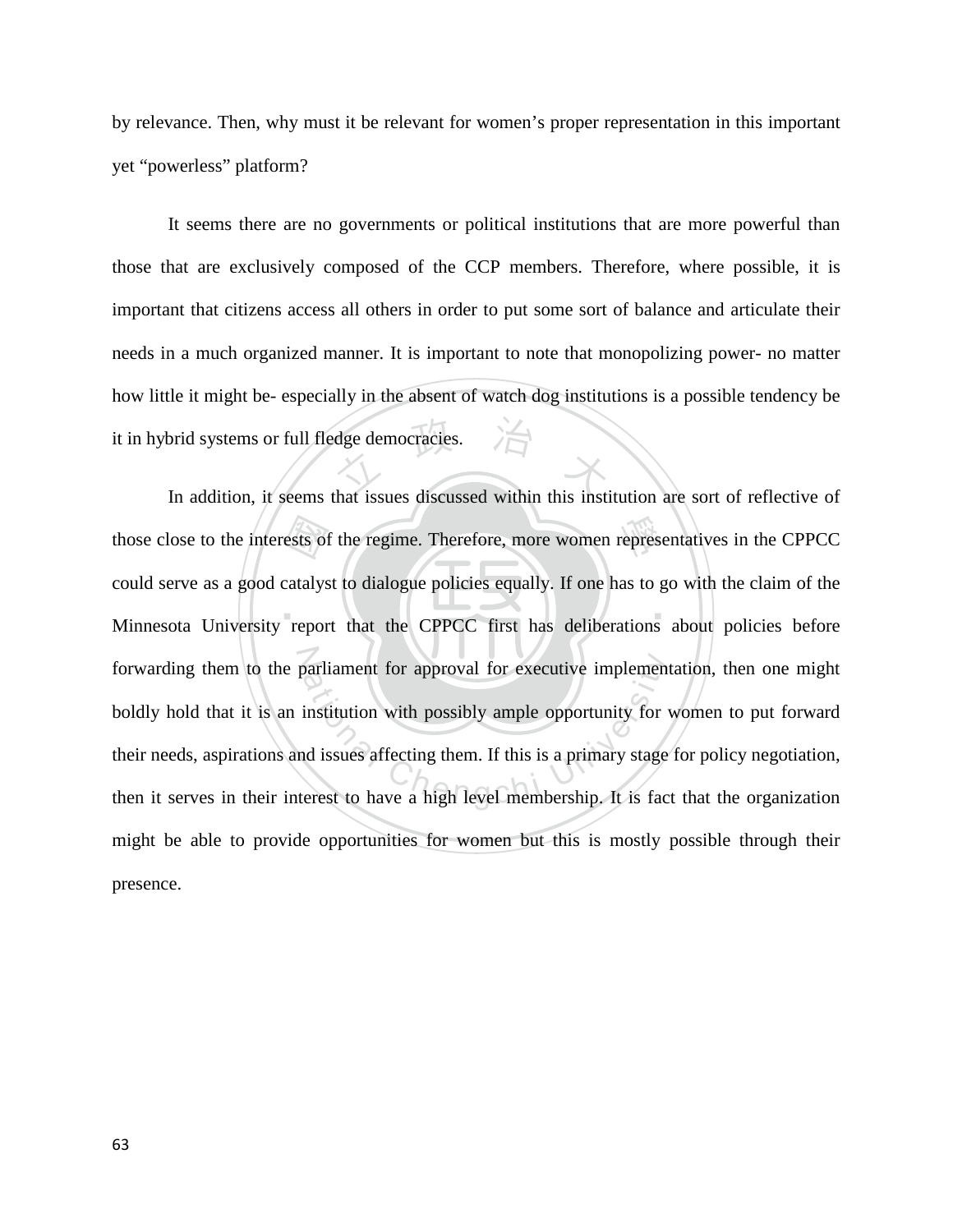## **TABLE 4**

# **COMPOSITION OF THE CHINESE PEOPE'S POLITICAL CONSULTATIVE CONFERENCE (CPPCC) 1978-2013**

| Congress/Year                      | <b>Total</b> | <b>Number of women</b> | $%$ of women |
|------------------------------------|--------------|------------------------|--------------|
| $\overline{5}^{th}$ (1978)         | 1988*        | 289 <sub>Λ</sub>       | 14.50%       |
| $6^{th}(1983)$                     | 2039*        | 258 <sub>Λ</sub>       | 12.50%       |
| $\frac{1}{7}$ <sup>th</sup> (1988) | 2081*        | 288A                   | 13.80%       |
| $\sqrt{8^{th}}$ (1993)             | 2093*        | 283A                   | 13.52%       |
| $\overline{9}^{th}$ (1998)         | 2196*        | $341\Lambda$           | $15.5\%$ +   |
| $10^{th}$ (2003)                   | 2238*        | 373 <sub>A</sub>       | $16.7\%$ ‡   |
| $11^{th}$ (2008)+                  | 2237         | 395                    | 17.7%        |
| $12^{th}$ (2013)                   | $2237 -$     | 399#                   | 18%          |
|                                    | 17109        | 2626                   | 15.3%        |

methy://www.statista.com/statistics/249954/number-of-members-of-chinese-peoples-political-consultative-conference-in-china. (Accessed: May 15, 2014)<br>2014)<br>TABLE 5 **2626**<br> **EXECUTE:** The corresponding data are retrieved<br> **EXECUTE:** The corresponding v<br> **EXECUTE:** The convenglish/photo/2013-03/08/c 132219102.htm<br> **EXECUTE:** Cholorization and mass media: The Chinese Source: Data marked as \* and the corresponding data are retrieved from the CPPCC official website: [http://www.cppcc.gov.cn/zxww/2012/07/03/ARTI1341301557203107.shtml.](http://www.cppcc.gov.cn/zxww/2012/07/03/ARTI1341301557203107.shtml) Data corresponding with the + sign are derived from Bo Zhiyue (2010, 21) *China's Model of Democracy*. For ǂ, see: [http://webarchive.nationalarchives.gov.uk/+/http:/www.dfid.gov.uk/pubs/files/gender](http://webarchive.nationalarchives.gov.uk/+/http:/www.dfid.gov.uk/pubs/files/gender-equality-china.pdf)[equality-china.pdf.](http://webarchive.nationalarchives.gov.uk/+/http:/www.dfid.gov.uk/pubs/files/gender-equality-china.pdf) For #, see: [http://news.xinhuanet.com/english/photo/2013-03/08/c\\_132219102.htm](http://news.xinhuanet.com/english/photo/2013-03/08/c_132219102.htm) (Accessed: May 5, 2014) For A, see: Xu Xiaoge and Lang Juan (2006), *Women, Globalization and mass media: The Chinese experience*. Table 2 Available here:<br>https://www.academia.edu/1830347/Women\_globalization and mass media\_The\_Chinese\_experience. For -, see: [https://www.academia.edu/1830347/Women\\_globalization\\_and\\_mass\\_media\\_The\\_Chinese\\_experience.](https://www.academia.edu/1830347/Women_globalization_and_mass_media_The_Chinese_experience) For -, see:  $2014)$ 

## **TABLE 5**

# **COMPOSITION OF THE STANDING COMMITTEE OF THE CHINESE PEOPE'S**

‧

| COME OSTERIN OF THE STANDING COMMITTEE OF THE CHINESE LEGTE S |                  |                 |              |  |
|---------------------------------------------------------------|------------------|-----------------|--------------|--|
| <b>POLITICAL CONSULTATIVE CONFERENCE 1978-2013</b>            |                  |                 |              |  |
|                                                               |                  |                 |              |  |
| Congress/Year                                                 | <b>Total</b>     | Number of women | $%$ of women |  |
| $5^{th}$ (1978)                                               | $316+$           | $24*$           | $7.60\%*$    |  |
| $6^{th}$ (1983)                                               | 300+             | $33*$           | $11\%*$      |  |
| $7th$ (1988)                                                  | 280+             | 28*             | 10%*         |  |
| $8^{th}$ (1993)                                               | 315 <sup>†</sup> | $29*$           | $9.20\%*$    |  |
| 9 <sup>th</sup><br>(1998)                                     | $323+$           | $29*$           | $8.97\%*$    |  |
| 10 <sup>th</sup><br>(2003)                                    | 299+             | $35*$           | 11.71%*      |  |
| 11 <sup>th</sup><br>(2008)                                    | $323+$           | 57 <sup>†</sup> | 17.8%#       |  |
| $12^{th} (2013)$ <sub>A</sub>                                 | 322              | 36              | 11%          |  |
| <b>Total</b>                                                  | 2478             | 271             | 10.9%        |  |

Data marked \*, see: *Women, Globalization and mass media: The Chinese experience.* Table 2 For ʌ, see: [http://tradebridgeconsultants.com/news/reshuffles/yu-zhengsheng-elected-chairman-of-national-committee-of-chinese-peoples-political](http://tradebridgeconsultants.com/news/reshuffles/yu-zhengsheng-elected-chairman-of-national-committee-of-chinese-peoples-political-consultative-conference/)[consultative-conference/](http://tradebridgeconsultants.com/news/reshuffles/yu-zhengsheng-elected-chairman-of-national-committee-of-chinese-peoples-political-consultative-conference/) For +, see: [http://news.xinhuanet.com/english/2008-03/13/content\\_7783102.htm.](http://news.xinhuanet.com/english/2008-03/13/content_7783102.htm) For #, see: [http://www.womenofchina.cn/html/womenofchina/report/153175-1.htm.](http://www.womenofchina.cn/html/womenofchina/report/153175-1.htm) (Accessed: 31<sup>st</sup> May 2014), ‡, it is based on author's calculation.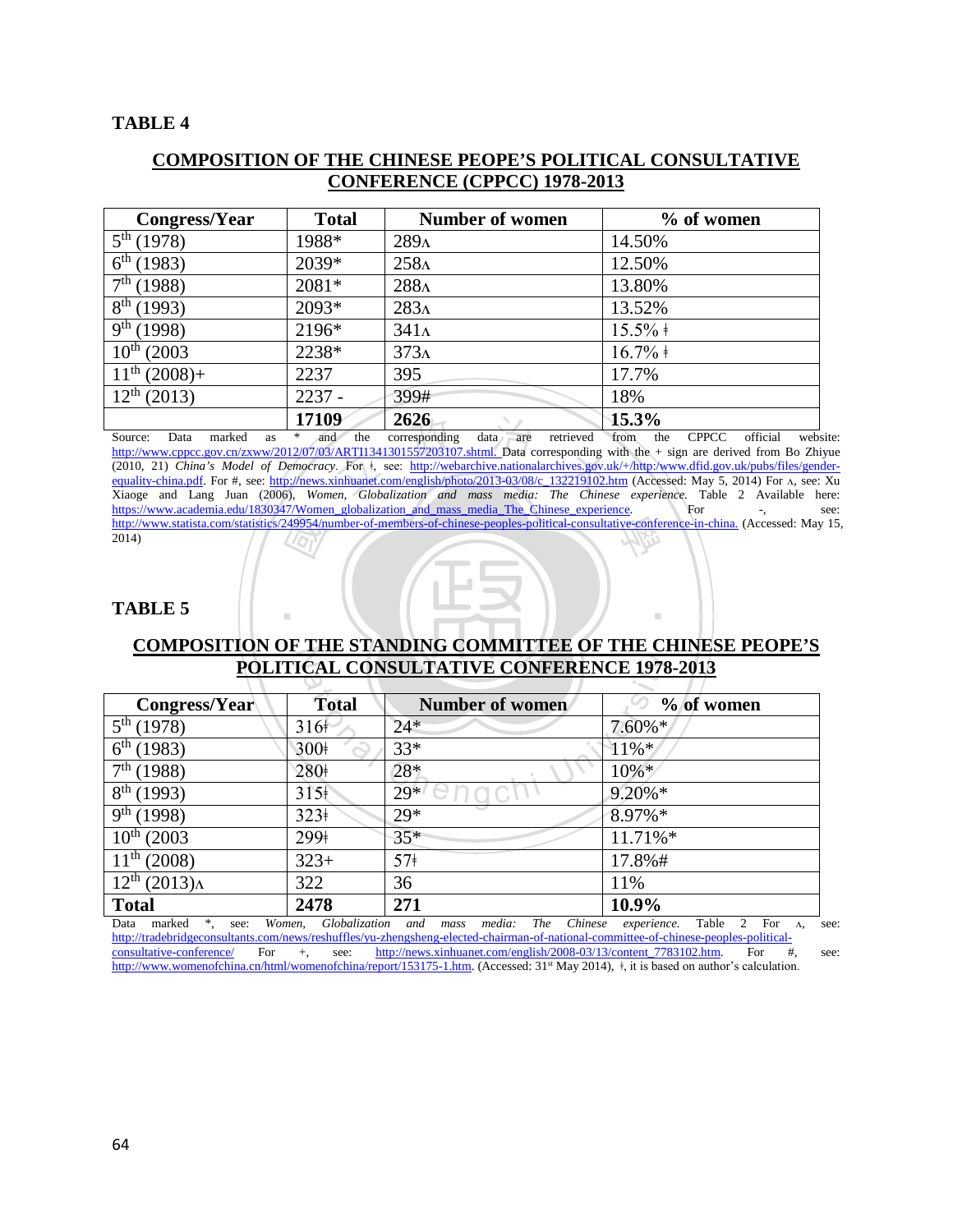#### **TABLE 6**

| <b>Congress/Year</b>          | <b>Name</b>   | <b>Sex</b> |
|-------------------------------|---------------|------------|
| $5^{th}$ (1978)*              | Deng Xiaoping | Male       |
| $6^{th}$ (1983)*              | Deng Yingchao | Female     |
| $7^{\text{th}}$ (1988)*       | Li Xiannian   | Male       |
| $8^{th}$ (1993)*              | Li Ruihuan    | Male       |
| $9^{th}$ (1998)*              | Li Ruihuan    | Male       |
| $10^{th}$ (2003) <sup>*</sup> | Jia Qinglin   | Male       |
| $11^{th}$ (2008) <sup>*</sup> | Jia Qinglin   | Male       |
| $12^{th}$ (2013) $\dagger$    | Yu Zhengsheng | Male       |

# **LIST OF CHAIRPERSONS OF THE CHINESE PEOPE'S POLITICAL CONSULTATIVE CONFERENCE (CPPCC) 1978- 2013**

engsheng<br>
are retrieved from the<br>
ARTI1341301557203107.shtml. For <sup>+</sup>, see: http: Sources: Data marked as \* are retrieved from the CPPCC official website: [http://www.cppcc.gov.cn/zxww/2012/07/03/ARTI1341301557203107.shtml.](http://www.cppcc.gov.cn/zxww/2012/07/03/ARTI1341301557203107.shtml) For ǂ, see: <http://english.people.com.cn/90785/8162931.html> (Accessed: 31st May, 2014)

membership population. There was a steady increase in the subsequent conferences. From 1983  $\frac{1}{\sqrt{2}}$ <br>in t<br>n. The Table 7 shows membership in the CPPCC for the past 35 years. During this period, 17, to 1993, the membership did not reach 2, 100. The year 1998 marked the beginning of Chengchi U 109 members served in this organization. The 1978 conference received the smallest membership beyond 2100. From 2003 onwards, membership grew to more than 2, 200. The 10<sup>th</sup> conference received the highest membership whereas the  $11<sup>th</sup>$  and  $12<sup>th</sup>$  conferences received the same figures of 2, 237.

Women constituted 2, 626 of the total membership of the 8 badges of the conference under-review. This is 15.3% of the total population. From the  $5<sup>th</sup>$  to the  $8<sup>th</sup>$  conference, women were never up to 300 in the CPPCC. From the 9<sup>th</sup> to  $12<sup>th</sup>$ , this trend changed; there were 341, 373, 395 and 399 women respectively. The incumbent conference has the highest number of women (399) in the entire 35 years studied.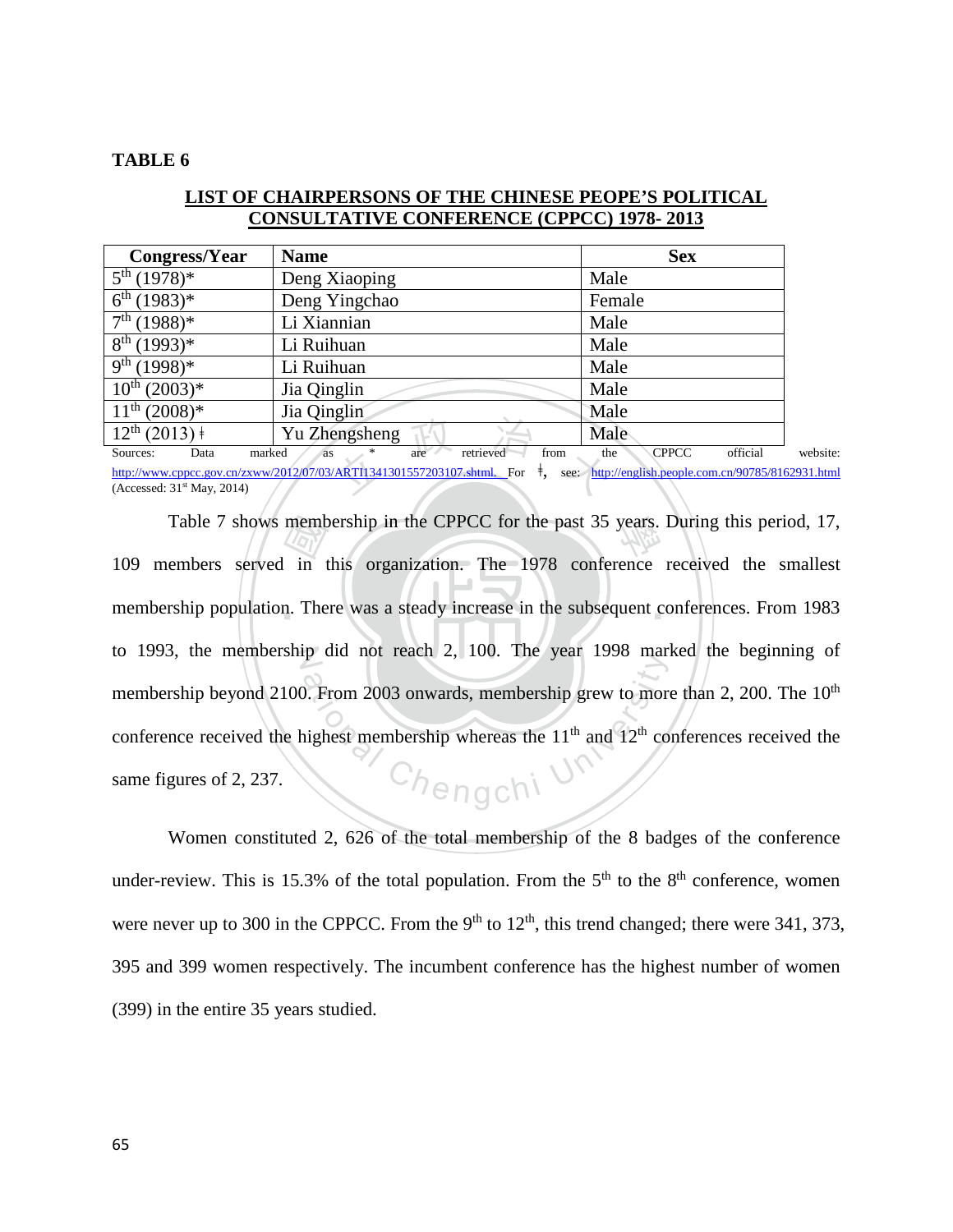and  $12^{\text{th}}$  conferences all experience<br>10<sup>th</sup> and  $12^{\text{th}}$  got 35 and 36 correspon-In addition, the Standing Committee of the CPPCC, received a total membership of 2, 478 from 1978 to 2013. Women took 271 of the seats thus representing almost 11%. Unlike the general conference, data for women's membership in the CPPCC-SC, shows a tendency of flexible pattern. The lowest representation happened in 1978 with a female membership of 24 which was followed by an increase of 9 making the 1983 conference to have 33 women. However, the figure dropped to 28 in the following one. A decrease- an insignificant one thoughtook place in the following two conferences thus 29 women were members in the  $8<sup>th</sup>$  and 9 conferences. The  $10^{th}$ ,  $11^{th}$  and  $12^{th}$  conferences all experienced an increase; with the  $11^{th}$ outperforming (57) while the  $10^{th}$  and  $12^{th}$  got 35 and 36 correspondingly.

CCP members and organizations. In addition, the position of Chairpersonship of the CPPCC is awren<br>ne CC<br>ganizat According to Lawrence and Martin's explanation, the Chairperson of the CPPCC could ranked high in the Chinese political system. For this reason, holding this position is linked with a ation and the 6 Chairpersons of the<br>ation of the 6 Chairpersons of the<br>i Ruihuan (Bo 2007) and Jia Qinglin (China X<br>Enengsheng is a member of the incumbent one be safely defined as the CCP's Public-Relations Strategist Officer between the party and non-PB membership (Bo 2007). Accordingly, out of the 6 Chairpersons of the CPPCC from 1978 to 2013, Deng Xiaoping, Li Ruihuan (Bo 2007) and Jia Qinglin (China Vitae n. d) all had SC membership while Yu Zhengsheng is a member of the incumbent one. Bo says that Deng Yinchao was a member of the PB while Li Xinian has never served in any of the two. This shows that women's access to the Chairperson position requires firstly, a membership in the PB. This is the obvious reason why women constitute only 12.5% of the position since 1978 because of the only female Chairperson, Deng Yinchao's leadership of the body from 1983 to 1988.

## **THE STATE COUNCIL**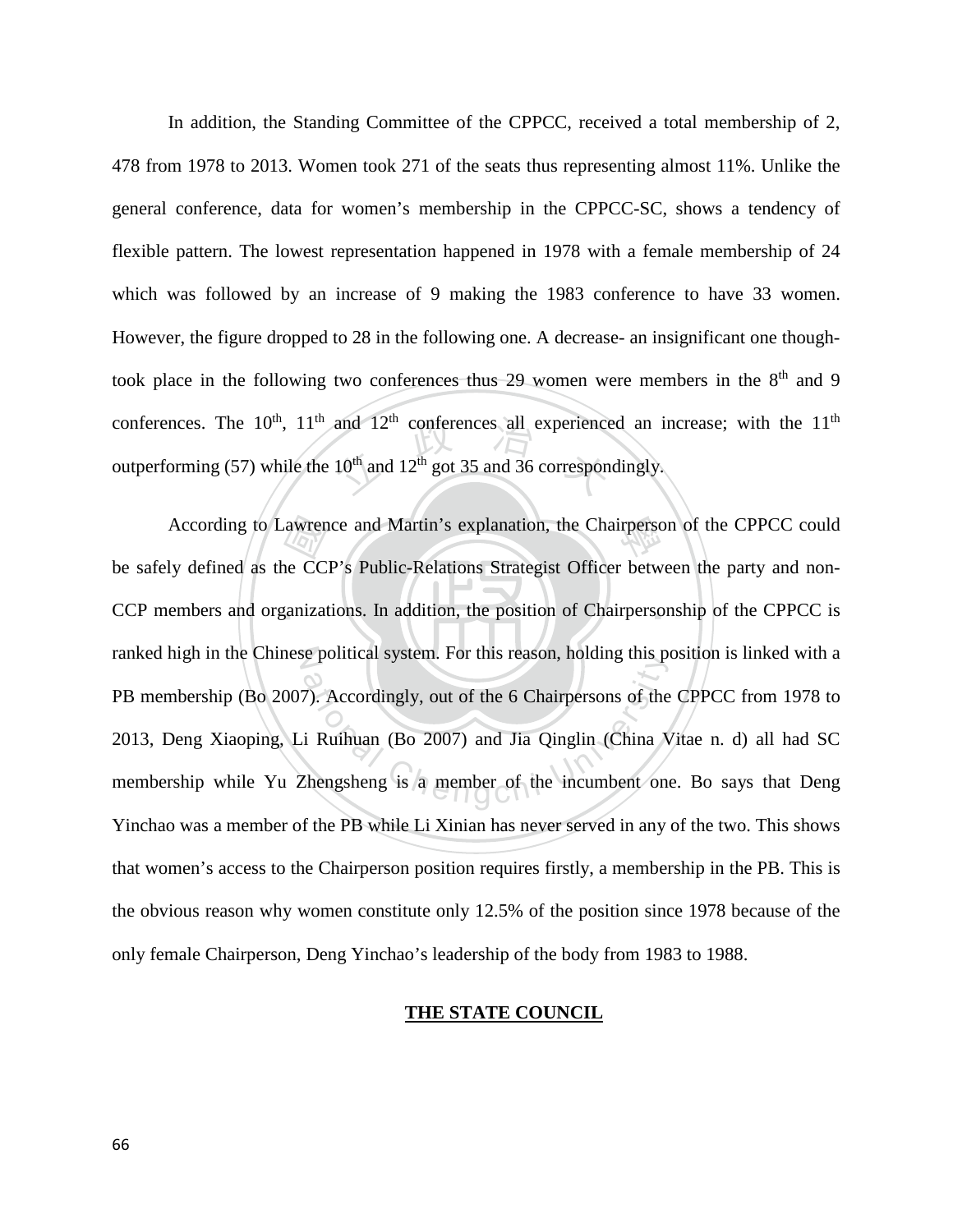and the parties of the set of the set of the set of the set of the set of the set of the set of the set of the set of the set of the set of the set of the set of the set of the set of the set of the set of the set of the s titution, declares the State Council at<br>an of state administration". It is China that is perhaps unmatched in the modern world by virtue of the size and population of the country. China's executive body is the State Council otherwise called the Central People's Government. In the formative years of the PRC, the party and the state existed as a single organizational structure responsible for the day to day execution of governance until the 1970s when moves were taken to reform this style of operation (Lawrence & Martin 2013). The authors however observe that regardless of this structural change of the state apparatus, the CCP continues its domination in the executive council. Despite this, the State Council is bestowed with the highest executive power to administer the daily needs of the country (Wang 1995). Article 85 of the 1982 Constitution, declares the State Council as the "highest organ of state power " and "the highest organ of state administration". It is China's bureaucracy with a capacity country.

‧The constitution has decreed the executive bureuacracy to be composed of ministries, commissions and departments (Constitution 2014; Lawrence & Martin 2013; Wang 1995). As of der its authority 25<sup>20</sup> ministries, several commister its authority 25<sup>20</sup> ministries, several commister its authority 25<sup>20</sup> ministries, several commister is and administrative officies of Specially Administrative (The C [20](#page-73-0)13, the cabinet lists under its authority  $25<sup>20</sup>$  ministries, several commissions, administrations and bureaus, organizations and administrative officies of Specially Administered Regions such as Hong Kong and Macau (The Central People's Government of China 2013). These institutions are said to be headed differently but are all answerable to the Premier of the council. His or her Vice-Premiers come second and are followed by the State Councilors, Secretary General, the Governor of the Central Bank and the Auditor General. Due to its size, the cabinet has a similar division of hierarchy as the NPC and the CPPCC that enables its smaller standing committee to do more coordination of the affairs of the agency. Lawrence (2013) says that the executive

 $\overline{\phantom{a}}$ 

<span id="page-73-0"></span><sup>&</sup>lt;sup>20</sup> Note a disparity between the IPU and state records with regards to the cabinet composition. The former only relies on national ministries as part of a cabinet while the Chinese one is a little different with regards to other organizations under the cabinet. For the data analysis, I will rely on the IPU approach as the international norm to only analyze ministerial bodies and no other bureaus under the cabinet.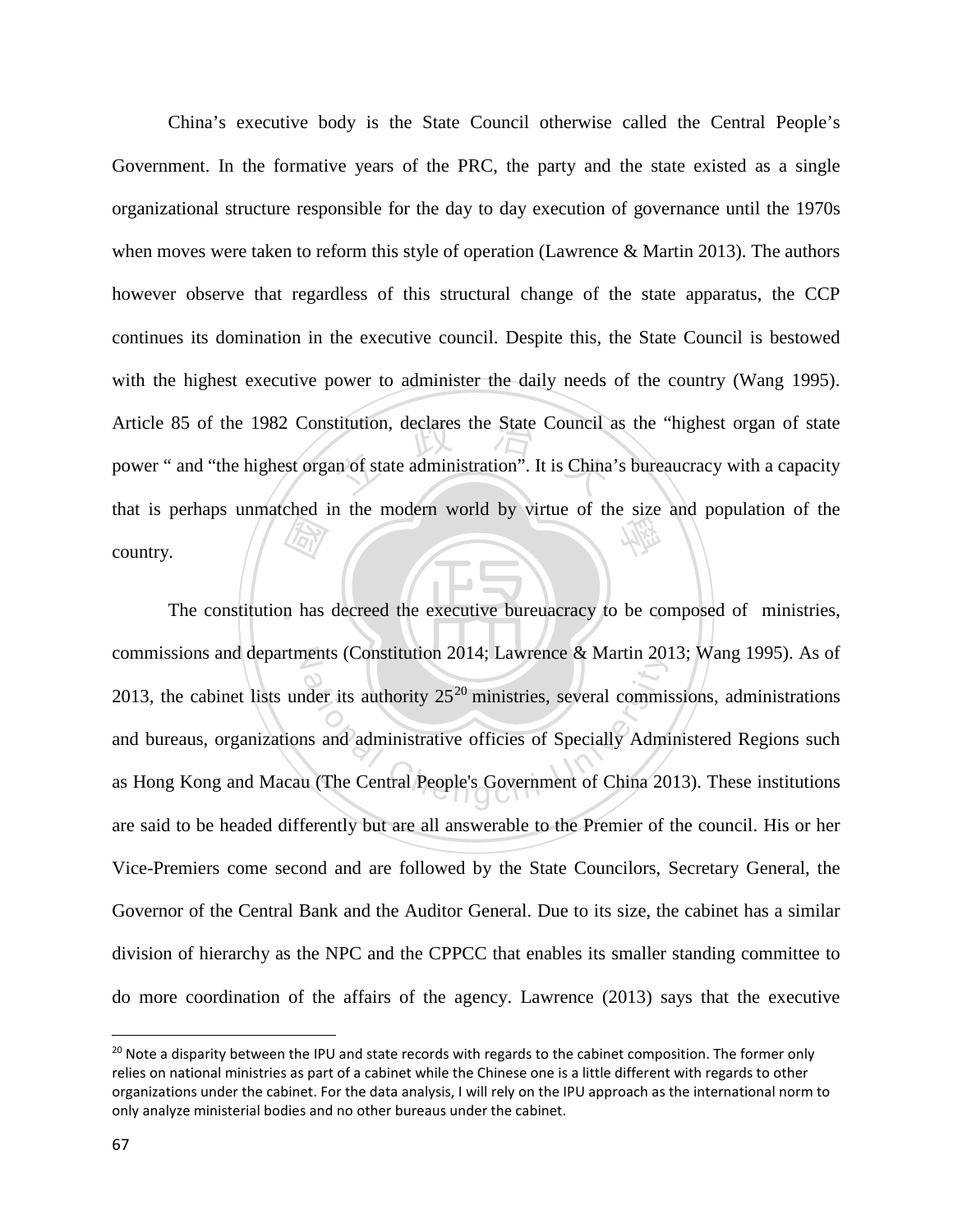committee of the cabinet is normally comprised of the Premier, State Councilors and the Secretary General. It is reported to meet more than once in a week while the larger body meets monthly (BBC 2012a).

‧holder<br>
man wi<br>
senior ned before, the Premier is constitution<br>of Premier ranks second on the PBSC second most powerful holder of political position within the CCP on one hand, and on another, Premier as the "most senior economic official" of the country. Under his leadership, he and his team will jointly manage the execution of national policies. Unlike the presidential system of governance in many countries, China's party state system despite some political "reforms" does not fit the Westminster style also. The Secretary General of the CCP holds the highest position of state presidency of the country (Lawrence and Martin 2013) and it would have been traditionally expected that he heads the country's executive organ too. Instead, as mentioned before, the Premier is constitutionally mandated to technically oversee the civil service. The Premier ranks second on the PBSC ladder meaning that he is the he is the number one man within the cabinet structure. Lawless and Martin (2013, 29) define the

The constitution has bestowed several responsibilities on the cabinet, ranging from<br>economic policy development and implementation, management of the national budget, to the<br>initiation and implementation of administrative The constitution has bestowed several responsibilities on the cabinet, ranging from economic policy development and implementation, management of the national budget, to the of governance between the central government and all other levels, provision of technical manpower for national development to the management of China's foreign relations. Those mentioned here are a mere summary of the vast roles this institution carries out for the Chinese government. Perhaps one of its most critical roles in modern times is economic advancement for the country thus making it more instrumental at a time of continuity of structural reform for continuous growth and stability. Hence the BBC (2012a) observes that there is a power shift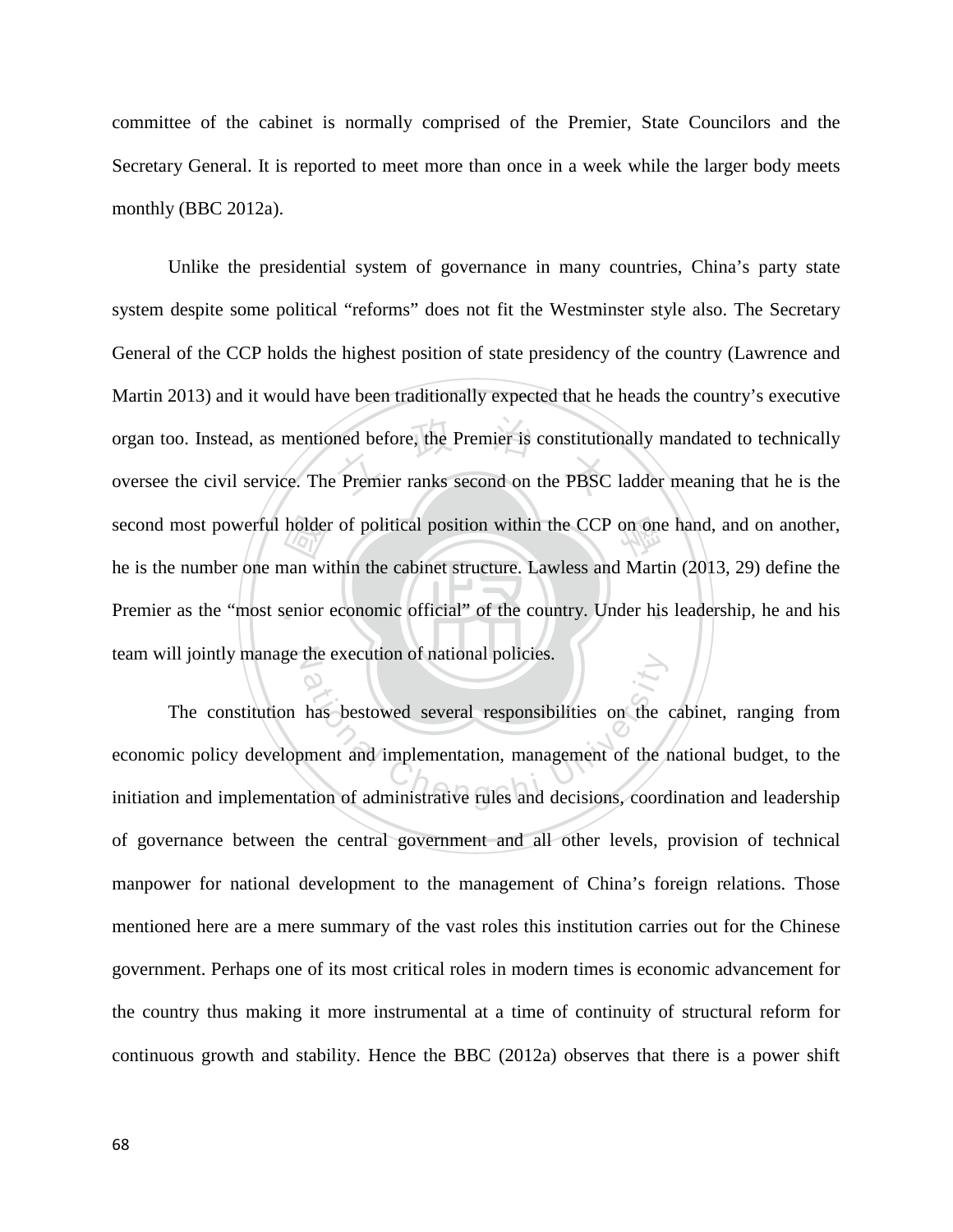between the State Council and the NPC as the former mostly initiates or drafts laws/policies whose approval by the parliament are mostly absolute.

eumbent cabinet) is also a member of<br>e intertwining nature of the governme seen as a technocratic, administrative as well as political organization. Lawrence and Martin observe that the executive branch is administratively responsible for policy than political issues. However, a deeper look might suggest an otherwise different situation, considering the eminent rank of the Premier in the PBSC while all the four Vice-Premiers of the State Council are also members of the larger PB. In addition, the Vice-Premier serves as the Premier's sitting-mate in the Politburo Standing Committee. For this reason, Zhang Gaoli (Vice-Premier of the incumbent cabinet) is also a member of the PBSC but this cannot also be conclusive, considering the intertwining nature of the government, the State Council could be

‧‧ admin<br>
vomen<br>
alysis executive positions is critical for weighing their political power within a government. Ministerial<br>cabinets are major bureaus that determine the progress of meeting national goals be it in the<br>economy, social sectors or p Even though women's parliamentary position holdings have become the most famous indicator of quick analysis of access and participation in politics, women holders of top cabinets are major bureaus that determine the progress of meeting national goals be it in the economy, social sectors or political ambitions internally or externally. "Ministers control disproportionate shares of states' resources, managing vast bureaucracies, overseeing the disbursement of funds, and projecting state power domestically and internationally" (Jacob, Scherpereel and Adams 2014, 322).

Therefore, ministerial positions, governorship, leadership in state executive institutions and managing national bureaus are all extremely important to gauge women's advancement in the public life of their countries. Access to such organizations and being pivotal in their management does not only increase the legitimacy of state institutions as Dovi (2002) argues but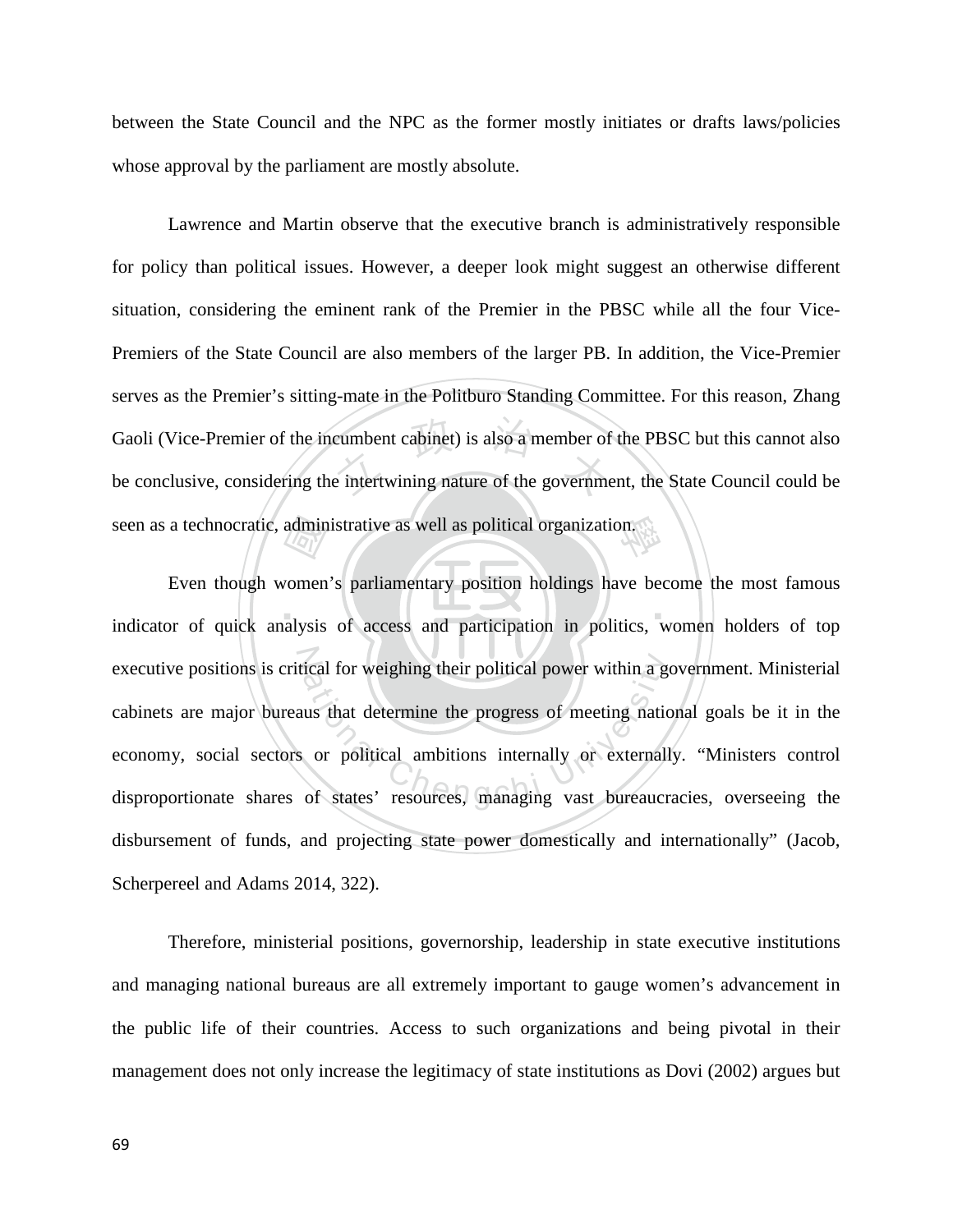it also gives women the opportunity of power to determine or suggest policies in the interest of fellow women or bring gender perspectives to policy-making and implementation processes. Such presence gives opportunity in the forms of gender responsive budgeting or mainstreaming women and men's different needs in a sector such as health or education.

developments should not only be criticized but there must be policy provisions for improvement. ale mi<br>prescri<br>pt onl m such positions. In addition, there<br>positions handled by women around Although granting female ministers social offices such as health, welfare and education might be On the other hand, True, et al. (2012) observes that women holding such ceremonial and low et al. (2012) observes that women holding such<br>them opportunities of mastering the art of pc<br>boost up their esteems and those of their fellows Caution must be taken to consider the reality that these women in executive power might also be constraint with structural or institutional norms that are closely associated with societal prejudices thus limiting their influence or impacts. However, this possibility is not reason enough to glorify their exclusion from such positions. In addition, there has always been some sort of debates about the ministerial positions handled by women around the world (True, et al. 2012). an extension of their *prescribed feminine roles* of the household into the public domain, such level ministries will give them opportunities of mastering the art of politics, enable them to gather support and could boost up their esteems and those of their fellows to compete for higher positions.

This argument will of course not fit well with the expectations of the radicals within the women's movement but there is need for practicality. In comparison to men, ministerial positions that are deemed more "prestigious" such as Foreign Affairs, Economics/Finance or Trade<sup>[21](#page-76-0)</sup> and Security are less accessed by women (Franceschet & Piscopo 2008), this, however, is not a global phenomenon. In the local context, China's Wu Yi have broken an extremely

l

<span id="page-76-0"></span><sup>&</sup>lt;sup>21</sup> Wu Yi's case is an unusual female top government personnel who has accumulated power and influence both in China and outside. Her management of the ministry that deals with China's external trading evidently increased her reputation as tactful negotiator.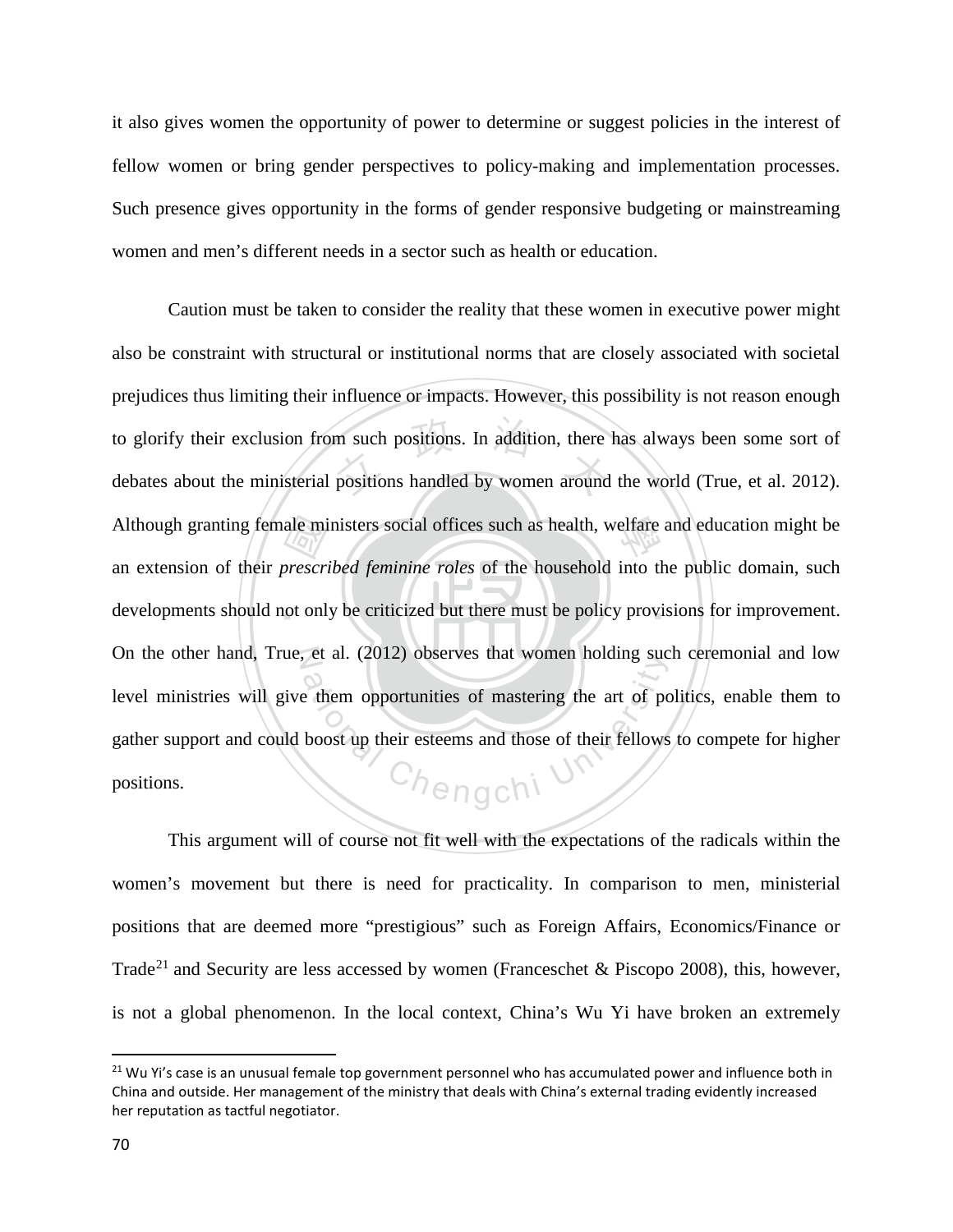"100 Most Influential Women" as second position, coming after onlyAngela Merkel of Germany<br>in 2007 (Forbes 2007). important record as the only woman who served in several top government positions and held even traditionally male posts such the Minister of Foreign Trade and Economic Cooperation (Rosen 1995) and played crucial roles in the negotiation of China's entrance into the World Trade Organization (Chiu n. d.). Later on, her position as Vice-Premier has even brought greater responsibilities to execute on behalf of the Chinese government both within and outside the country. As Wu served as Vice-Premier, her continouos role as the government's key reliant for international trade and economic negotiation has put her once again on the Forbes ranking of the in 2007 (Forbes 2007).

‧Counce<br>tes the<br>tely fo As the State Council is the government's as well as the CCP's implementation 2013), I have deliberately focused on a macro analysis of the institution for feasibility reasons. N Within the executive, I have considered only ministerial positions and the standing committee to ative considered only ministerial positions and the<br>ion of membership. It is very interesting that a po<br>thin the executive bureaucracy but that of ins<br>state Council to be directly accountable to the mechanism, that executes the national laws of the former and the policies of the latter (Lawrence provide a gendered situation of membership. It is very interesting that a politics of gender is not the only one at play within the executive bureaucracy but that of institutions as well. The constitution places the State Council to be directly accountable to the NPC by the former executing policies or laws that would have originated from the latter, but the opposite prevails even though not all state policies are directly initiated by the cabinet neither does the latter also accepts all policy proposals (Lawrence and Martin 2013). I perceive this has to do with the ambiguity of the constitution by virtue of placing too many responsibilities on the council, some of which are typically legislative functions. On the other hand, the interlocking nature of the Chinese governance structure does not also enable a strict form of separation of powers.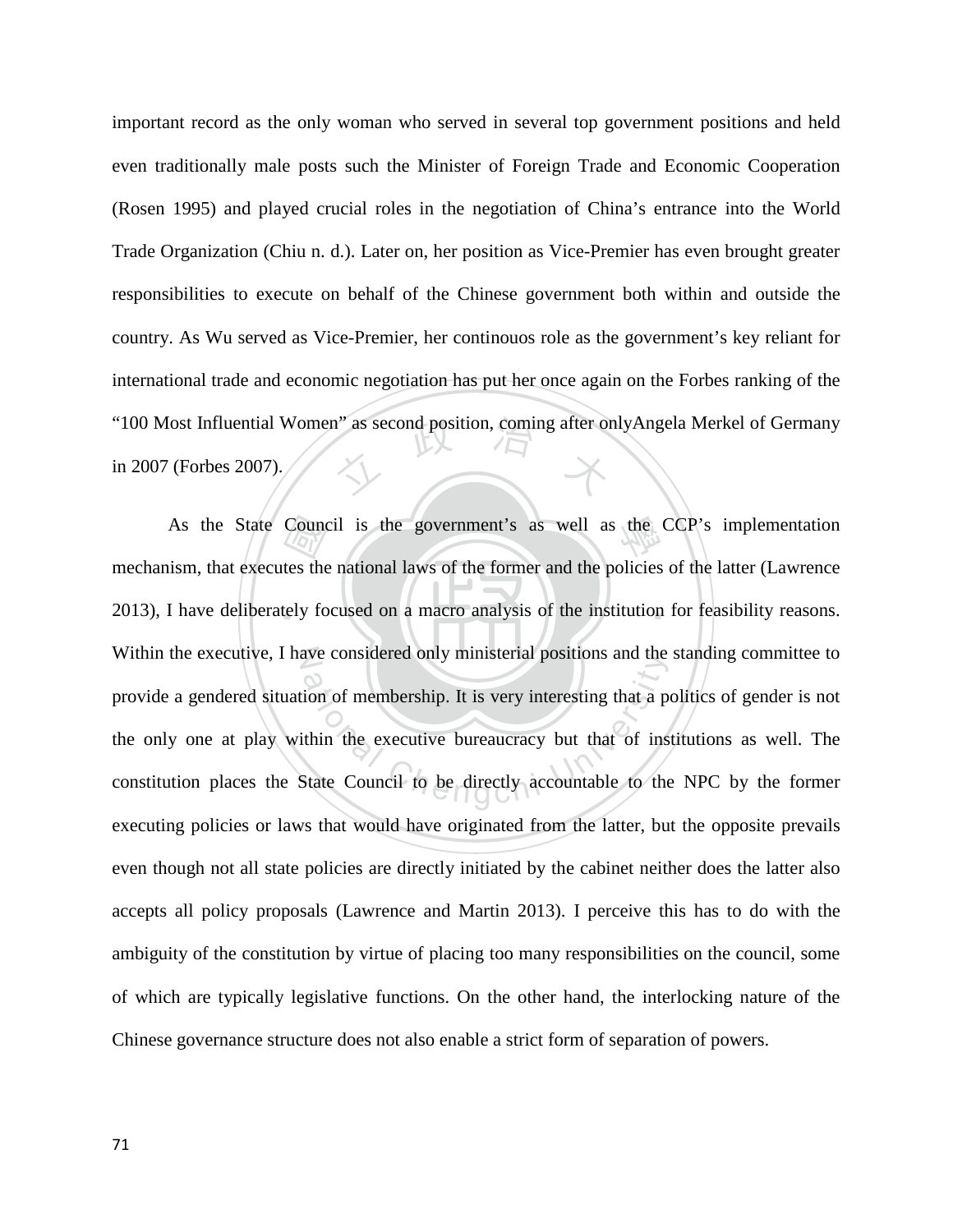According to a UN Women and IPU (2014) report, the number of women holding ministerial positions has increased from 16.1% in 2008 to 17.2% in 2014. This increase is neither dramatic and perhaps nor disappointing too considering the slow pace of change the politics of representation is driving with. In China, a similar situation persists. As of January 2012, only 3 out of the country's 26 ministers were women thus positioning  $66<sup>th</sup>$  on the IPU "Women in Ministerial Positions" ranking (Inter-Parliamentary Union; UN Women 2012).

parity in its executive branch. As Lampton (2013) notes, modern Chinese society is increasingly<br>a fractioned society with diverse groups contesting for their interests to be represented by state<br>officials. This shaws that the CCP as its implementing organ as<br>best option for those concerned  $\varepsilon$ a fractioned society with diverse groups contesting for their interests to be represented by state N is done with lesser monopoly. This will not on<br>be heard, but it will grant an opportunity of crea<br>will likely be budgeted according to the gender need The Chinese executive arm seems not to be as weak as some people perceived considering its proximity to the CCP as its implementing organ as well as that of the NPC. This situation might not be the best option for those concerned about the present context of governance in China but most worrying is China's very low performance with regards to gender officials. This shows that socialist claims of citizen protection is not likely feasible but it is also wise that representation is done with lesser monopoly. This will not only enable marginlized groups such as women to be heard, but it will grant an opportunity of creating gendered policies and the national income will likely be budgeted according to the gender needs of the citizens.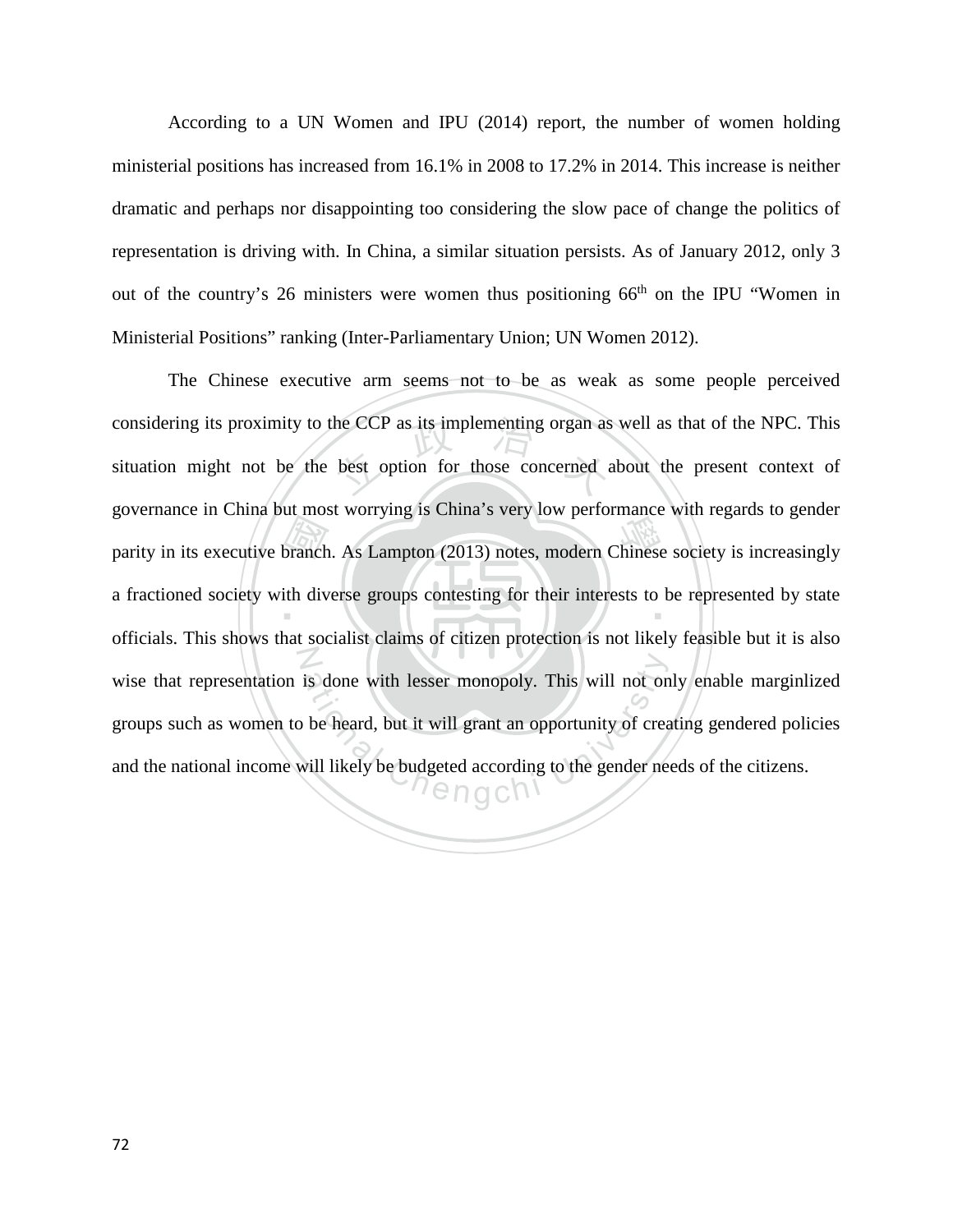## **THE STATE COUNCIL MINISTERS 1979- 2013**

| Congress/Year | <b>Total</b> | <b>Number of women</b>   | % of women    |
|---------------|--------------|--------------------------|---------------|
| 1979          |              |                          |               |
| 1984          |              | $\overline{\phantom{a}}$ |               |
| 1989+         | 27           | $\overline{\phantom{0}}$ |               |
| 1993+         | 40           | 3                        | 8.5%          |
| 1998-         | 29           | $\overline{\phantom{a}}$ |               |
| 2003          | 27           | 3                        | 11.1%         |
| 2008*         | 27           | ⌒                        | 11.1%         |
| $2013+$       | 24           |                          | 8.3%          |
|               | 174          |                          | Average- 6.3% |

 $\begin{array}{|l|l|l|} \hline \text{2} & \text{1} & \text{2} & \text{2} & \text{2} & \text{2} & \text{2} & \text{2} & \text{2} & \text{2} & \text{2} & \text{2} & \text{2} & \text{2} & \text{2} & \text{2} & \text{2} & \text{2} & \text{2} & \text{2} & \text{2} & \text{2} & \text{2} & \text{2} & \text{2} & \text{2} & \text{2} & \text{2} & \text{2} & \text{2} & \text{2} & \text{2} & \text{2} & \text{2} &$ 學 Dates and data corresponding + are derived from the IPU global ranking reports of Women in Politics. See [http://www.ipu.org/pdf/publications/wmnmap14\\_en.pdf.](http://www.ipu.org/pdf/publications/wmnmap14_en.pdf) For -, see [http://articles.latimes.com/1998/mar/19/news/mn-30390.](http://articles.latimes.com/1998/mar/19/news/mn-30390) (Accessed: May 25, 2014). For  $\frac{1}{2}$ , [http://www.chinadaily.com.cn/epaper/html/cd/1998/199803/19980319/19980319001\\_1.html](http://www.chinadaily.com.cn/epaper/html/cd/1998/199803/19980319/19980319001_1.html) (Accessed: 2014) \*Cheng Li (2010, 6),<br>China's Midterm Jockeying: Gearing up for 2012 (Part 2: Cabinet Ministers) Tab *China China Gearing up for 2012 (Part 2:* [http://www.brookings.edu/~/media/research/files/articles/2010/5/17%20china%20cabinet%20members%20li/0517\\_china\\_cabinet\\_members\\_li.p](http://www.brookings.edu/%7E/media/research/files/articles/2010/5/17%20china%20cabinet%20members%20li/0517_china_cabinet_members_li.pdf) [df.](http://www.brookings.edu/%7E/media/research/files/articles/2010/5/17%20china%20cabinet%20members%20li/0517_china_cabinet_members_li.pdf)

## **TABLE 8**

# **DEATH**<br>NDIN<br>" ‧ **STANDING COMMITTEE OF THE STATE COUNCIL**

| <b>Congress/Year</b> | <b>Total</b> | <b>Number of women</b> | % of women           |
|----------------------|--------------|------------------------|----------------------|
| 1979                 |              |                        |                      |
| 1984                 |              |                        |                      |
| 1989                 |              |                        |                      |
| 1994 л               | 14           |                        |                      |
| 1998Λ                | $10^{22}$    | $\mathbf{2}$           | 20%                  |
| $2003 *$             | 10           | ◠                      | 20%                  |
| 2008+                | 10           | $\overline{2}$         | 20%                  |
| $2013+$              | 10           |                        | 10%                  |
|                      | 54           | −                      | <b>Average-12.9%</b> |

For +, see [http://english.gov.cn/2013-03/15/content\\_2355096.htm](http://english.gov.cn/2013-03/15/content_2355096.htm). For  $\frac{1}{2}$ , see [http://english.peopledaily.com.cn/data/organs/statecouncil.shtml.](http://english.peopledaily.com.cn/data/organs/statecouncil.shtml) Number of women is based on author's calculation. For \*, see: [http://english.peopledaily.com.cn/200303/17/eng20030317\\_113407.shtml.](http://english.peopledaily.com.cn/200303/17/eng20030317_113407.shtml) For  $\Lambda$ , see[: http://www.chinadaily.com.cn/epaper/html/cd/1998/199803/19980319/19980319001\\_1.html.](http://www.chinadaily.com.cn/epaper/html/cd/1998/199803/19980319/19980319001_1.html) (Accessed: May 25, 2014)

See Jiang Chunyun's biography here: [http://www.chinavitae.com/biography/Jiang\\_Chunyun/career](http://www.chinavitae.com/biography/Jiang_Chunyun/career)

 $\overline{\phantom{a}}$ 

<span id="page-79-0"></span><sup>&</sup>lt;sup>22</sup> The researcher is not sure if Zou Jiahua and Jiang Chunyun were Vice-Premiers from 1998 onwards hence I omitted them from the 1998 Executive Council that would have been 12. It is not clearly stated on the People Daily report while their biographies stated that their tenures ended in 1998. See Zou Jianua's biography here: http://www.chinavitae.com/biography/Zou\_Jiahua/career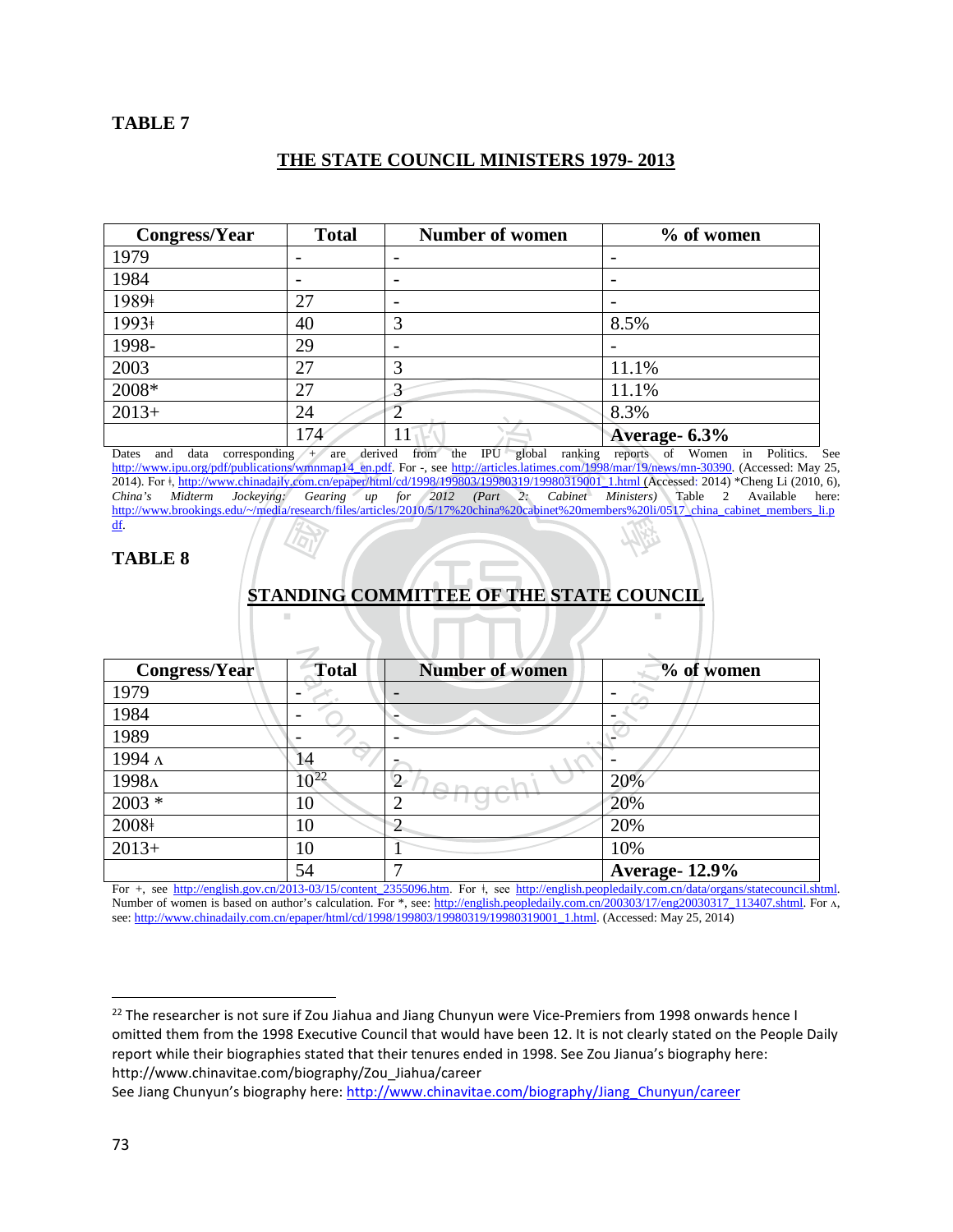## **TABLE 9**

## **LIST OF PREMIERS OF THE STATE COUNCIL 1976- 2013**

| Congress/Year       | <b>Name</b> | <b>Sex</b> |
|---------------------|-------------|------------|
| $1976 - 1980^{23*}$ | Hua Guofeng | Male       |
| 1980-1988*          | Zhao Ziyang | Male       |
| 1988-1998*          | Li Pei      | Male       |
| 1998-2003*          | Zhu Rongi   | Male       |
| 2003-2013*          | Wen Jiabao  | Male       |
| $2013+$             | Li Keqiang  | Male       |

Data corresponding with \* are extracted from, Bo Zhiyue (2007, 59) *China's Elite Politics: Political Transition and Power Balancing*. Table 2. For ǂ, see: see [http://english.gov.cn/2013-03/15/content\\_2355096.htm.](http://english.gov.cn/2013-03/15/content_2355096.htm) (Accessed: May 25, 2014)

me the<br>abinet<br>vomen With regards to the composition of the State Council, this research takes the norm of the international categorization by focusing on ministerial positions only. Although, women's ratio in parliament has become the most standard way of calculating a country's division of authority With regards to the composition of the State Council, this research takes the norm of the between the genders, cabinet ministries also have important actors in the governance of states.

Despite this, women are worst under-represented in national cabinets than legislatures and as of 2009; they represented only 16% of the global cabinet composition (Jacob, Scherpereel ational Chengchi University of the global cabinet composition<br>2012 IPU ranking, out of 1, 065 ministerial positions<br>3 were heading ministries for gender equality an<br>3 were heading ministries for gender equality and and Adams 2014). In a 2012 IPU ranking, out of 1, 065 ministerial positions in 188 countries, women were found in 98 ministries of social affairs, 79 held positions dealing with the family, children or the elderly, 73 were heading ministries for gender equality and women's affairs, 68 were dealing with education and so forth. From this global picture, women are mostly related with ministries dealing with social and cultural portfolios while positions that deal with defense, finance, the economy and foreign policy are mostly entrusted with men.

In the case of the Chinese cabinet, because of data unavailability for the entire period under review, the researcher is unable to analyze the entire cabinet composition for this study.

 $\overline{\phantom{a}}$ 

<span id="page-80-0"></span> $23$  Hua Guofeng's tenure as Premier preceded this research timeline as it was 2 years earlier than 1978 which is the beginning time for state institutions in this study.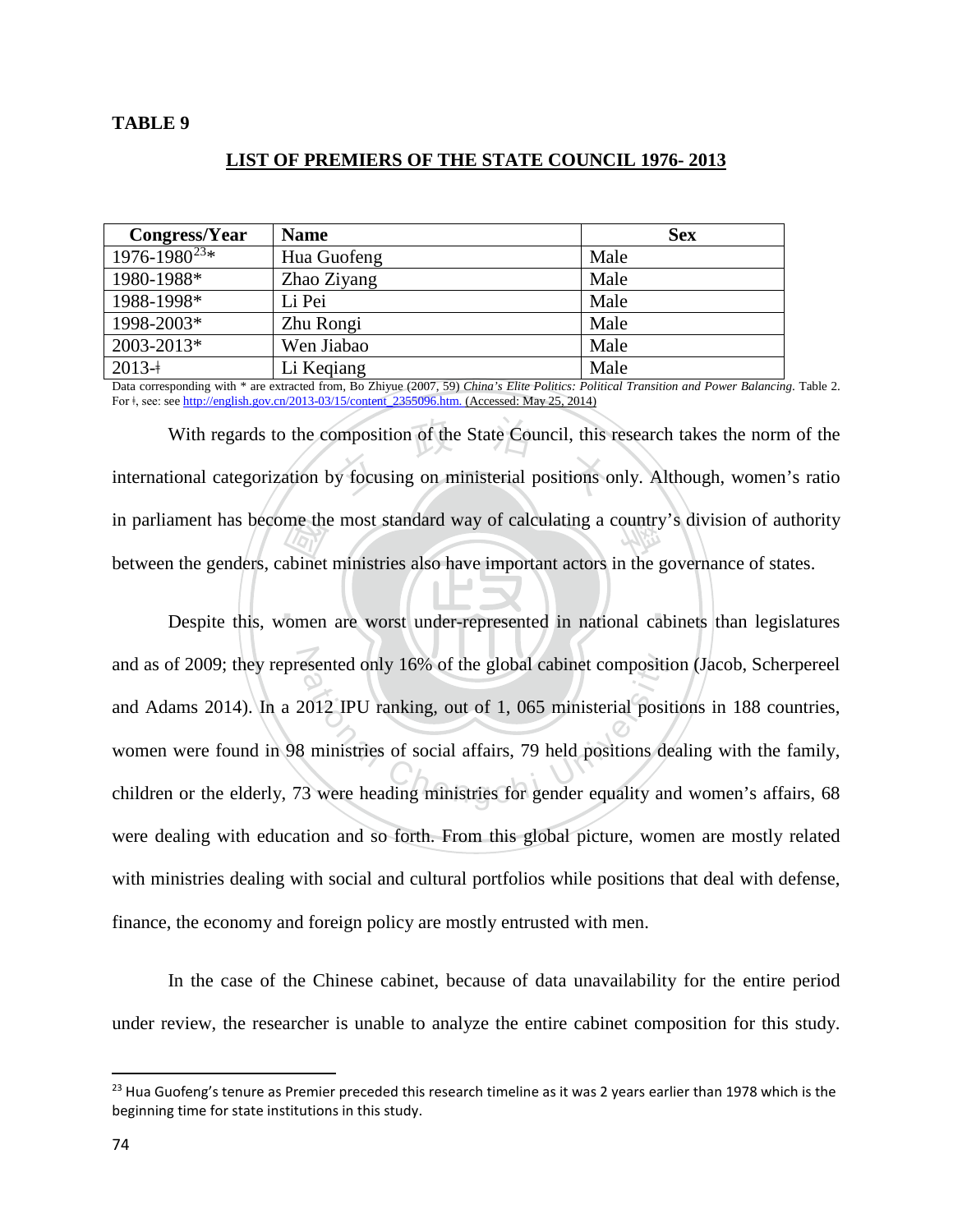their r<br>their r m's health and family planning office<br>
if the lack of a systematic data that pro of all the female members, the researcher is unable to analyze the positions held by the female<br>ministers in relation to their male counterparts. Data available from 1989 to 2013 put the number of cabinet ministers at 174 and women ministers as 11. In 1993, 3 women served as ministers out of a total of 40. The 1998 cabinet under Zhu Rongi had 29 ministers but no data was found on the gender composition. Under the Wen Jiabao premiership of 2003 and 2008 cabinets, there were 27 ministers in each of them and 3 women were found in each. In 2013, Li Keqiang's cabinet according to an IPU data has reduced in size from 27 to 24 and women also have seen a slight decrease from 3 to 2. Ministers for Justice and Health are the two held by women. Wu Aiying holds the justice position while Li Bin is in control of the nation's health and family planning office (Flanders-China Chamber of Commerce 2013). Because of the lack of a systematic data that provides the portfolio description ministers in relation to their male counterparts.

‧Data available for the State Council Executive is from 1994 to 2013. During this period, 54 people entered the State Council's Executive bureau. While data on women is unavailable for d 14 members, 1998 to 2013 all had 10 members<br>at 14 members, 1998 to 2013 all had 10 members<br>113 with only one woman. In 2003 for instance, th<br>one female State Councilor (People's Daily n. d) the 1994 badge which had 14 members, 1998 to 2013 all had 10 members in them and 2 women in each of them except 2013 with only one woman. In 2003 for instance, there was only one Vice Premier out of four and one female State Councilor (People's Daily n. d). Wu Yi was the only female out of the 4 Vice Premiers and Chen Zhili out of the 5 State Councilors. Between 1998 and 2013, the Li Premiership era has the least number of women in his cabinet as well as the Standing Committee. This reflects the IPU 2014 ranking putting China, Thailand and Mauritius at the  $77<sup>th</sup>$  position due to the low presence of women in their executives. Liu Yandong is the only female Vice-Premier out of 4 and all the 5 State Councilors are men. Her ranking in the Standing Committee is high, as she holds the  $3<sup>rd</sup>$  position. In spite of this, her responsibilities, as reported by Lawrence (2013) include science, education, health and culture. Other than science,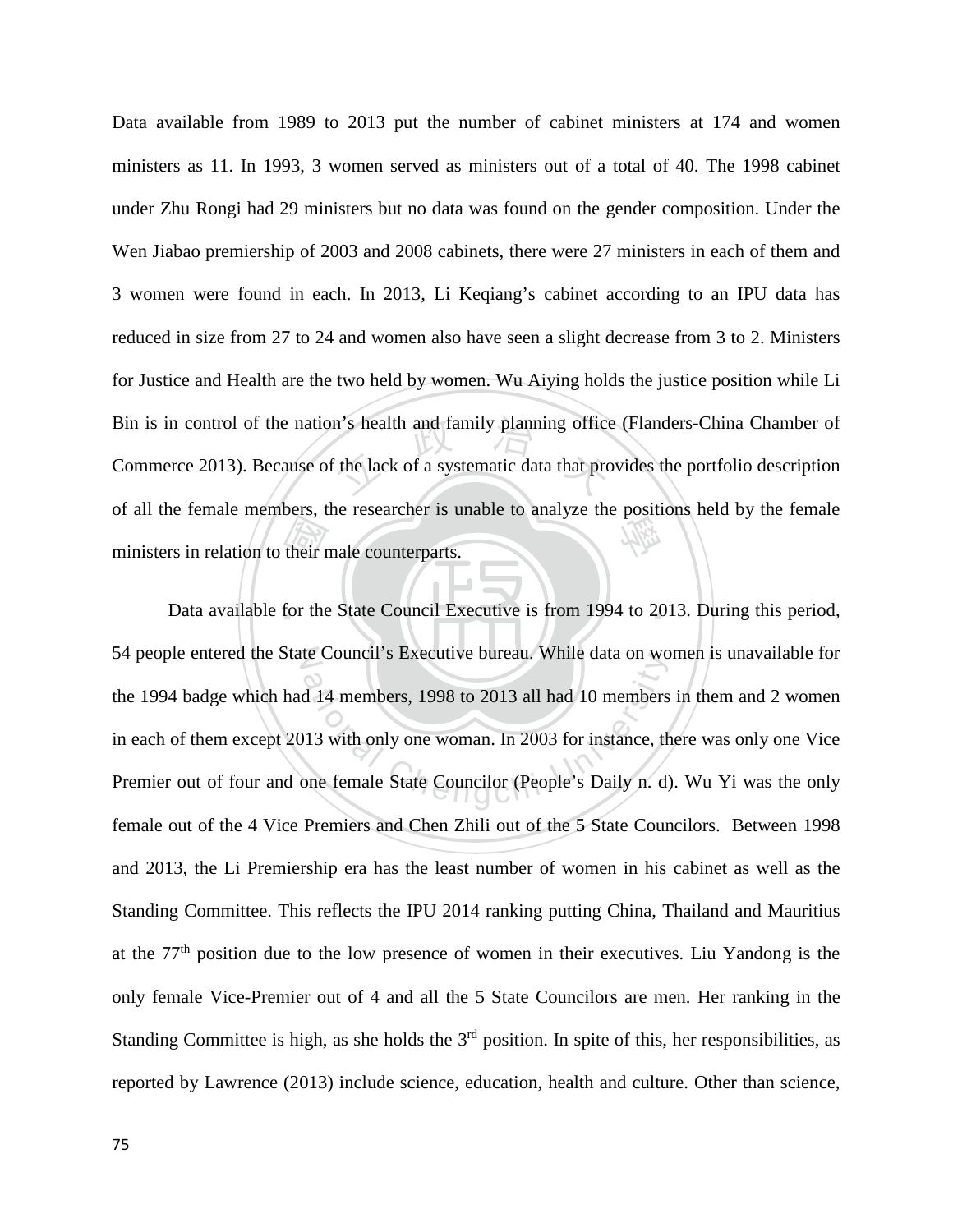women tend to be more visible in cabinet politics related with education, health and matters of culture. These important yet less prestigious positions are an extension of women's domestic duties into the cabinet realm.

nolder of the country's most important<br>as Premiers of the PRC since its four 學 Moving to the position of Premiership, between 1976 and 2013, China did not have a single female Premier. This situation is closely related with the composition of the Politburo and its Standing Committee. According to Bo (2007), it is a familiar rule that Premiers should be members of the Standing Committee prior to their selection to head the State Council. As this qualification determines the holder of the country's most important administrative position, it is unlikely for women to serve as Premiers of the PRC since its founding considering accessibility

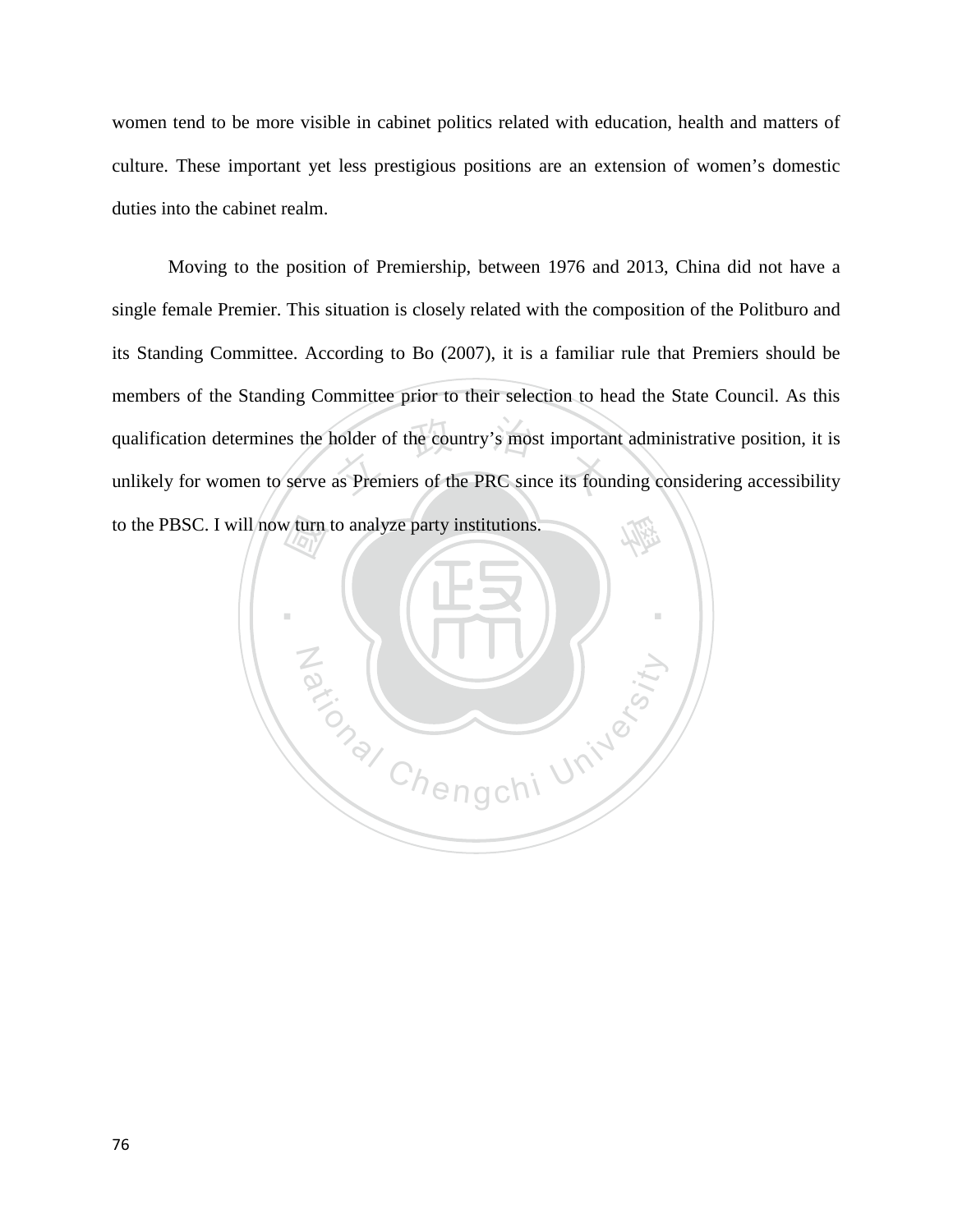## **CHAPTER FIVE**

## **THE PARTICIPATION OF WOMEN IN PARTY INSTITUTIONS**

Committee comes first in the discussion. The PB will be second and its Standing Committee will<br>be the last. membership and by extension represent<br>ities. This chapter focuses on these In China, because of the inter-locking nature of the party and the state, the CCP has institutional establishments that concurrently exist and execute governance functions other than those of normal political parties found in other countries. These party organizations carry overwhelmingly important powers and privileges in the country. Access to and participation within them depends on party membership and by extension representation or handling of certain national or party responsibilities. This chapter focuses on these organizations with regards to their functions and gender-composition since the beginning of the reform. The Central be the last.

## N **THE CENTRAL COMMITTEE OF THE COMMUNIST PARTY OF CHINA (CCCCP)**

‧

whether they adopt electoral dictatorships, aut<br>or hybrid systems have their party centers that<br>e and indirectly for the nation. On the other hand All party-states whether they adopt electoral dictatorships, authoritarian-democracy, communism, totalitarian or hybrid systems have their party centers that mostly serve as the power base for the regime and indirectly for the nation. On the other hand, these establishments are somehow responsible for the agenda that will constitute the regime's daily businesses. For the CCP, it is the CCCCP that is the highest decision making body of the party (Yu and Liu 2010) at least theoretically. According to a web portal owned by the party, it is clearly stated that the CC derives its authorities from the larger  $NPC^{24}$  $NPC^{24}$  $NPC^{24}$  that is the overall "supreme" body of the party membership (Chinese Government's Official Web Portal 2012).

l

<span id="page-83-0"></span> $24$  Not to be confused with the same abbreviation of China's parliament, also shortened as such.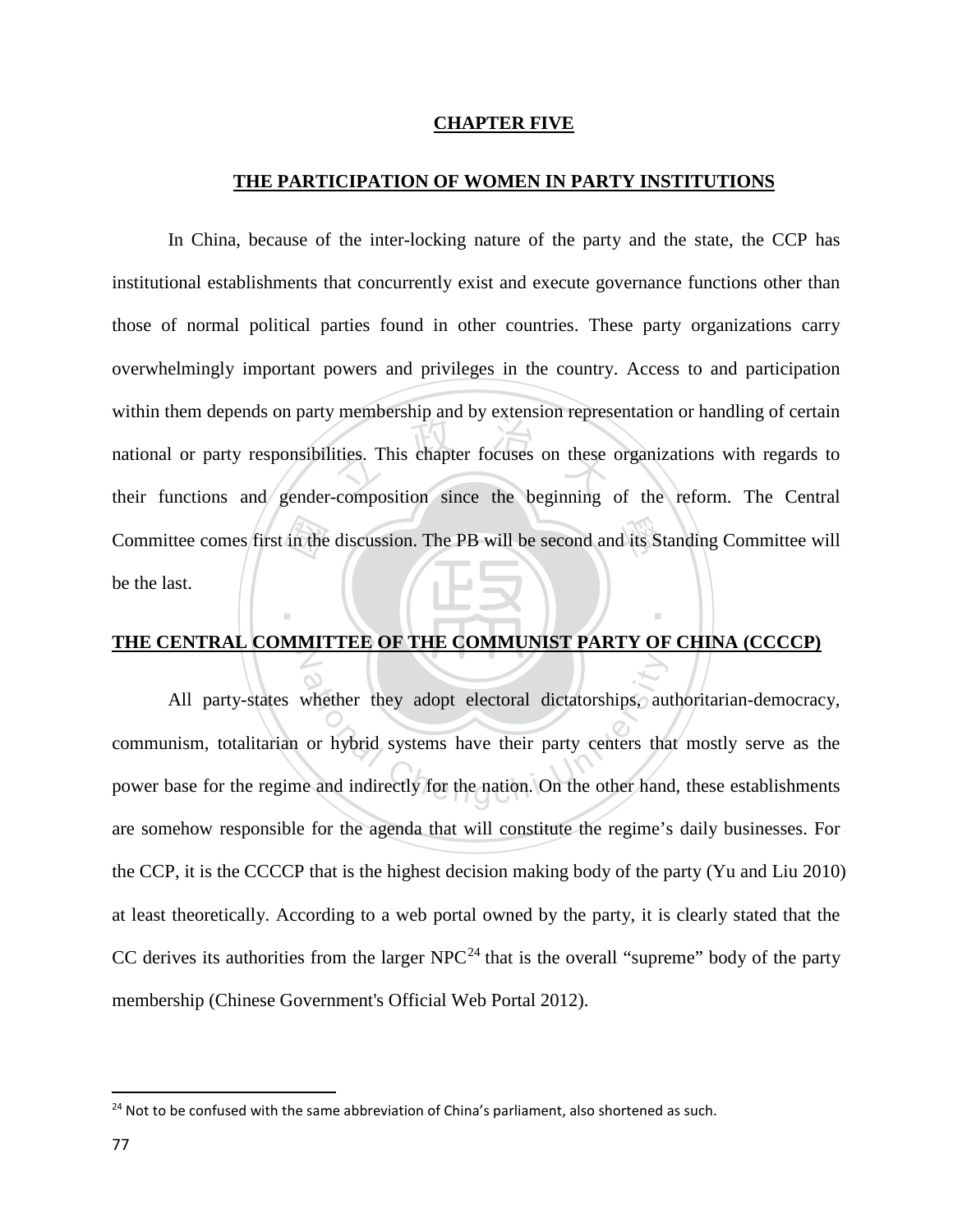Therefore, the CC serves functions that are designated to it by the NPC. Beina Su of the *Council on Foreign Relations* describes it as a kind of "Board of Directors" for the CCP, which is tasked to select other elite institutions of the party. Members are drawn/elected from all the local government levels (provinces, autonomous areas), the military, ministries and other paramount affiliations of the party every five years at the NPC congress (Xu 2012; Chinese Government's Official Web Portal 2012).

‧represe<br>cts far<br>y but, itics and other matters. Anyway, the<br>arty Congress is not in session, the C work of the Party and represents the CPC outside the Party". Nevertheless, it is indeed, fact that, daily duties of the party but, that, is not the case as it is empowered to select the Politburo that is said to have the real "supreme" power of the country. Despite the importance attached to this body, there is scanty in depth academic information regarding its politics and other matters. Anyway, the government web site (2012) writes, "when the National Party Congress is not in session, the Central Committee leads all the the organization conducts far more than this. Perhaps this body would have possibly executed the

France power of the country.<br>Least in a technical sense to gauge the important<br>that selects China's oligarchy- a tiny threshold<br>th. From this perspective, there is yet another imp It is important at least in a technical sense to gauge the importance of the CC as the eminent political group that selects China's oligarchy- a tiny threshold- that rules the most populous country on earth. From this perspective, there is yet another important opportunity for women to be part of this body. From the CCP's organizational hierarchy, the CC-which is only second to the NPC- asserts influence in a very top-down manner hence showing that all other establishments act according to its will at least in a theoretical sense. In addition, PB membership is only through being a full member of this organization (Bo 2007). Therefore, women's access to this body is the only gate-way to membership in the PB and PBSC provided they are not overshadowed by the greater male presence.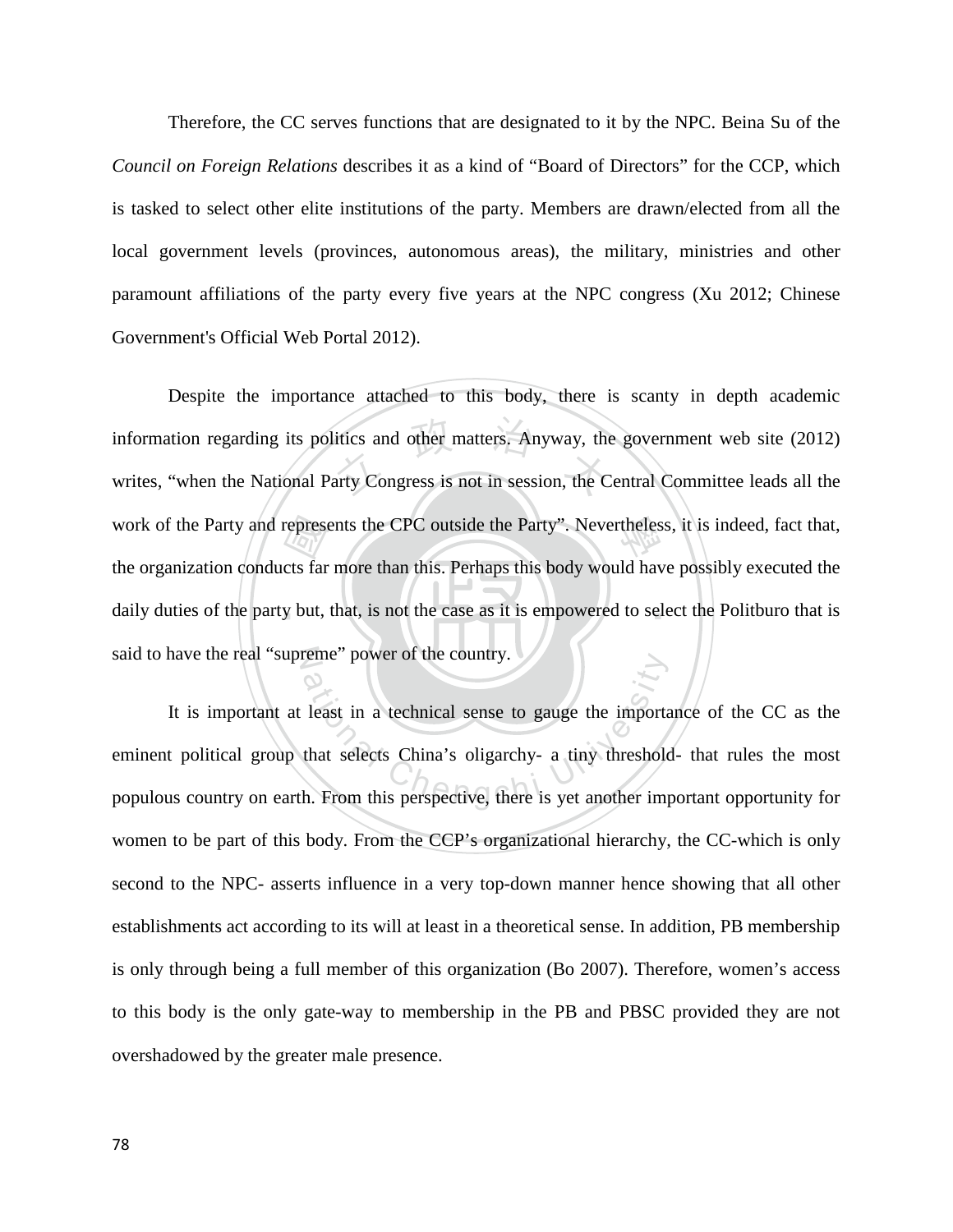# **COMPOSITION OF THE CENTRAL COMMITTEE OF THE COMMUNIST PARTY OF CHINA (CCCCP) 1977-2012**

| Congress/Year                                                                                                                                                                                                                                                                              | <b>Total</b>     | <b>Number of women</b> | % of women    |
|--------------------------------------------------------------------------------------------------------------------------------------------------------------------------------------------------------------------------------------------------------------------------------------------|------------------|------------------------|---------------|
| $11^{th}$ (1977)                                                                                                                                                                                                                                                                           | $201*$           | 14-                    | 6.6%          |
| $12^{th}$ (1982)                                                                                                                                                                                                                                                                           | $210*$           | $11-$                  | 5.2%          |
| $13^{th}$ (1987)                                                                                                                                                                                                                                                                           | $175*$           | $10-$                  | 5.7%          |
| $14^{\text{th}}$ (1992)                                                                                                                                                                                                                                                                    | 189*             | $12 -$                 | 6.3%          |
| $15^{th}$ (1997)                                                                                                                                                                                                                                                                           | $193*$           | $8+$                   | 4.1%          |
| $16^{th}$ (2002)                                                                                                                                                                                                                                                                           | 198*             | 5+                     | 2.5%          |
| 17 <sup>th</sup> (2007)                                                                                                                                                                                                                                                                    | $204*$           | $13+$                  | 6.3%          |
| $18^{th}$ (2012)                                                                                                                                                                                                                                                                           | 205 <sup>2</sup> | 10ŧ                    | 4.8%          |
|                                                                                                                                                                                                                                                                                            | 1575             | 83                     | Average: 5.2% |
| Sources: Data marked with + are extracted from Bo Zhiyue (2007, 96), China's Elite Politics: Political Transition and Power Balancing Table<br>2.13 and the one marked with # is from Bo Zhiyue (2010, 78), China's Elite Politics: Governance and Democratization Table 2.10. Data marked |                  |                        |               |

from Stan<br>People's Sources: Data marked with + are extracted from Bo Zhiyue (2007, 96), *China's Elite Politics: Political Transition and Power Balancing* Table with \* are derived from the official page of the CCP's People's Daily data on party congresses, available here: [http://english.cpc.people.com.cn/206972/207190/index.html.](http://english.cpc.people.com.cn/206972/207190/index.html) Data marked with – sign are extracted from Stanley Rosen (1995, 319) *Women and Political Participation in China* Table 2. Data marked as ǂ are extracted from the People's Daily web site, available here: <http://english.peopledaily.com.cn/102774/8020732.html> (Accessed: 31<sup>st</sup> May, 2014).

 $\begin{bmatrix} 1 & 0 & 0 \\ 0 & 0 & 1 \end{bmatrix}$  $\frac{06972/20}{102774/8}$ <br>the set of 1<br>s 5.2% peak for women taking place in the 11<sup>th</sup> party congress shortly after the Cultural Revolution. The 11<sup>th</sup> congress had 14 women in it. This signals an important indicator that a large membership of the CCCPC might open mo With an entrance of 1, 575 full time members since 1977 into the CCCCP, 83 of them are women. This represents 5.2% of the data. The CC provides a somewhat low membership with its 11<sup>th</sup> congress had 14 women in it. This signals an important indicator that a large membership of the CCCPC might open more opportunities of representation for women. However, as participants get their entrance into the CC through a passively election process of an NPC gathering every half a decade (Lawrence 2013), it seems that chances become even slimmer for women without the required networking for support.

Out of the 8 badges of the CC, a total membership between 201 and 210 occurred 4 times and the remaining 4 had less than 200 members in each of them. After the  $12<sup>th</sup>$  Congress, the  $18<sup>th</sup>$ ,  $17<sup>th</sup>$  and  $11<sup>th</sup>$  congresses had 205, 204 and 201 members respectively. From 1977 to 1992, female members ranged between 10 and 14. The subsequent two congresses received the biggest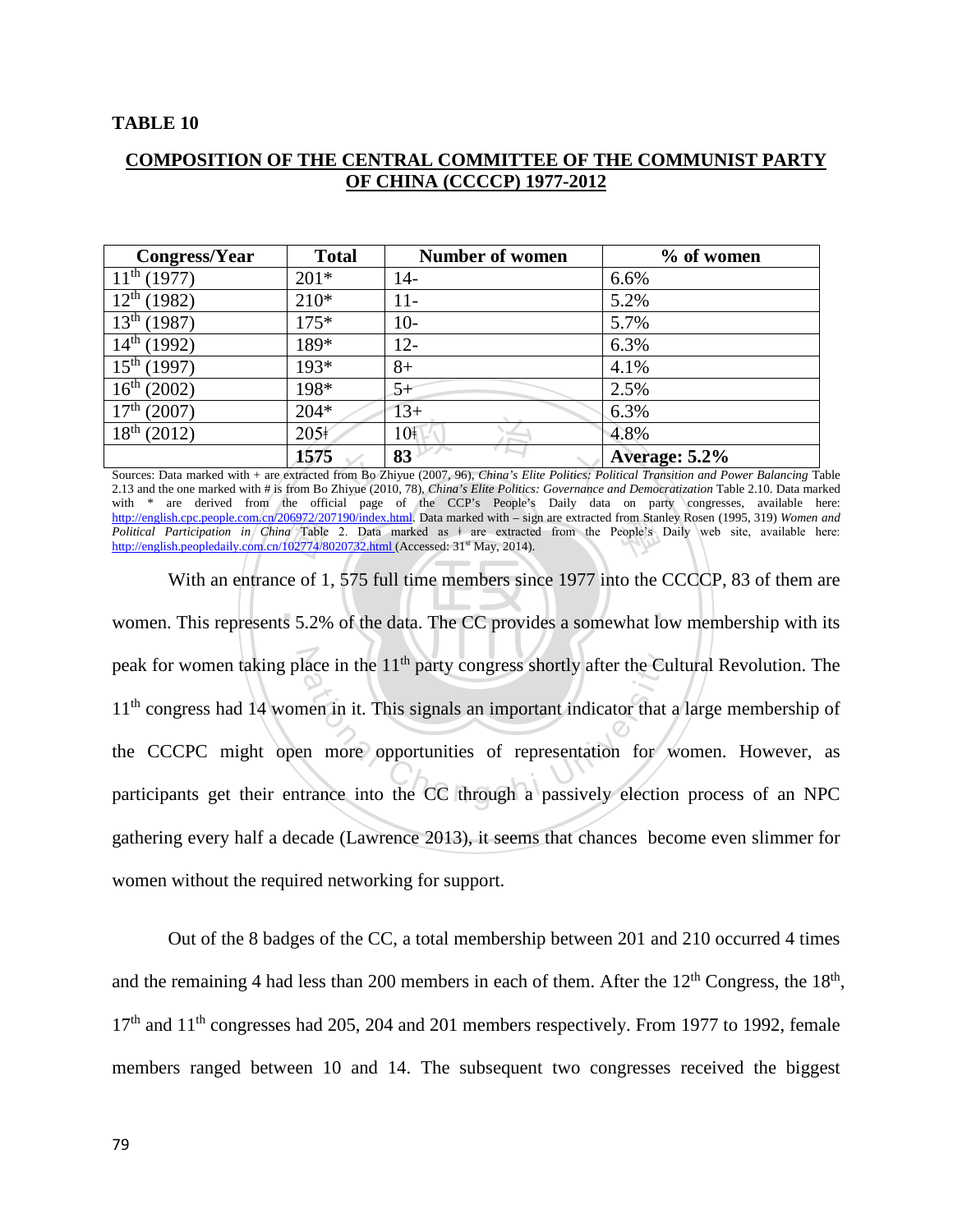downturn of 8 members in 1997 and 5 in 2002. In fact, 2002 was the worst congress with less than 3% of the membership been women. The important lesson here is the fact that this huge reduction took place immediately after Beijing's hosting of the FWCW. Reasons responsible for this are not known but the findings counter the common claim that women made a breakthrough in political institutions after the conference. In the case of the central committee, the opposite actually happened. Indeed as mentioned elsewhere, the Chinese regime responded partly to the demands of the international community but the response did not alter the gendered nature of its most important institutions.

leadership positions for women nor their full equality with men is in sight for the near future. e 17<sup>th</sup><br>ty inst<br>r won The 21<sup>st</sup> Century also has not yet proved any prospective picture for women in the central committee. In fact, the  $17<sup>th</sup>$  congress outperformed the  $18<sup>th</sup>$  by 3 people. With the pace the N Indeed the argument that diverse membership in political parties- their caucuses, committees or are membership in pointcal parties- their call<br>west intra-party democracy and gives a fair resolutions on Chinese politics seem too often to ignore<br>tself. composition of this party institution is taking, neither the suggestion for political parties to widen executive bodies improves intra-party democracy and gives a fair representation of their membership, feminist scholars on Chinese politics seem too often to ignore the level of women's membership in the CCP itself.

For a balanced analysis, it is important to consider how women's affiliation with the party influences their opportunities of leadership within it. According to an official data, as of 2012, the CCP is said to have a membership of 85.13 million, out of which, female members are 20.27 million putting them at 23.8% (People.com 2013). This means that women are a minority population within the CCP as 76% of the party's human resource is men. Even where representation in prestigious party organizations such as the Central Committee has to be based on the proportion of membership, women will have fewer leaders. In a case like this, the demand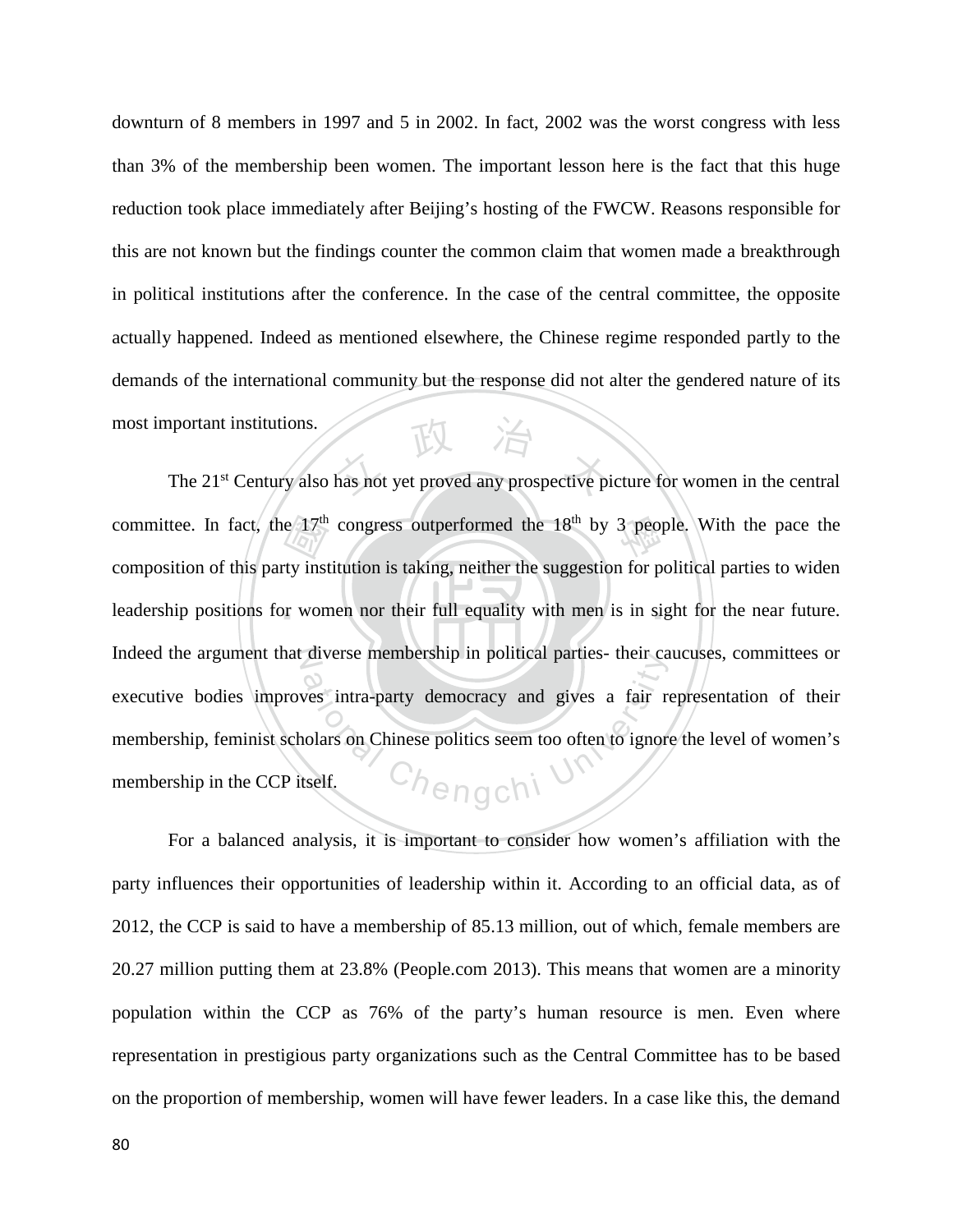for more female representation could be on the basis of each according to proportional requirement than a demand for equal representation of 50-50 for instance.

dership does not "mirror" a full<br>ve. Taking the  $18<sup>th</sup>$  CC as a case, 4.8% of power is entrusted with women (who are 10 out of 205 members) while men took more than 95% of representative power. When analyzed from this perspective, there is a power in-balance as female membership in the party was 23.8% at the time of the 18<sup>th</sup> National People's Congress but a mere 4.8% of the total number of the Central Committee membership is granted to them. This shows that the intra-party governance structure is undemocratic where leadership does not "mirror" a full picture of the membership characteristics, gender inclusive.

# **THE POLITBURO (PB)**

學

 國 Drawn from the CCCCP, the Politburo is a grand elite institution according to the power N ational Chinese political experts Bo Zhiyue (20<br>d Martin (2013) claim that it does not have an<br>co. The argument is about the not-so-hidden han pyramid of the CCP. This usually twenty-plus member organization is supposedly elected by the CC even though scholars and Chinese political experts Bo Zhiyue (2007), Joseph Fewsmith (2003) and Lawrence and Martin (2013) claim that it does not have an entire control on the formation of the Politburo. The argument is about the not-so-hidden hands of party elders and veterans on who gets into the Politburo and who is turned down. Negotiations and compromises are likely the most important features of the process of selection and election while the PBSC is getting to be a little more predictable perhaps due to what Bo calls the "political institutionalization" of rules presently unfolding in Chinese politics especially with regards to the portfolios that require an automatic seat in the PBSC than the PB itself.

Despite this, the political "black box" might still be a barrier for a definitive assumption of the selection, election and approval process as the Central Committee does not have the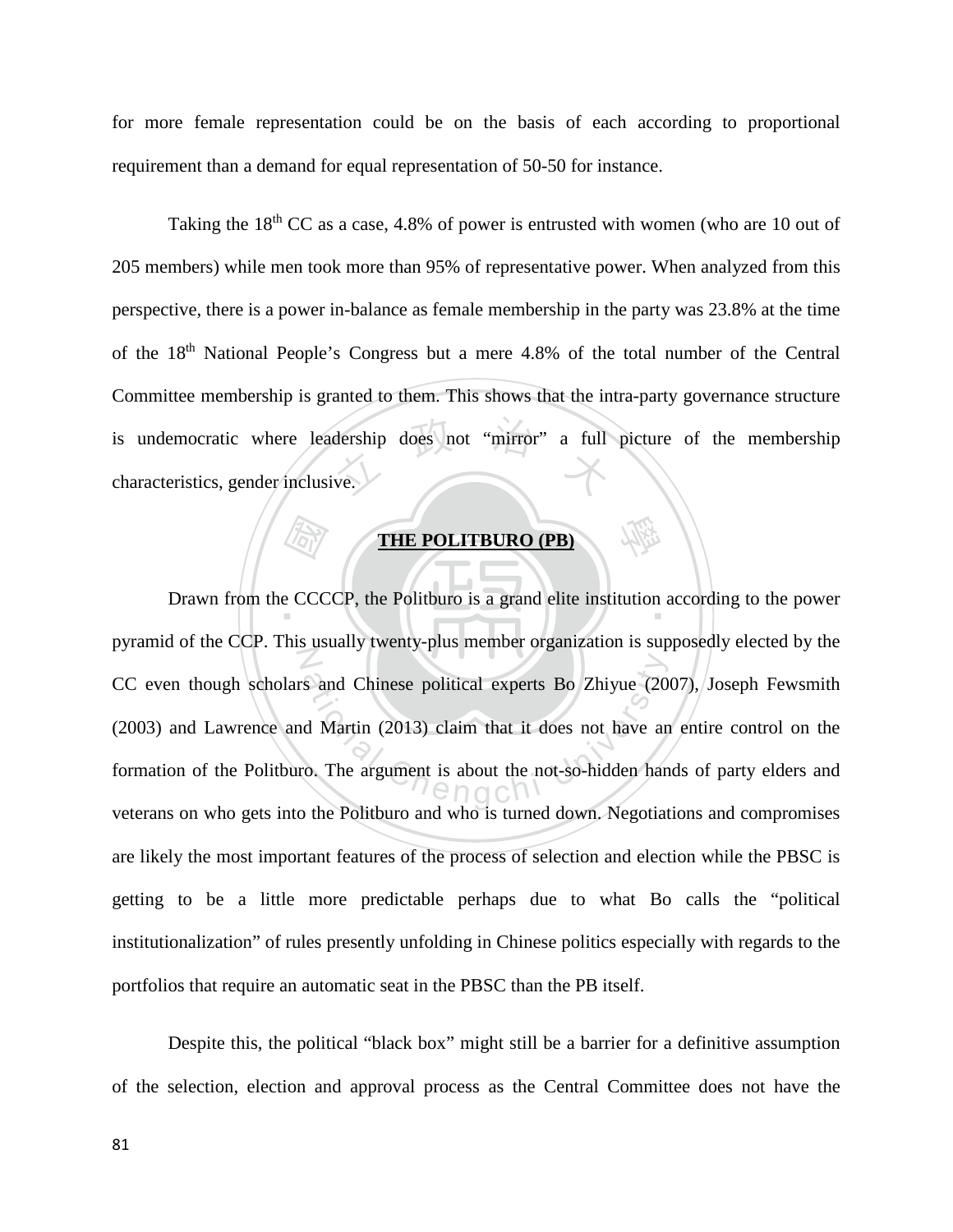overarching power it should have asserted. Whatever the selection process might be, the PB's functions are overwhelmingly important to the country's political system. This organization derives its legitimacy from Article 22 of the CCP constitution which states that: "When the Central Committee is not in session, the Political Bureau and its Standing Committee exercise the functions and powers of the Central Committee".

‧er of<br>tion of<br>his is : an institution of policy initiator ra<br>ic stability to the economy. Sulliva political decision-maker of China". According to Cheng Li of the Brookings Institution, the bureaucracy (2013). This is what I call the *Cream* of the Chinese nation. Additionally, in the words of Dumbaugh and Martin (2009, 3): "[t]he Party's most powerful policy- and decision-Martin (2009, 3). [t]ne Party's most powerful<br>tburo and its Standing Committee". It seems the<br>ast 65 years while maintaining its dominance large<br>PB. It seems to be the political body that perhaps This specification is somehow vague without tangible explanations about all the expectations and functions of the organization but Wang (1995, 2001) summarizes the primary responsibilities of the PB, as: an institution of policy initiator ranging from security, political ideology, education, domestic stability to the economy. Sullivan (2012) calls it the "chief Politburo is a combination of the highest ranking officials of the party, military and government making entity is the Politburo and its Standing Committee". It seems that the CCP has likely stayed in power for the past 65 years while maintaining its dominance largely due to how powerpolitics is played by the PB. It seems to be the political body that perhaps maintained communist rule in China with a combination of ease and vulnerability.

The establishment of the PB finds its roots from the Lenin doctrine of centralized democracy through which decision-making power resides in the hands of few (Wang 1995). Scholars have indeed agreed that the PB serves as the over-arching crown of the party with the Secretary General (president of the country) as its head (Lawrence & Martin 2013; Bo 2012, 2007; Li 2013; Dumbaugh & Martin 2009). However, it must also be noted that despite the assumption that Chinese politics is hierarchical, politics is now shifting to a more "complex,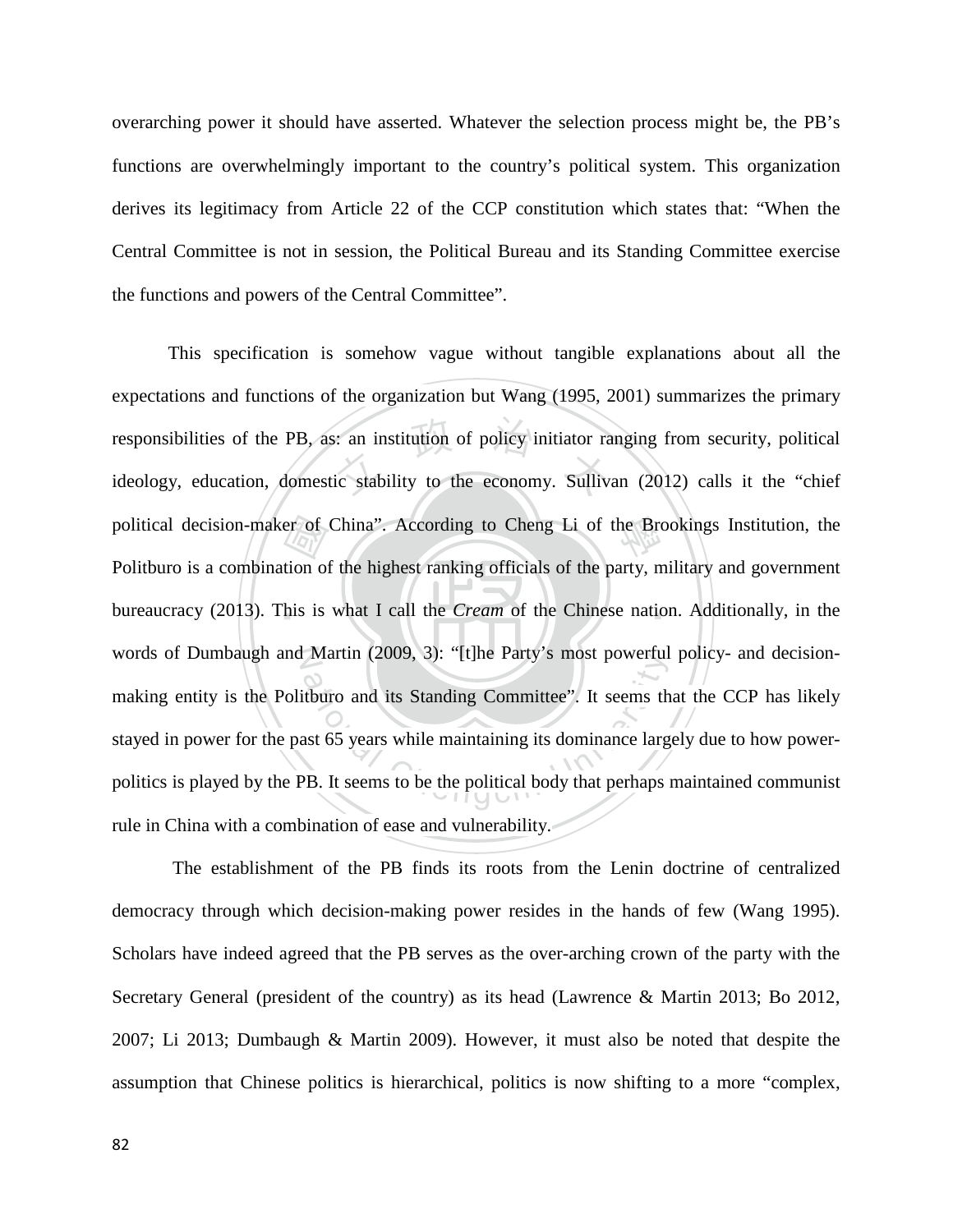diffused and at times highly competitive" where tiered contacts among political institutions might not be any more enough (Dumbaugh & Martin 2009, 1).

‧explorers<br>and the state of the state of the state of the state of the state of the state of the state of the state of the state of the state of the state of the state of the state of the state of the state of the state of ovinces, Chairpersons of the NPC a<br>ners have become automatic membe written policies while others through informal unwritten norms. In addition to membership of the execute those duties concurrently. Perhaps this is why Bo (2007) defines politburo membership as more of status than work; yet, these people are the real *movers* of the Chinese society. Membership for the PB is associated with dynamic qualifications that are both strictly and flexibly adhered to depending on the particular political climate of the time (Bo 2007). In addition to CCCCP membership to qualify for politburo entrance, another requirement is a "party standing" of five years. These rules are stipulated in the CCP constitution<sup>[25](#page-89-0)</sup> (Article 22). Lawless says that six elite regions (Beijing, Shanghai, Tianjin and Chongqing municipalities) and Guangdong and Xinjiang provinces, Chairpersons of the NPC and CPPCC, few top ranking military officers, among others have become automatic members to the PB, some through PB, all these individuals are said to be full holders of key positions within the state apparatus and

The specific are the real movers of the Chengchi University of the Chengchi University of the Politburo, experts, spectators "opaque" with little outside influence over subjected to the whole political landscape as a syste With regards to the operations of the Politburo, experts, spectators and the media share a common view that it is "opaque" with little outside influence over subject matters (Lawrence 2012). Perhaps this is related to the whole political landscape as a system and not exclusive to this organization. Despite its modus operandi, the PB and its SC run China both politically and economically. It is said to meet monthly to deliberate issues felt eminent to the country and perhaps more importantly, to the party. Whatever the case, the members act uniformly on many of the issues they are faced to deal with as decisions are not taken based on majority-based rule but mostly through consensus (Lawrence & Martin 2013, 2009).

 $\overline{\phantom{a}}$ 

<span id="page-89-0"></span><sup>25</sup> An English version of the CCP constitution is available here: http://news.xinhuanet.com/english/2007- 10/25/content\_6944738\_3.htm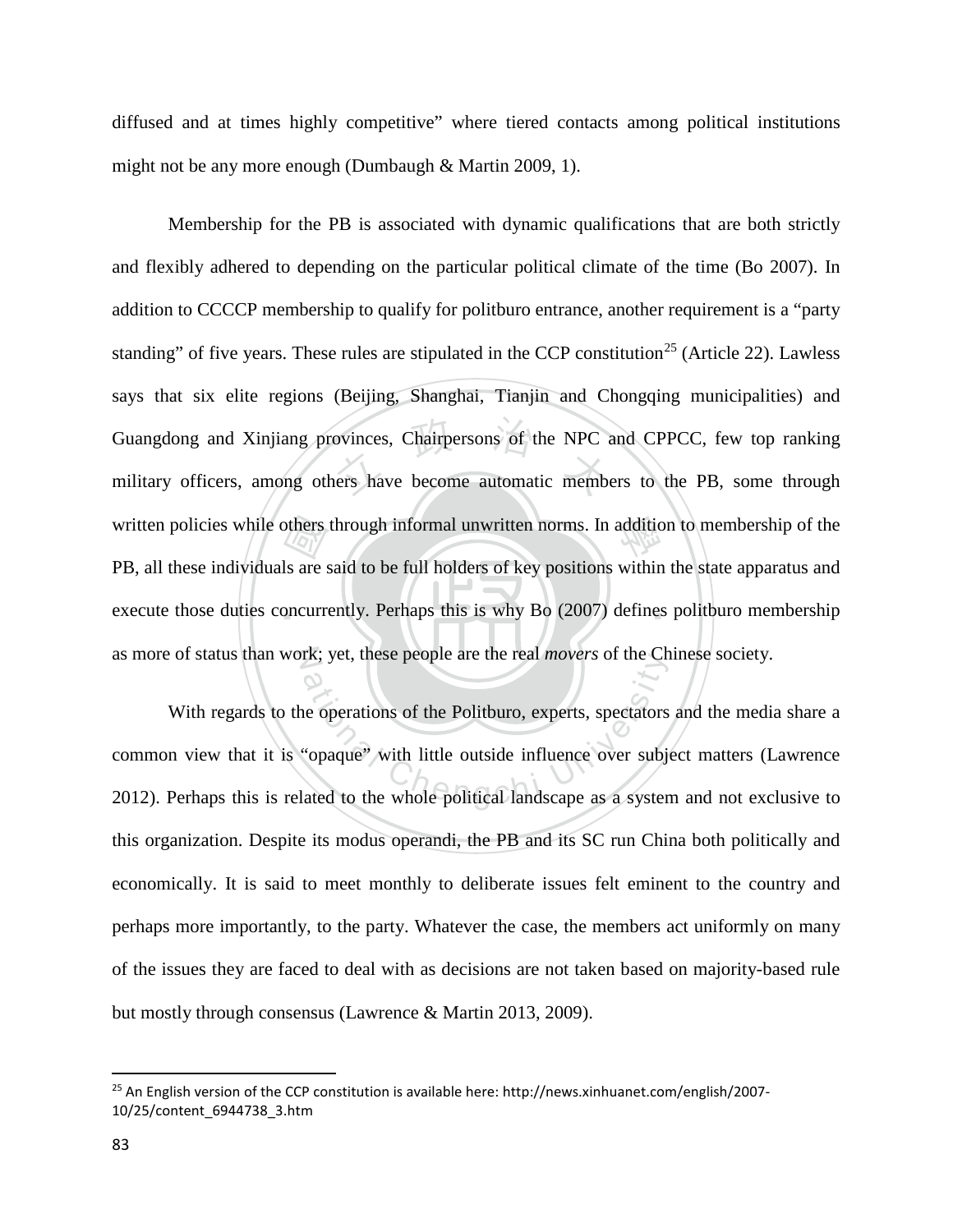Throughout its existence, only few women have made it to the PB. On the other hand, it is interesting how the very few women who have made breakthroughs in extremely male dominated circles are use as political cosmetics to hide the reality of inequality. Despite the fact she was perhaps the most renowned female politician both domestically and internationally during her time, she was only became a full member of the PB in 2002. Known as the "Iron Lady" or Margret Thatcher of China, Wu Yi exerted great influence in Chinese politics but it seems not due to her membership in the PB but in other posts such as Vice Premier, Ministers of Health and Foreign Trade and Economy.

‧**Yingcl<br>erson<br>D** Deng Since the Cultural Revolution, the 18<sup>th</sup> PB registers more female membership than any other (Li 2013). Deng Yingchao became member of the PB between 1983 and 1988 (Rosen 1995) credited her entrance to Deng Xioping's influence). In addition, Jiang Qing, wife of Mao and Ye Qun, wife of Mao's then-heir apparent were members in 1969 (Yu and Liu 2010 & Rosen 1995) heir own rights but because of the status of their husbands, Rosen continues. This shows<br>their own rights but because of the status of their husbands, Rosen continues. This shows<br>are of the women access elite institutions because of her chairperson position of the CPPCC (although Rosen claims that some people not in their own rights but because of the status of their husbands, Rosen continues. This shows that some of the women access elite institutions through political lineages or dynasties.

expected to be better heard anywhere else than the very organization that sets China's national agenda. It is through serious representation in such bodies that women's interests ranging from economic equality to social justice will be placed on the national agenda for important government action. The likelihood that China will divorce from its socialist notion of women's empowerment taking place as the country develops will only shift when female representatives are able to command for greater commitment both in principle and practice for gender specific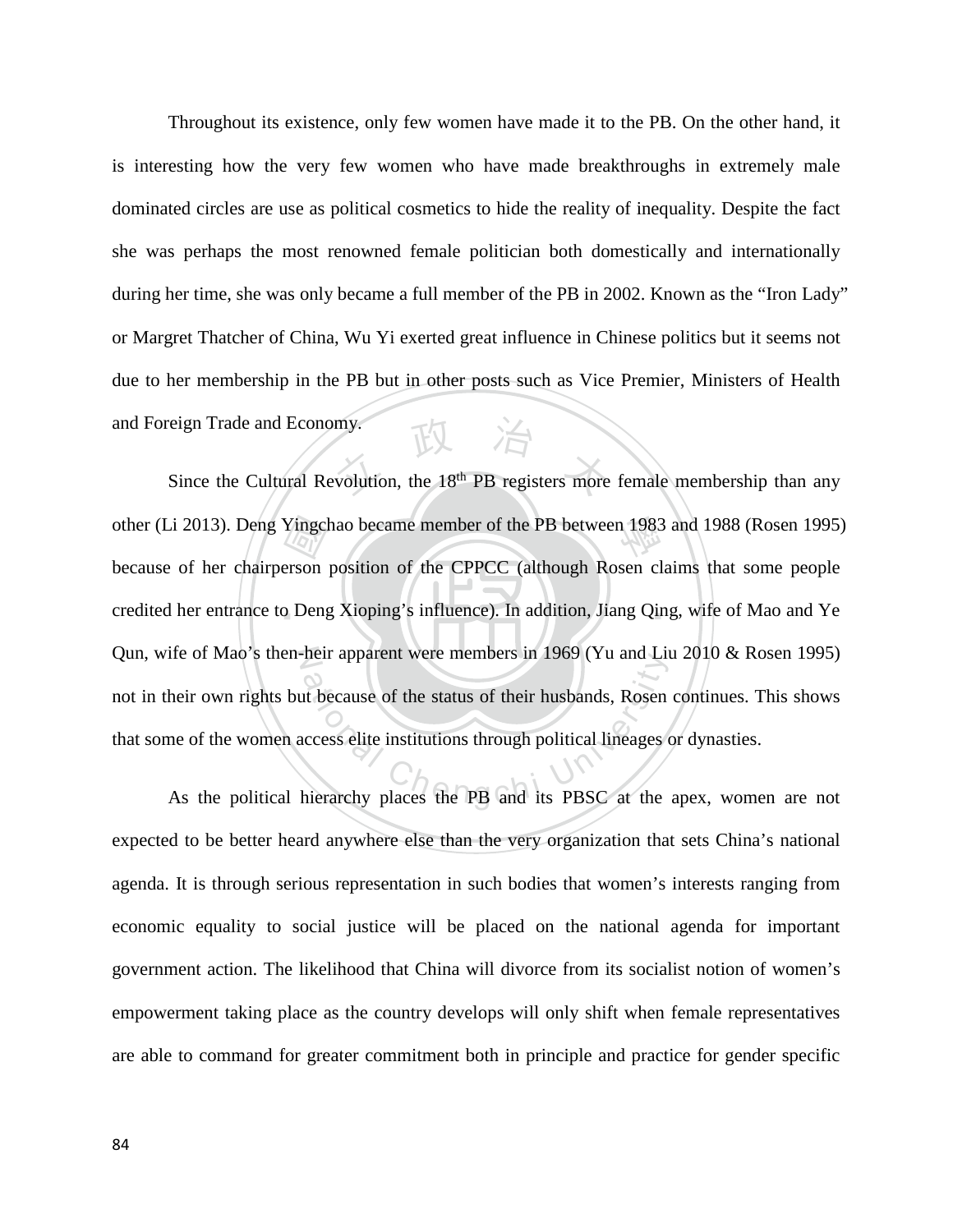programs and solutions. This however will likely be a farce until the number of women representatives escalate dramatically.

## **TABLE 11**

| <b>Congress/Year</b>                                                                                                                    | <b>Total</b>    | <b>Number of women</b> | $%$ of women  |
|-----------------------------------------------------------------------------------------------------------------------------------------|-----------------|------------------------|---------------|
| $11^{th}$ (1977)+                                                                                                                       | 26              | 0                      | 0%            |
| $12^{th}$ (1982)+                                                                                                                       | 25              |                        | 4%            |
| $13^{th}$ (1987)+                                                                                                                       | 14              | 0ŧ                     | 0%            |
| $14^{th}$ (1992)+                                                                                                                       | 20              | 0 <sup>†</sup>         | 0%            |
| $\sqrt{26}$ 15 <sup>th</sup> (1997)                                                                                                     | $22*$           |                        | 0%            |
| $16^{th}$ (2002)                                                                                                                        | $24*$           |                        | 4.1%          |
| 17 <sup>th</sup><br>(2007)                                                                                                              | $25*$           | Ĥ                      | 4%            |
| 18 <sup>th</sup><br>(2012)                                                                                                              | 25 <sup>†</sup> | 2 <sup>†</sup>         | 8%            |
|                                                                                                                                         | 181             | 5                      | Average: 2.7% |
| Sources: Data corresponding with + are derived from Stanley Rosen (1995, 318), Women and Political Participation in China. Table 1 Data |                 |                        |               |

# **COMPOSITION OF THE POLITBURO 1977-2012**

Final<br>
+ are der<br>
iiller (201<br>
actional A<br>
and 20 marked with \* are derived from Miller (2011, 2), *The Politburo Standing Committee under Hu Jintao* Table 1. Data marked with ǂ, see Cheng Li (2013, 3-4) *A Biographical and Factional Analysis of the Post-2012 Politburo.* Table 1

‧‧ 5 were women thus representing 2.7% of the membership. 1977 was the year with the largest PB senting 2.7% of the membership. 1977 was the year.<br>no woman just like the  $13<sup>th</sup>$  (14), 14<sup>th</sup> (20) and<br>membership. In addition, 1977 was immediately<br>Revolution. The allegations against his widow Between 1977 and 2012, there have been 181 full members of the Politburo, out of which membership but it had no woman just like the  $13<sup>th</sup> (14)$ ,  $14<sup>th</sup> (20)$  and  $15<sup>th</sup> (22)$  which are Politburos with the least membership. In addition, 1977 was immediately after Mao's death and the end of the Cultural Revolution. The allegations against his widow Jiang Qing for the "excesses" of the Cultural Revolution and her roles (Yu & Liu 2010) might have affected the recruitment of women into the organization as she was a member from 1969 until 1976 (Rosen 1995).

The following badge (1982) witnessed the entrance of one female (Deng Yingchao)<sup>[27](#page-91-1)</sup>, not because of her gender but by virtue of her relation with Deng Xiaoping and a sort of political

<span id="page-91-1"></span>l

<span id="page-91-0"></span><sup>&</sup>lt;sup>26</sup> In Li's calculation, Wu Yi was included as a full member in the 15<sup>th</sup> PB but she actually was an alternate member at the time. See Li 2013 (p3) for details and China Vitae at: http://www.chinavitae.com/biography/Wu\_Yi|33 for Wu's full official biography.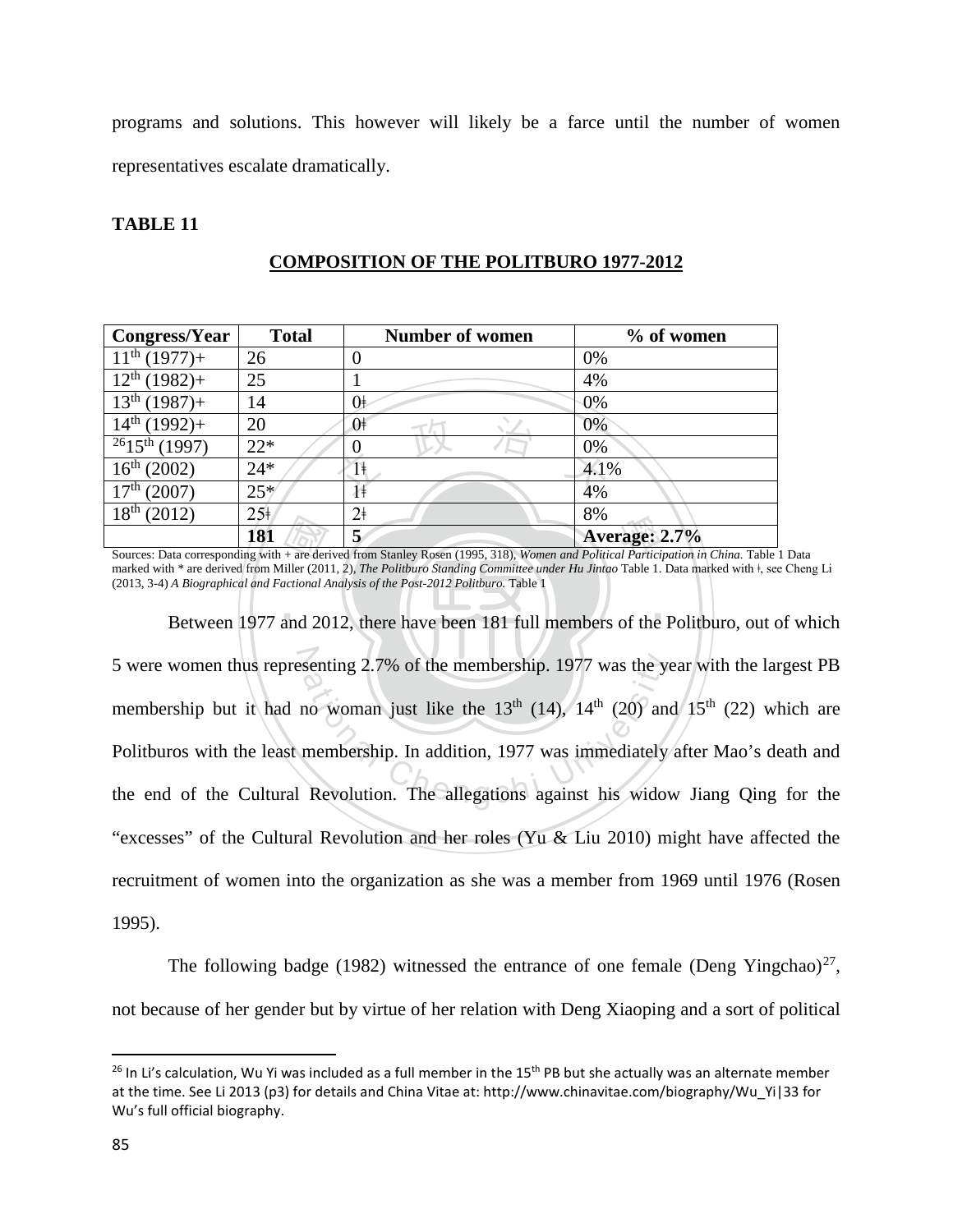Example 10 as in the cases of War<br>Liu got a political compensation of N<br> compensation as a widow of a veteran party leader (Rosen 1995). A 15 year vacuum period existed before another female member entered through the  $16<sup>th</sup>$  PB. The  $16<sup>th</sup>$  and  $17<sup>th</sup>$  both had one, Wu Yi and Liu Yandong respectively. As Cheng Li noted, 2012 is the peak of women's entrance into the PB since the Cultural Revolution. When viewed critically, Liu maintained her position may be because she failed to be elevated to the PBSC as it was widely speculated among China spectators and even some scholars (Bo 2012(b); Li 2012; The Economist 2012; McDonell 2012). Having been in the PB for five years already, some of her male counterparts she entered with were elevated to the PBSC as in the cases of Wang Qishan or Zhang Gaoli<sup>[28](#page-92-0) [29](#page-92-1)</sup>. Instead of a lift to the PBSC, Liu got a political compensation of Vice-Premiership thus granting her an elevation somewhere else.

On the other hand, it is also important to note that China is not immune to the practice of<br>1 dynasty. In fact, China has an institutionalized practice of political hereditary system<br>be objected as a communist vector as a political dynasty. In fact, China has an institutionalized practice of political hereditary system Exercise politics. Liu Yandong is considered a "prince<br>oes not achieve her political success entirely b<br>is must have played an important role. where the children of former communist veterans have opportunities of excelling in the political system in modern Chinese politics. Liu Yandong is considered a "princeling" (Chen 2013; Bo 2007). Liu of course does not achieve her political success entirely based on her political inheritance but clearly this must have played an important role.

 Sun Chunlan on the other hand, did not gain her entrance into the PB because of the drive for gender inclusiveness. She became a member by virtue of her position as the Party Chief of Tianjin Municipality which now has an "elite" status with a privilege membership into the PB starting in the 1980s (Bo 2007). The lack of women's access to the most important political

 $\overline{\phantom{a}}$ 

<sup>&</sup>lt;sup>27</sup> Stanley Rosen notes that Deng Yingchao, entered the PB in 1978 and resigned in 1985. What must have been the cause of her resignation is not known while the  $12^{\text{th}}$  Politburo came into existence in 1982. The ambiguity about her late entrance and early exit is not known to the researcher.

<span id="page-92-1"></span><span id="page-92-0"></span><sup>&</sup>lt;sup>28</sup> For details of the membership of the 17<sup>th</sup> Politburo, see: http://www.fas.org/sgp/crs/row/RS22767.pdf <sup>29</sup> For a full list of the 18<sup>th</sup> PBSC, see: http://news.xinhuanet.com/english/special/18cpcnc/2012-11/15/c\_131976451.htm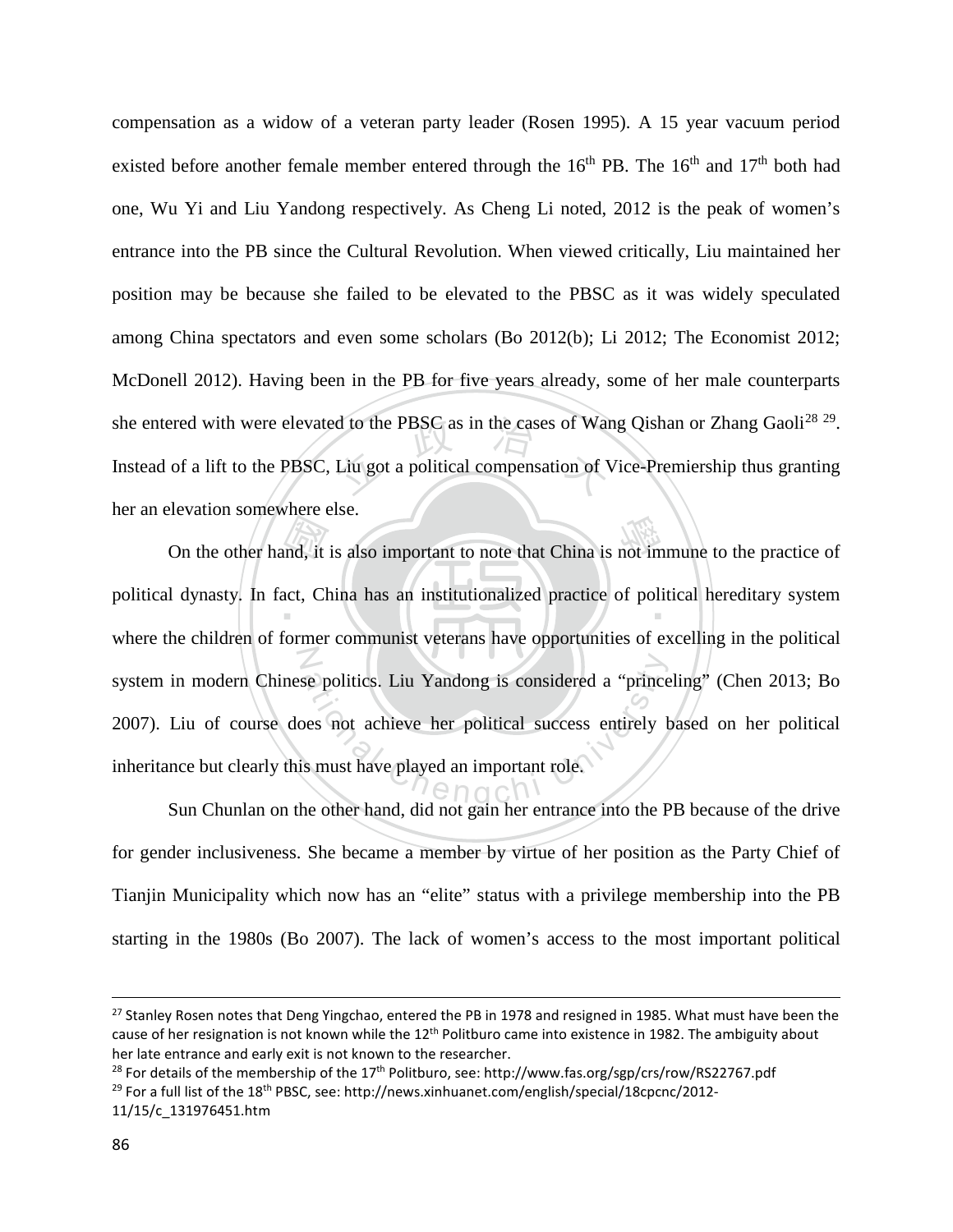organizations reflects a disadvantaged position of women in China's elite political life. It is ironic that the CCP proclaims to be a proponent of women's political advancement-at least this is true to some extent- with the gender equality policies and laws initiated for women's equality. Interestingly, these initiatives are only meant for lower level politics and the party's most important institutions become sacred-no-go-areas for women. The case of Sun Chunlan links to the finding that women's leadership at provincial level has a close link with access to other party organizations.

What women wanted was not a political surrogating but real commitments and actions that grant<br>them and men as equals in the determination of the affairs of their societies by occupying not<br>ank low lovel sects in party exer Party Congress was held in 1997, two<br>ioned earlier, the Beijing conference them and men as equals in the determination of the affairs of their societies by occupying not N hat Beijing listened to the calls of the UN and<br>the but it did so according to the wish of the CCP.<br>the PB, the CCP regime is not yet prepared to sha In addition, the  $15<sup>th</sup>$  Party Congress was held in 1997, two years after China's landmark hosting of the FWCW. Mentioned earlier, the Beijing conference was a moment of push-up for parity. Basically, it was the language spoken and promoted during the span of the conference. only low level seats in party organizations, village committees or heads of social establishments. Indeed it is undeniable that Beijing listened to the calls of the UN and the global feminist or gender equality movement but it did so according to the wish of the CCP.

From the case of the PB, the CCP regime is not yet prepared to share its most prestigious positions with women; not even China's educated and economically reliant women who are as skilled and exposed as men. Indeed China has many Liu and Suns but the data confirms a tendency of political prestige being mostly kept for men who have been socialized and prepared for the most parts of their lives for these responsibilities.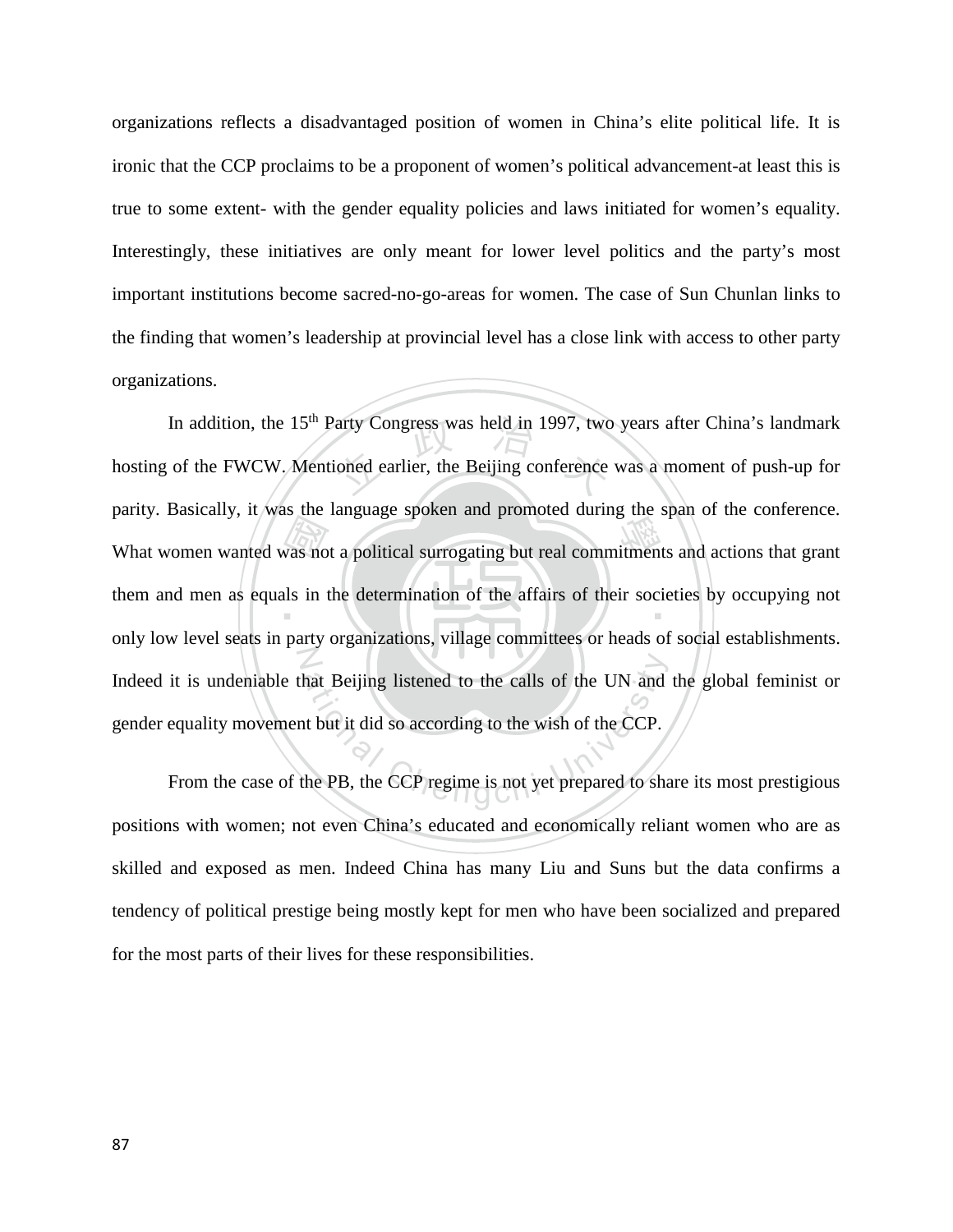#### **POLITBURO STANDING COMMITTEE**

ently, the 18<sup>th</sup> PBSC has seven (7) m<br>on in the portfolio of Secretary Gener 學 The powerhouse of the CCP and by extension, the PRC is its Politburo Standing Committee. The PBSC is the most superior institution in Chinese politics- sitting at the peak of the CCP hierarchy with people having both the initial and final say on anything about Chinese politics especially at central level. This is what Wang (1995) calls "apex of the apex". It is said to be as secretive as its superior status, keeping its operations from public view while determining China's present (Wang 1995, 2001; BBC 2012a) and perhaps its future too. Members are drawn from the larger PB and currently, the  $18<sup>th</sup>$  PBSC has seven (7) members. The president of the country heads the organization in the portfolio of Secretary General but who is now referred as "one among equals" (Beech 2012; Lawrence 2012 & Li 2012).

‧‧ Beech?<br>writes<br>eads o others. Like their predecessors (at least from the Jiang Zemin and Hu Jintao eras), these men of "equals" are expected to run the affairs of China likely for the next decade except for those who might reach the age limit r Hannah Beech writes in the *Time* that: "In China, there is not just one wizard, but seven". The remaining 6 are heads of the parliament, the Central Party School and the cabinet, among "equals" are expected to run the affairs of China likely for the next decade except for those who might reach the age limit requirement of 68 which leads to one's exit according to Bo (2007) and Lawless and Martin (2013).

Having a PBSC in the CCP started in 1956 (Dexter 2012) and since then, the institution has asserted immense power both implicitly and explicitly. While the PBSC and the PB should have been answerable to the CCCCP, the opposite seems to be the reality by all evidences. Because of the composition of the PB, its relatively larger membership and other responsibilities of the members, it is the PBSC and the Secretariat that runs the daily affairs of the country (Lawrence and Martin 2013). Even though little is known about the inner workings of the body,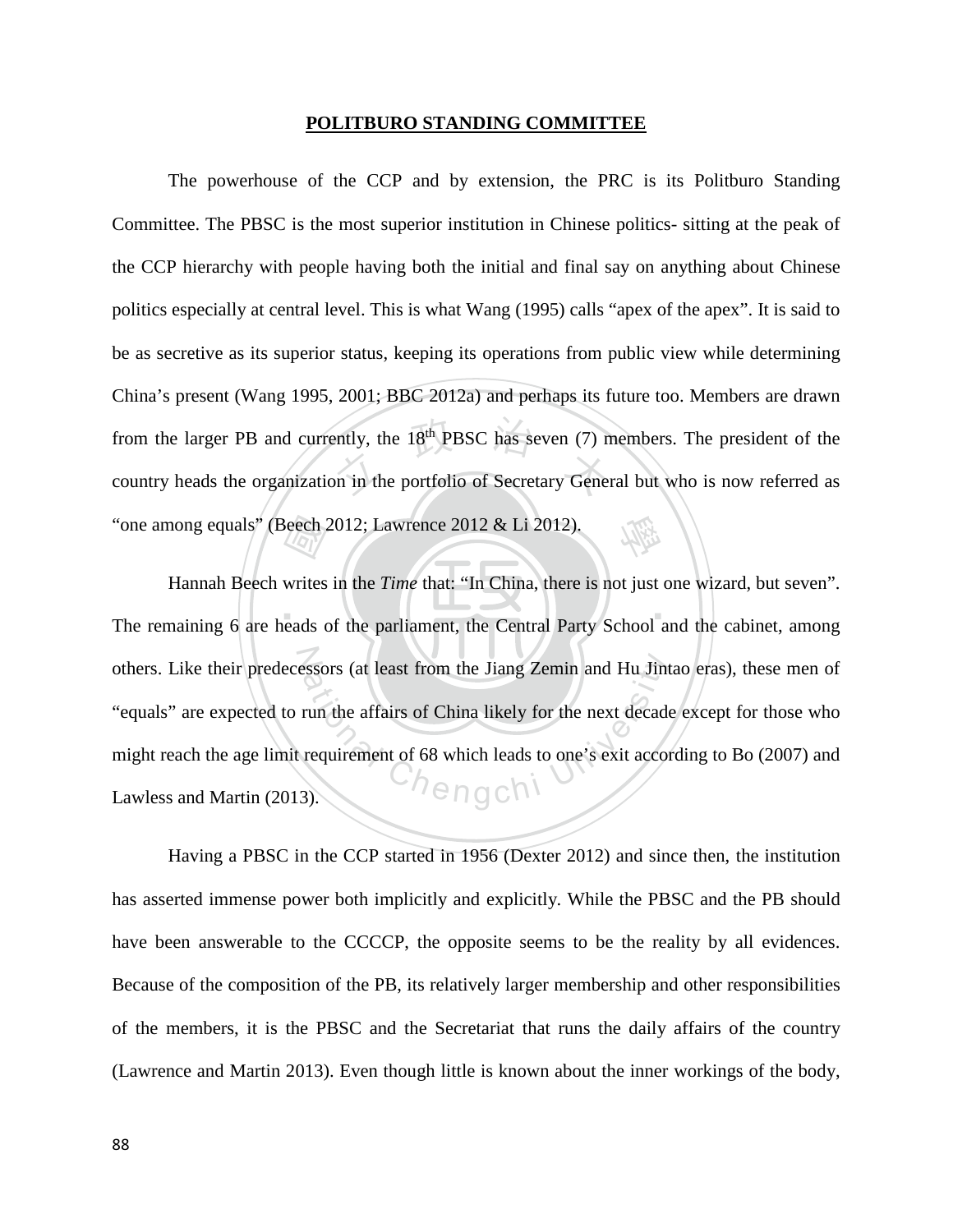researchers conclude that the PBSC weaves the Chinese society. The institution provides the most important governance responsibilities of a modern nation state being "responsible for the country's political and ideological affairs, economic and financial administration, foreign policy, public security, and military operations" (Li 2012, p1-2). The PSCB embodies and decides all policy matters that are to be initiated, governed or not by all other organs of the government and the party.

ve stit<br>
1 influ<br>
1 as been an exclusive men's club. Z<br>today mostly because of its occupati matters that they believe stitch China together as a nation while also posing to the world as a ‧ Mentioned earlier, the seven most powerful individuals of China are the PSCB members but since its founding, it has been an exclusive men's club. Zhongnanhai as a state house glorifies the power of China today mostly because of its occupation by the PBSC dealing with powerful state that can influence global affairs through its wealth as well as a unique political system.

# **TABLE 12**

N

| <b>TABLE 12</b>                                                  |              |                        |            |
|------------------------------------------------------------------|--------------|------------------------|------------|
| <b>COMPOSITION OF THE POLITBURO STANDING COMMITTEE 1978-2012</b> |              |                        |            |
|                                                                  |              |                        |            |
|                                                                  |              |                        |            |
| Congress/Year                                                    | <b>Total</b> | <b>Number of women</b> | % of women |
| $11^{\text{th}}$<br>$(1977)$ $\dagger$                           | 8            | 0                      | 0%         |
| 12 <sup>th</sup><br>$(1982)*$                                    | 6            | $\theta$               | 0%         |
| 13 <sup>th</sup><br>$(1987)*$                                    | 5            | 0                      | 0%         |
| 14 <sup>th</sup><br>$(1992)*$                                    | 7            | 0                      | 0%         |
| $15^{th}$ (1997)*                                                | 7            | 0                      | 0%         |
| 16 <sup>th</sup><br>$(2002)*$                                    | 9            | $\overline{0}$         | 0%         |
| $17th (2007)*$                                                   | 9            | $\overline{0}$         | 0%         |
| 18 <sup>th</sup><br>$(2012)+$                                    | 7            | $\overline{0}$         | 0%         |
|                                                                  | 58           | $\boldsymbol{0}$       | 0%         |

## **COMPOSITION OF THE POLITBURO STANDING COMMITTEE 1978-2012**

Data marked as \*, see: Allice Miller (2011, 2), *The Politburo Standing Committee under HU Jinta,*. Data marked as + See: Cheng Li (2013, 3-4) *A Biographical and Factional Analysis of the Post-2012 Politburo.* Table 1 Data marked as ǂ, see, China Today at [http://www.chinatoday.com/org/cpc/cpc\\_11th\\_congress\\_standing\\_polibureau.htm](http://www.chinatoday.com/org/cpc/cpc_11th_congress_standing_polibureau.htm) (Accessed: 25<sup>th</sup> May, 2014)

During the period under review, the PBSC performs worse than any other organization

with regards to women's membership. Between 1977 and 2012, there were 58 entrances into this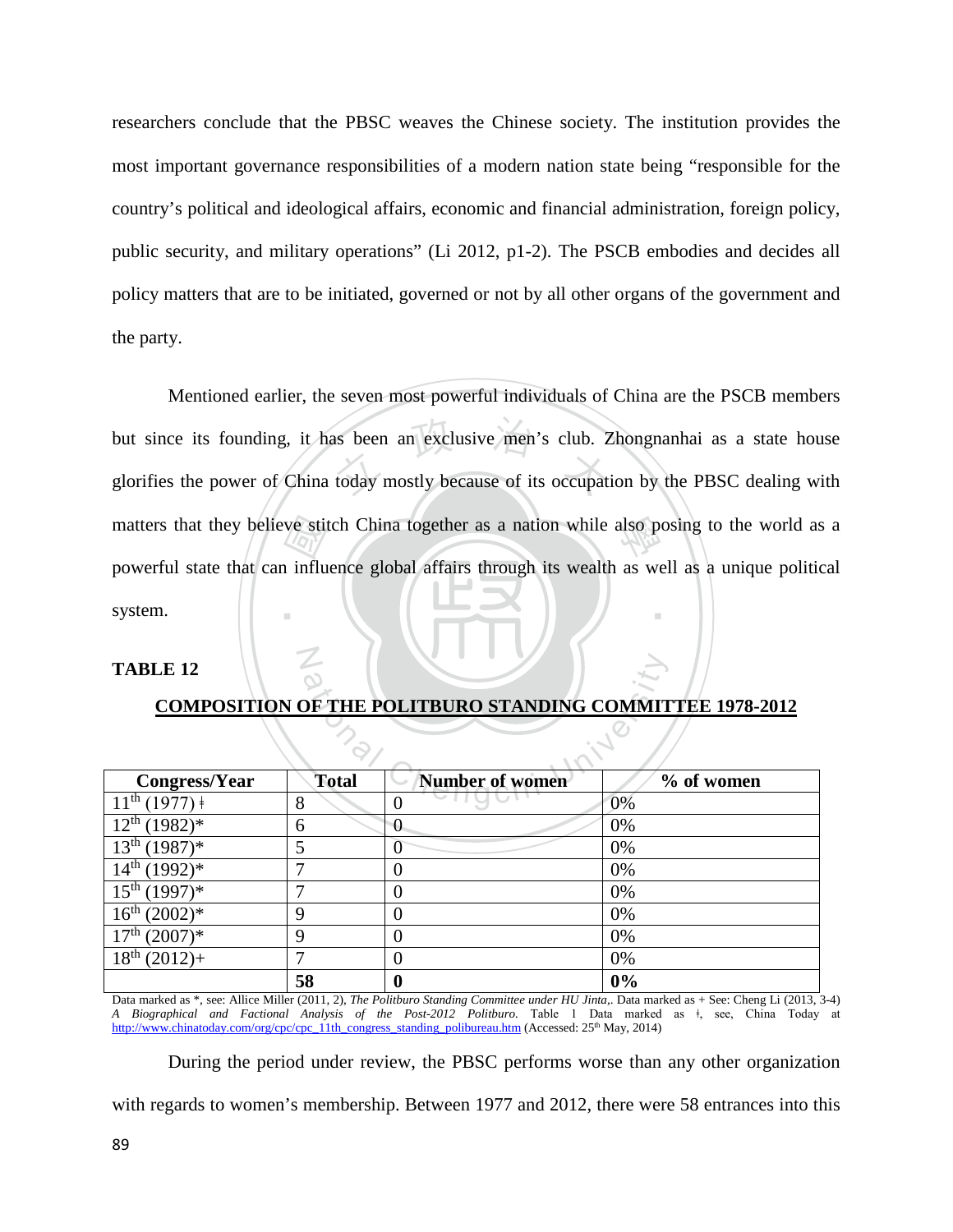powerful institution but none was a woman. The reason for the lack of entrance seems to be inter-connected but prominently, this has to do with the positions that fill the PBSC and the Chinese political system's inner-power struggle instead of public competition. Bo Zhiyue outlines certain positions that give an automatic entrance opportunity to the PBSC (although few exceptions might exist).

‧ature<br>
ship<br>
premier<br>
premier<br>
premier<br>
premier<br>
premier<br>
premier<br>
premier<br>
premier<br>
premier<br>
premier<br>
premier<br>
premier<br>
premier<br>
premier<br>
premier<br>
premier<br>
premier<br>
premier<br>
premier<br>
premier<br>
premier<br>
premier<br>
premier<br>
pr 13; BBC 2012a  $\&$  Bo 2007). From<br>in the period under review if not the Notably, China's legislature never has a female Speaker/Chairperson, a female never rose to the cabinet shows all Vice-Premiers during the period under review are men except Wu Yi and Liu N Yandong. Perhaps this exclusion also reinforces the CCP's habit of granting female politicians Equision also removes the CCP s habit of grain<br>women's issues. If there were a position dealing<br>e PBSC, perhaps the party will enthusiastically They include the Party Secretary General, Premier, Chairpersons of the NPC and CPPCC, Chief of the Party Secretariat, Head of the Central Party Discipline Commission and the first Vice Premier (Lawrence 2013; BBC 2012a & Bo 2007). From this breakdown, women have hardly held these positions in the period under review if not the entire history of the PRC. party's highest leadership position as Secretary General and the limited data available on the with positions deemed as *women's issues.* If there were a position dealing with family planning and child nutrition in the PBSC, perhaps the party will enthusiastically welcome women on board.

The first PBSC immediately after the Cultural Revolution was larger than the 4 succeeding ones. Therefore, it is evident that entrance into the SC must have been based on competitive power struggle and compromise on the sides of those who entered and their fractions or political protégés that enabled their entrance into the organization. This period coincided with Deng's membership in the  $12<sup>th</sup>$  PB but she was not granted an opportunity to sit in the PBSC.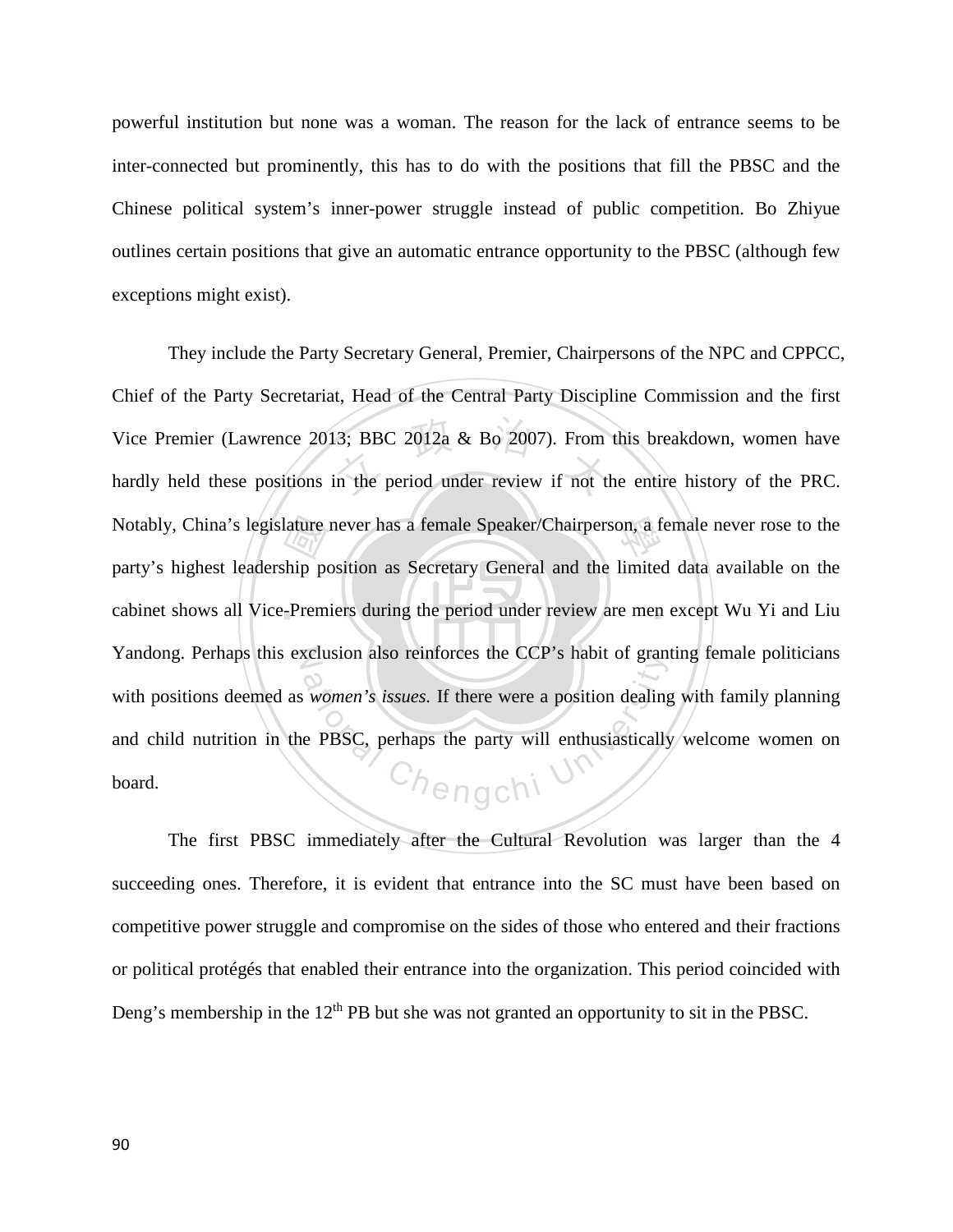An expansion happened in 2002 and 2007 in the PB and both periods received 1 female member. Similar expansion happened in the PBSC, the number moved upwards (9 people) but no opportunity of entrance took place. Despite an opportunity of membership expansion in the 16<sup>th</sup> batch, Wu Yi, did not make it to the PBSC because she was not the First Executive Vice-Premier at the time.

ne 18<sup>th</sup><br>remier<br>highes PB. In reality, State Councilors do<br>30 2007). Regardless of this, there co for her entrance into the 18<sup>th</sup> SC because Zhang Gaoli is the 1<sup>st</sup> Vice-Premier (and he therefore A similar repetition followed in 2012 by Liu Yandong failing to enter the body. One could have argued in 2007 that because of a possible norm constraint (as a State Councilor) limited her entrance to the PB. In reality, State Councilors do not generally enter the PB (Lawrence & Martin 2013; Bo 2007). Regardless of this, there could be little possibility if any sits together with the Premier in the PBSC) while Liu comes second on the Vice-Premiership list.

 $\mathbf{A} \times \mathbf{B}$ PB. Hence in November 2012, 7 men in matching dark suits were paraded on the stage of the 2012, 7 men in matching dark suits were parad<br>nembers of the 18<sup>th</sup> Politburo Standing Commi<br>mal closure of anticipation for a female memb<br>ot have an equal weight with her male counterpa Therefore, the highest post she could reach at the moment is membership in the general People's Great Hall as members of the 18<sup>th</sup> Politburo Standing Committee of the CCP. This moment marked the formal closure of anticipation for a female membership. China's "most powerful" woman does not have an equal weight with her male counterparts. Indeed, the core of power in the CCP has neither a reserved seat nor a competitive one for women throughout the party's existence. Not even Madam Mao passed the line into the PBSC.

A chance of turning a lifelong exclusion and undermining women's contribution at the top echelon of politics is yet to have an opportunity to change. One thing is apparent is the fact that exclusion of women from the PBSC has a direct effect on the morality of the female politicians who have made it closer to the top as well as a limitation to those on the grassroots.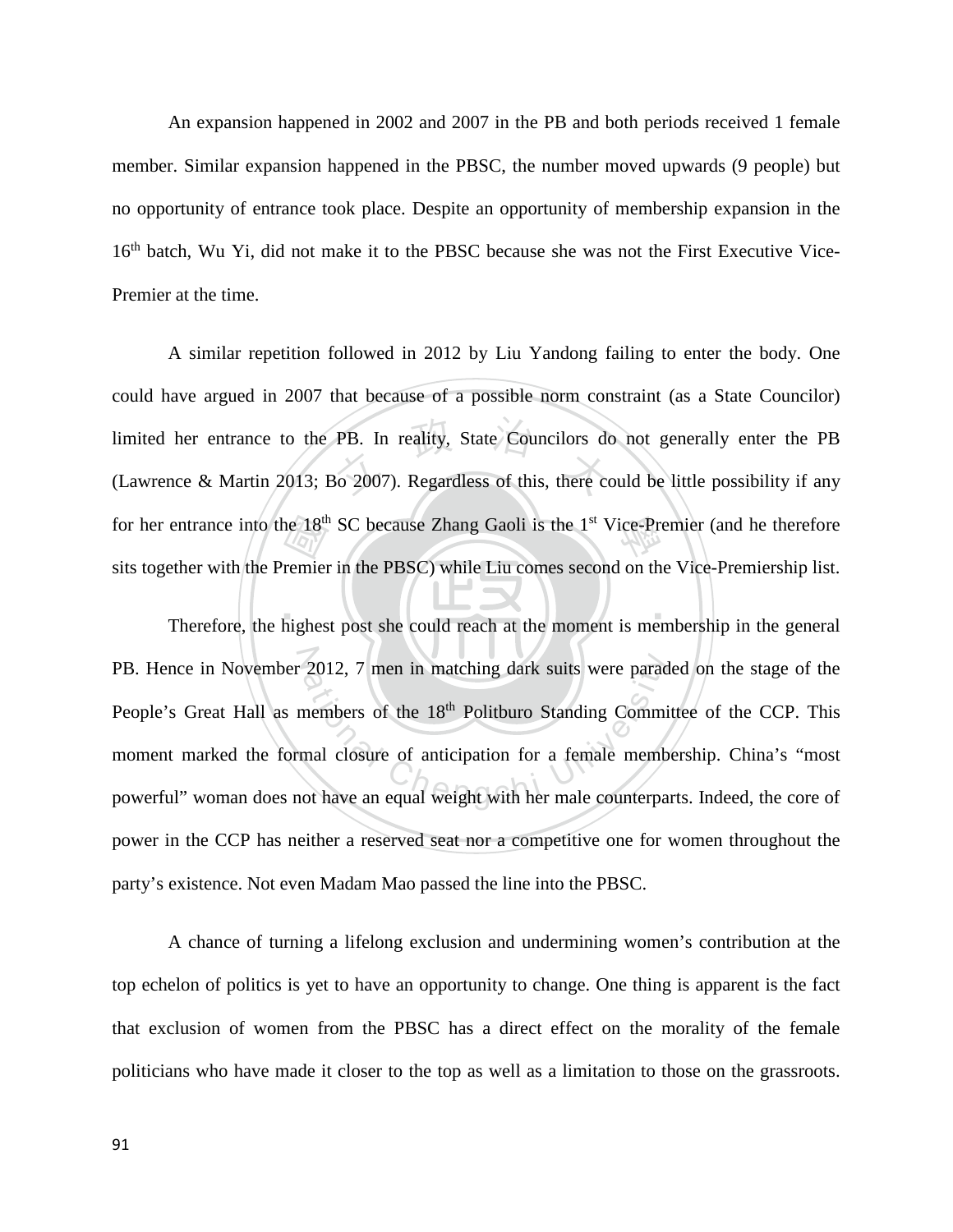Indeed the glass ceiling is a reality in the CCP hierarchy and it happens in a formidable way against its victims.

For the next five years (from 2012), Liu will continue in her position as a PB member with a legacy like her predecessors who were close to the core but the glass-ceiling barred them from reaching the highest level. As she steps down in 2017 both due to her age and term limit, Sun Chunlan will be 67 by then. Even though her fate will clearly depend on this, she would not have reached the age limit (68) that would have warrant an exit.

 $\mathbf{A}$  .  $\mathbf{A}$  ,  $\mathbf{A}$  ,  $\mathbf{A}$  ,  $\mathbf{A}$  ,  $\mathbf{A}$ Standing Committee, it will depend on which women are able to enter the CC as full members, their professional backgrounds, the connections they share with which political figures at the moment and the positions they will on, the world will watch yet again an climate the country will be experiencing around such a period. Whatever might be the case, the data shows that as of 2013, women's participation in all the elite political institutions do not meet the global 30% benchmark In case of her retention, the world will watch yet again an opportunity of ascendance to the inner-cohort of the supreme power. For the entrance of members in the 19th PB and its their professional backgrounds, the connections they share with which political figures at the moment and the positions they will be recruited for, and of course the economic and political data shows that as of 2013, women's participation in all the elite political institutions do not meet the global 30% benchmark as it ranges between an average of 0% and 21.4%, the least found in the PBSC while the parliament has the highest.  $\bigcirc$ 

Data of this magnitude provide an in-depth understanding of power distribution within the society. The parliament and its affiliated committees for example have to be shared with a more diverse representation; more women from various backgrounds have to share the negotiating table with men. As for other state institutions such as the cabinet, membership should not be determined by other factors such as party affiliation in absent of a balanced gender reflection. It is useful to note here that despite women's present in the cabinet, it is important that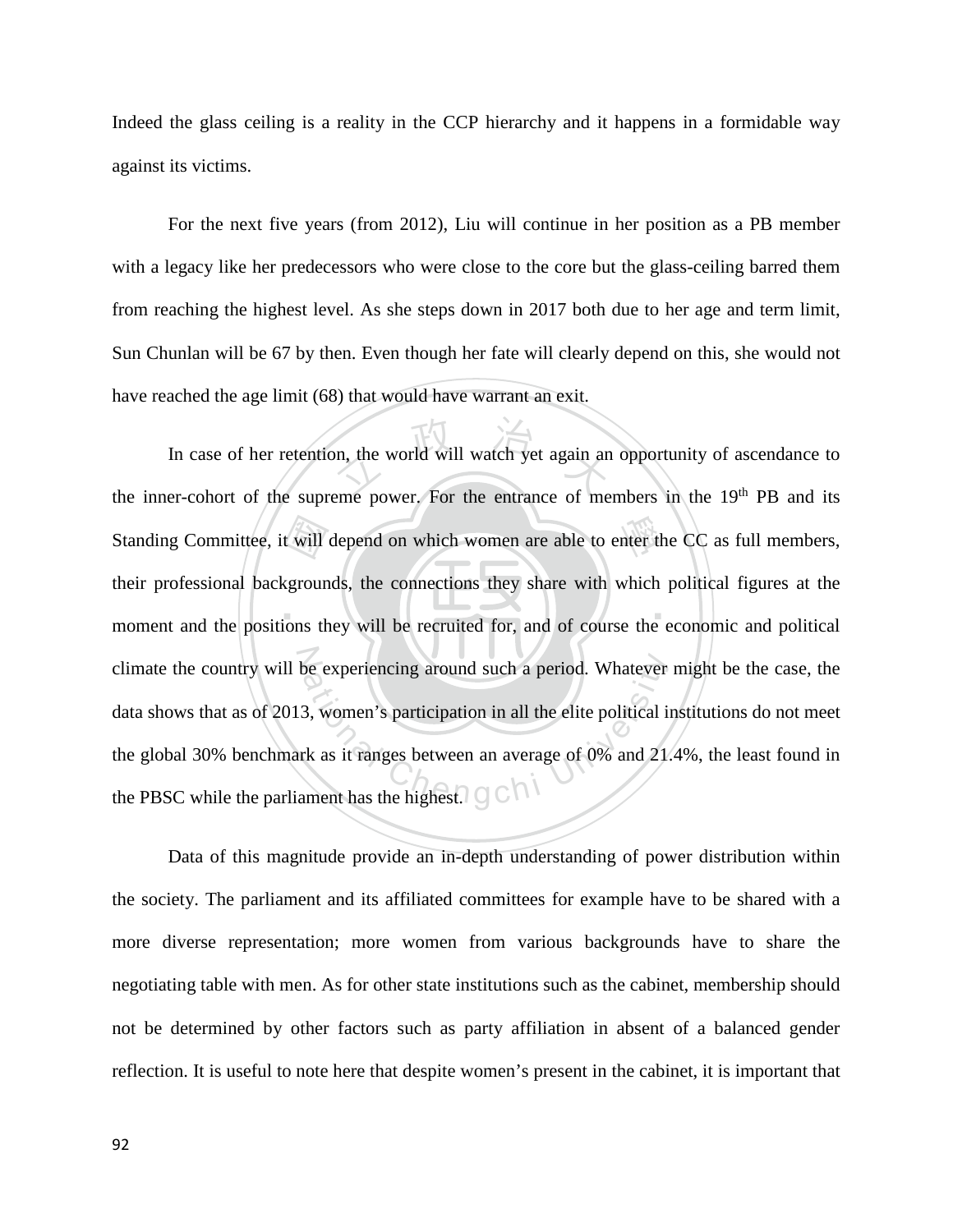portfolios are shared based on expertise and not gendered roles of men and women. In other organizations of the party also, especially the PB and PBCS, representation has to be broaden to reflect the different social and economic classes of the society. Therefore, political institutions should be shared by men and women to determine how their society should be governed as equal members.

gender equality. In reality, the efforts seem to be too slow. ed by<br>n to m<br>lity, th perspective, the country does not lack the potential of improving political parity between men<br>and women. Practically, on the other hand, the CCP as well as the Chinese society seems to be extensively constrained by gender stereotypes and socio-cultural practices that reinforce ‧ The last two chapters have analyzed some of China's most important political institutions and the possible factors that have limited women's greater presence in them. From a theoretical perspective, the country does not lack the potential of improving political parity between men women's subordination to men even though the party has declared countlessly that it supports

Indeed, this point to the fact that China is moving too fast economically but slowly in its<br>1 advancement that will guarantee the citizens an equal opportunity to determine the<br>1 of their society without structural and ide political advancement that will guarantee the citizens an equal opportunity to determine the affairs of their society without structural and ideological barriers. Investment in women's political presence is indeed a "smart investment" the regime cannot continue to ignore. Such venture also should not be used as a strategy to achieve other vested interests and it must be done in a reflective way that includes women of all backgrounds as in level of education, geographical difference, economic and social classes.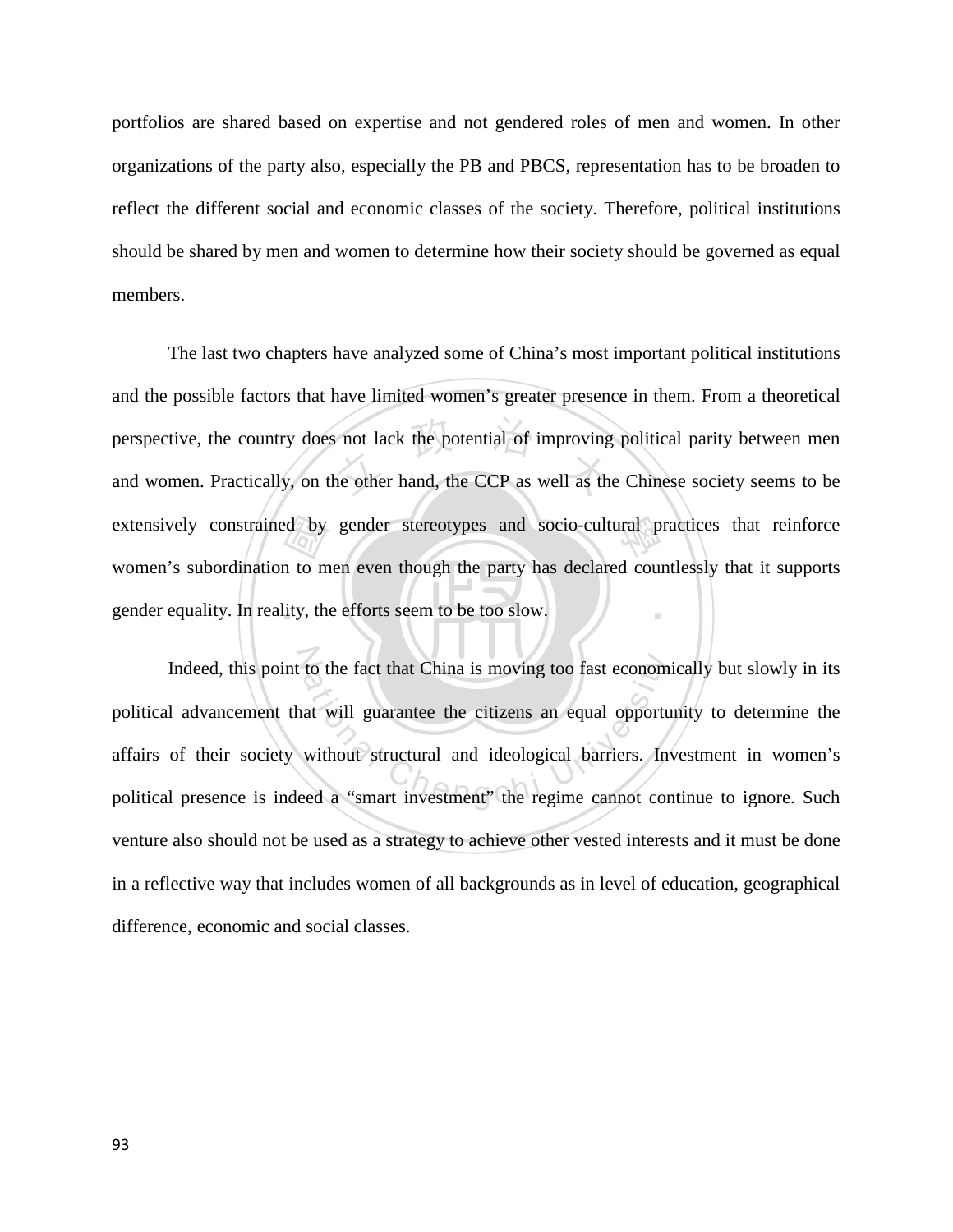### **CHAPTER SIX**

## **CONCLUSION**

## **RESEARCH FINDINGS**

other than the political system, traditional beliefs and practices, difficulty in meeting the required social ties for inclusion and networking cost women an opportunity of an entire political career. This research has reached important and some interesting findings about the status of women in Chinese elite politics. To an extent, the hypothesis that the structure of the regime results to women's under-representation in politics holds substance. However, it is realized that social ties for inclusion and networking cost women an opportunity of an entire political career.

In fact, the data shows a static performance of women's inclusion in top government institutions. Since Rosen's 1995 work on women and politics in China, which this study has<br>mented, much has not changed with regards to women's presence in Chinese elite politics.<br>the data shows a static performance of women's inclusion N However, there is a tendency of exaggeration from some spectators about the improvement of ency of exaggeration from some spectators about<br>
Nown when one looks at the matter from data the<br>
per angle than a mere dependence on national<br>
Chinese elite politics is the dominance of male complemented, much has not changed with regards to women's presence in Chinese elite politics. the situation. This is only known when one looks at the matter from data that covers a reasonable timespan and from a deeper angle than a mere dependence on national reports or events. The most important feature in Chinese elite politics is the dominance of male elitist politicians who have gathered ample network within the party and having strong technical backgrounds in bureaucracy. For a succinct outlining of this chapter, the research questions are answered below.

Has China provided an expected room of political participation on the basis of gender equality since the beginning of its reforms in 1978? There are two folds to this question. The first answer is that room for gender equality in the political sphere only happened at lower level politics because the regime initiated programs of accelerating women's presence at cadre levels and provincial branches. Secondly, elite politics have not received any sort of such arrangements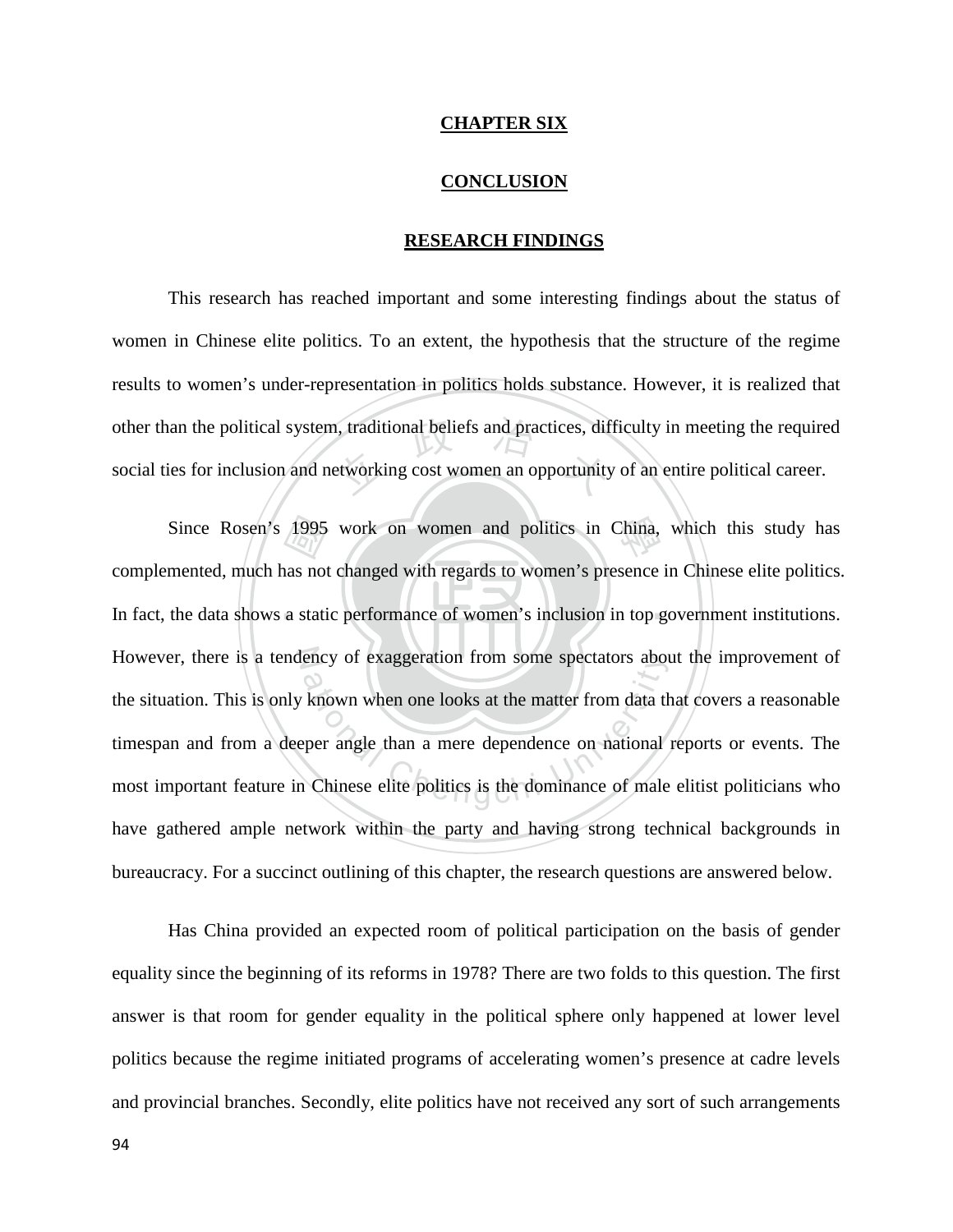and the only institution that has performed better is the parliament. The graph below shows an informative summary of the average of all the institutions analyzed above. As portrayed, women never achieved even an average of one forth in an institution for the period under review. Anyway, state institutions perform relatively better than the party. In addition, as the branches of the pyramid move upward, especially with regards to party institutions, the slimmer the chances of their presence. This means that prestigious bodies at the apex of the pyramid are the most unwelcoming organizations in terms of gender equality.

**Graph 1**



The fact that Chinese politics remains highly patriarchal does not mean men in general but those who have affiliation with the CCP. Indeed it is true that the communist party has relaxed to a great extent from a more aggressive control of the lives and livelihoods of its people since the beginning of the reform. However, the party seems to be more pre-occupied with the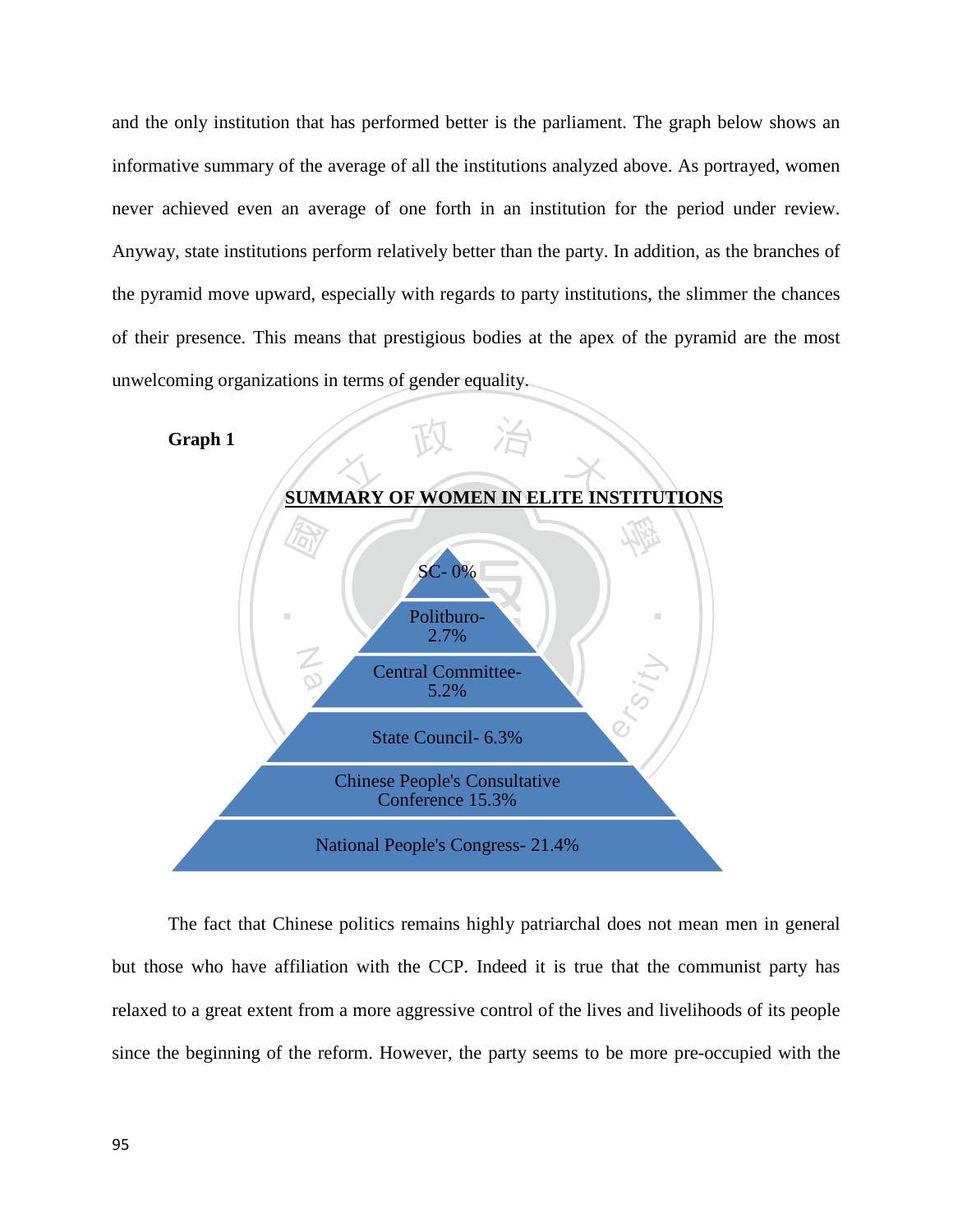improvement of its legitimacy both domestically and externally and its actions reflect more of a party-interest than real power sharing.

re as might be needed. To an extent, the women's subordination whether in the 學 In addition, the relation between the regime and the women's movement is complex as the former continues to show patterns of "state feminism". This is because of the CCP's orientation of class and gender equality. The state's engagement as the sole institution interested and charged with the empowerment of women is hard to remedy in case it fails to perform as expected and yet it does not provide room for others to hold it accountable for such failure or assist it to objectively improve as might be needed. To an extent, this limits initiatives from nongovernment bodies to tackle women's subordination whether in the form of capacity building or

‧‧ simply networking them with others for sharing best practices.<br>In addition, Chinese politics is more interconnected and<br>greater tendency that political offices are accessed based on party-cell or other party organizations thus granting opportunities for election or selection to bodies at the provincial or national level. Therefore, those who argue for more female presence at local level politics, (suc In addition, Chinese politics is more interconnected and stratified than expected. There is greater tendency that political offices are accessed based on one's membership in a grassroots bodies at the provincial or national level. Therefore, those who argue for more female presence at local level politics, (such as Zeng 2014) indeed have good reason for their position. Even though it has been argued in the paper that women's presence in high level politics provides them with ample opportunities of accessing platforms where final decisions are made, if they can reach such positions only through starting their careers from the very bottom of the political ladder, it is worthy of the process. This is unlike other relatively democratic countries where individuals might not be limited from contesting or partaking in the political life of their countries due strict stratification. While beginning as a representative of a county or district is of advantage to a female Swedish politician, she might be able to choose to run as candidate for a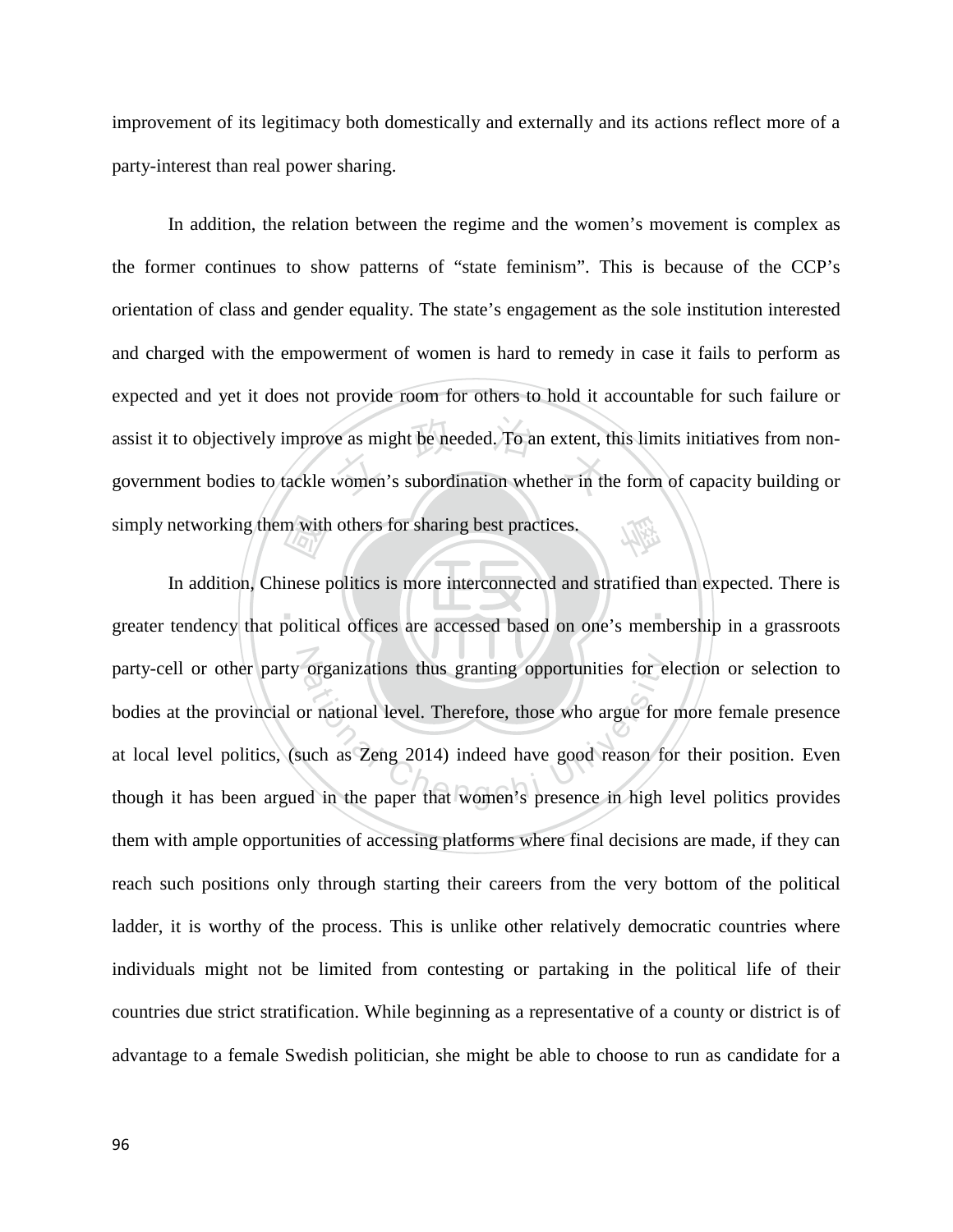parliamentary seat directly at the central level with or without a party backing. This situation is of little possibility for her female Chinese counterpart.

THT If more females are heading party institutions (party secretaries) at provincial levels such as elite ones, it will directly increase their chances of entrance into the Central Committee and Politburo membership (Bo 2007). Taking Sun Chunlan as a case, her entrance into the  $18<sup>th</sup>$ Politburo is as a result of her position as the Party Secretary of Tianjin province. Therefore, this also corroborates Zeng's (2014) argument that there is need for greater women inclusion in grassroots political participation.

‧‧ nitiate<br>'s con<br>esult, p extent, the party has initiated an electoral participation process in the selection of candidates leaders or in the most prestigious bodies such as the Politburo or its Standing Committee. In fact, stigious bodies such as the Politburo or its Standitudied here, none has attained a significant port ers. The Central Committee attained an average of 2.7% during the period under-review. The Stan making it to the CCP's congresses, but the required gender make-up for a fair representation seems missing. As a result, party institutions perform very weakly in the inclusion of women as in all party institutions studied here, none has attained a significant portion of political power shared between the genders. The Central Committee attained an average female membership of 5.2% and the Politburo got 2.7% during the period under-review. The Standing Committee never witnessed a female membership. The CCP does not share its power according to its gender composition but a tendency of men with elitist backgrounds or technocrats seems to be the unchallenged norm.

It is also interesting to unveil the fact that China has many more "Princelings" than princesses. The idea of "princelings" became relevant after the Mao era when past revolutionary leaders are replaced by their children in contemporary Chinese politics. Anyway, there is a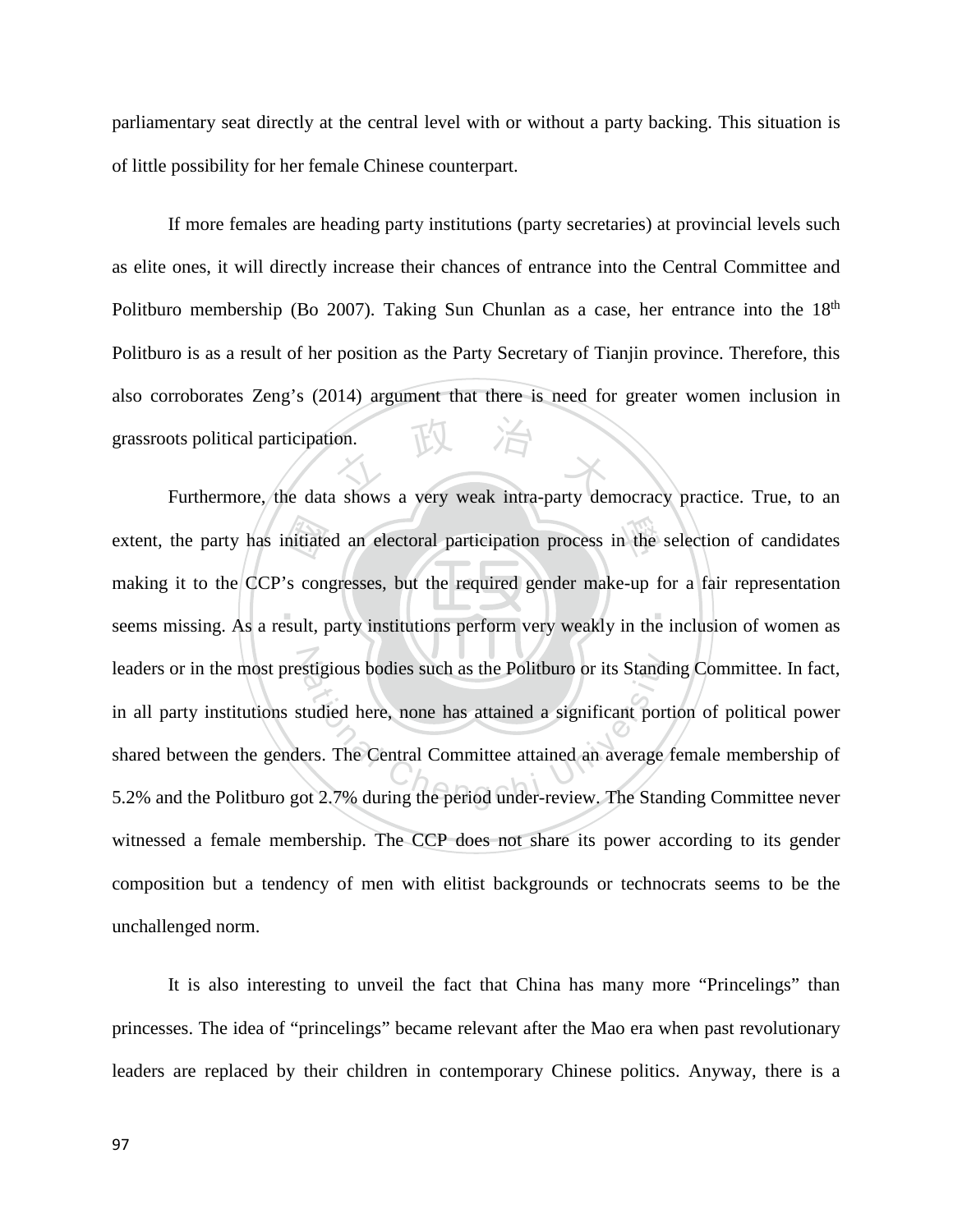serious tendency that sons are more expected and prepared for such future responsibilities than daughters. If this identity is relevant as an analytical concept, women are lesser prepared for such future engagements thus dynasty politics in China seems not to be a major opportunity for women to ascend the throne of power as might be more evident in other Asian countries such as Burma, India, Thailand, Sri Lanka or Pakistan.

‧ed at a<br>t than<br>tunate volvement is not a fact. The 1982 co<br>95, the gender equality policies initi tangible examples aimed at accelerating women's political progress. However, the CCP focuses Chinese context. Unfortunately, not even the legislature's case shows dramatic changes as might be expected. Indeed, women's gains in parliamentary membership give greater opportunities for ments gains in partiamentary membersing give gradients<br>programs to be initiated. With the presence of words<br>and their impacts on men and women are anal<br>This is where gender mainstreaming finds Are there frameworks that support genuine institutional arrangements for gender-related demands in the "new" China? To say that the regime does not initiate affirmative actions to enable women's political involvement is not a fact. The 1982 constitution, the special law on women's human rights of 1995, the gender equality policies initiated in 2001 and 2005 are all more on the parliament than any other elite institution that really carry true political power in the constructive policies and programs to be initiated. With the presence of women in the legislature, laws become engendered and their impacts on men and women are analyzed from those with such social experiences. This is where gender mainstreaming finds its way into national programs.

Anyway, considering the inter-locking nature of the state and party in China, it is imperative, that women's inclusion in party-institutions will even provide more gains for their empowerment as they will be able to directly influence the agenda making process of the country. It turns out that in China, anything that is not the CCP is of little influence except if the party gives its direct blessing or support to it. Several political pronouncements, commitments and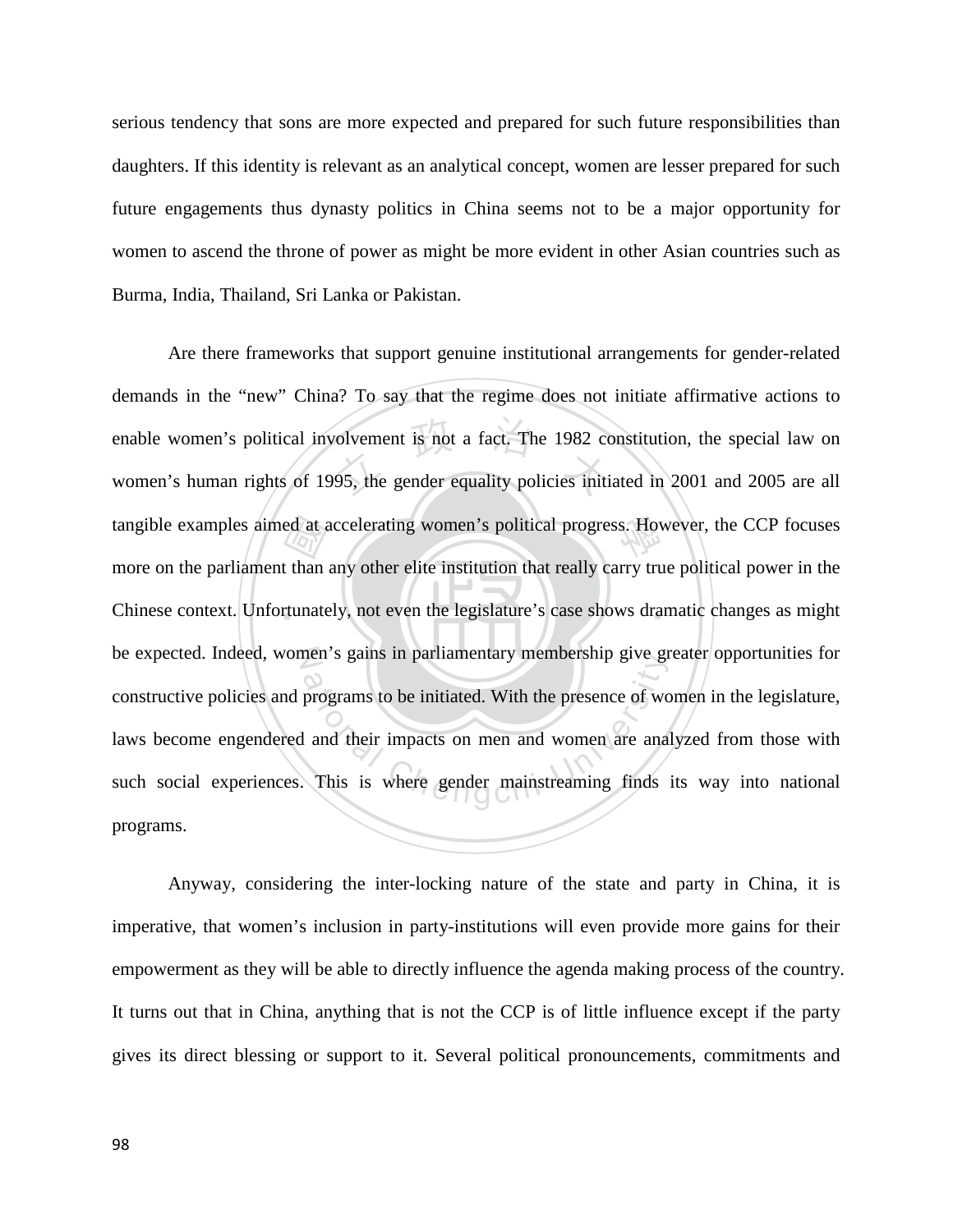laws exist but they are the least effective to result to any dramatic increase of the number of women in the country's most relevant institutions.

‧eeded<br>y gran<br>cal pol nem to work outside their homes,<br>while they are able to live financially necessary resources needed to run for public office. Despite these benefits, economic growth combined with practical policies that enable full and non-discriminate enjoyment of political rights. Indeed there will be need for more economic justice to women as demands in the sector be need for more economic justice to women as<br>and policies will be necessary tools to guarant<br>in a country that pursues even greater economic<br>mational opening will continue to affect both go Moving to the economic framework, growth does not necessarily guarantee an equitable society. Therefore, to equate a high GDP productivity and gender equality is not helpful. Presently, in China, economic growth and stability tops the national agenda as the regime's primary tool of political maintenance because such growth will lead to greater achievements in social and economic standing of the citizens. With regards to women, good and inclusive economic policies enable them to work outside their homes, to contribute directly to the country's economic output while they are able to live financially independent and achieve the does not automatically grant women equality in the political process except when growth is for gender-friendly laws and policies will be necessary tools to guarantee the different fiscal needs of men and women in a country that pursues even greater economic relevance in the world.

How greater international opening will continue to affect both government and women regarding the demand for more political rights and positions in the country's elite institutions? To be seen as a responsible state within the global community indeed goes along with the fulfillment of certain responsibilities and expectations. Even states that are theocratic or have extremely isolated themselves from the influence of non-state actors and social movements are somehow not immune from the pressure to adjust to the need for women's inclusion in all processes of governance. With the influence of such a global social movement, it is getting harder to ignore the power of advocacy for gender equality. For instance, while global rankings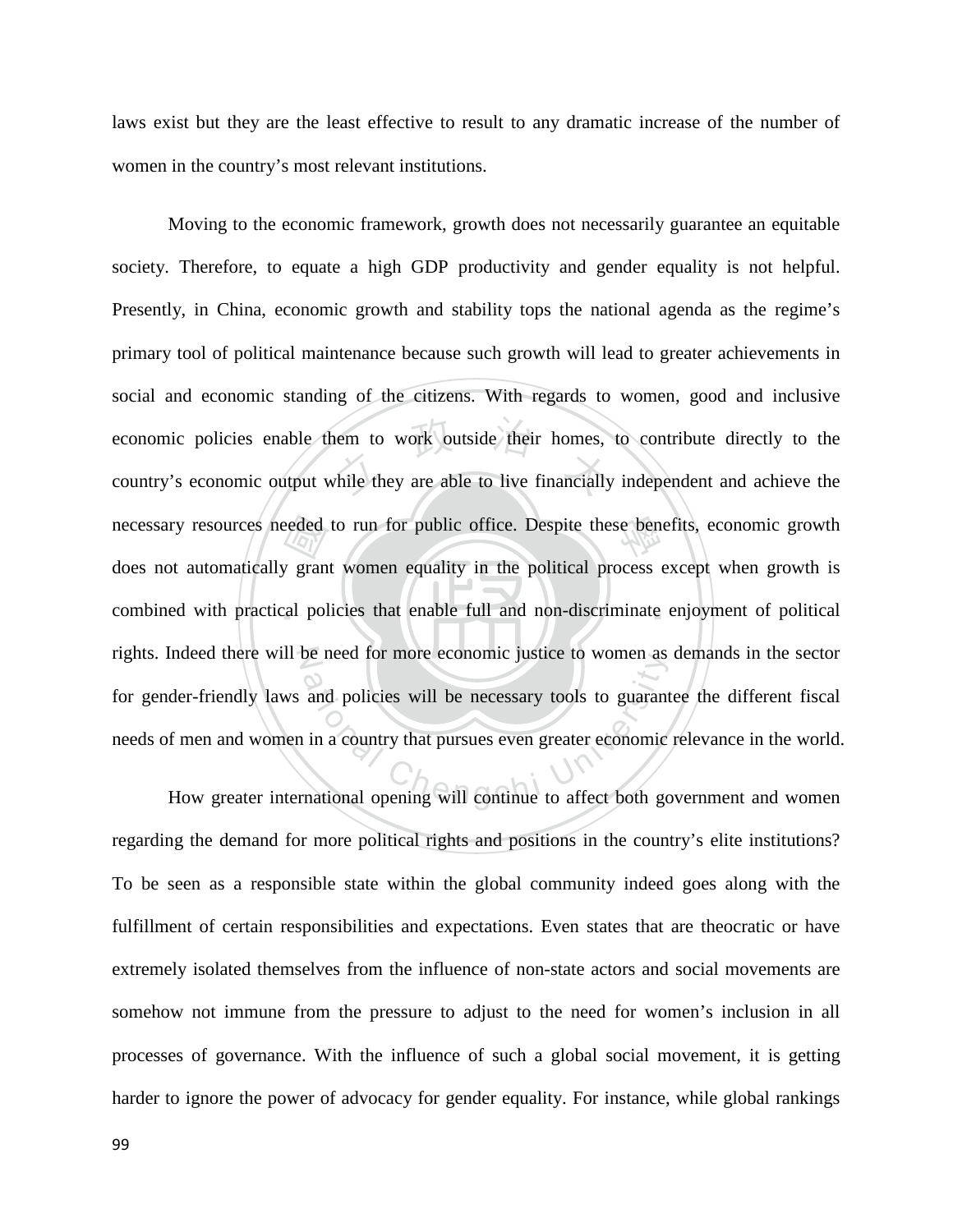matters especially at a time that there is a specific and time bound target such as the 30% benchmark, intense monitoring over performance is a critical engagement of the UN, women's rights organizations, scholars and the media.

strategy in the long run. It will be interesting how the CCP will maneuver these pressures if not some forms of adherence and responsiveness to global agreements. The habit of ignoring demands that do not match the interest of the party will obviously not continue as a political strategy in the long run. It will be int ern on how far women are able to set<br>system will also require some adjust domestically but internationally as it poses further as an economic prowess and a modern state Final and political advancement. The regime will like<br>al and political advancement. The regime will like<br>the if it will be by reluctance in the future. More actors are adding to the long list of women's organizations, the UN and other social justice movements for a global gender norm that maintains women's political participation key on the international human rights agenda. In case women are not able to make the demands locally, international pressure could lead to positive response. The male leaders of the CCP cannot continue to lack concern on how far women are able to share or rotate political offices with men. The authoritarian system will also require some adjustments because of the need for demands that do not match the interest of the party will obviously not continue as a political with a high sense of social and political advancement. The regime will likely have to prove this through a compromise even if it will be by reluctance in the future.

# **POLICY SUGGESTIONS**

For women's voices to be accelerated in the governance process, especially at top level politics, there should be initiatives that target both the state and society. Ranging from the need for the state to change its reorientation about women's empowerment to the society's adjustment of acceptance that political rights are inherent and that their enjoyment should not be infringed by stereotypical practices at the disadvantage of women should be critical initiatives.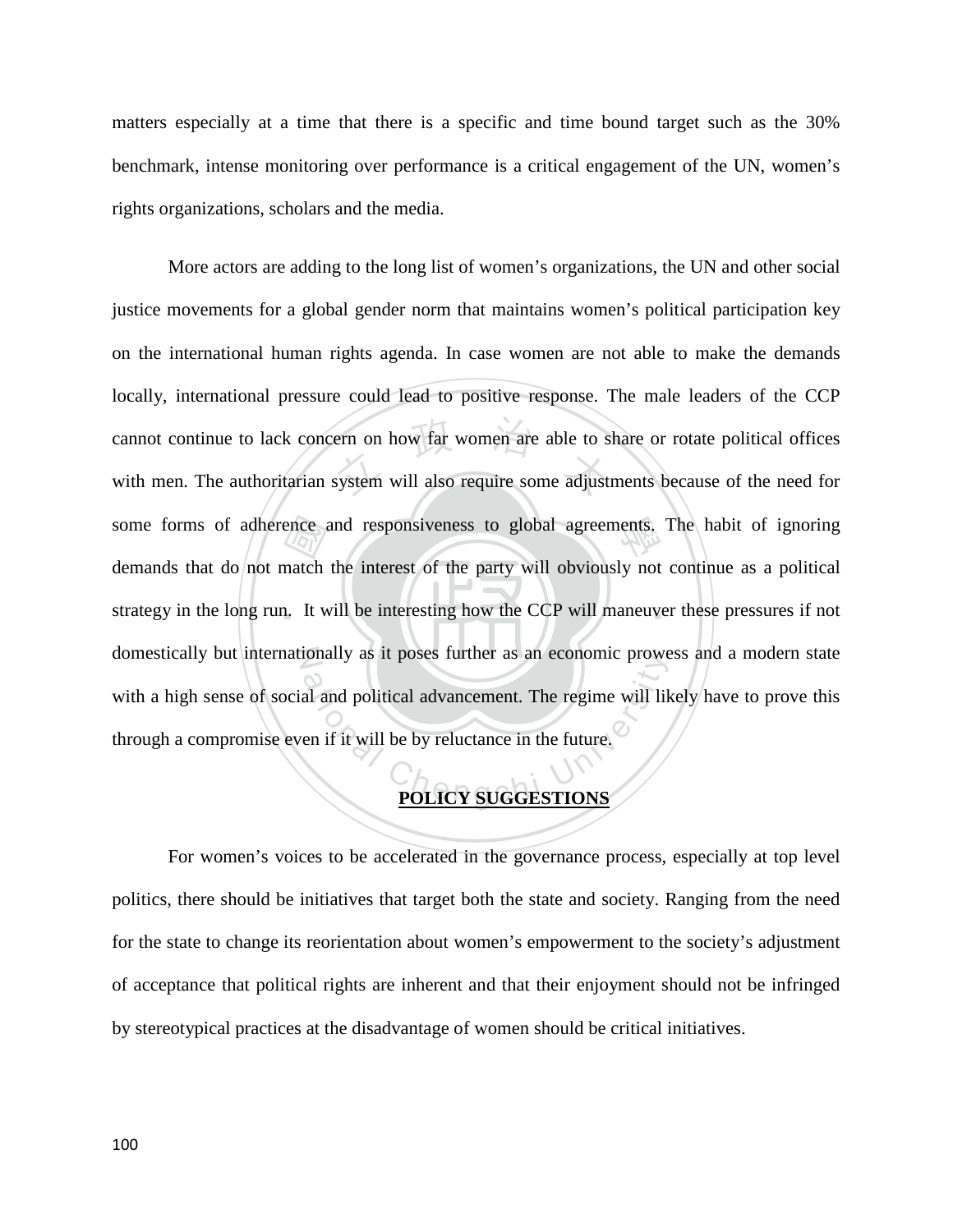foremost as a responsibility and second as a rational opportunity for building a sustainable and stable society. d genuine investment in women's we<br>guarantees progress for a society. The ‧ Firstly, if China will continue with "state feminism", it has to face reality that gender equality is not a matter of choice or a political tool. There is need for reorientation about gender equality in its specific form different from the socialist concept of class equality. The socialist approach for women's empowerment only provides abstract rhetoric that does not put women's equality as a need that is attained true realistic approaches of investing in the special needs of the genders. "State feminism" usually approaches women's advancement through patriarchal support to lift the other group from backwardness and subordination as if it were a favor doing such. However, gender equality and genuine investment in women's wellbeing be it political or social is a "smart investment" that guarantees progress for a society. Therefore, it will be of benefit to the Chinese regime to approach women's equal inclusion in the governance process of the nation stable society.

N Secondly, a little assertiveness of the ACWF will enable this agency to mobilize the assertiveness of the ACWF will enable this as<br>material or otherwise to invest in women's adviation of resources to enable them attain the quality<br>we political process. Despite the fact that Ch necessary resources be it material or otherwise to invest in women's advancement. This means that women need a combination of resources to enable them attain the qualities that qualify them to partake in competitive political process. Despite the fact that China's performance in educational attainment has increased, there is need for capacity building in areas such as selfesteem to boost women's political confidence and networking to link women with the relevant individuals and political organizations for their recruitment. These are some of the practical approaches that will ultimately increase their presence in politics. The ACWF could even do more by initiating and implementing programs that will genuinely contribute to women's advancement than party expectations. In reality, there are constraints towards the feasibility of this act but it is possible when national laws and policies are used as a backing for such demands.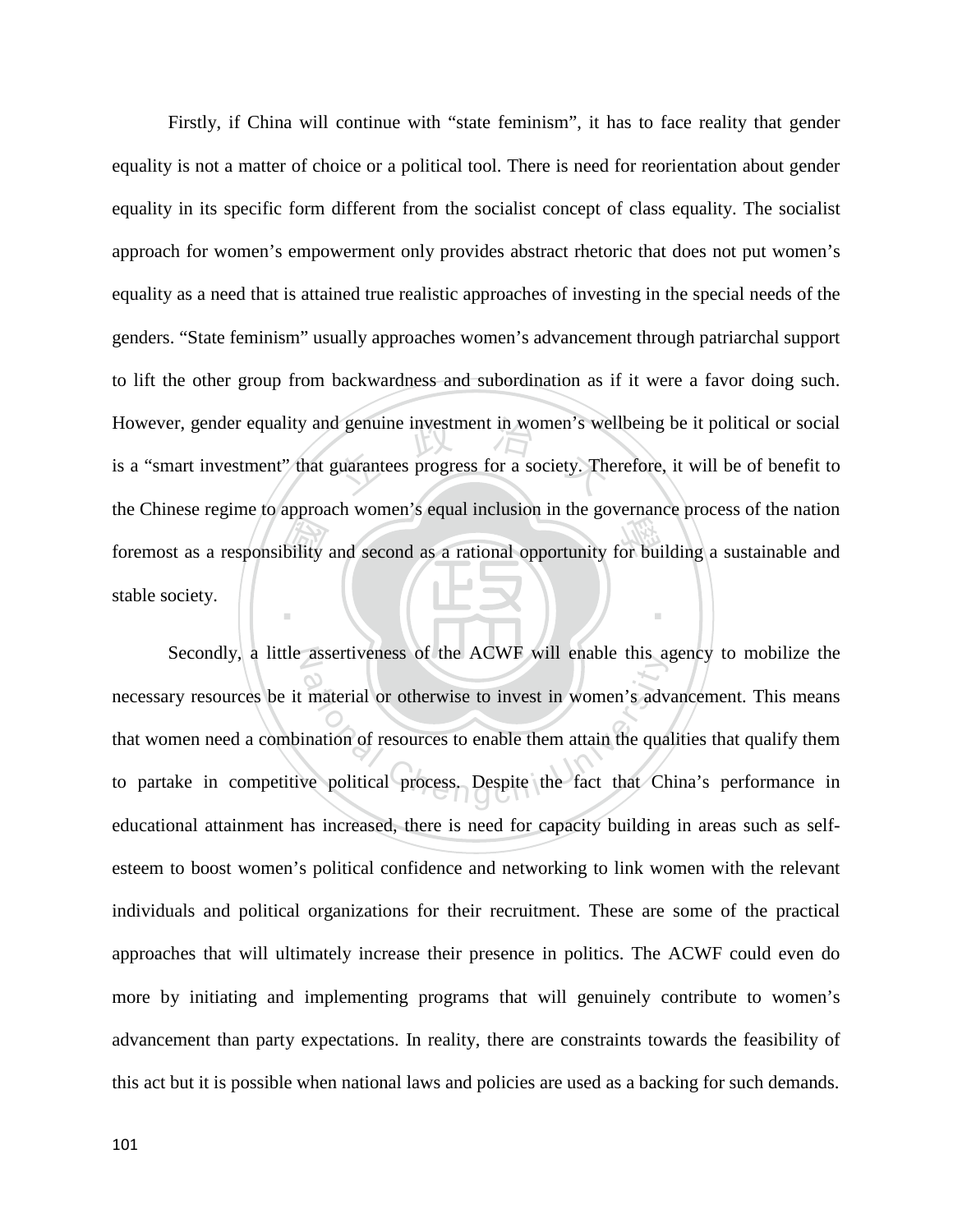**RAY**<br>shoul stipulation of a required quota to be g<br>ence. If the CCP initiates such a party more efficient than mere pronouncements of proportional increase before a parliamentary election for instance. Thirdly, intraparty democracy from a gender perspective will increase the tendency of a reflective composition of party institutions. Even though the use of quotas has received controversial reactions from critics who do not accept it as a real strategy of women's empowerment, it has become one of the fastest ways to improve women's presence in high level politics (Dahlerup, 2008; Dahlerup and Freidenvall 2005). Many more countries are initiating some form of quota system to increase women's presence in high ranking govrnment positions. As the major if not sole political party through which women can gain a gateway to the legislature and other offices, stipulation of a required quota to be granted women is a sustainable way that guarantee their presence. If the CCP initiates such a party electoral law, it will likely be election for instance.

Fourthly, there should be initiatives to broaden membership in state institutions from local to central levels. Focus on increasing capacity at the local level is reasonable but a balanced The set of increasing capacity at the local level is reader<br>at could yield better results both at the local and c<br>at women's inclusion in grassroots politics because this is the most available way to their approach to empowerment could yield better results both at the local and central level politics. It is important to note that women's inclusion in grassroots politics highly relies on their membership in the CCP because this is the most available way to their political activeness in village, county and township levels. In addition, their capability of running as vibrant candidates in village elections depends on the possibility of obtaining the necessary political resources such as networking, confidence and trust building. However, in such processes, there have been controversial appraisals of women's access to local government offices as they lack the necessary opportunities to challenge male counterparts. As a matter of fact, party affiliation cannot continue be a determiner to women's political relevance and their inclusion at all levels be it in the village or the center should be a priority.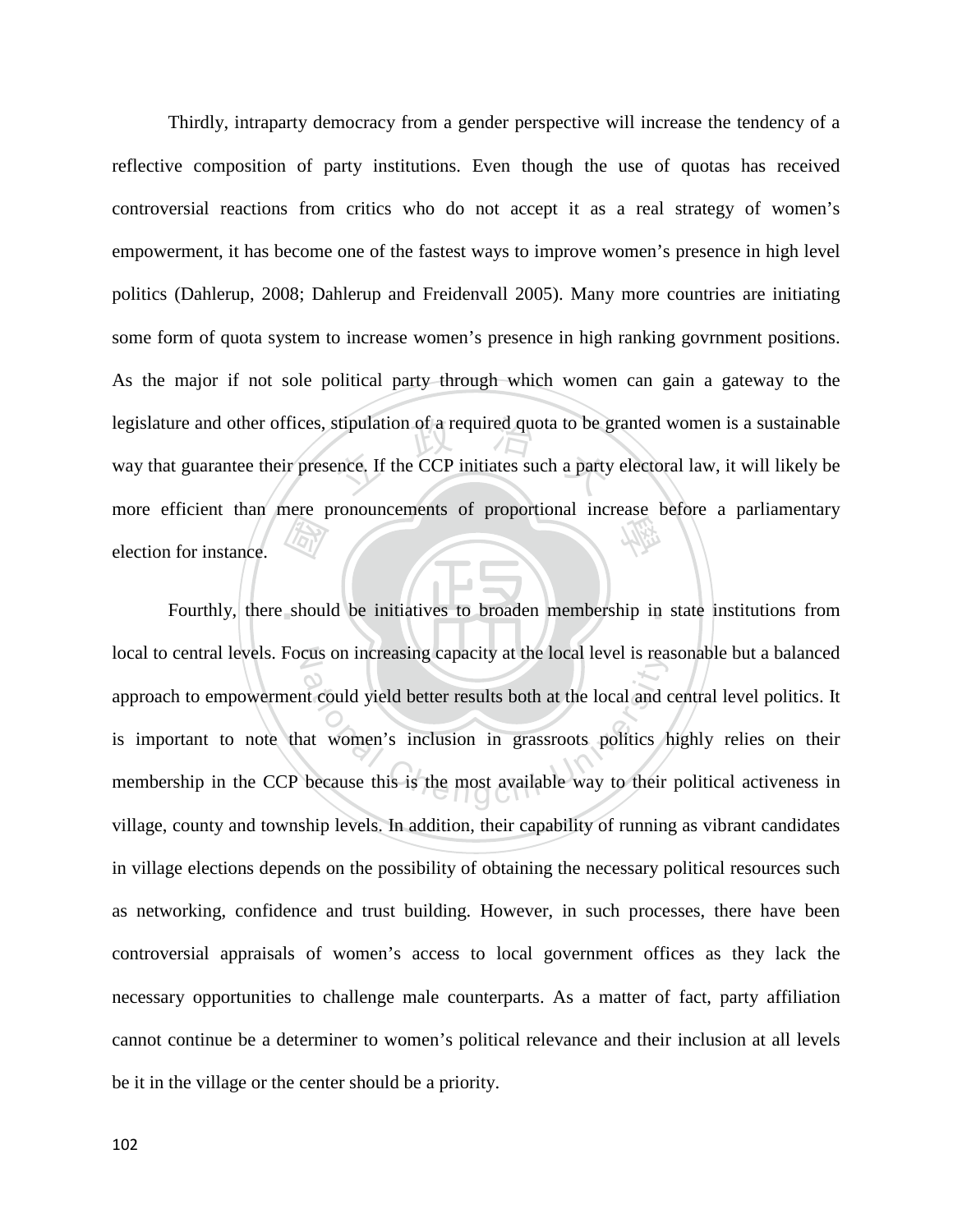organizations or state-funded organizations will be able to continue partnering and utilizing<br>resources from their cousin organizations (both within and outside China) for greater the global feminist movement. The<br>s not interfere too much into the resources from their cousin organizations (both within and outside China) for greater N represent women's interests but the reality is that<br>at independence if it were to be expected as a true<br>otally unrealistic to assume that the 23% female Fifthly, empower new and existing civil society organizations to complement the efforts of the ACWF. This way, NGO resources are channeled into areas the state is not able to fully cater for while it also provides women with alternative opportunities to contribute to national development. Indeed the post-1978 China has received various forms of international interactions which have provided a turning point (to some extent) about state and civil-society relation (Tan and Wang 2012). An extremely important legacy the FWCW had on Chinese politics and the feminist movement is the connection it created by linking women's advocacy organizations in China and the global feminist movement. This benefit will only survive productively if the state does not interfere too much into the programs of the independent organizations that innovate and act in the interest of women. This means that non-mass productivity. As noted by Howell (2003), the ACWF continues its role as a mobilizer for the state and simultaneously represent women's interests but the reality is that the dual responsibility weakens its relevance and independence if it were to be expected as a true pressure group.

In addition, it is totally unrealistic to assume that the 23% female presence in the NPC means that all national policies will be greatly influenced by those women. However, the mere fact that they are able to communicate the needs of their social groups and having the government realize the different needs of the Chinese men and women with regards to national development, is a step worthy of encouragement. Despite this point, it is also important that more efforts are geared towards the improvement of women's activism in the NPC or any other institution they are found. Politics of presence will not be enough for the long run and there is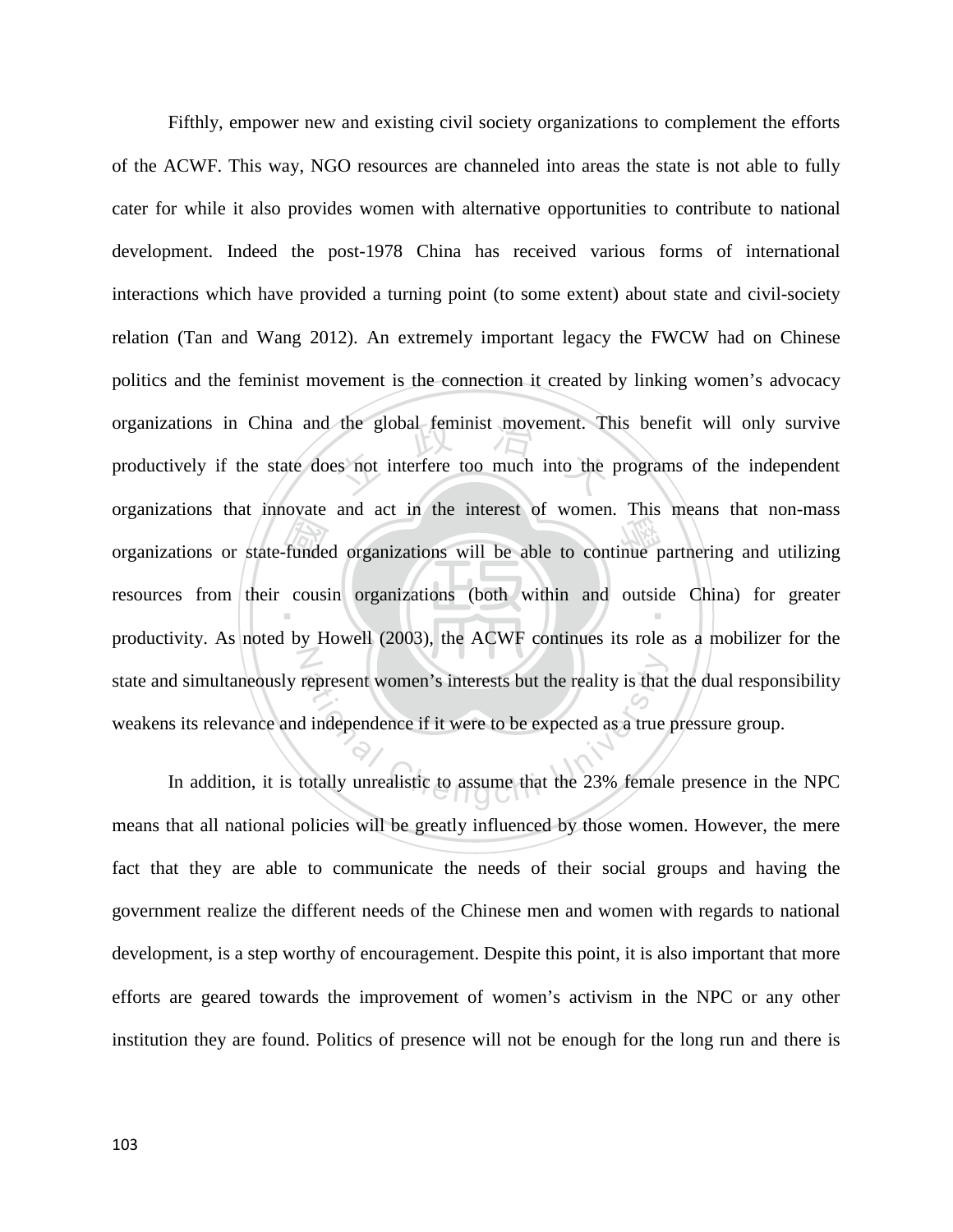need for institutions, capacities and strategies geared towards greater female mobilization to influence policies in real rational forms and not as agents for party satisfaction within the system.

‧ $\begin{bmatrix} \frac{\partial \mathbf{a}}{\partial x} \\ \frac{\partial \mathbf{a}}{\partial x} \end{bmatrix}$ <br>hina b men's empowerment. According to the<br>orm for Action, the achievement of g be the responsibility of all national governments across the world. The initial 30% bench mark in politics. If quotas are to be made, it is necessary that they are drawn above one-fourth of the membership because this will allow for a quicker performance than relying on global averages to will allow for a quicker performance than relying<br>omen's ratio in national institutions such as the<br>e assisted countries such as Rwanda but the att<br>07 Chinese target of 22% of women in parliament Further, international agreements and commitments about the status of women have advanced since the emergence of the CEDAW. National governments and the civil society have both relied on such global commitments to require greater investment in the lives of women ranging from economic to political. Therefore, it is in the interest of China to make use of the international women's rights instruments it has ratified. This is possible from the regime as well as the NGOs working on women's empowerment. According to the agreements stipulated in the Beijing Declaration and Platform for Action, the achievement of gender parity in politics should could be a target for China because that is the most practical way of accelerating gender equality gauge the success of women's ratio in national institutions such as the parliament. Indeed constitutional quotas have assisted countries such as Rwanda but the attainment is a result of higher targets than the 2007 Chinese target of 22% of women in parliament.

Finally, women's political participation can take even a higher level if the post-Beijing conference momentum does not fade out. It has been discussed that there have been initiatives for women's access to political positions both at local and central levels, and more focus have been on their contribution to the governance in the parliament, but this has received a mixed success. Despite this, if there is continuous activism, research focus and other public engagements to support women's direct demand for political office, both the regime and the society will be reminded of the importance of the political system being gendered in a fair way.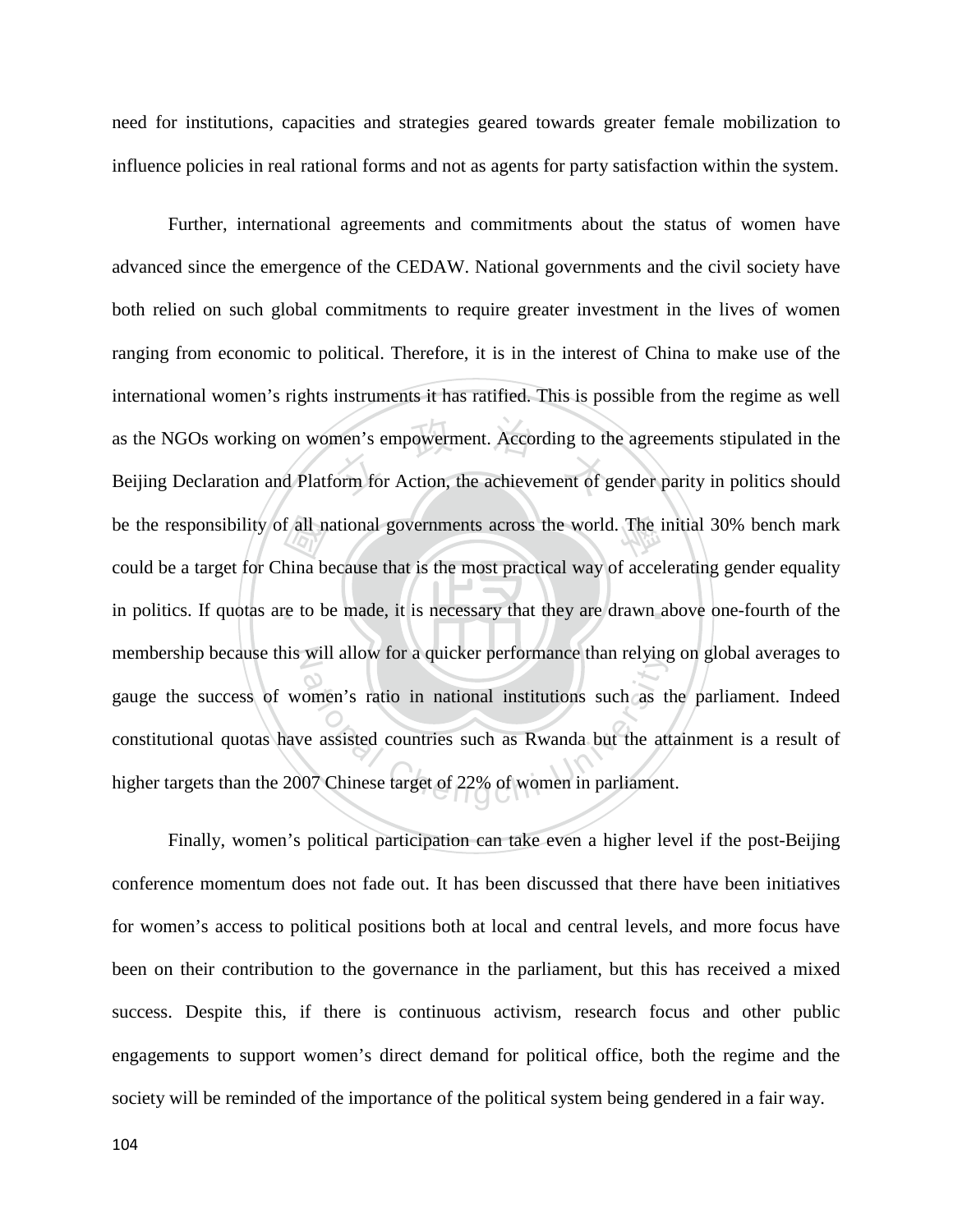## **RESEARCH IMPLICATIONS, WEAKNESSES AND FURTHER WORK**

Other than the major challenge of data unavailability, especially, in the case of the State Council, and the lack of a major data bank for many of the institutions examined here, the result shows a serious gender disparity in Chinese elite politics.

researchers do not focus on all the institutions studied in this research neither do some of the works relate to the entire period under-review. In addition, the data collection was more challenging than expected because most of the works relate to the entire period under-review.

study schedule, which also constraint my ability of interacting with expert scholars on Chinese An even in-depth analysis of the situation would have been desired if not the graduate<br>
a of the researcher. This means that the project work could not be any further than my<br>
chedule, which also constraint my ability of i N timeline of the researcher. This means that the project work could not be any further than my elite politics.

Barrier has possible implications on this we<br>rks only thus missing an opportunity of studyin<br>Chinese. Finally, language barrier has possible implications on this work as the researcher depended on English works only thus missing an opportunity of studying many of the works done by local scholars in Chinese.

Despite these weaknesses, this research took a rigorous process of information finding and verification to contribute to the existing debate in the feminist discourse about women's position in Chinese politics. This study has augmented my interest to further explore the affiliates of female elite politicians in those powerful institutions controlled by men. Knowledge of this will provide a greater understanding of working with those establishments for partnership.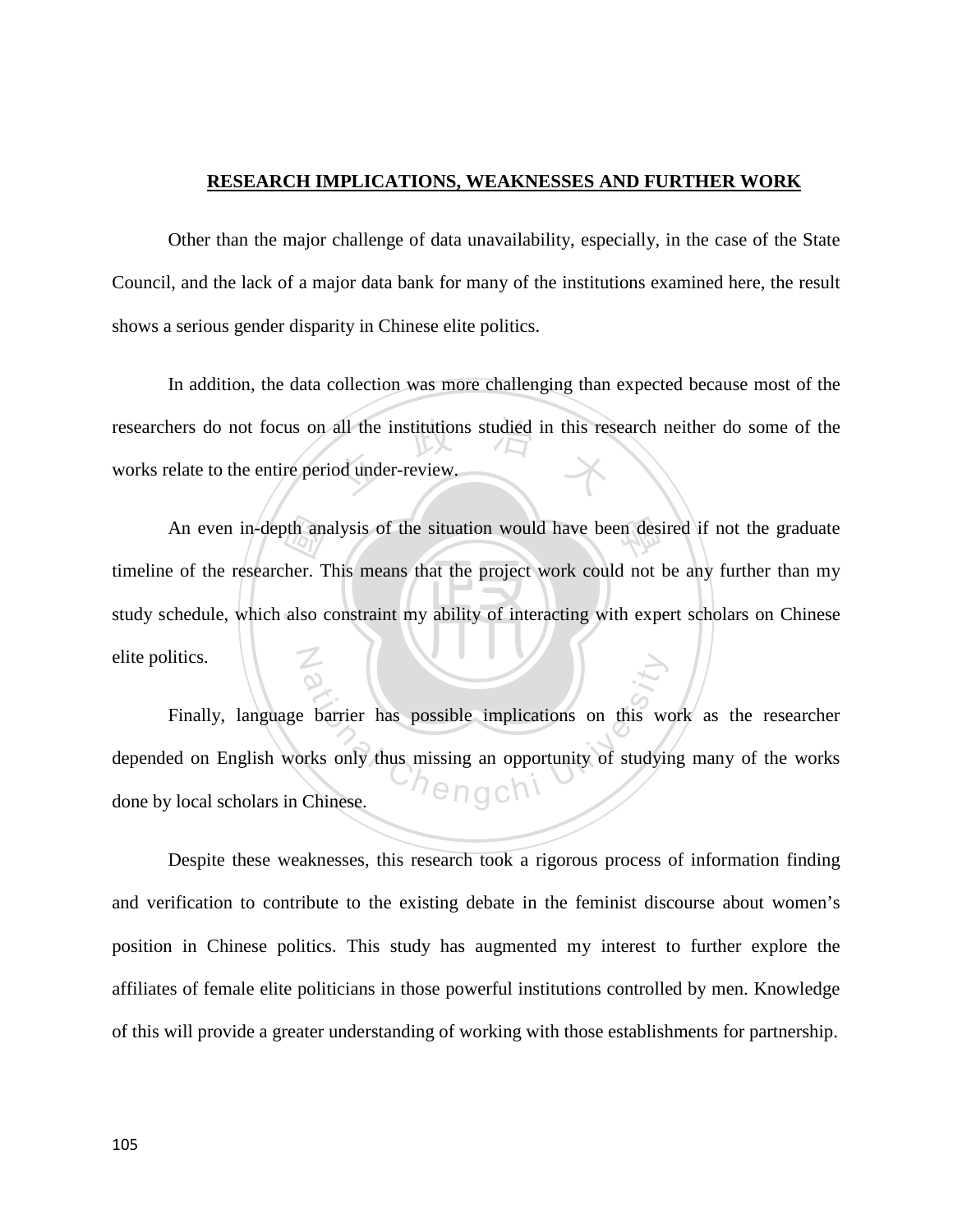This future engagement will look at women's relevance in elite politics from a "factional" perspective. Bo (2007) started an interesting debate about "factional politics" in Chinese elite politics. This suggestion is a result of the researcher's curiosity about how the few women in Chinese elite politics are able to select the "camps" to affiliate with, their roles in such camps and how their presence paves recruitment opportunities for fellow women. Using Bo's theoretical framework from a feminist perspective could be an interesting contribution to the ongoing scholarly discussions of gender politics in China.

‧effect<br>
uality<br>
ed list In conclusion, the political system of the CCP has resulted to a chronic isolation of citizens to fully determine the affairs of their nation through competitive and plural political mechanisms. This has effects on the political life of the country but when engendered, it even 1978, China has indeed listened, adjusted and initiated policies and commitments especially those influenced from global gender activism to advance women's interest. In conclusion, the political system of the CCP has resulted to a chronic isolation of deepens women's inequality and under-representation than any other class or social group. Since

Anyway, power is visibly controlled by the CCP and its focus on women's inclusion is<br>more of a political ambition than true commitment to gender equality. Until a time that women's<br>participation in politics is turned into Anyway, power is visibly controlled by the CCP and its focus on women's inclusion is more of a political ambition than true commitment to gender equality. Until a time that women's acceptance that, it is a fundamental human right and necessity for justice, China will definitely keep missing an opportunity where the other half of its human resource is not relevant to enough in determining the political health of their nation.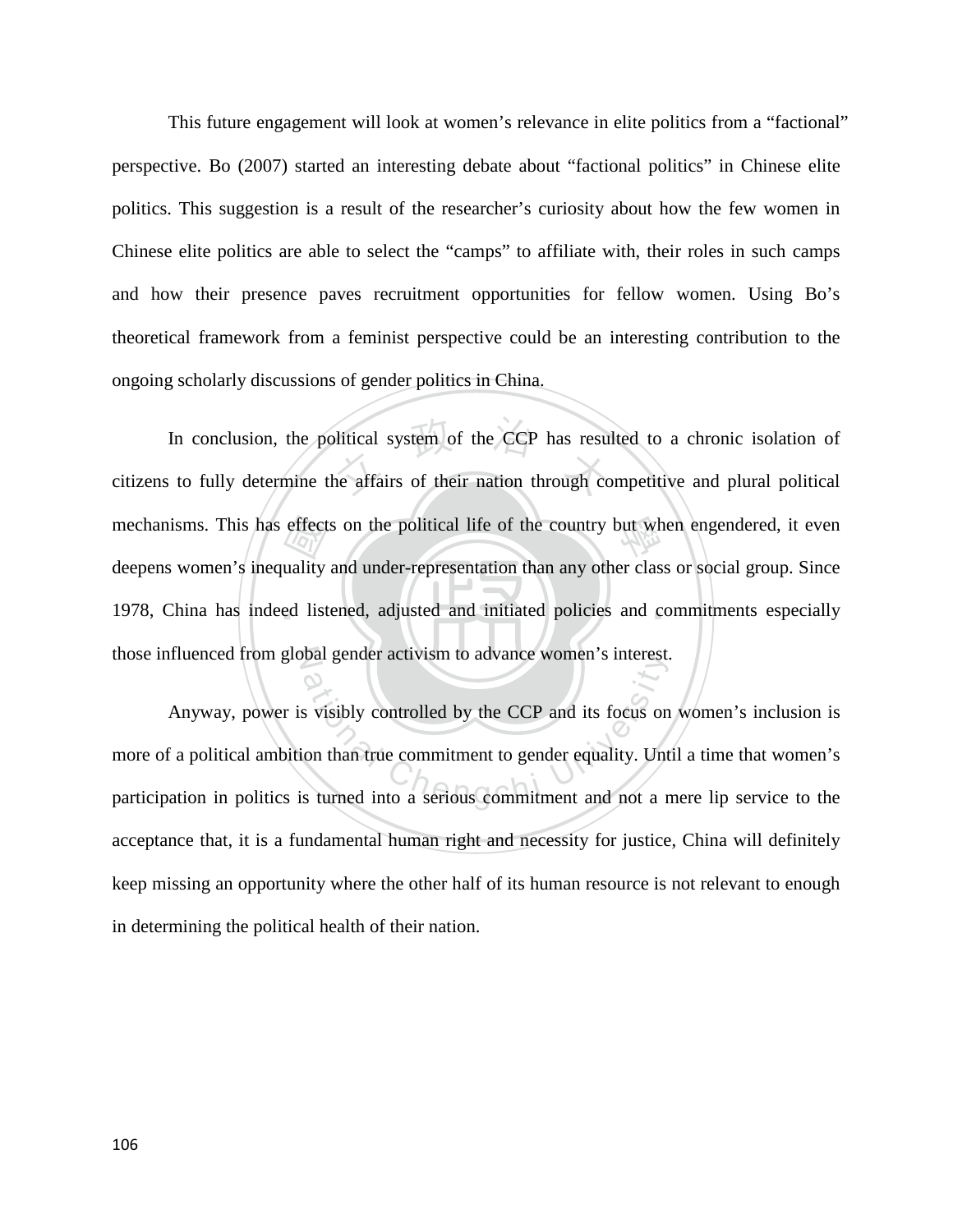## Bibliography

- Akbar, Alifa. *The Independent.* September 17, 2010. http://www.independent.co.uk/artsentertainment/books/news/maos-great-leap-forward-killed-45-million-in-four-years-2081630.html (accessed November 19, 2013).
- Amnesty International. "Amenesty USA: Fact sheets." *Amenesty USA.* n.d. https://www.amnestyusa.org/sites/default/files/pdfs/cedaw\_fact\_sheet.pdf (accessed May 8, 2014).
- de.html#axzz2zt3jsolB (accessed April 25,<br>4 National People's Congress: Xi-Li Admir Anderlini, Jamil. *ft.com>World>Asia Pacific.* March 2, 2014. http://www.ft.com/cms/s/0/2add02f6-a209- 11e3-87f6-00144feab7de.html#axzz2zt3jsolB (accessed April 25, 2014).
- APCO World wide. "China's 2014 National People's Congress: Xi-Li Administration Moves from Talk to Action." *APCO Web site.* March 14, 2014. http://www.apcoforum.com/analysis-of-the-2014 china-national-peoples-congress/ (accessed April 21, 2014).
- 
- china-national-peoples-congress/ (accessed April 21, 2014).<br>Ash, Robert F. "Quarterly Chronicle and Documentation." *The china Quarterly* 133 (1993): 188-210.<br>Attané, Isabelle. "Being a Woman in China Today: A demography o ‧ Attané, Isabelle. "Being a Woman in China Today: A demography of gender." *China Perspectives*, 2012: 5-15.
- Baldez, Lisa. *CNN: Opinion.* March 9, 2013. http://edition.cnn.com/2013/03/08/opinion/baldez-<br>womens-equality-treaty/ (accessed May 8, 2014).<br>Ballington, Julie and Azza Karam (eds.). *Women in Parliament: Beyond Numbers,* womens-equality-treaty/ (accessed May 8, 2014).
- Ballington, Julie and Azza Karam (eds.). *Women in Parliament: Beyond Numbers.* Stockolm: International Institute for Democracy and Electoral Assistance, 2005.
- Bauer, Gretchen. "'The Hand That Stirs the Pot Can Also Run the Country': electing women to parliament in Namibia." *The Journal of Modern African Studies* 42, no. 4 (2004): 479-509.
- Beaver, Patricis D, Hou Lihui and Xue Wang. "Rural Chinese Women: Two Faces of Economic Reform." *Modern China* 21, no. 2 (1995): 205-232.
- Beck, Thorsten, George, Groff, Alberto Clarke, Philip Keefer and Patrick Walsh. "New Tools in Comparative Political Economy: The Data of Political Institutions." *The World Bank Economic Review* 15, no. 1 (2001): 165-176.
- Beech, Hannah. *Time: China.* November 15, 2012. http://world.time.com/2012/11/15/chinas-newleaders-meet-the-men-who-will-rule/ (accessed May 1, 2014).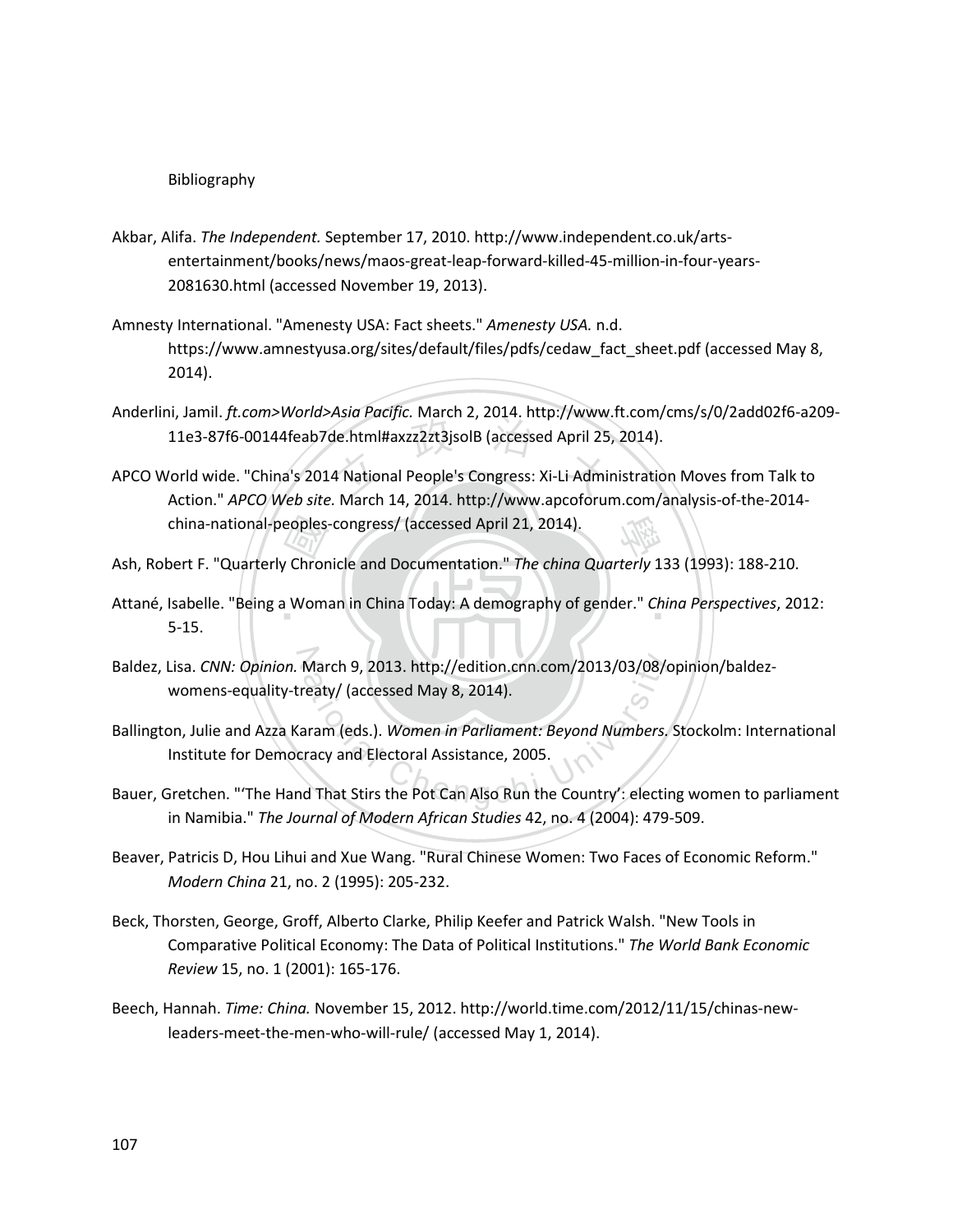- Benjamin, Lim Kang, and Michael Martina. *Reuters.* November 15, 2012. http://www.reuters.com/article/2012/11/15/china-congress-politburoidUSL3E8MF1VR20121115 (accessed May 3, 2014).
- Bo, Zhiyue. *China's Elite Politics: Governance and Democratization.* Vol. 19. Singapore: World Scientific Publishing Co. Pte. Ltd., 2010(a).
- Bo, Zhiyue. "China's Fifth Generation Leadership: Charateristics and Policies." In *China: Governance and Development*, by Yongnian Zheng and Gungwu (eds.) Wang, 7-13. Singapore: World Scientific Publishing Co. Pte. Ltd., 2012.
- Bo, Zhiyue. "China's Model of Democracy." *International Journal of China Studies* 1, no. 1 (2010 (b)): 102-124.
- Bo, Zhiyue. "Leadership Transition at the 18th National Congress of the Chinese Communist Party." *EIA*<br>Bo, Zhiyue. "The 16th Central Committee of the Chinese Communist Party: formal institutions and *Background Brief*, no. 770 (2012): 1-3.
- Bo, Zhiyue. "The 16th Central Committee of the Chinese Communist Party: formal institutions and factional groups." *Jouanal of Contemporary China* 13, no. 39 (2004): 223-256.
- Hactional groups. *Joudnar of Contemporary China* 13, no. 39 (2004): 223-256.<br>Bo, Zhiyue. *China's Elite Politics: Political Transition and Power Balancing*. Vol. 8. Singapore: World<br>Scientific Publishing Co. Pte. Ltd., 20 Scientific Publishing Co. Pte. Ltd., 2007.
- ‧Boseley, Sarah. *The Guardian.* May 28, 2010. ‧ september 29, 2013). http://www.theguardian.com/world/2010/may/28/womens-rights-rwanda (accessed
- 3).<br>
Pateman. "Mere Auxiliaries to the Commonwealth":<br>
eminism and Politics, by Anne Phillips, 93-115. Oxford<br>
ation (BBC). News: How is China ruled. October 8, 201 Brennan, Teresa and Carole Pateman. "Mere Auxiliaries to the Commonwealth": Women and the Origins of Liberalism". In *Feminism and Politics*, by Anne Phillips, 93-115. Oxford: Oxford University Press, 1998.
- British Broadcasting Corporation (BBC). *News: How is China ruled.* October 8, 2012 (a). http://news.bbc.co.uk/2/shared/spl/hi/in\_depth/china\_politics/government/html/7.stm (accessed April 19, 2014).
- British Brodacasting Company (BBC) (b). "BBC: News China." *BBC Web site.* October 12, 2012. http://www.bbc.co.uk/news/world-asia-china-20038774 (accessed November 19, 2013).
- Brunswick Group. *Media: Brunswick Group.* March 20, 2014. http://www.brunswickgroup.com/media/268332/Chinas-Annual-Political-Gathering-2014.pdf (accessed April 20, 2014).
- Bullough, Amanda, K. Galen Kroeck, William Newburry, Sumit K. Kundu and Lowe Kevin B. "Women's political leadership participation." *The Leadership Quarterly* 23 (2012): 398-411.
- Burns, John P. "Reforming China's Bureaucracy, 1979-82." *Asian Survey* 23, no. 6 (1983): 692-722.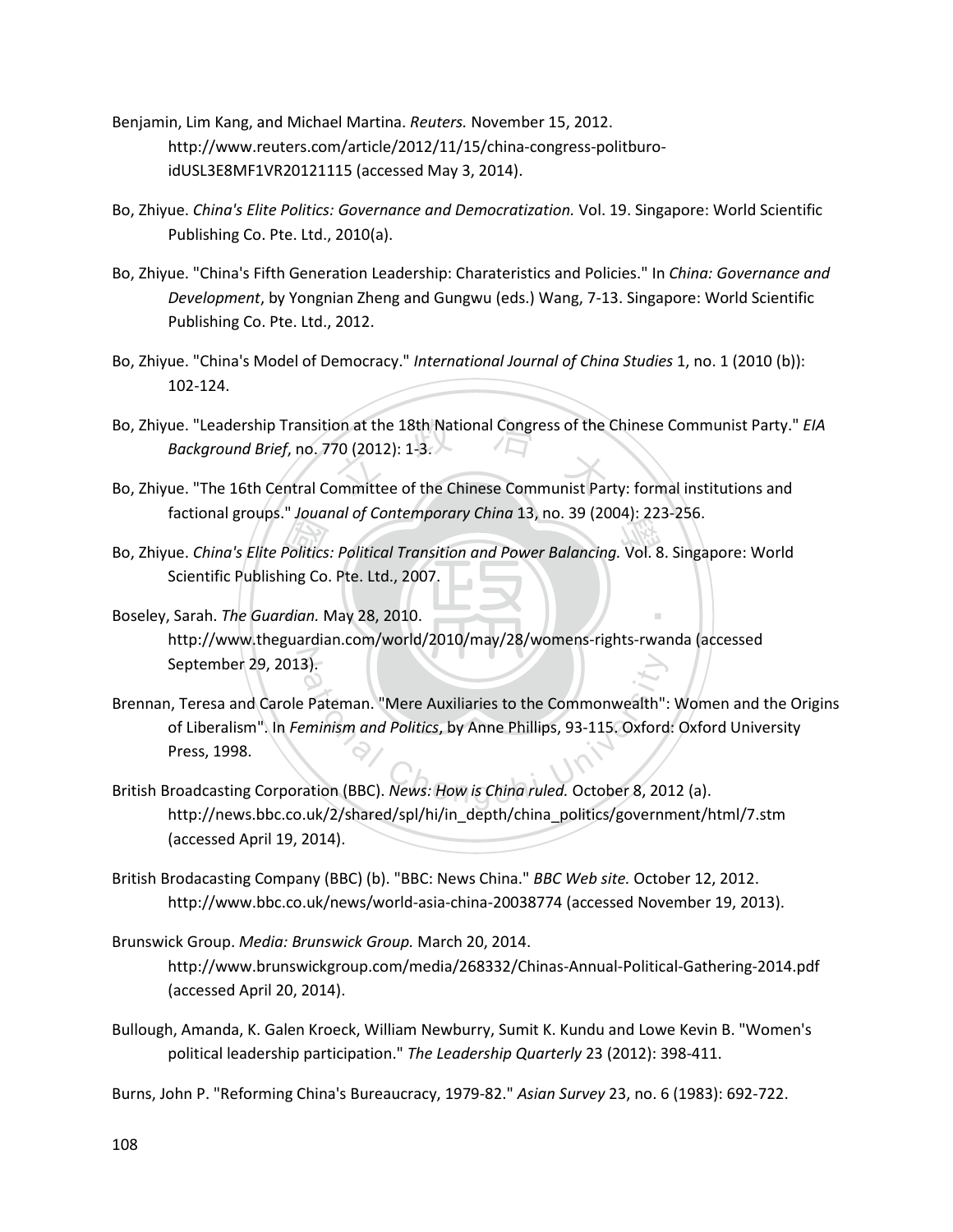- Calvini-Lefebvre, Marc, Esme Cleall, Daniel J. R Grey, Angela Grainger, Naomi Hetherington, and Laura Schwartz. "Rethingking the History of Feminism." *Women: A Cultural Review*, 2010: 247-250.
- Carroll, Susan J. and Linda M.G. Zerilli. "Feminist Challenges to Political Science" In *Political Science: The State of the Discipline II,* Ada W. Finifter (ed.), 55-76. Washington D.C.: American Political Science Association, 1993.
- Central Intelligence Agency . *The World Factbook.* July 2013. https://www.cia.gov/library/publications/the-world-factbook/geos/ch.html (accessed November 25, 2013).
- Chang, Doris. *Women's Movement in Taiwan.* Champaign: University of Illinois Press, 2009.
- Cheng, Li. "A Biographical and Factional Analysis of the Post-2012 Politburo." *China Leadership Monitor*, no. 41 (2013): 1-17.
- tion: Is Diversity a Source of Strenght or Cheng, Li. "China's Fifth Generation: Is Diversity a Source of Strenght or Weakness?" *Asia Policy* 6 (2008): 53-93.
- Succes<br>31 (200<br>Commu 學 Cheng, Li. "Jiang Zemin's Successors: The Rise of the Fourth Generation of Leaders in the PRC." *The China Quarterly* 31 (2000): 1-40.
- $\frac{1}{\sqrt{2}}$ Cheng, Li. "The Battle for China's Top 9 Leadership." *The Washington Quarterly* 35, no. 1 (2012): 131-145.
- N *Chinese Affairs* 38, no. 3 (2009): 13-33. Cheng, Li. "The Chinese Communist Party: Recruiting and Controlling the New Elites." *Journal of Current*
- no. 3 (2009): 13-33.<br>And Factional Analysis of the Post 2012 Politburo." Chin<br>Arch. August 16, 2009.<br>Angs.edu/research/opinions/2009/08/16-china-li (acce Cheng, Li. "A Biographical and Factional Analysis of the Post 2012 Politburo." *China Leadership Monitor no.41*, 2013: 1-17.
- Cheng, Li. *Brookings: Research.* August 16, 2009. http://www.brookings.edu/research/opinions/2009/08/16-china-li (accessed April 16, 2014).
- Cheng, Li. "The Battle for China's Top Nine Leadership Posts." *The Washington Quarterly* (The) 35, no. 1 (2012): 131-145.
- Cheng, Li and Lynn White. "The Fifteenth Central Committee of the Chinese Communist Party: Full-Fledged Technocratic." *Asian Survey*, 1998: 231-264.
- China Today. *Chinese Communist Party Information: The 11th National Congress of the Communist Party of China.* n.d. http://www.chinatoday.com/org/cpc/cpc\_11th\_congress\_standing\_polibureau.htm (accessed May 25, 2014).
- China Vitae. *China Vitae: Biography.* n.d. http://www.chinavitae.com/biography/Wu\_Yi/bio (accessed May 2014, 21).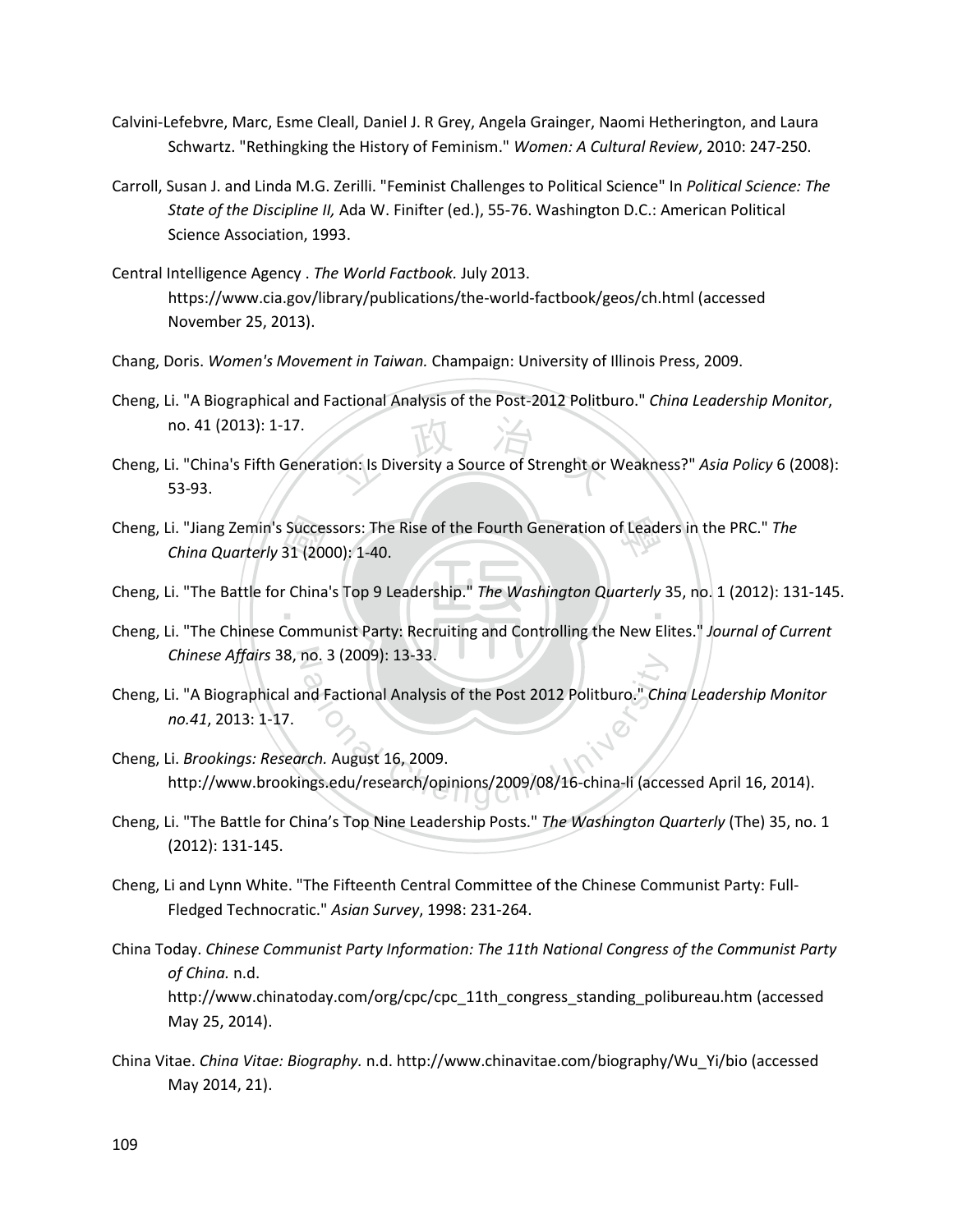- China.org. *The National People's Congress.* n.d. http://www.china.org.cn/english/chuangye/55414.htm (accessed April 25, 2014).
- ChinaCulture.org. *Library>China ABC>Government>Governmental Structure.* April 25, 2014. http://www1.chinaculture.org/library/2008-02/12/content\_22309.htm (accessed April 25, 2014).
- Chinese Government's Official Web Portal. *The Central Organizations of the CPC.* 2012. http://english.gov.cn/2005-09/02/content\_28610.htm (accessed April 29, 2014).
- Chiu, Lisa. *About.com> Chinese Culture.* n.d. http://chineseculture.about.com/od/electionsinchina/a/NPCelections.htm (accessed April 25, 2014).
- bout.com/od/thechinesegovernment/p/<br>
Nout.com/od/thechinesegovernment/p/ Chiu, Lisa. *China News: About.com.* n.d. http://chineseculture.about.com/od/thechinesegovernment/p/WuYi.htm (accessed July 1, 2014).
- molicworldreport.com/Blog/3152/the\_communist\_party<br>holicworldreport.com/Blog/3152/the\_communist\_party<br>istians.aspx (accessed July 1, 2014).<br>hui Chen, Katherine M Conigrave, and Hao Wei. "Alcoho Clark, Anthony E. *The Catholic World Report: CWR Blog.* May 23, 2014. http://www.catholicworldreport.com/Blog/3152/the\_communist\_partys\_bulldozer\_diplomacy\_ with\_chinas\_christians.aspx (accessed July 1, 2014).
- ‧*& Alcoholism* 38, no. 6 (2003): 537-42. Cochrane, Johanne, Hanhui Chen, Katherine M Conigrave, and Hao Wei. "Alcohol Use in China." *Alcohol* **Carlo China**
- Coleman, Isobel, interview by Bernard Gwertzman. "Tremendous Progress' in Women's Rights Since *1995 Beijing Conference* Council on Foreign Affairs, (March 2005, 2005).
- by Bernard Gwertzman. "Tremendous Progress' in Workence Council on Foreign Affairs, (March 2005, 2005).<br>
2005).<br>
2012.http://fikraforum.org/?p=26<br>
2013.http://fikraforum.org/?p=26<br>
2013.http://fikraforum.org/?p=26<br>
2014.ht Coleman, Isobel. *Firka Forum.* September 18, 2012. http://fikraforum.org/?p=2676 (accessed May 18, 2014).
- The National Peope's Congress of the Republic of China. "Constitution of the People's Republic of China ." April 18, 2014. http://www.npc.gov.cn/englishnpc/Constitution/2007- 11/15/content\_1372965.htm (accessed April 2014, 18).
- Conway, Margaret M. "Women and Political Participation." *Political Science & Politics* 34 (2001): 231-233.
- Cook, Rebecca J. "Reservations to the Convention on the Elimination of All Forms of Discrimination Against Women." *Virginia Journal of International Law* 30 (1990): 643-649.
- Corpuz, Victoria Tauli. "Depoliticising Gender in Beijing." *Third World Resurgence* 61 (September/October 1995).
- Coutsoukis, Photius; Information Technology Associates. *Number of Deputies to All the Previous National People's Congresses.* April 26, 2006.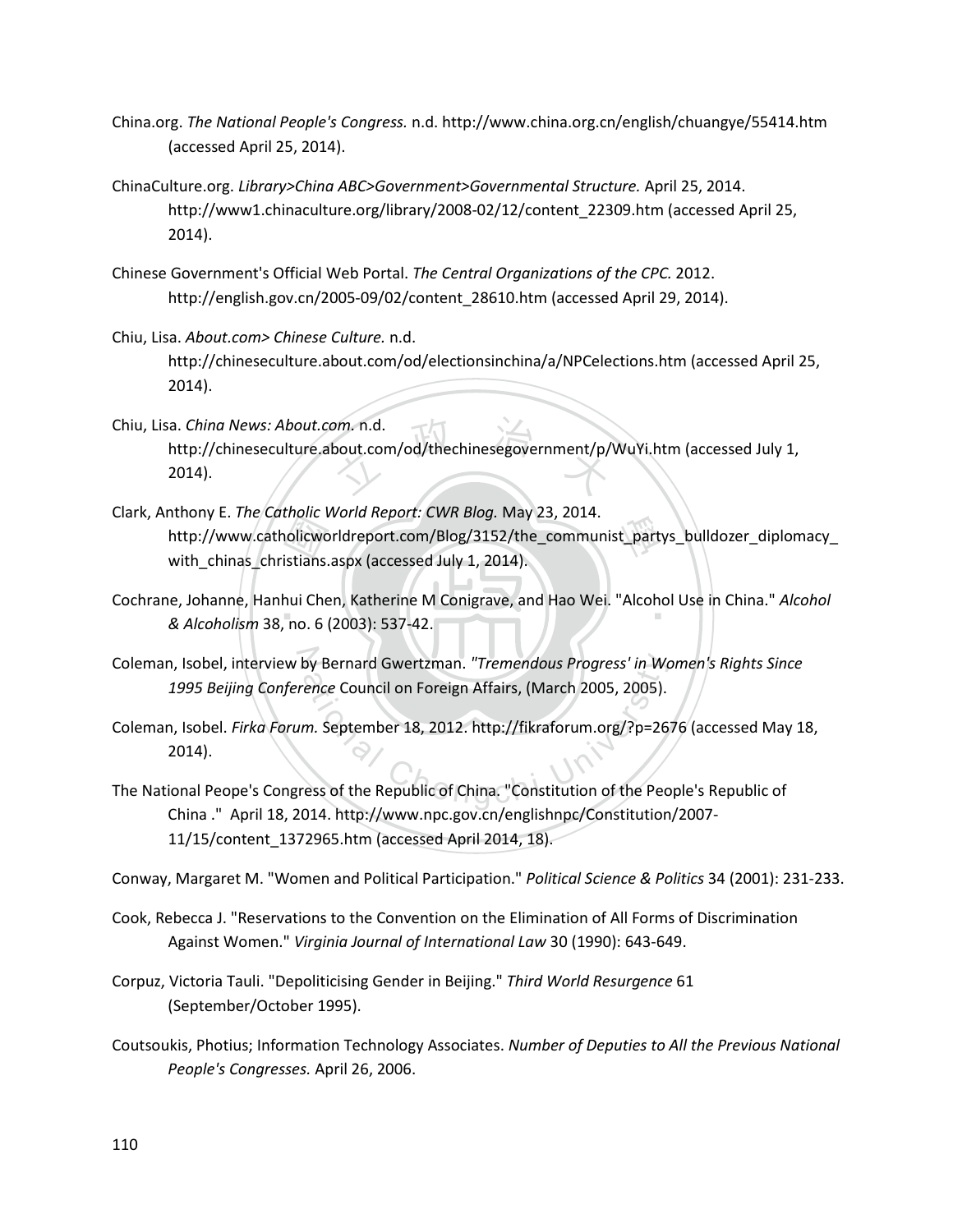http://www.allcountries.org/china\_statistics/23\_1\_number\_of\_deputies\_to\_all.html (accessed May 5, 2014).

- Coutsoukis, Photius, and all rights reserved. Information Technology Associates. *Number of Deputies to All the Previous National People's Congresses.* April 26, 2006. http://www.allcountries.org/china\_statistics/23\_1\_number\_of\_deputies\_to\_all.html (accessed May 21, 2014).
- CRI English. *News: Brief Introduction to China's Cabinet Ministers.* March 18, 2008. http://english.cri.cn/2946/2008/03/18/902@335025.htm (accessed May 25, 2014).
- Cutter, David A, Joan M Hermen, Seth Ovadia, and Reeve Vanneman. "The Glass Ceiling Effect." *Social Forces* 80, no. 2 (2001): 655-682.
- Dahlerup, Drude. "About Quotas." *Quota Project.* 2009. http://www.quotaproject.org/aboutquotas.cfm<br>(accessed May 18, 2014).<br>Dahlerup, Drude. "Gender Quatas- Controversial But Trendy." *International Feminist Journal of Po* (accessed May 18, 2014).
- Dahlerup, Drude. "Gender Quatas- Controversial But Trendy." *International Feminist Journal of Politics* 10, no. 3 (2008): 322-328.
- ID, NO. 3 (2008): 322-328.<br>
Dahlerup, Drude, and Lenita Freidenvall. "Quotas as a 'Fast Track' to Equal Representation for Women."<br>
International Feminist Journal of Politics, 2005: 26-48.<br>
De Alwis, Rangita De Silva. *Eas International Feminist Journal of Politics*, 2005: 26-48.
- **De Alwis, Rangita De Silva.** *East Asia Law Review* **5, no. 197 (2010): 198-299.**
- N Dexter, Roberts. *Bloomberg Business Week.* September 26, 2012. Business week. September 26, 2012.<br>SSweek.com/articles/2012-09-26/chinas-leaders-who<br>2014).<br>Aarch 19, 2013. http://www.vice.com/read/behind-tr<br>2014).<br>Descriptive Representatives: Will Just Any Woman. Bl http://www.businessweek.com/articles/2012-09-26/chinas-leaders-who-holds-the-real-power (accessed April 19, 2014).
- Ding, George. *Vice: News.* March 19, 2013. http://www.vice.com/read/behind-the-two-meetings-china (accessed April 20, 2014).
- Dovi, Suzanne. "Preferable Descriptive Representatives: Will Just Any Woman, Black or Latino Do?" *American Political Science Association* 96, no. 4 (2002): 729-743.
- Dumbaugh, Kerry, and Michael F. Martin. *Understanding China's Political System.* CRS Report for Congress, Washington: Congressional Research Service, 2009.
- Ebenstein, Avraham. "Estimating a Dynamic Model of Sex Selection in China." *Demography*, 2011: 783- 811.
- Ebenstein, Avraham. "The "Missing Girls" of China and the Unintended Consequences of the One Child Policy." *The Journal of Human Resource, 45, 1*, 2010: 87-115.
- Edwards, Louise. "Strategizing for Politics: Chinese women's participation the one-party state." *Women's Studies International Forum* 30, no. 5 (2007): 380-390.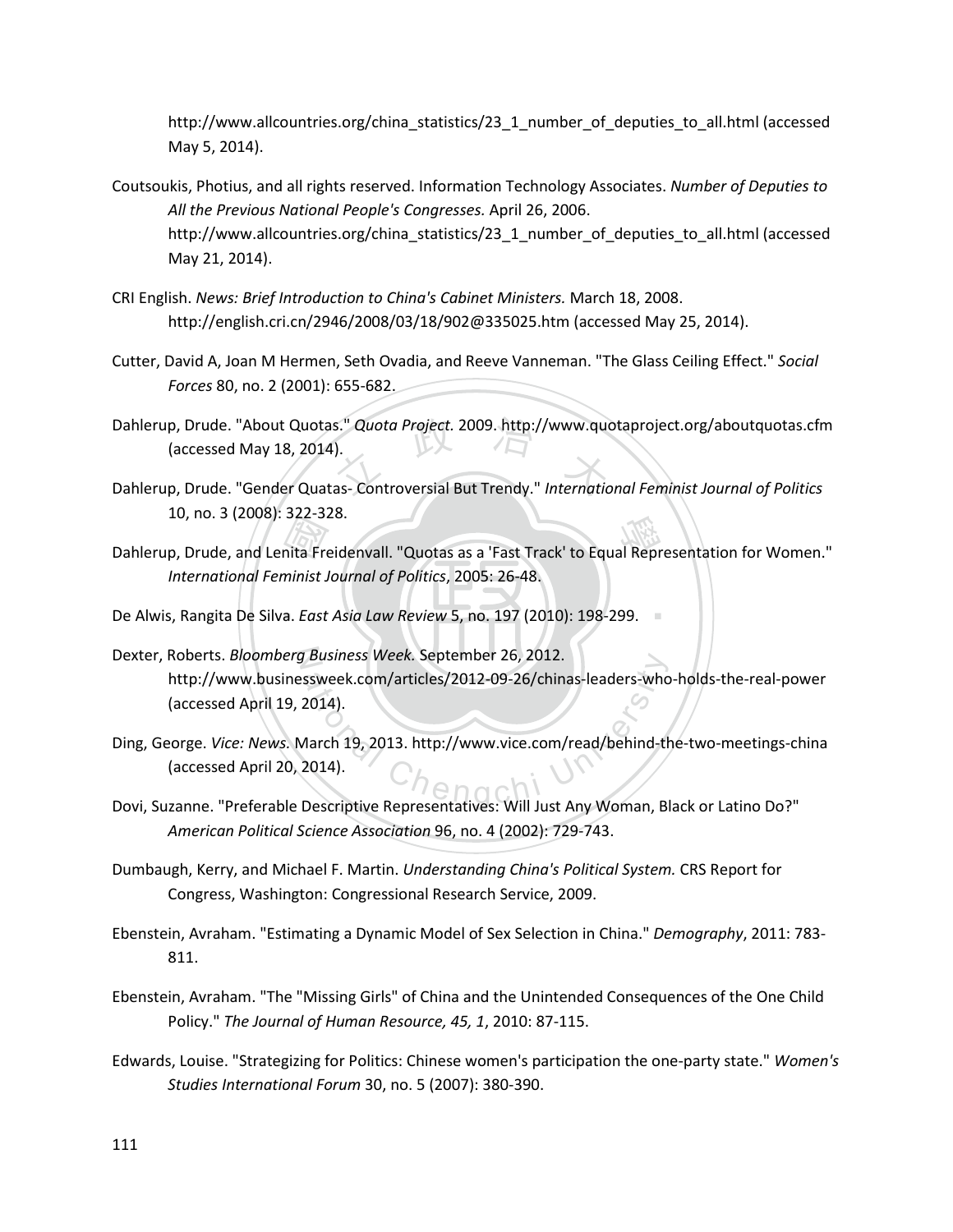- Fan, C. Cindy. "China's New Leaders: An Introduction." *Eurosian Geography and Economics* 53, no. 6 (2012): 671-673.
- Feng, Wang, Yong Cai, and Boachang Gu. "Population, Policy and Politics: How Will History Judge China's One Child Policy?" *Population adn Development Review, 38 (Supplemented)*, 2012: 115-129.

Ferguson, Michaele L. "Choice Feminism and the Fear of Politics". *Perspectives on Politics,* 8, no. 1 (2010): 247-253.

- Fernandez, Juan Antonio. n.d. http://www.ceibs.edu/ase/Documents/reform.htm (accessed March 10, 2014).
- Fewsmith, Joseph. "The Sixteenth National Party Congress: The Succession that Didn't Happen." *The China Quarterly* 173 (2003): 1-16.
- nmerce. Weekly: New Chinese governmer<br>ina.be/new-chinese-government-appoir Flanders-China Chamber of Commerce. *Weekly: New Chinese government appointed .* March 18, 2013. http://news.flanders-china.be/new-chinese-government-appointed (accessed June 2, 2014).

學 Forbes. *The 100 Most Powerful Women.* August 30, 2007. http://www.forbes.com/lists/2007/11/biz-

- 07women\_Wu-Yi\_2CR9.html (accessed May 5, 2014).<br>
France.fr. Themes > Places > Dates. n.d. http://www.f<br>
womens-right-vote.html (accessed April 7, 20<br>
Franceschet. Susan. and Jennifer M. Piscopo. "Gende ‧ France.fr. *Themes > Places > Dates.* n.d. http://www.france.fr/en/institutions-and-values/historywomens-right-vote.html (accessed April 7, 2014).
- Lessons from Agentina." *Politics and Gender* 4, no. 3 (2008): 393-425. Franceschet, Susan, and Jennifer M. Piscopo. "Gender Quotas and Women's Substantive Representation:
- Freeman, Jo. "The Origins of the Women's Liberation Movement." In *The U.S. Women's Movement in Global Perspective*, by Lee Ann Banazak, 25-44. Oxford: Oxford University Press, 2006.
- Ina." Politics and Gender 4, no. 3 (2008): 393-425.<br>
f the Women's Liberation Movement." In *The U.S. Were Ann Banazak, 25-44. Oxford: Oxford University*<br>
International Relations. "Mao Zedong and the Cultura<br>
http://iis-db Freeman Spogli Institute of International Relations. "Mao Zedong and the Cultural Revolution." *Spice Digest.* 2007 (Fall). http://iis-db.stanford.edu/docs/115/CRintro.pdf (accessed November 19, 2013).
- Gelb, Joyce, and Marian Lief Palley (eds.). *Women and Politics around the World: A Comparative History and Survey.* St. Barbra: ABC-CLIO, Inc., 2009.
- Glauben, Thomas, Thomas Herzfeld, Scott Rozele, and Xiobing Wang. "Persistent Poverty in China: Where, Why and How to Escape?" *World Development*, 2012: 784-795.
- Greg, O'Leary. "ReReview of Jude Howell "China Opens its Doors: The Politics of Economic Transition"." *Australian Journal of Chinese Affairs* 33, no. 1995 (1995): 161-163.
- Guo, Xiajuan, and Litao Zhao. "Women's Political Participation in China." *East Asian Policy* 1, no. 3 (2010): 50-60.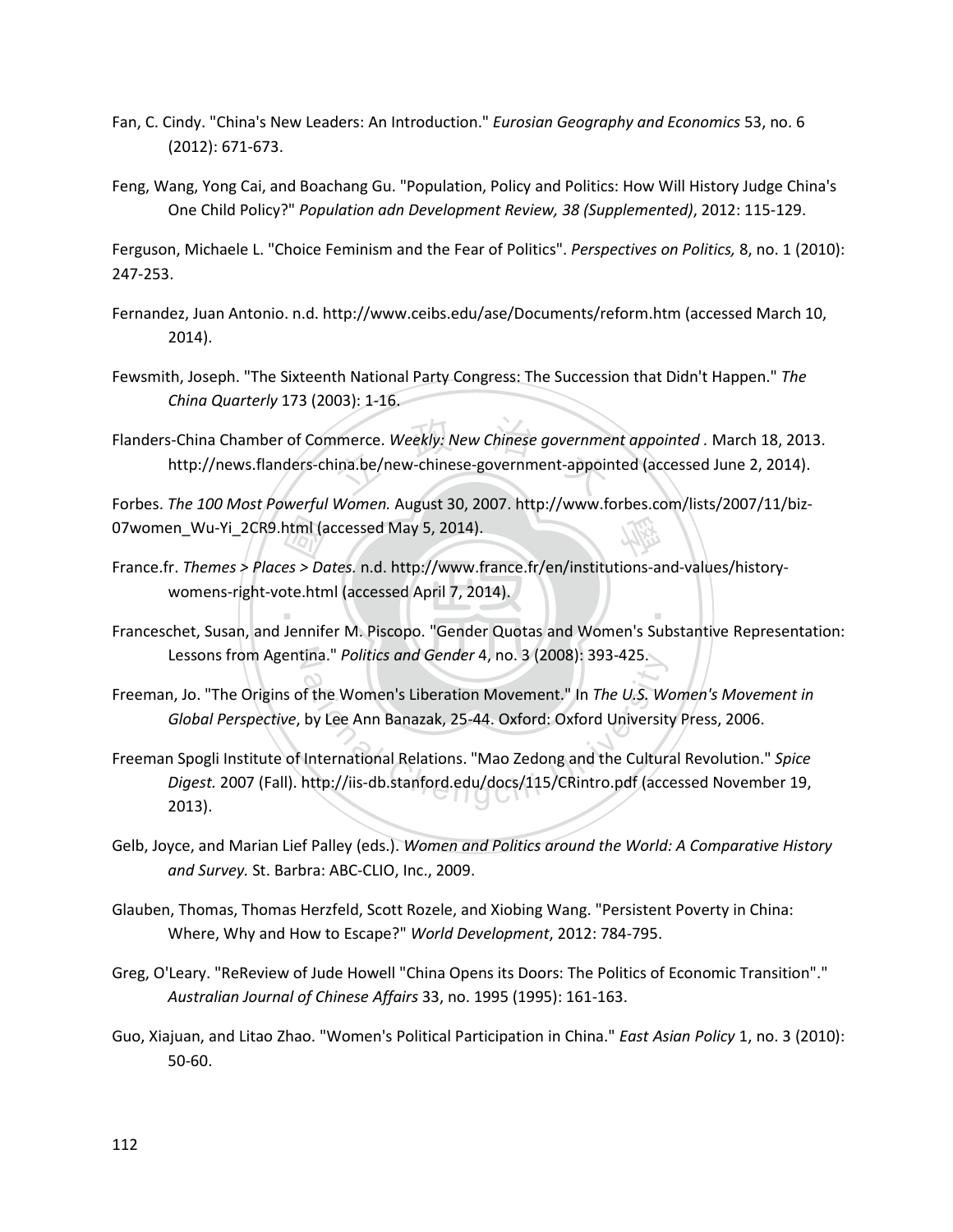- Haney, Lynne. "Homeboys, Babies, Men in Suits: The State and the Reproduction of Male Dominance." *American Sociological Review* 61, no. 5 (1996): 759-778.
- Herndon, Gerise, and Shirley Randell. "Surviving Genocide, Thriving in Politics: Rwandan Women's Power." *Cosmopolitan Civil Societies Journal* 5, no. 1 (2013).

Hershatter, Gail. *Women in China's Long Twentieth Century.* New Jersey*:* University of California Press. 2007.

- Hirschmann, Nancy J. "Choosing Betrayal". *Perspectives on Politics,* 8, no. 1 (2010): 271-278.
- Hornemann, Magda. *Chinese Aid: News.* March 3, 2012. http://www.chinaaid.org/2012/03/china-postcommunist-managerial-state.html (accessed June 25, 2014).
- Howell, Jude. Women's Organizations and Civil Society in China Making a Difference. *Internation*<br>Feminist Journal of Politics 5, no. 2 (2003): 191-215.<br>Howell, Jude. "Women's Political Particiaption in China: in Whose Int Howell, Jude. "Women's Organizations and Civil Society in China Making a Difference." *International Feminist Journal of Politics* 5, no. 2 (2003): 191-215.
- *Contemporary China* (Routledge) 15, no. 49 (2006): 603-619.
- Howell, Jude. "Women's Political Participation in China: Struggling to Hold Up Half the Sky."<br>
Parliamentary Affairs 55 (2002): 43-56.<br>
Ikanberry, John. "The Rise of China and the Future of the West: Can the Liberal System *Parliamentary Affairs* 55 (2002): 43-56.
- Ikanberry, John. "The Rise of China and the Future of the West: Can the Liberal System Survive?" *Foreign Affairs*, 2003.
- 
- Inglehart, Ronald, and Pippa Norris. *The Rising Tide.* Cambridge: Cambridge University Press, 2003.<br>
International Women's Democracy Center. *Fact Sheet: Women.* June 2008.<br>
http://www.iwdc.org/resources/fact\_sheet.htm (a International Women's Democracy Center. *Fact Sheet: Women.* June 2008. http://www.iwdc.org/resources/fact\_sheet.htm (accessed May 18, 2014).
- Inter-Parliamentary Union. *Women in Parliaments 1945-1995.* Geneva: Inter-Parliamentary Union, 1995.
- Inter-Parliamentary Union. *Women in Parliament in 2010: The Year in Perspective.* Annual Report, Geneva: Inter-Parliamentary Union, 2011.
- Inter-Parliamentary Union. *Women in Politics: 2012*. January 1, 2012. http://www.ipu.org/pdf/publications/wmnmap12\_en.pdf (accessed May 17, 2014).
- Inter-Parliamentary Union. *Women in Parliament in 2013: The Year in Review.* Geneva: Inter-Parliamentary Union, 2013(a).

Inter-Parliamentary Union. *Parliaments at a glance: Presidents.* 2013(b). http://www.ipu.org/parlinee/LeadershipPositions.asp?REGION=All&typesearch=1&LANG=ENG (accessed May 30, 2014).

Iwanaga, Kazuki. *Women's Political Participation and Representation in Asia.* Copenhagen: NIAS, 2008.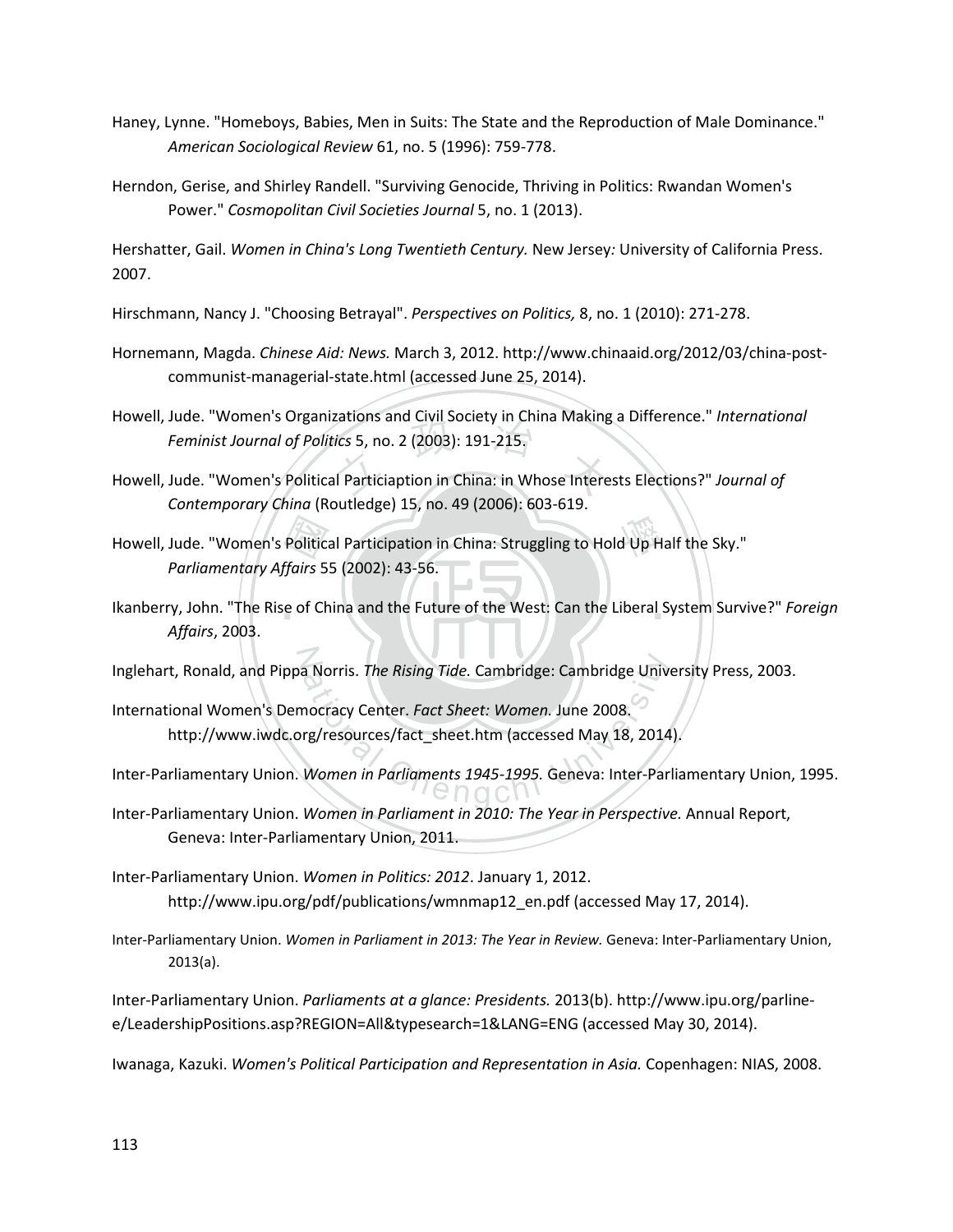- Jacob, Suraj, John A. Scherpereel, and Melinda Adams. "Gender Norms and Women's Political Representation: A Global Analysis of Cabinets 1979-2009." *Governance: An International Journal of Policy, Administration, and Institutions* 27, no. 2 (2014): 321-345.
- Jie, Du, and Nazneen Kanji. *Gender equality and poverty reduction in China: issues for development policy and practice.* London: Department for International Development, 2003.
- Jones, Andrew. *gbtimes: China.* March 12, 2014. http://gbtimes.com/opinion/chinas-parliament-too-bigtoo-short (accessed April 25, 2014).
- Kabeer, Nadila, and Luisa Natali. *Gender Equality and Economic Growth: Is there a Win-Win?* Working Paper 417, Brighton: Institute of Development, 2013.
- Parliament: Beyond Numbers. A Revised Edition., by Julie Ballington and Azza Karam, 186-212.<br>Stockholm: IDEA, 2005.<br>Kaufman, Joan. "The Global Women's Movement and Chinese Women's Rights." *Contemporary China* 21, Karam, Azza, and Joni Lovenduski. "Women in Parliament: Making a Difference ." In *Women in Parliament: Beyond Numbers. A Revised Edition.*, by Julie Ballington and Azza Karam, 186-212. Stockholm: IDEA, 2005.
- no. 76 (2012): 585-602.
- Ho. 76 (2012): 585-602.<br>
Keohane, Robert O, and Joseph S Nye. "Globalization: What's New? What's Not? (And So What?)."<br>
Foreign Policy, 2000: 104-118.<br>
Kirkpatrick, Jennet. "Introduction: Selling Out? Solidarity and Choice *Foreign Policy*, 2000: 104-118.

Kirkpatrick, Jennet. "Introduction: Selling Out? Solidarity and Choice in the American Feminist N Movement". *Perspectives on Politics,* 8, no. 1 (2010): 241-245.

- Kristof, Nicholas. "The Rise of China." *Foreign Affairs*, 1993: 59-74.
- of China." *Foreign Affairs,* 1993: 59-74.<br>ryl WuDunn. *Half the Sky: Turning Oppression into Op*<br>rk: Vintage, 2009.<br>t-Tiananmen Chinese Communist Party Religious Poli<br>397 Krsitof, Nicholas D, and Sheryl WuDunn. *Half the Sky: Turning Oppression into Opportunity for Women Worldwide.* New York: Vintage, 2009.
- Lambert, Anthony P.B. "Post-Tiananmen Chinese Communist Party Religious Policy." *Religion, State and Society*, 1992: 392-397.
- Lampton, David M. "How China Is Ruled? Why It Is Getting Harder for Beijing to Govern." *Foreign Affairs Web site.* December 6, 2013. http://www.foreignaffairs.com/articles/140344/david-mlampton/how-china-is-ruled (accessed May 17, 2014).
- Lawless, Jennifer L, and Richard L. Fox. "Why Are Women Still Not Running For Public Office?" *Brookings*, no. 16 (May 2008): 1-20.
- Lawrence, Susan V. *China's Political Institutions and Leaders in Charts.* CRS Report for Congress, Washington: Congressional Research Service, 2012.
- Lawrence, Susan V., and Michael F. Martin. *Understanding China's Political System.* Report, Washington: Congressional Research Service, 2013.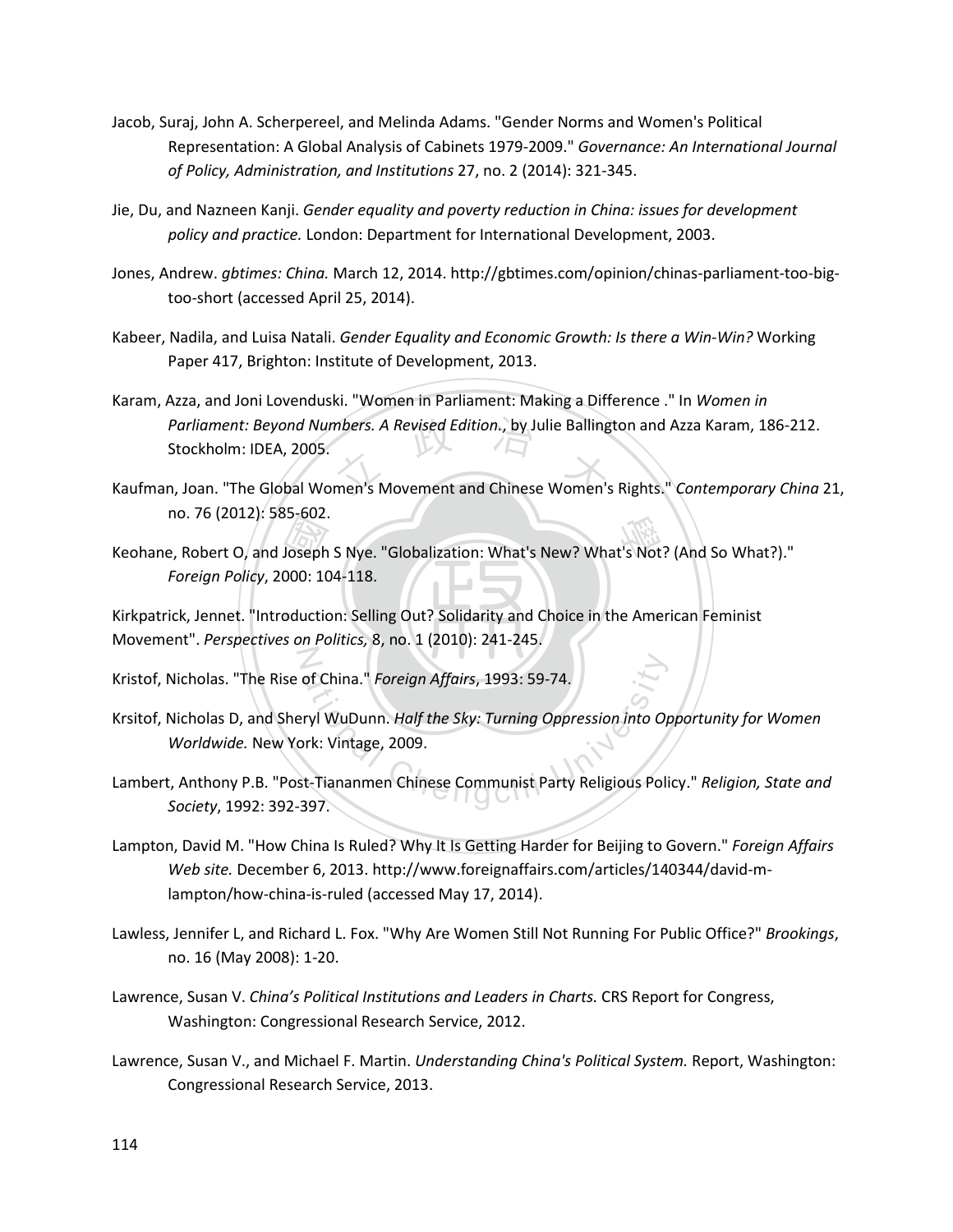- Lawson, Sandra. "Women Hold Up Half the Sky." *Goldman Sachs Global Economics Papers*, no. 164 (2008): 1-15.
- Lee, Annie L. *Holding Up Half the Sky: Democracy and its Implications for Chinese Women.* Undergraduate Honors Thesis, Philadephia: College Undergraduate Research Electronic Journal, University of Pennsylvania, 2009.
- Li, Cheng. "A Biographical and Factional Analysis of the Post-2012 Politburo." *China Leadership Monitor*, no. 41 (2013): 1-17.
- Li, Cheng. "China's Fifth Generation: Is Diversity a Source of Strenght or Weakness?" *Asia Policy* 6 (2008): 53-93.
- 0): 1-40.<br>s Top 9 Leadership." *The Washington Qu* Li, Cheng. "Jiang Zemin's Successors: The Rise of the Fourth Generation of Leaders in the PRC." *The China Quarterly* 31 (2000): 1-40.
- Li, Cheng. "The Battle for China's Top 9 Leadership." *The Washington Quarterly* 35, no. 1 (2012): 131-145.
- 學 Li, Cheng. "The Chinese Communist Party: Recruiting and Controlling the New Elites." *Journal of Current*
- Chinese Affairs 38, no. 3 (2009): 13-33.<br>g. "A Biographical and Factional Analys<br>no.41, 2013: 1-17.<br>g. *Brookinas: Research.* August 16. 200 ‧ Li, Cheng. "A Biographical and Factional Analysis of the Post 2012 Politburo." *China Leadership Monitor no.41*, 2013: 1-17.
- N http://www.brookings.edu/research/opinions/2009/08/16-china-li (accessed April 16, 2014). Li, Cheng. *Brookings: Research.* August 16, 2009.
- ngs.eau/research/opinions/2009/08/16-china-li (acce<br>hina's Top Nine Leadership Posts." *The Washington Q*<br>The Fifteenth Central Committee of the Chinese Com<br>ic." *Asian Survey,* 1998: 231-264. Li, Cheng. "The Battle for China's Top Nine Leadership Posts." *The Washington Quarterly* (The) 35, no. 1 (2012): 131-145.
- Li, Cheng and Lynn White. "The Fifteenth Central Committee of the Chinese Communist Party: Full-Fledged Technocratic." *Asian Survey*, 1998: 231-264.
- Li, Jenny. *The Epoch Times: China.* July 5, 2012. http://www.theepochtimes.com/n2/chinanews/woman-may-join-top-party-leadership-in-china-260497.html (accessed May 6, 2014).
- Li, Xing. "The Chinese Cultural Revolution Revisited." *The China Review* 1, no. 1 (2001): 137-165.
- Li, Yuhui. "Women's Movement and Change of Women's Status in China." *Journal of International Women's Studies* 1, no. 1 (2000): 30-40.
- Lim, Benjamin Kang, and Michael Martina. "Reuters." *Reuters Web site.* November 15, 2012. http://www.reuters.com/article/2012/11/15/china-congress-politburoidUSL3E8MF1VR20121115 (accessed October 15, 2013).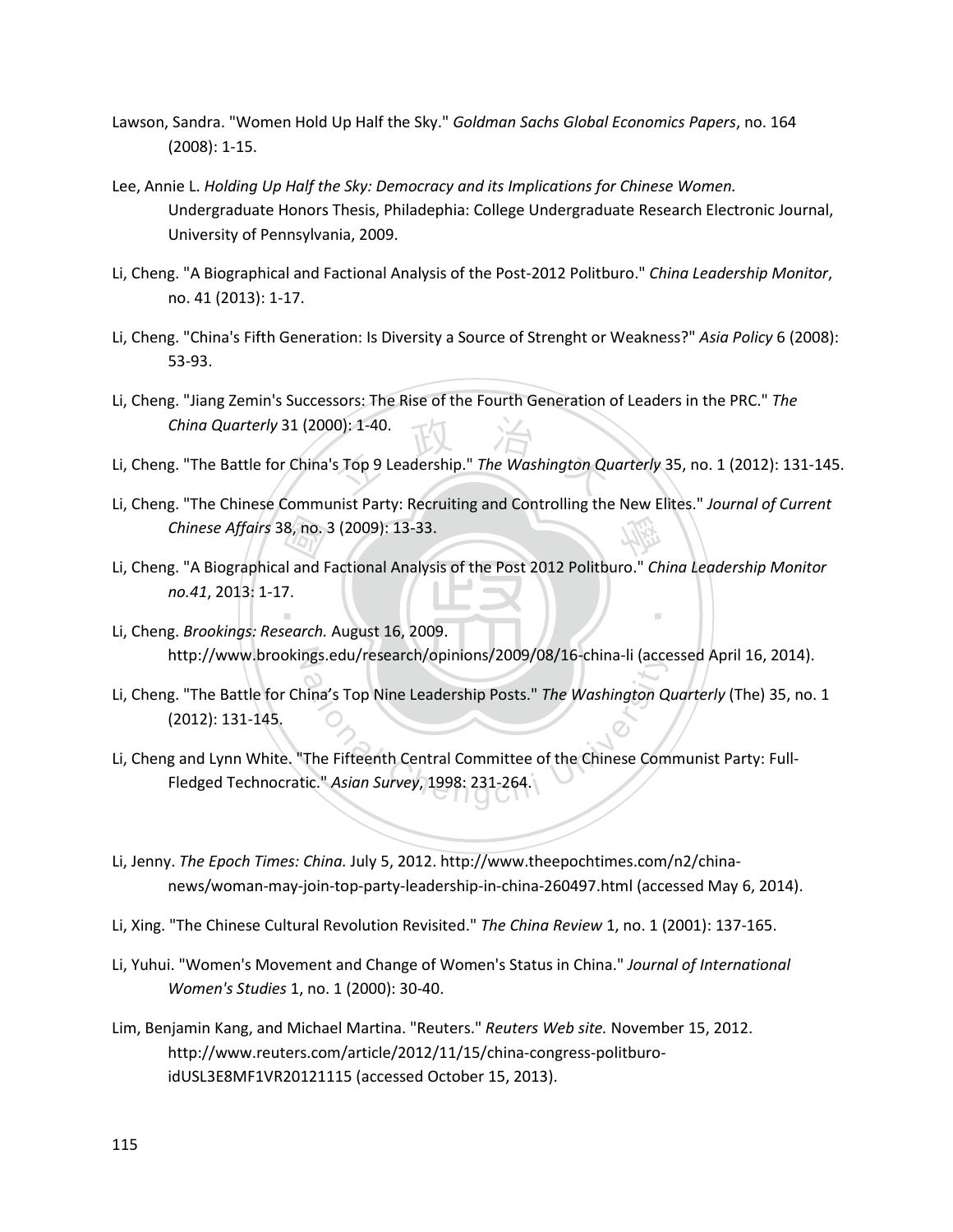- Lin, Jing. "Chinese women under economic reform: Gains and Losses." *Harvard Asia Pacific Review* 7, no. 1 (2003): 88-90.
- Liu, Alan P. L. "The Politics of Corruption in the People's Republic of China." *The American Political Science Review* 77, no. 3 (1983): 602-623.
- Liu, Bohong. *All-China Women's Federation> Features> Columnist> Liu Bohong.* July 23, 2013. http://www.womenofchina.cn/html/womenofchina/report/153175-1.htm (accessed Month 31, 2014).
- Liu, Dongxiao. "Scholars Strategy Network: Basic Facts." *Scholars Strategy Network Web site.* March 2013.

http://www.scholarsstrategynetwork.org/sites/default/files/ssn\_basic\_facts\_liu\_on\_the\_global \_fight\_for\_womens\_rights.pdf (accessed May 8, 2014).

- ointments. March 19, 1998.<br>
om/1998/mar/19/news/mn-30390 (acce Los Angeles Times. *Political Appointments.* March 19, 1998. http://articles.latimes.com/1998/mar/19/news/mn-30390 (accessed May 16, 2014).
- Lu, Xiaobo. "Booty Socialism, Bureau-Preneurs, and the State in Transition: Organizational Corruption in<br>China." *Comparative Politics* 32, no. 3 (2000): 273-294. China." *Comparative Politics* 32, no. 3 (2000): 273-294.
- $\frac{1}{2}$ <br>Itive Pc<br>D. 1 (20 ‧ Ma, Yingyi. "The Chinese Women's Movement: From State Control to Independent Global Participation." *Critical Half* 7, no. 1 (2009): 20-25.
- University Press, 1989. MacKinnon, Catherine A. *"The Liberal State" Toward a Feminist Theory of the State.* Cambridge: Havard
- 89.<br>
Olifference and Dominance: On Sex Discrimination". In<br>
5- 313. Oxford: Oxford University Press, 1998.<br>
Sexuality in Modern China. Cambridge: Cambridge University Press, 1998. MacKinnon, Catherine A. "Difference and Dominance: On Sex Discrimination". In *Feminism and Politics*, by Anne Phillips, 295- 313. Oxford: Oxford University Press, 1998.
- Mann, Susan L. *Gender and Sexuality in Modern China.* Cambridge: Cambridge University Press, 2011.
- Mansbridge, Jane. "Feminism and Democracy". In *Feminism and Politics*, by Anne Phillips, 142-158. Oxford: Oxford University Press, 1998.
- Mansbridge, Jane. "Should Blacks Represent Blacks and Women Represent Women? A Contingent "Yes"." *The Journal of Politics* 61, no. 3 (1999): 628-657.

Margolis, Diane Rothbard. "Women's Movements around the World: Cross-Cultural Comparisons" *Gender and Society,* 7 no. 3 (1993): 379-399

Markham, Susan. "Strenghtening Women's Roles in Parliaments." *Parliamentary Affairs*, 2012: 1-11.

Markham, Susan. *WOMEN AS AGENTS OF CHANGE: HAVING VOICE IN WOMEN AS AGENTS OF CHANGE: HAVING VOICE IN.* Women's Voice, Agency, & Participation Research Series, Washington: World Bank, 2013.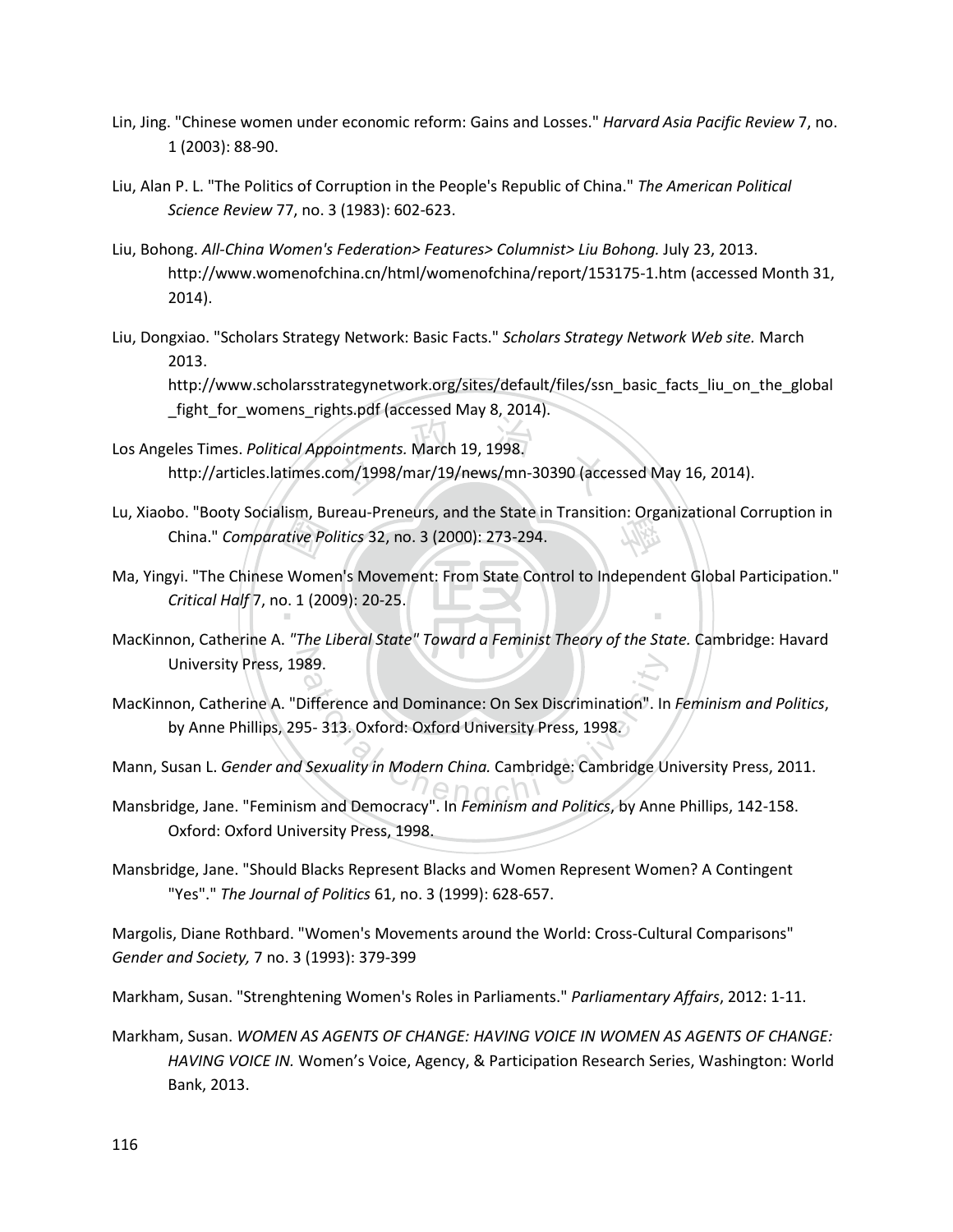Marso, Lori J. "Feminism's Quest Common Desires". *Perspectives on Politics,* 8, no. 1 (2010): 263- 269.

McCall, Leslie. "The Complexity of Intersectionality". *Signs,* 30, no. 3 (2005): 1771-1800.

- McCrummen, Stephanie. *The Washington Post.* October 27, 2008. http://articles.washingtonpost.com/2008-10-27/world/36868289\_1\_hutus-rwandan-patrioticfront-tutsi-women (accessed August 20, 2013).
- McCurry, Justin, and Julia Kollewe. *The Guardian: Business: Global Economy.* February 14, 2011. http://www.theguardian.com/business/2011/feb/14/china-second-largest-economy (accessed November 1, 2013).
- McDonell, Stephen. ABC*News.* November 9, 2012. http://www.abc.net.au/news/2012-11-09/who-iswho-china-leadership-contenders-congress/4360818 (accessed May 5, 2014).
- munist Party as Political Religion: A Critic<br>Sheffield, 2008. McLeister, Mark. "Chinese Communist Party as Political Religion: A Critical Analysis." Dissertation, The University of Sheffield, Sheffield, 2008.

Nonetheless Ruthlessly Reasoned Projection". *China Leadership Monitor*, no. 33 (2010): 1-10.<br>Miller, Alice. "The New Party Politburo Leadership". *China Leadership Monitor*, no. 40 (2012):<br>Miller, Allice. "The Politburo S Miller, Alice. "The 18th Central Committee Politburo: A Quixotic, Foolhardy, Rashly Speculative, But

Miller, Alice. "The New Party Politburo Leadership". *China Leadership Monitor*, no. 40 (2012): 1-15.

‧‧ Miller, Allice. "The Politburo Standing Committee under Hu Jintao". *China Leadership Monitor*, 2011: 1-9.

- Mollmann, Marrianne. *Human Rights Watch.* June 24, 2011. 2013).
- Inf, wiaritainie. *Human Kights Watch.* June 24, 2011.<br>http://www.hrw.org/news/2011/06/24/why-women-politics-matter (accessed September 30,<br>2013).<br>Malcolm. Home> News> World News> Asia> China. September 28, 2012.<br>http://ww Moore, Malcolm. *Home> News> World News> Asia> China.* September 28, 2012. http://www.telegraph.co.uk/news/worldnews/asia/china/9574147/Chinas-Communist-Party-Congress-Q-and-A.html (accessed April 29, 2014).
- Munyaneza, James. *All Africa.* September 19, 2013. http://allafrica.com/stories/201309190110.html (accessed September 25, 2013).
- New Zealand History online. *New Zealand women and the vote.* March 11, 2014 (updated). http://www.nzhistory.net.nz/politics/womens-suffrage (accessed May 8, 2014).
- News of the Chinese Communist Party of China. *Chinese Communist Party of China.* March 2013. http://english.cpc.people.com.cn/ (accessed November 25, 2013).

Nira, Yuval-Davis. "Intersectionality and Feminist Politics". *European Journal of Women's Studies,* 13, (2003): 193-209.

O'Brien, Kevin J. "Villagers, elections and citizenship in Contemporary China." *Modern China* 27, no. 4 (2001): 407-435.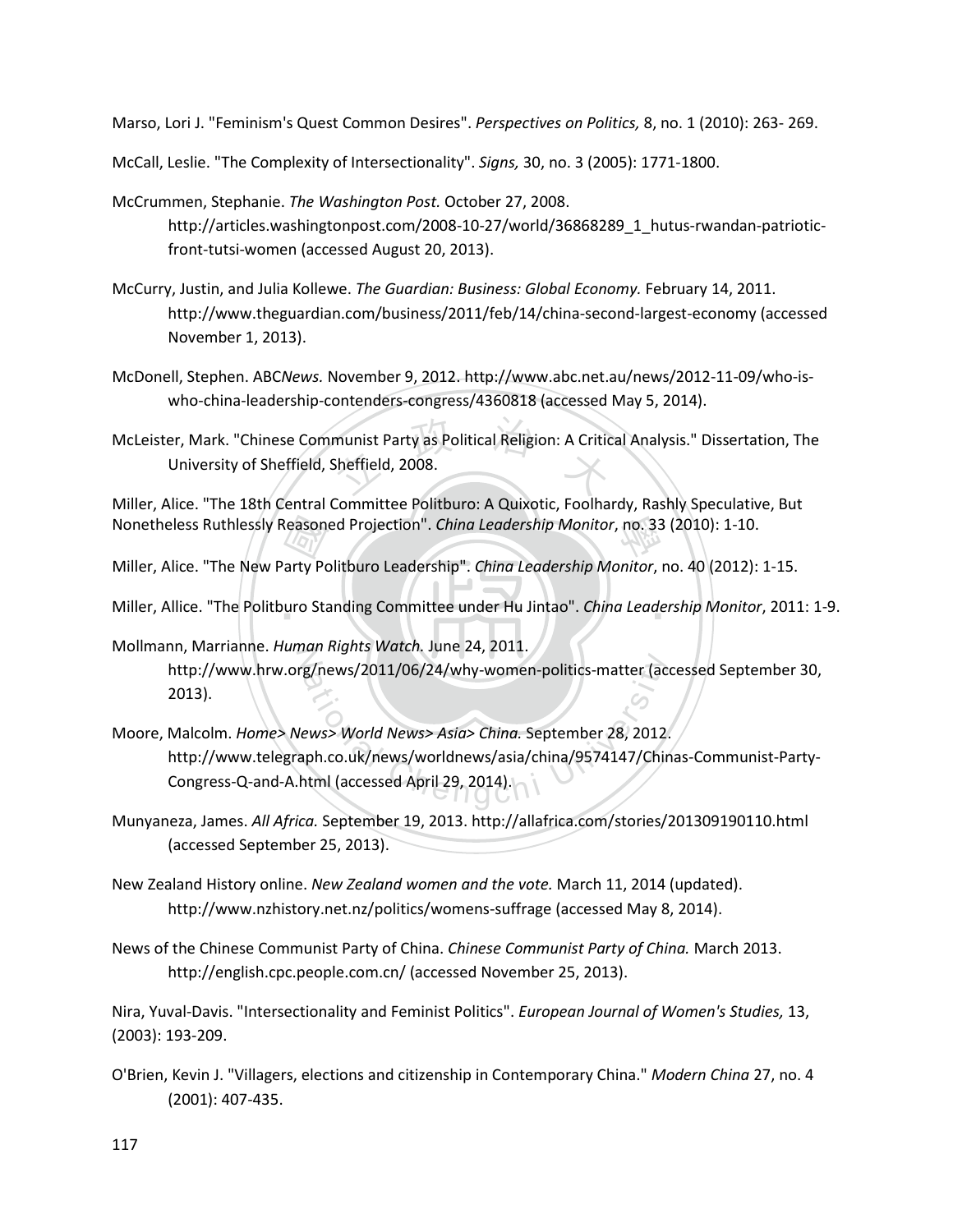- Okin, Susan Moller. "Gender, the Public and the Private." In *Feminism and Politics*, by Anne Phillips, 507- 514. Oxford: Oxford University Press, 1998.
- Okin, Susan Moller. *Women in Western Political Thought.* Oxfordshire: Princeton University Press, 2013.
- Otto, Jan Michiel, Maurice V. Polak, Jianfu Chen, and Yuwen Li (eds.). *Law Making in the People's Republic of China.* Vol. 5. The Hague: Kluver Law International, 2000.
- Palmer, Barbara, and Dennis Simon. *Breaking the Politcal Glass Ceiling.* 2. New York: Routledge, 2008.
- Pannell, Clifton W. "China's New Leaders: Perspectives on Geographic Trends and Realities, Eurasian Geography and Economics." *Eurasian Geography and Economics* 53, no. 6 (2012): 702-12.
- Patten, Chris. "The Rise of China." *The RUSI Journal*, 2010: 54-7.
- Pamela, Melanie Hughes, and Matthew Painter. "GROWTH IN WOMEN'S PO<br>REPRESENTATION: A LONGITUDINAL EXPLORATION OF DEMOCRACY, ELECT<br>GENDER QUOTAS." *European Journal of Political Research* 49 (2010): 25-52. Paxton, Pamela, Melanie Hughes, and Matthew Painter. "GROWTH IN WOMEN'S POLITICAL REPRESENTATION: A LONGITUDINAL EXPLORATION OF DEMOCRACY, ELECTORAL SYSTEM, AND
- Pei, Minxin. "The Dark Side of China's Rise." *Foreign Policy*, 2006: 1-9.
- de of C<br>itution.<br>pkings.<br><mark>:hina.</mark> N 學 Peng, Liu. *Brookings Institution.* February 1, 2005. http://www.brookings.edu/fp/cnaps/events/liupeng20050201.pdf (accessed April 19, 2014).
- ‧People's Daily. *Home>>China.* March 17, 2003. ‧ N http://english.peopledaily.com.cn/200303/17/eng20030317\_113407.shtml (accessed June 25, 2014).
- hip. March 2013. http://english.cpc.people.com.cn/ (a<br>http://english.cpc.people.com.cn/ (a<br>http://english.cpc.people.com.cn/ 2009<br>eople.com.cn/206972/206974/8305636.html (access People's Daily. *Top Leadership.* March 2013. http://english.cpc.people.com.cn/ (accessed November 25, 2013).
- People' Daily. *English>> Communist Party of China CPC>> Latest News.* July 1, 2013. http://english.cpc.people.com.cn/206972/206974/8305636.html (accessed May 2014, 28).
- People's Daily. *Party Congress Review.* March 29, 2013. http://english.cpc.people.com.cn/ (accessed May 21, 2014).
- People's Daily/China Internet Information Center. *National People's Congress.* n.d. http://english.peopledaily.com.cn/data/organs/npc.shtml (accessed May 21, 2014).
- Pinghui, Zhuang. "South China Morning Post." *South China Morning Post Web site.* October 1, 2013. http://www.scmp.com/news/china/article/1040175/breaking-glass-ceiling-politburo-standingcommittee (accessed October 15, 2013).
- Powley, Elizabeth. "Rwanda: Women Hold Up Half the Parliament." *Women in Parliament: Beyomf Numbers*, 2005: 154-163.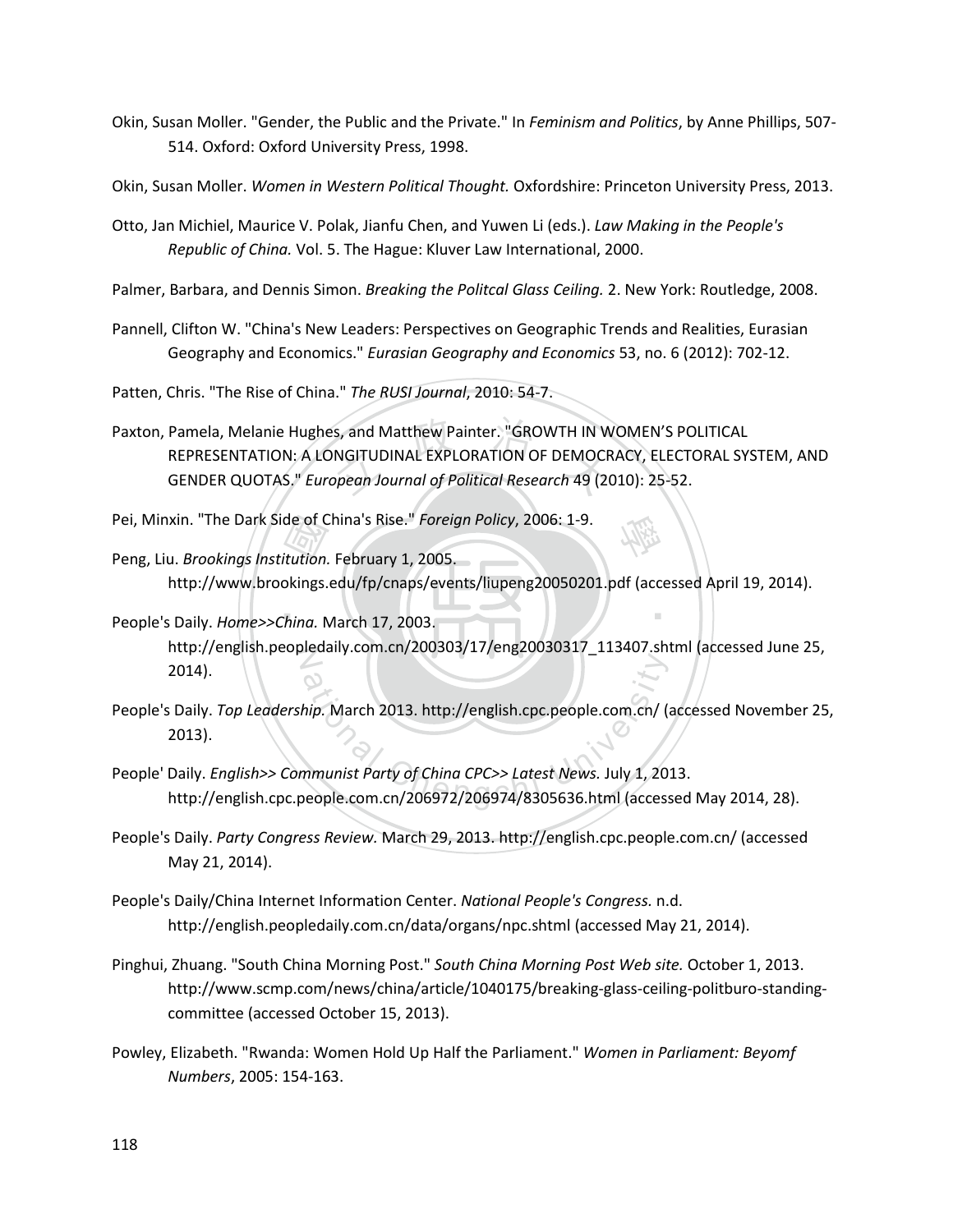- Ranade, Jayadeva. "Issue Brief 207: China's 12th Nationa People's Congress An Analysis of the Composition and Content." *Institute of Peace and Conflict Studies Web site.* March 2013. http://www.ipcs.org/pdf\_file/issue/IB207-CRP-Ranade-12thNPC.pdf (accessed April 21, 2014).
- Rappai, M.V. "Chinese Communist party- back to business." *Strategic Analysis* 23, no. 10 (2008): 1815- 1818.
- Reynolds, Andrew. "Women in the Legislatures and Executives of the World: Knocking at the Highest GlassCeiling." *World Politics* 51, no. 4 (1999): 547-572.
- Rhode, Deborah L. "The Politics of Paradigms: Gender Difference and Gender Disadvantage". In *Feminism and Politics*, by Anne Phillips, 344-359. Oxford: Oxford University Press, 1998.
- http://www.businessweek.com/articles/2014-03-04/what-to-know-about-chinas-national-<br>peoples-congress (accessed April 27, 2014).<br>eremy. "Are Women Second-Class Citizens." In Exploding Myths That Jews Believe, by Jeren Roberts, Dexter. *Global Economics: BloombergBusinessWeek.* March 4, 2014. peoples-congress (accessed April 27, 2014).
- Rosen, Jeremy. "Are Women Second-Class Citizens." In *Exploding Myths That Jews Believe*, by Jeremy Rosen, 1-5. Lanham: Jason Aranson Inc., 2000.
- 
- ‧‧ Governancein the Twenty-First Century." *International Feminist Journal of Politics*, 2014: 1-3. Rosen, Stanley. "Women and Political Participation in China." *Pacific Affairs* 68, no. 3 (1995): 315-341.<br>Runyan, Anne Sisson. "Mary Hawkesworth. Political Worlds of Women: Activism, Advocacy, and<br>Governancein the Twenty-Runyan, Anne Sisson. "Mary Hawkesworth. Political Worlds of Women: Activism, Advocacy, and
- Scholastic. Women's Suffrage. n.d. http://teacher.scholastic.com/activities/suffrage/history.htm (accessed April 7, 2014).

ge. n.a. http://teacher.scholastic.com/activities/suffra<br>014).<br>ting Equality-Versus-Difference: Or, The Uses of Post-<br>514, 1988: 33-50.<br>nd Lucia Hanmer. "Growing Inequality and Poverty in<br>163. Scott, Joan W. "Deconstructing Equality-Versus-Difference: Or, The Uses of Post-structuralist Theory for Feminism". *Feminist Studies14,* 1988: 33-50.

- Shujie, Yao, Zhang Zongy, and Lucia Hanmer. "Growing Inequality and Poverty in China." *China Economic Review*, 2004: 145-163.
- Snyder, Lindsay. "Women Leaders and Transformation in Developing Countries> Soong Ching-Ling (1893-1981)." *Brandeis University.* 1999. http://people.brandeis.edu/~dwilliam/profiles/chingling.htm (accessed April 18, 2014).

Snyder-Hall, Claire R. "Third-Wave Feminism and the Fear of Politics." *Perspectives on Politics,* 8, no. 1 (2010): 255-261.

Squires, Judith. "Is Mainstreaming Transformative? Theorizing Mainstreaming in the Context of Diversity and Deliberation." *Social Politics,* 12, no.3 (2005): 366-388.

Statista. *Politics & Government.* 2014. http://www.statista.com/statistics/249954/number-of-membersof-chinese-peoples-political-consultative-conference-in-china/ (accessed May 15, 2014).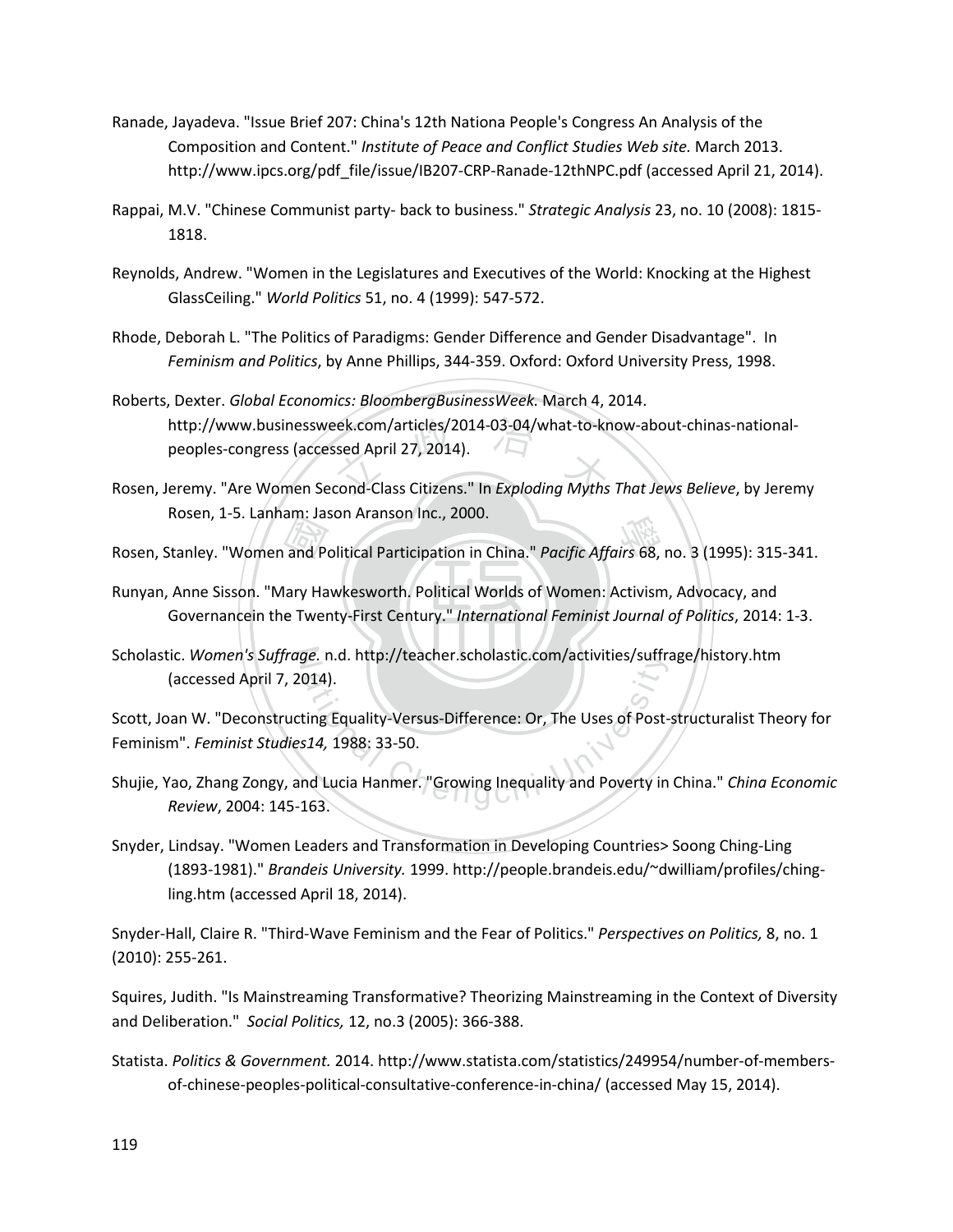- Steidlmeier, P. "Gift Giving, Bribery and Corruption: Ethical Management of Business Relations in China." *Journal of Business Ethics* (Kluver Academic Publishers) 20 (1999): 121-132.
- Su, Fubing. "Gender InequGender Inequality in Chinese Politics: An Empirical Analysis of Provincial Elites." *Politics & Gender* 2 (2006): 146-163.
- Sullivan, Kyle. *China Business Review: PRC Policies + Politics .* July 12, 2012. http://www.chinabusinessreview.com/chinas-leadership-structure-and-transition/ (accessed May 1, 2014).
- Sun, Shangwu. *China> Congress endorses new cabinet.* March 19, 1998. http://www.chinadaily.com.cn/epaper/html/cd/1998/199803/19980319/19980319001\_1.html (accessed May 26, 2014).
- Tan, Honggang, and Luozhong Wang. "The Policy Influence of Women's Organizations in China."<br>*Women's Policy Journal of Harvard*, 2012: 42-55.<br>Tarr-Whelan, Linda. "The Impact of the Beijing Platform for Action: 1995 to 2010 Tan, Honggang, and Luozhong Wang. "The Policy Influence of Women's Organizations in China." *Women's Policy Journal of Harvard*, 2012: 42-55.
- *Magazine* 37 (2010).
- Magazine 37 (2010).<br>
Tatlow, Didi Kirsten. "International New York Times." *International New York Times Web site.* July 11,<br>
2012. http://rendezvous.blogs.nytimes.com/2012/07/11/no-women-at-the-top-in-china/?\_r=<br>
(accesse ‧ 2012. http://rendezvous.blogs.nytimes.com/2012/07/11/no-women-at-the-top-in-china/?\_r=0 (accessed October 15, 2013).
- Politics of China: Sixty Years of the People's Republic of China, by Roderick MacFARQUHAR, 6-81.<br>
New York: Cambridge, 2011.<br>
tral People's Government of China. The State Council. March 16, 2013.<br>
http://english.gov.cn/201 Teiwes, Frederick C. "The Establishment and Consolidation of the New Regime, 1949-1957." In *The*  New York: Cambridge, 2011.
- The Central People's Government of China. *The State Council.* March 16, 2013. http://english.gov.cn/2013-03/15/content\_2354765.htm (accessed May 16, 2014).
- The Economist. *Analect: China.* November 15, 2012. **The Economist.** Analysis http://www.economist.com/blogs/analects/2012/11/china-reveals-its-new-leaders (accessed May 5, 2014).
- The National Committee of The Chinese People's Political Consultative Conference (CCPPC). *Home> Brief Introduction to CPPCC.* July 3, 2012. http://www.cppcc.gov.cn/zxww/2012/07/03/ARTI1341301557187103.shtml (accessed April 27, 2014).
- The National People's Congress of the People's Republic of China. n.d. http://www.npc.gov.cn/englishnpc/Special1/2008-03/04/content\_1404033.htm (accessed May 30, 2014).
- Tisdell, Clem. "Economic Reform and Openess: China's Development Policies in the Past Thirty Years." *Economic Analysis & Policy* 29, no. 2 (2009): 271-294.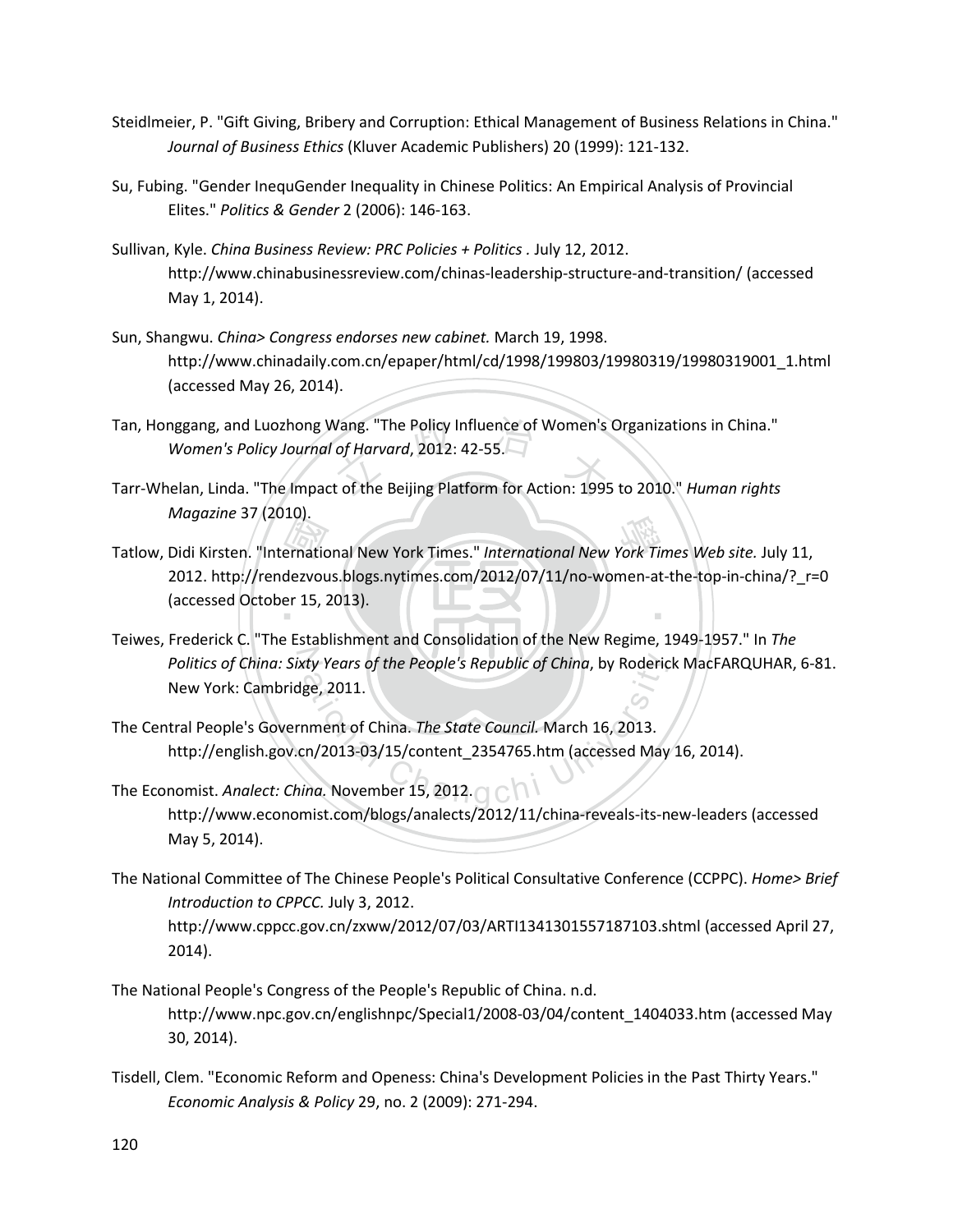- Tolleson-Rinehart, Sue, and Susan J. Carroll. ""Far from Ideal:" The Gender Politics if Political Science." *American Political Science Review* 100, no. 4 (2006): 507-514.
- Trade Bridge Consultants. *China.* March 12, 2013.

http://tradebridgeconsultants.com/news/reshuffles/yu-zhengsheng-elected-chairman-ofnational-committee-of-chinese-peoples-political-consultative-conference/ (accessed May 31, 2014).

- True, Jacqui. "Mainstreaming Gender in Global Public Policy." *International Feminist Journal of Politics* 5, no. 3 (2003): 368-396.
- True, Jacqui, Sarah Niner, Swati Parashar, and Nicole George. *Women's Political Participation in Asia and the Pacific.* New York: Scial Science Research Council, 2012.

United Nations. "Convention on the Political Rights of Women." *Convention on the Political Rights of Women.* New York: United Nations (UN), March 31, 1953.<br>United Nations. "United Nations Declaration on Human Rights." *Un Women.* New York: United Nations (UN), March 31, 1953.

United Nations. "United Nations Declaration on Human Rights." *United Nations Web site.* n.d. http://www.un.org/en/documents/udhr/#atop (accessed August 5, 2013).

- nttp://www.un.org/en/documents/udni/#atop (accessed August 5, 2013).<br>
UN Women. *Leadership & Participation.* July 8, 2009. http://www.unwomenuk.org/un-women/strategic-<br>
goal-3/ (accessed December 2, 2013).<br>
UN Women. *UN* goal-3/ (accessed December 2, 2013).
- ‧UN Women. *UN Women: News stories.* February 4, 2012. ‧ low-participation-of-women-in-politics (accessed July 15, 2013). http://www.unwomen.org/en/news/stories/2013/2/asia-pacific-calls-for-urgent-increase-to-
- F-women-in-politics (accessed July 15, 2013).<br>
In Treaty Collection." *UN Women.* n.d.<br>
Org/Pages/ViewDetails.aspx?src=TREATY&mtdsg\_no=<br>
The Chengchi University of Gender-Based Violence". Septem UN Women. "United Nations Treaty Collection." *UN Women.* n.d. https://treaties.un.org/Pages/ViewDetails.aspx?src=TREATY&mtdsg\_no=IV-8&chapter=4&lang=en (accessed May 8, 2014).
- UNFPA. DISPATCH: "Towards the Elimination of Gender-Based Violence". September 21, 2013. http://www.unfpa.org/public/home/news/pid/15054 (accessed September 23, 2013).
- UNICEF. *Women and Children: The Double Dividend of Gender Equality.* THE STATE OF THE WORLD'S CHILDREN 2007, New York: UNICEF, 2006.

United Nations. *Report of the Fourth World Conference on Women.* New York: United Nations, 1996.

- United Nations Development Program & National Democratic Institute. *Empowering Women for Stronger Political Parties.* New York: United Nations Development Program, 2011.
- United Nations Development Program. *The Rise of the South: Human Progress in a DIverse World.* Human Development Report, New York: United Nations Development Program, 2013.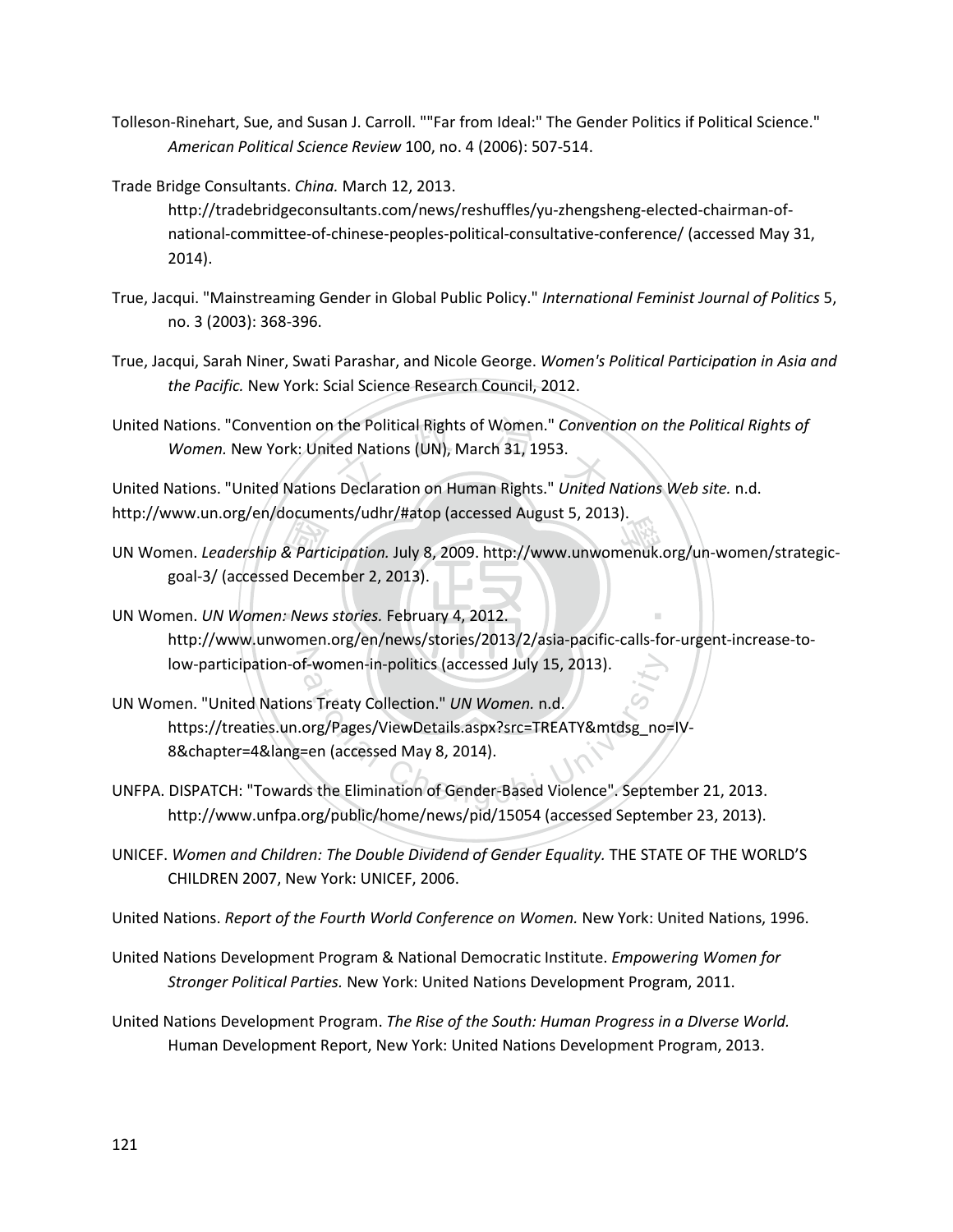- United Nations Development Programme. "UN Data: Gender Inequality Index." *United Nations Development Programme.* 2014. http://data.un.org/DocumentData.aspx?id=332 (accessed June 13, 2014).
- United Nations. *UN News Centre.* March 7, 2014. http://www.un.org/apps/news/story.asp?NewsID=47307#.U3iw0JVZrIU (accessed May 18, 2014).
- United Nations Women. *Progress of the World's Women 2011-2012.* Annual Report, New York: United Nations Women, 2011.
- United Nations. *Women Watch> Directory of UN Resources on Gender and Women's Issues.* 2010. http://www.un.org/womenwatch/directory/instruments\_treaties\_1003.htm (accessed January 4, 2014).
- sity of Minnesota: Human Rights Library.<br>humanrts/research/ppcc.html (accessed University of Minnesota. *University of Minnesota: Human Rights Library.* n.d. http://www1.umn.edu/humanrts/research/ppcc.html (accessed April 27, 2014).
- t. Polic<br>*t.* Polic<br>Mome<br>Party P<br>-209. en s ke<br>I Advod Vetten Lisa, Makhunga, Lindiwe, and Alexandra Leisegang. *Making Women's Representation in Parliament Count.* Policy Brief, Braamfontein: Tshwaranang Legal Advocacy Centre to End Violence Against Women, 2012.
- ‧no. 2 (2004): 189-209. Walder, Andrew G. "The Party Elite and China's Trajectory of Change." *China: An International Journal* 2, Walder
- N Wang, Hairong. *Beijing Review: Nation.* February 25, 2013. Wang, Hairong. *Beijing Review: Nation.* February 25, 2013.<br>
http://www.bjreview.com.cn/nation/txt/2013-02/25/content\_519857.htm (accesse<br>
2014).<br>
Wang, James C. F. *Contemporary Chinese Politics: An Introduction*. New Jer http://www.bjreview.com.cn/nation/txt/2013-02/25/content\_519857.htm (accessed May 5, 2014).
- Wang, James C. F. *Comtemporary Chinese Politics: An Introduction.* New Jersey: Pearson Education, 2002.
- 
- Wang, Jiaxiang. "Chinese Women After Beijing: The Impact of the Conference." *Canadian Women's Studies* 16, no. 3 (1996): 73-78.
- Wang, Zhengxu, and Anastas Vangeli. *European Union Institute for Security Studies: Publications.* August 2, 2012. http://www.iss.europa.eu/publications/detail/article/chinas-leadership-successionnew-faces-and-new-rules-of-the-game/ (accessed May 27, 2014).
- Wang, Zhengxu, and Weina Dai. "Women's Participation in Rural China's Self-Governance: Institutional, Socio-Economic and Cultural Factors in Jiangsu County." *China Policy Institute*, 2010: 1-35.
- Wangnerud, Lena. "Women in Parliaments: Descrptive and Substantive Representation." *The Annal Review of Political Science*, 2009: 51-69.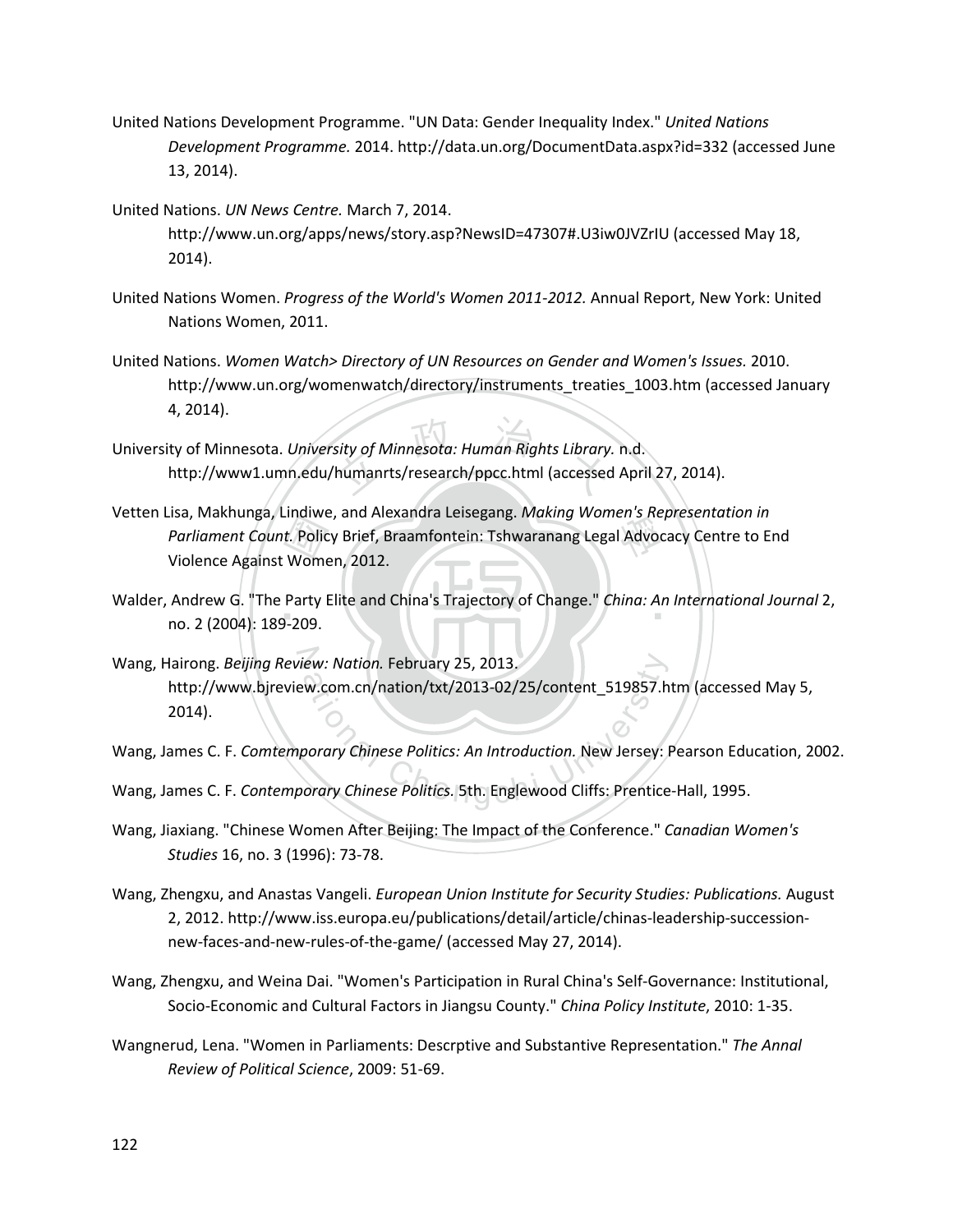- Watson, Peggy. " Re-thinking Transition: Globalism, Gender and Class." *International Feminist Journal of Politics* 2:2 (2000): 185-213.
- Weisman, Carol Sachs. "Book Review: Empowerment and Women's Health: Theory Methods and Practice." *Journal of Health Politics, Policy and Law* 25, no. 3 (2000): 607-611.
- Weldon, Laurel S. "A Comparative Politics of Gender". *Politics and Gender,* 2, no. 2 (2006): 235-248.
- Wharton, Amy S. *The Sociology of Gender: An Introduction to Theory and Practice.* Malden: Blackwell Publishing, 2011.
- Whitter, Nancy. "From the Second Wave to the Third Wave: Continuity and Change in Grassroots Feminism." In *The U.S. Women's Movement in Global Perspective*, by Lee Ann Banazak, 45-68. Oxford: Oxford University Press, 2006.
- Whyte, Martin King. "China's Post-Socialist Inequality." *Current History* 111, no. 746 (2012): 229-234.
- st-Socialist Inequality." Current History 1<br>Chinese Patriot." Survival: Global Politics Wilder, Dennis C. "Secrets of a Chinese Patriot." *Survival: Global Politics and Strategy* 51, no. 6 (2009): 203-210.
- World Bank. *Data Bank: World Bank.* 2013. http://data.worldbank.org/indicator/SE.SEC.ENRR (accessed<br>November 28, 2013).<br>World Bank. *World Development Report 2012.* Annual Report, washington DC: World Bank, 2011. November 28, 2013).
- World Bank. *World Development Report 2012.* Annual Report, washington DC: World Bank, 2011.
- N World Economic Forum. *Global Gender Gap Report 2013.* Annual Report, Cologny: World Economic Forum, 2013.
- World Health Organization. *Programmes.* 2013. http://www.who.int/gender/genderandhealth/en/ (accessed September 20, 2013).
- Programmes. 2013. http://www.who.int/gender/ger<br>er 20, 2013).<br>Global and regional estimates of violence against wo<br>imate partner violence and nonpartner sexual violence World Health Organization. *Global and regional estimates of violence against women: prevalence and health effects of intimate partner violence and nonpartner sexual violence.* Geneva: World Health Organization, 2013 (b).
- World Population Bureau. *2013 World Population Data Sheet.* 2013. http://www.prb.org/Publications/Datasheets/2013/2013-world-population-data-sheet/datasheet.aspx (accessed November 25, 2013).
- World Population Statistics. *Continents: Asia Population 2013.* May 20, 2013. http://www.worldpopulationstatistics.com/asia-population-2013/ (accessed November 25, 2013).
- Xia, Ming. *The People's Congresses and Governance in China: Toward a network mode of governance.* New York: Routledge, 2008.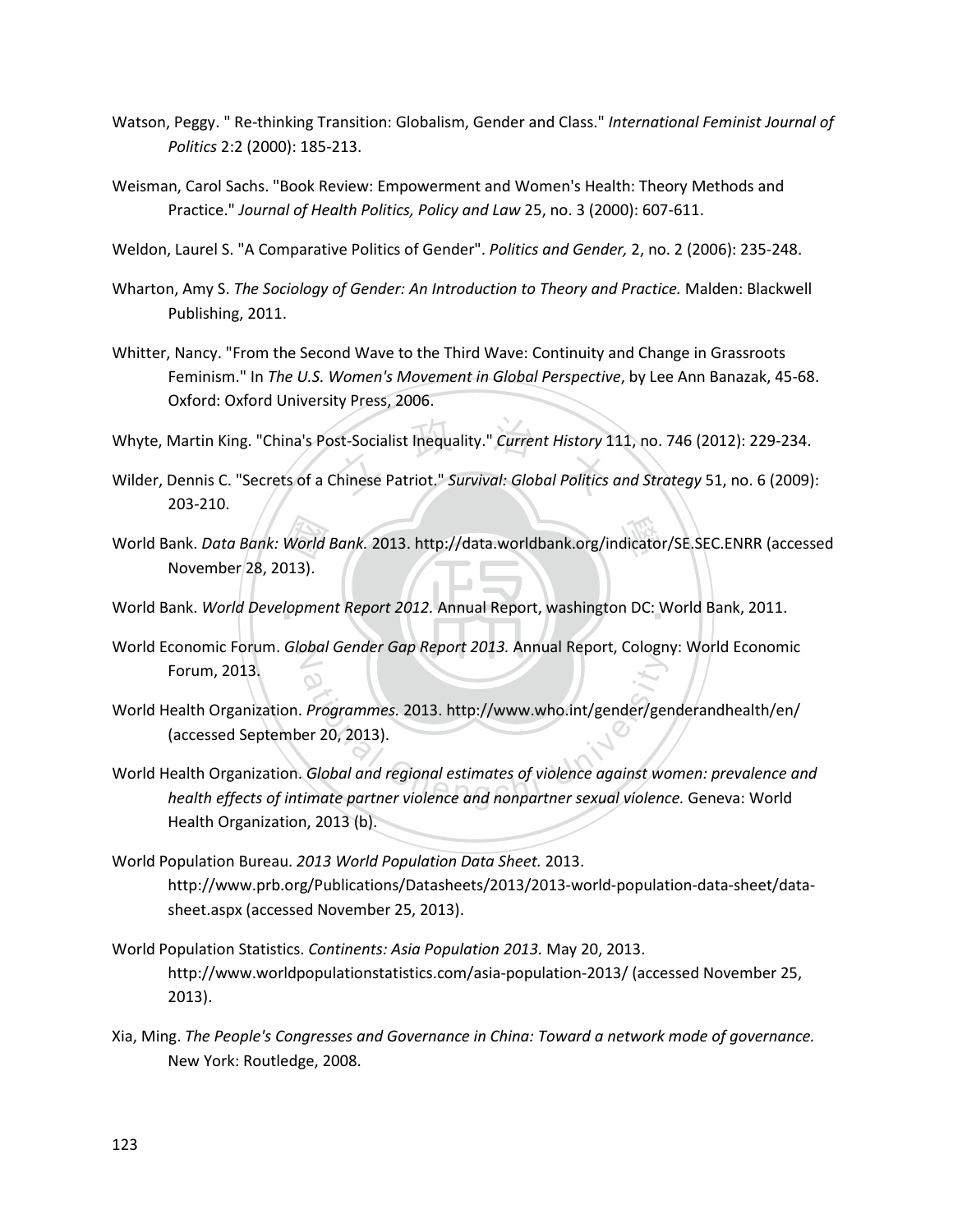- Xiaoli, Zhao. "On the Composition of the Deputies in the National People's Congress of China." *Tsinghua China Law Review* 5, no. 1 (2012): 1-23.
- Xinhua News Agency. *China.* November 15, 2012. http://news.xinhuanet.com/english/special/18cpcnc/2012-11/15/c\_131976432.htm (accessed 3 April, 2014).
- Xinhua News Agency. *English News.* March 8, 2013. http://news.xinhuanet.com/english/photo/2013- 03/08/c\_132219102.htm (accessed May 5, 2014).
- Xinhua News Agency. *English News.* March 13, 2008. http://news.xinhuanet.com/english/2008- 03/13/content\_7783102.htm (accessed May 15, 2014).
- 13, 2008. http://news.xinhuanet.com/english/2008-03/13/content\_7783102.htm (accessed<br>May 31, 2014).<br>Xinhua News Agency: Web site. October 25, Xinhua News Agency. *Window of China: Chinese top political advisory body elects new leadership.* March 13, 2008. http://news.xinhuanet.com/english/2008-03/13/content\_7783102.htm (accessed May 31, 2014).
- 2007. http://news.xinhuanet.com/english/2007-10/25/content\_6944738.htm (accessed May 1,<br>2014). 2014).
- 國 ‧ Xu, Beina. *The Chinese Communist Party.* November 2012. http://www.cfr.org/china/chinesecommunist-party/p29443 (accessed April 29, 2014).
- N *Economic Literature* 49, no. 4 (2011): 1076-1151. Xu, Chenggang. "The Fundamental Institutions of China's Reforms and Development." *Journal of*
- Economic Literature 49, no. 4 (2011): 1076-1151.<br>Xu, Xiaoge, and Juan Lang. "Women, Globalization and Mass Media." In *Women, Globalization and Media: International Facets of Emancipation*, by Kiran (ed.) Prasad. New Delhi Xu, Xiaoge, and Juan Lang. "Women, Globalization and Mass Media." In *Women, Globalization and Mass Media: International Facets of Emancipation*, by Kiran (ed.) Prasad. New Delhi: The Women Press, 2006.
- University Press, 2012.
- Yiping, Cai. "Reflection on Chinese women's movement in the new era." *Third World Resurgence* 271/272 (2013): 28-31.
- Young, Iris Marion. "Polity and Group Difference: A Critique of the Ideal of Universal Citizenship." *Ethics* 99, no. 2 (1989): 250-274.
- Yu, P. H. "What Kind of Leader Will Xi Jinping Be?" *American Foreign Policy Interests: The Journal of the National Committee on American Foreign Policy* 34, no. 6 (2012): 295-301.
- Yu, Yi-Wen, and Shuo Liu. "Holding Up Half the Sky? Are Chinese women given equal rights in political participation?" *NCCU Library Web site.* 2010. (accessed February February, 2014).